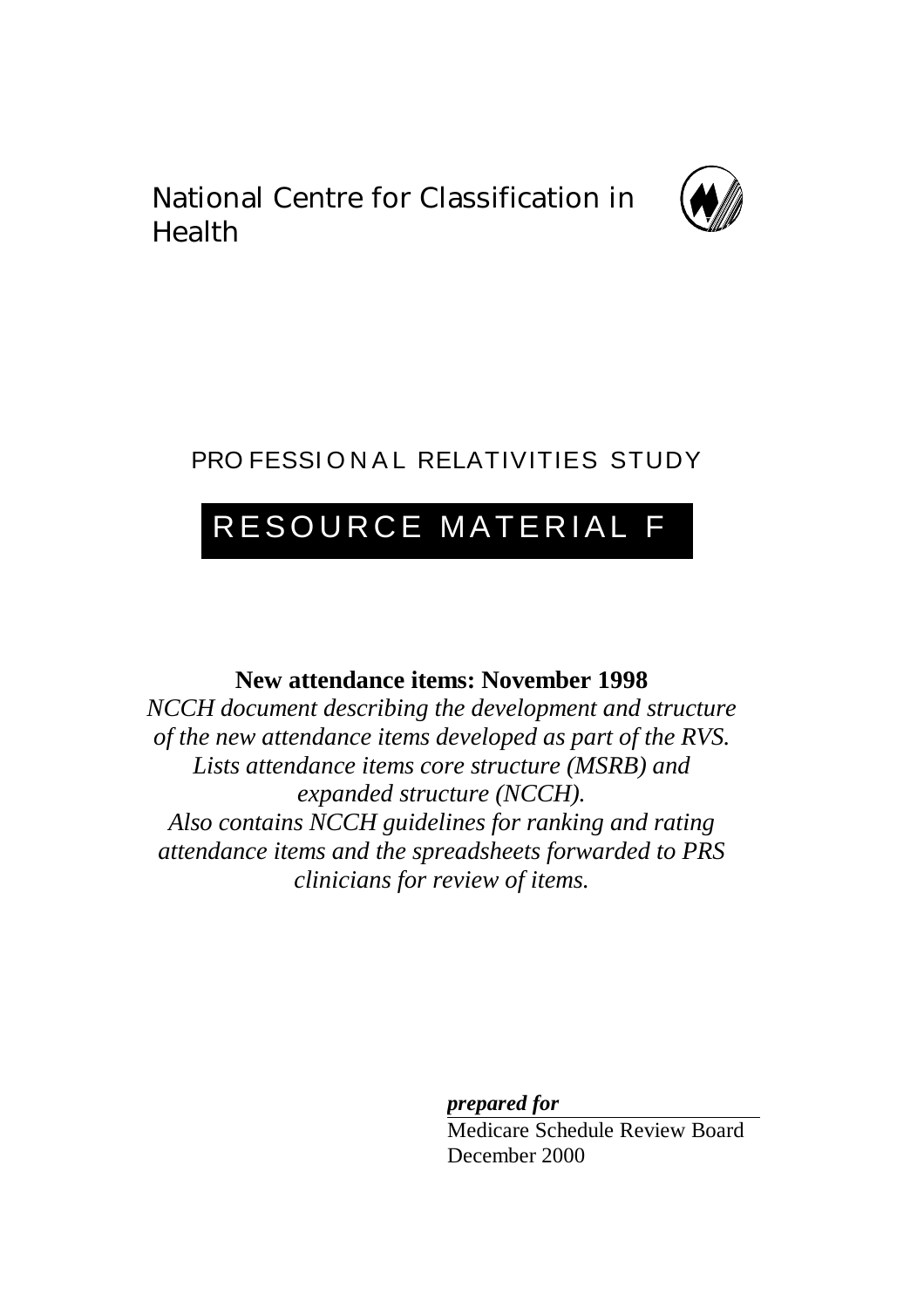## *Professional Relativities Study*

## **NEW CONSULTATION/ATTENDANCE ITEMS**

# *Section 1*

## *INFORMATION AND BACKGROUND*

| 1.1 | Information on the revised consultation item structure |
|-----|--------------------------------------------------------|
|     | and Definitions                                        |

- 1.2 Core structure
- 1.3 Expanded structure diagram
- 1.4 List of consultation items for the RVS (with full descriptions and examples)

*November 1998*

## *National Centre for Classification in Health*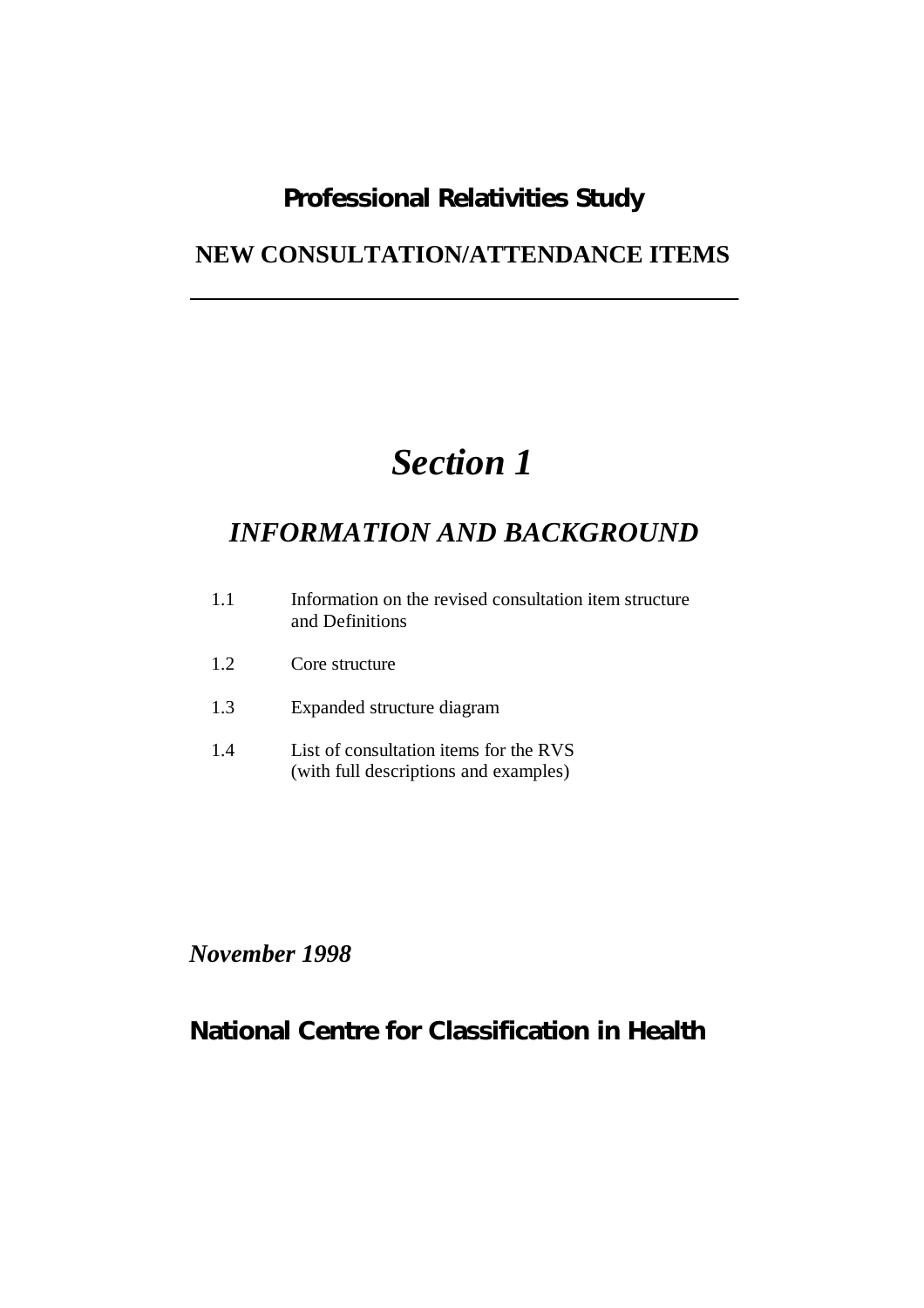# **1.1 Information on the revised consultation item structure and definitions**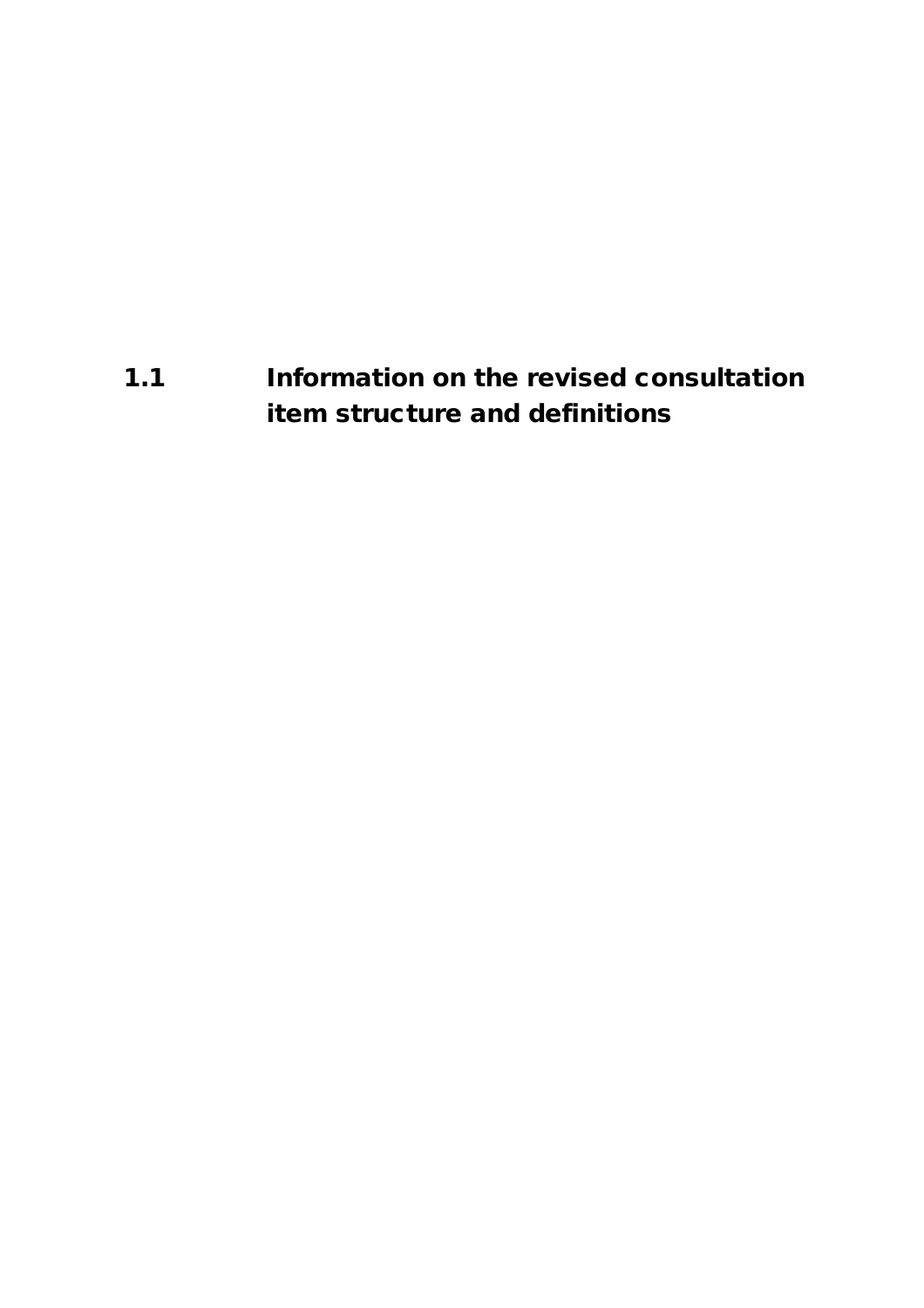## **INFORMATION ON THE REVISED CONSULTATION ITEM STRUCTURE**

This document has been developed to assist an understanding of the new consultation items for use in the Relative Value Study, in particular to facilitate the allocation of professional work relativities to consultation items.

#### **Background**

The consultation/attendance item structure for items listed in the Medicare Benefits Schedule was reviewed as part of Stage 1 of the Relative Value Study. The result of that review is a revised consultation item structure based on approximate time references and work content. Professional work relative value units are now being developed for the items comprising that structure by the National Centre for Classification in Health which is undertaking a professional relativities study on behalf of the Medicare Schedule Review Board.

#### **Principles**

The revised consultation item structure has been developed on the basis of the following principles:

ß content:

 each item descriptor explains the nature of the work which must be undertaken before benefits will be payable in respect of that service;

- time: each item descriptor specifies the approximate time that each service should take; and
- **EXECUTE:** clinical records:

 the maintenance of accurate contemporaneous clinical records is an essential element of the revised structure.

It should be noted that the revised structure does not attempt to change the nature of consultative medical practice. Its purpose is to more accurately describe and differentiate between the services which are currently provided by doctors and to provide better guidance to both patients and doctors in relation to the nature of the service provided.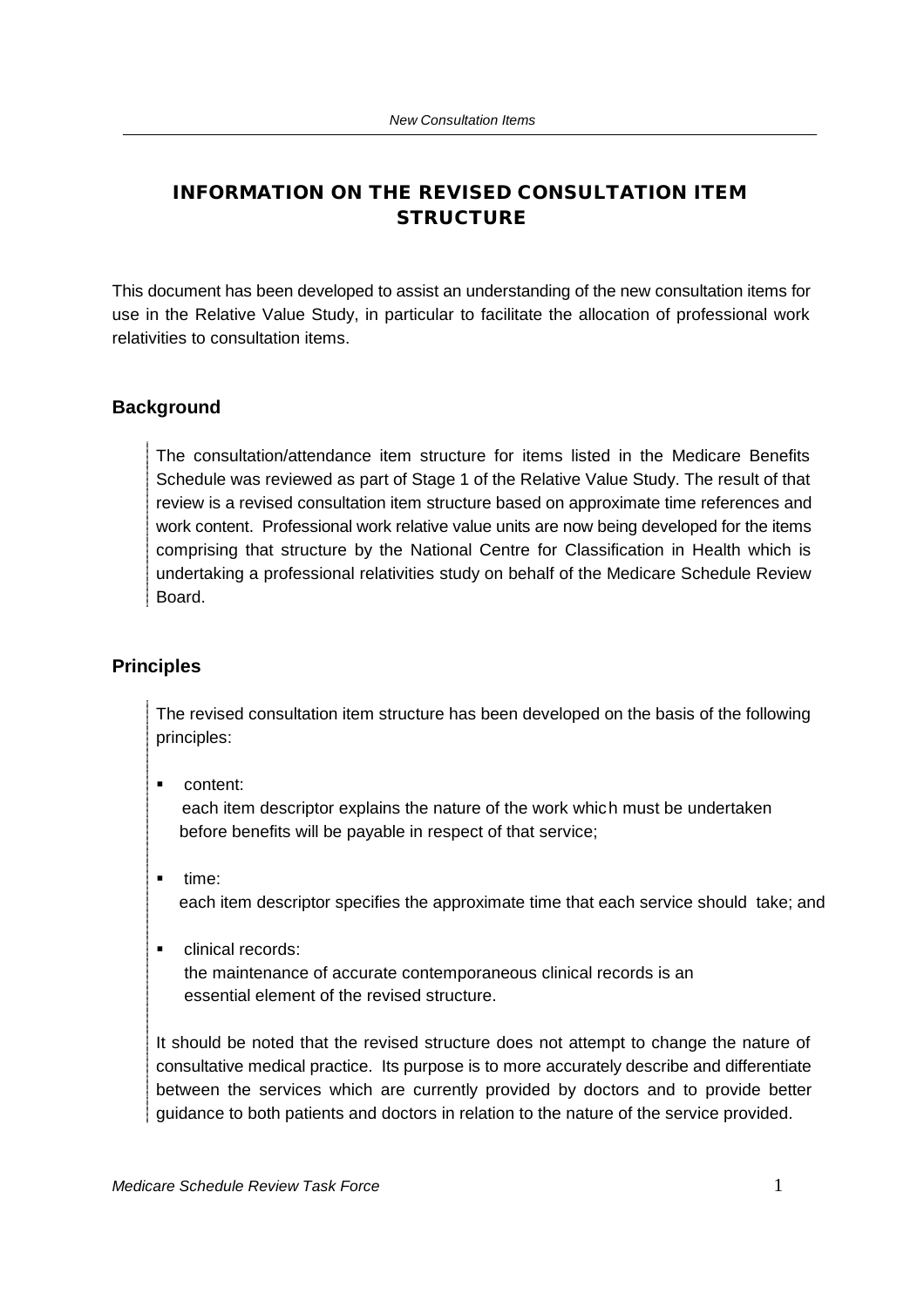#### **Modifiers and Differentials**

The differentials and modifiers currently being applied to the new consultation items include: **referred/non referred** consultations and **new/existing patients**.

There are other issues related to consultation items which will need to be addressed as further information and discussion occurs during the Relative Value Study process. The modifiers to be applied to the core item structure to provide a complete set of descriptors for consultative practice are still in the process of being developed. The reason for this is that the information to complete the picture is not yet available.

Modifiers to be developed include service specific loadings for indirect time, location, after hours and any other special circumstances. The indirect time modifiers will be derived from the ratio of direct to indirect time provided by the Professional Relativities Study (PRS). The other modifiers will be developed through additional consultation when the PRS and the Practice Costs Study are completed because the information on which to base decisions in relation to these modifiers will not be available until these studies are completed.

Other issues such as opportunity costs of training, working life and other human capital issues are practitioner specific and will be addressed as part of a separate derivation of remuneration rates study.

## **Relationship of the revised structure to current items**

The vast majority of consultation items are currently provided by general practitioners and correspond with wide time bands and very general content guidance. For specialist and consultant physicians, consultation items generally refer to neither time or content.

For general practitioners there are currently four items - numbers 3, 23, 36 and 44 covering services up to 20 minutes, between 20 and 40 minutes and greater than 40 minutes which describe surgery consultations. Specialists have two items - 104 and 105 - to cover most consultations and consultant physicians (other than in psychiatry) have three items - 110, 116 and 119 - describing most of their consultations.

**The revised consultation structure has a close relationship to each of these items in that the new items merely subset and more clearly define the broad categorisation which characterises the existing descriptors.**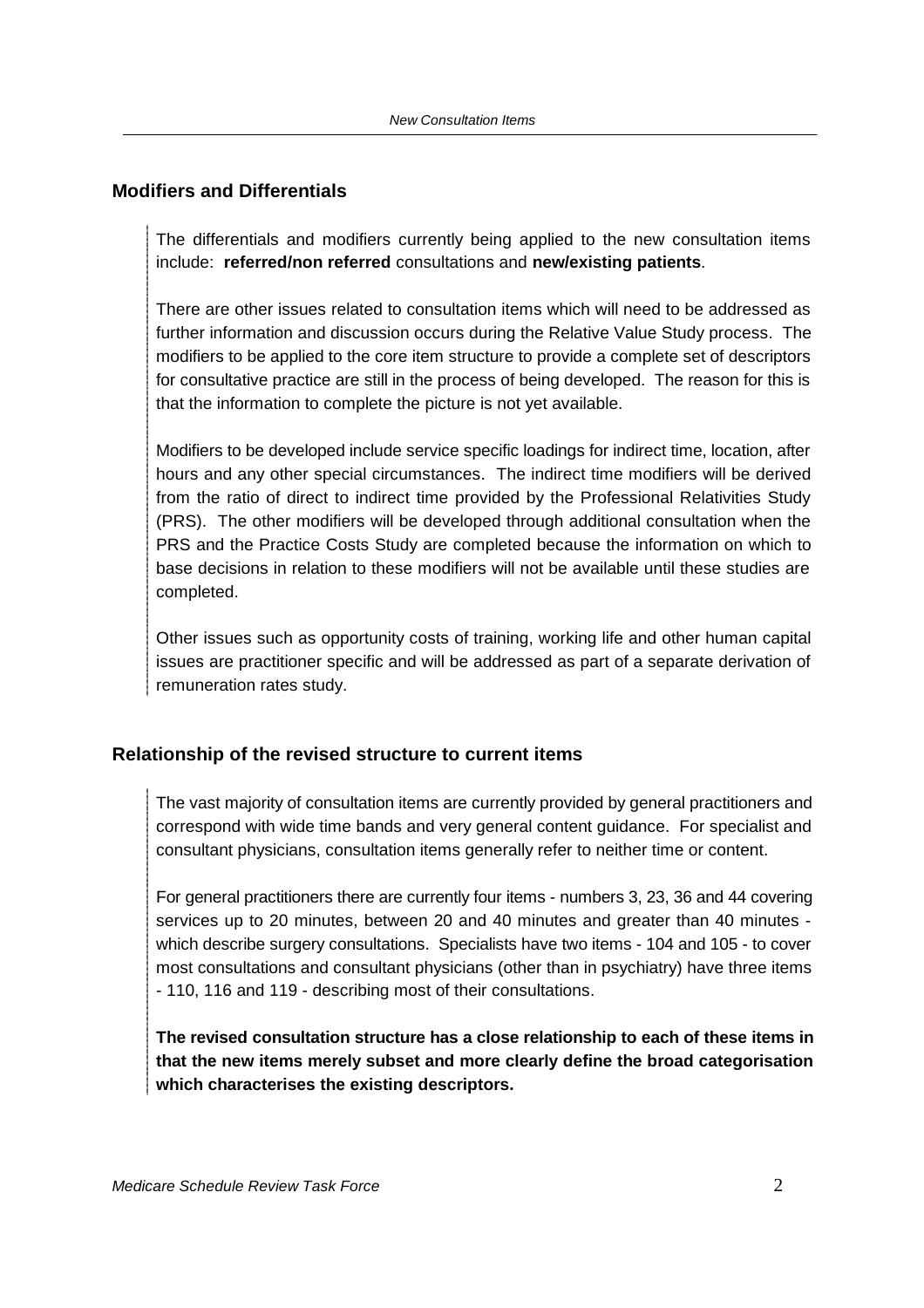As a guide it may be useful to visualise a consultation currently provided under the existing structure and categorise that type of consultation under the new structure before ranking and rating it.

An example of this process would be a general practitioner considering a consultation in rooms of approximately 15 minutes under the new structure. Under the existing structure general practitioners would provide Item 23 services lasting 15 minutes. Similarly other Item 23 services currently covered by 5 and 10 minute time periods are now categorised separately under the new structure. This principle applies equally to specialists and consultant physicians.

The core structure is set out in Paper 1.2. Paper 1.3 is a diagram which sets out the relationship between the core structure and the current attendance item schedule. The core structure has been expanded to cater for the other circumstances requiring consultation items. These are items provided in nursing homes, hospitals, homes and institutions. These should be considered using the same principle applying to the consultations in rooms discussed above. The expanded structure descriptions are set out in paper 1.4.

## **Case Conferencing and Aftercare**

The Medicare Schedule Review Board is considering the issues of aftercare and case conferencing in the context of subcommittees established for these purposes. They do not form part of the PRS.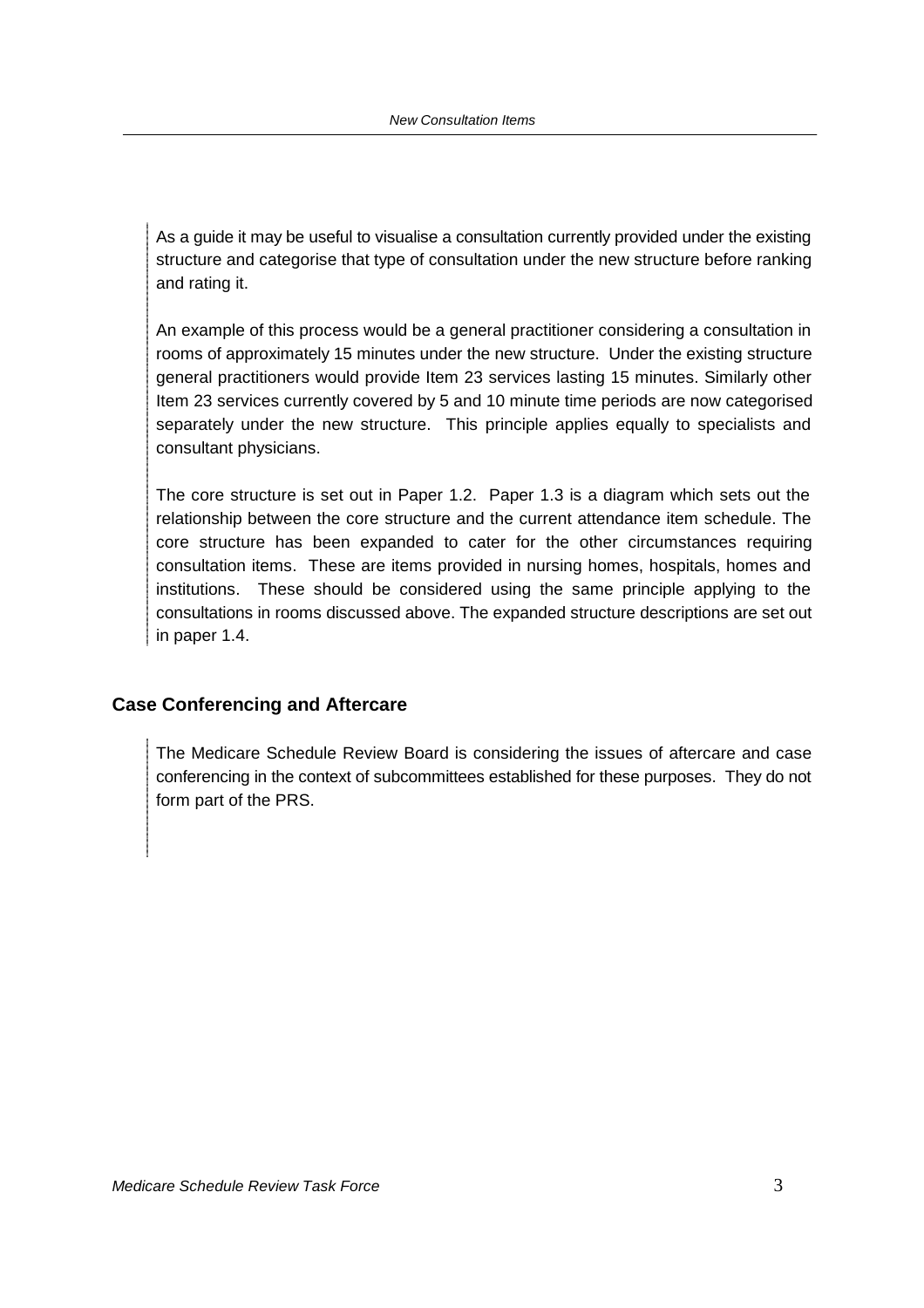## **DEFINITIONS**

#### **Duration of consultation**

#### **\* Note that duration of consultation corresponds to intra service time.**

For consultations other than in hospital the time refers to the approximate time spent with the patient on a one to one direct face to face basis.

For consultations in hospital the approximate time relates to all time in the ward dedicated to that patient (ie **on the floor time**) which includes the time that the medical practitioner is present in the patient's ward and at the bedside with the patient. This includes the time in which the medical practitioner establishes and/or reviews the patient's chart, examines the patient, writes notes and communicates with other professionals and the patient's family. It does not include any time in the procedure/operating room.

#### **A new patient is:**

- (a) a non referred patient who has not presented to that doctor or same group of doctors (to be defined) or at the same practice location in the last 6 months with substantially the same conditions or problems; or
- (b) a referred patient who with a new referral presents with one or more substantially new conditions or problems; or
- (c) a patient seen by a medical practitioner for the first time immediately prior to a procedure or administration of an anaesthetic.

#### **Referred consultation**

A referred consultation relates to a referral from another practitioner to a specialist or consultant physician for investigation, opinion, and/or management of a condition or problem of a patient. A formal letter of referral is normally required in relation to a referred consultation (with the exception of anaesthetic consultations).

#### **Non-referred consultation**

Non-referred consultations relate to consultations provided by general practitioners, other medical practitioners, and in respect of specialists and consultant physicians where there is no letter of referral.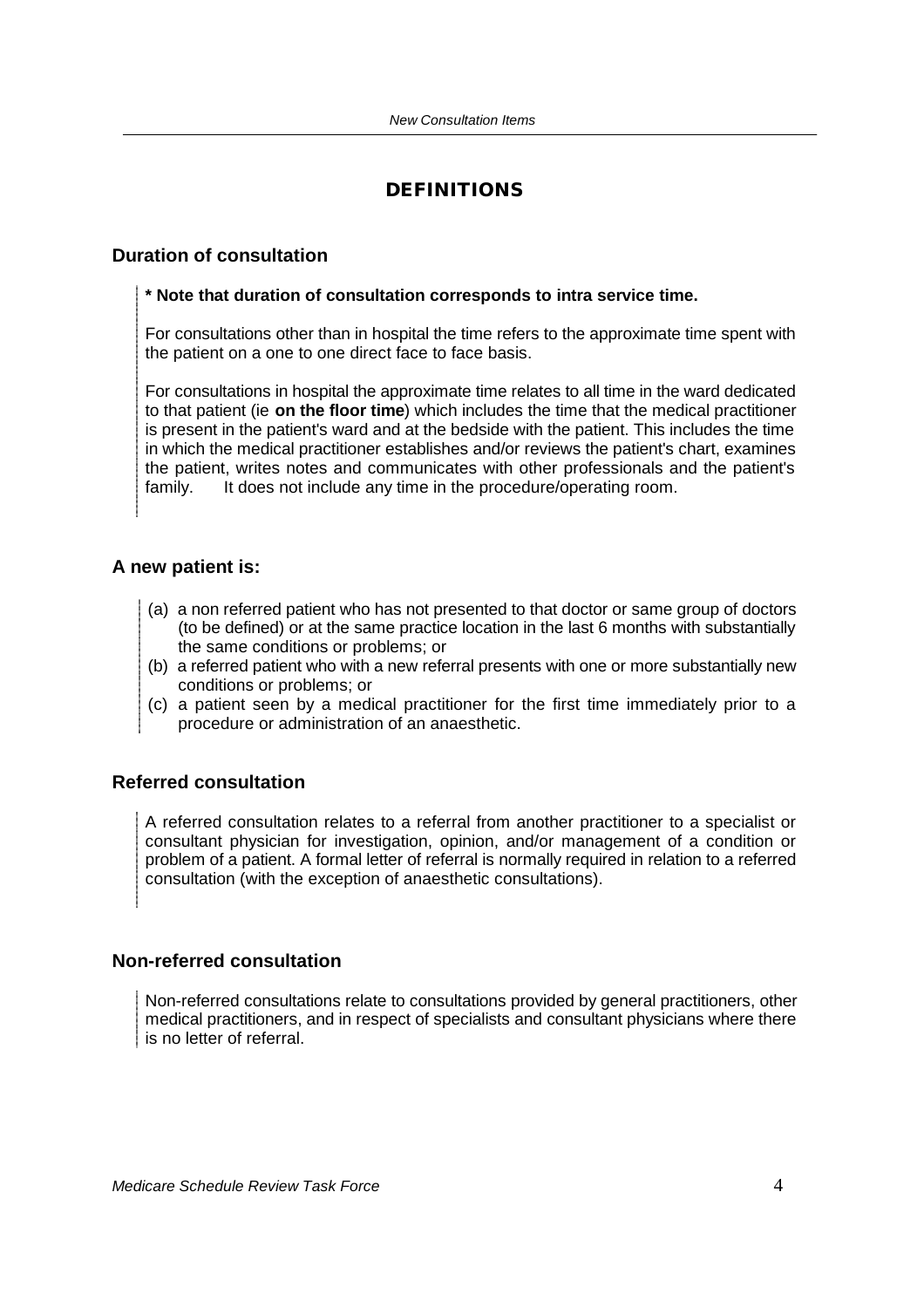#### **Pre procedure consultation**

This is a consultation provided only to a new patient where the need for the procedure has been determined by another doctor and where the consultation is provided immediately prior to the procedure being undertaken. It relates specifically to an assessment of the patient's fitness and/or provision of information to the patient on the risk of the procedure.

This type of consultation does not apply if the proceduralist has previously consulted the patient in connection with the procedure to be undertaken ie. The patient must be a new patient as defined. Any pre procedural work undertaken in relation to existing patients should be included in the pre service time for the procedure.

These consultations are performed in or out of rooms.

An inclusion note has been added to item descriptions where a pre procedure consultation is appropriate (see Core descriptors 2 and 3) .

#### *Immediately prior to a procedure*

Immediately prior to a procedure generally means on the same day just before a procedure (ie the procedure follows immediately after the consultation) but would include circumstances such as where a consultant physician, surgeon or an anaesthetist sees a new patient for the first time in association with that procedure (say the day before).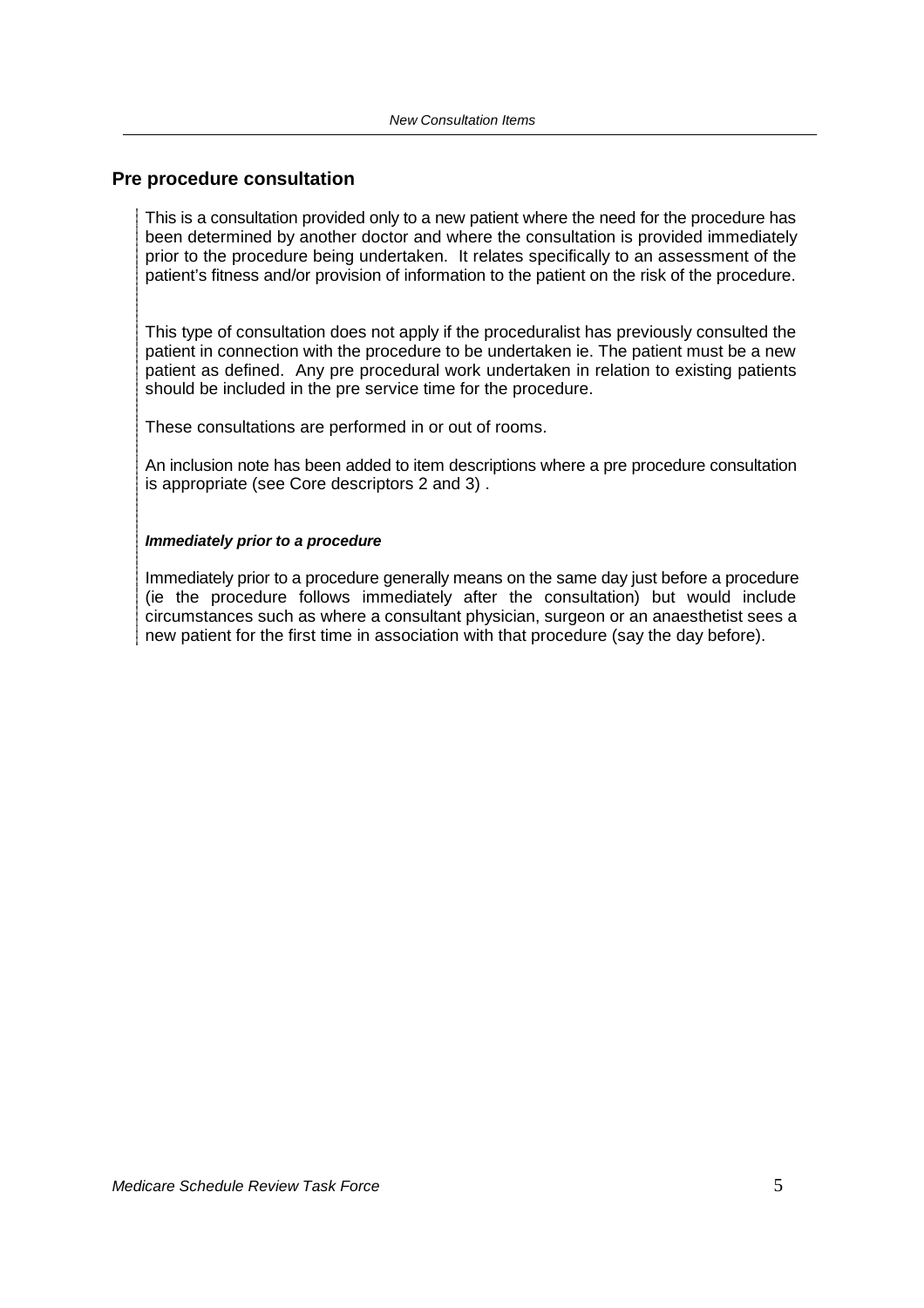**1.2 Core Structure**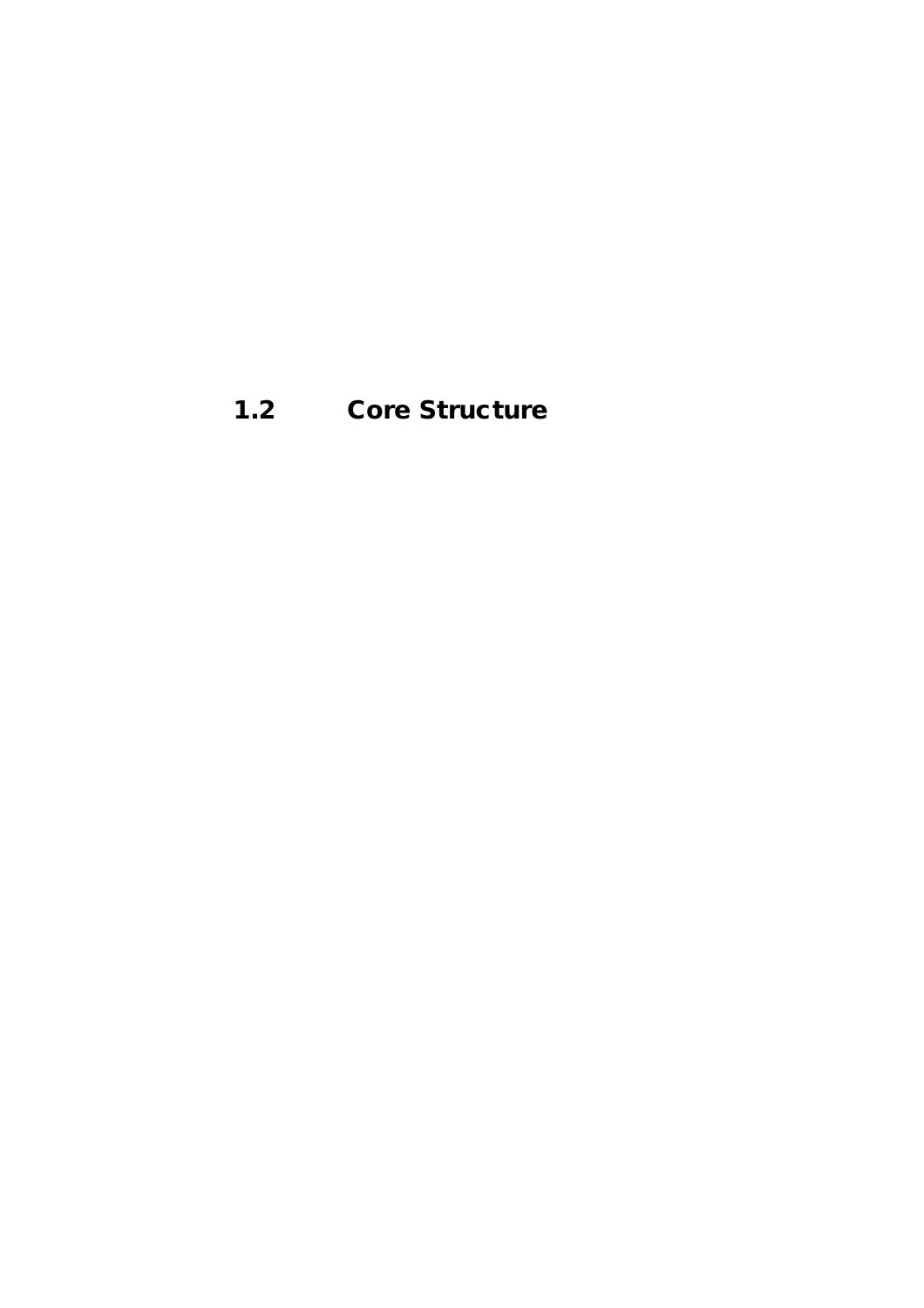| <b>ITEM</b><br>NO. | <b>CORE DESCRIPTORS (structure down schedule)</b>                                                                                     | <b>BASE</b><br><b>FEES</b> | (structure across schedule).<br><b>LOADINGS OR MODIFIERS FOR</b><br><b>DIFFERENTIAL FACTORS SUCH AS:</b>                                                                                                                                                                                                                                              |
|--------------------|---------------------------------------------------------------------------------------------------------------------------------------|----------------------------|-------------------------------------------------------------------------------------------------------------------------------------------------------------------------------------------------------------------------------------------------------------------------------------------------------------------------------------------------------|
| -1                 | Consultation of approximately 5 minutes duration,<br>where the clinical record demonstrates the<br>straightforward nature of the task |                            | (a) In respect of professional components:-<br>differentials between and within non-referred and<br>referred services.<br>. complexity such as for emergencies etc.<br>differences in the mix of direct and indirect time<br>(b) In respect of practice costs:-<br>differences in levels of general overheads<br>consumables and technical components |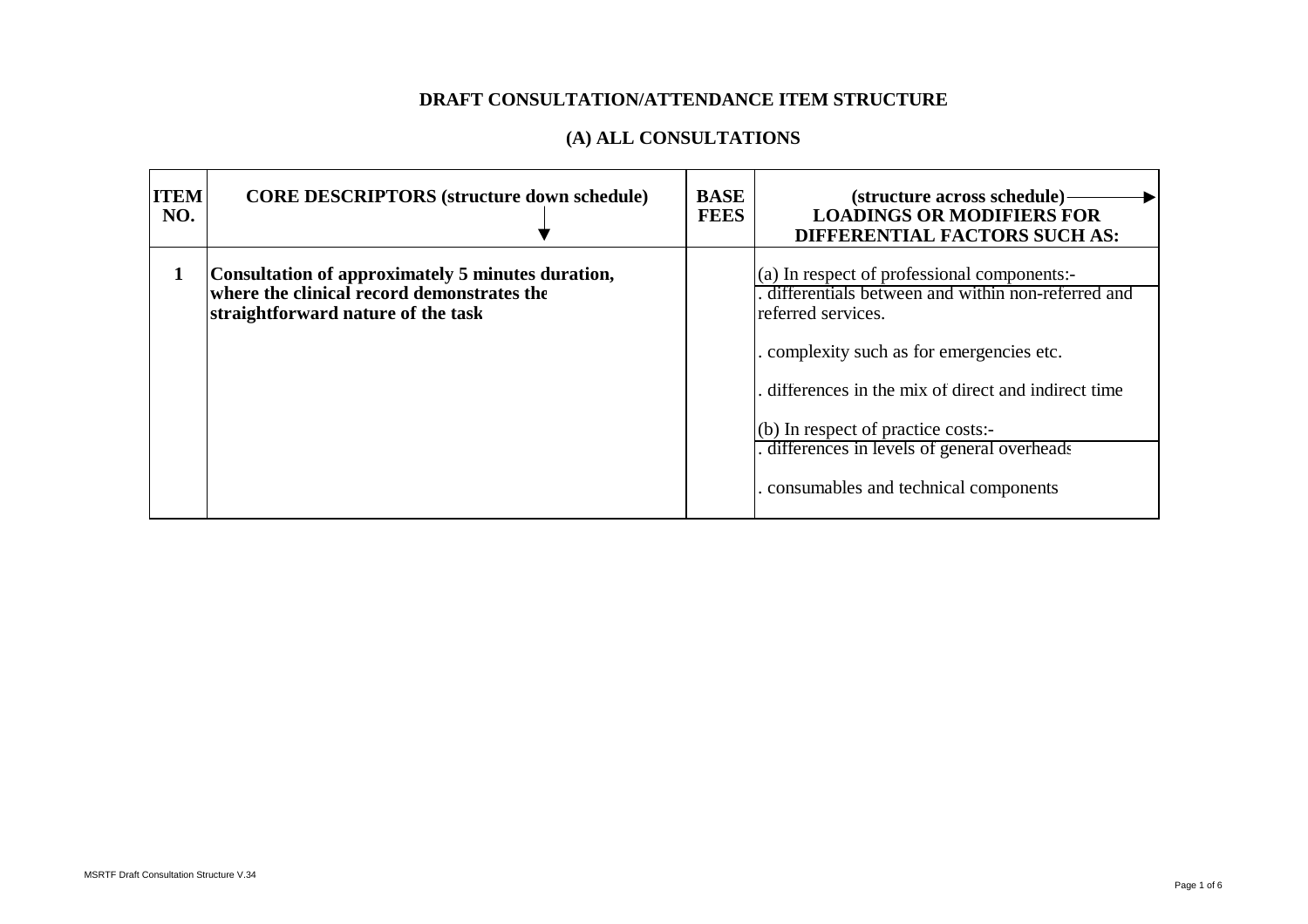| <b>ITEM</b><br>NO. | <b>CORE DESCRIPTORS (structure down schedule)</b>                                                                                                                                                                                                                                                                                                                                                                                                                                                                                                                                                                                                                                                                                                                                                                                                                                                                                                       | <b>BASE</b><br><b>FEES</b> | (structure across schedule)-<br><b>LOADINGS OR MODIFIERS FOR</b><br><b>DIFFERENTIAL FACTORS SUCH AS:</b>                                                                                                                                                                                                                                               |
|--------------------|---------------------------------------------------------------------------------------------------------------------------------------------------------------------------------------------------------------------------------------------------------------------------------------------------------------------------------------------------------------------------------------------------------------------------------------------------------------------------------------------------------------------------------------------------------------------------------------------------------------------------------------------------------------------------------------------------------------------------------------------------------------------------------------------------------------------------------------------------------------------------------------------------------------------------------------------------------|----------------------------|--------------------------------------------------------------------------------------------------------------------------------------------------------------------------------------------------------------------------------------------------------------------------------------------------------------------------------------------------------|
| $\overline{2}$     | Consultation of approximately 10 minutes duration<br>where the clinical record demonstrates that more than<br>one of the following professional work activities were<br>rendered:<br>. taking a problem focused history;<br>. a problem focused physical and/or mental<br>examination;<br>. a decision on a course of treatment, including<br>where appropriate the need for a procedure and the<br>risks thereof, for a condition of low complexity,<br>and/or formulation and communication of a<br>management plan;<br>. a review of effectiveness of existing treatment;<br>. lifestyle or other counselling of a specific nature;<br>. decision on and ordering of diagnostic tests or<br>specialist referral; or<br>a consultation of approximately 10 minutes duration<br>with a new patient immediately prior to a procedure<br>where the clinical record demonstrates an<br>assessment of the patient's fitness to undertake the<br>procedure. |                            | (a) In respect of professional components:-<br>differentials between and within non-referred and<br>referred services.<br>. complexity such as for emergencies etc.<br>differences in the mix of direct and indirect time<br>(b) In respect of practice costs:-<br>differences in levels of general overheads<br>consumables and technical components. |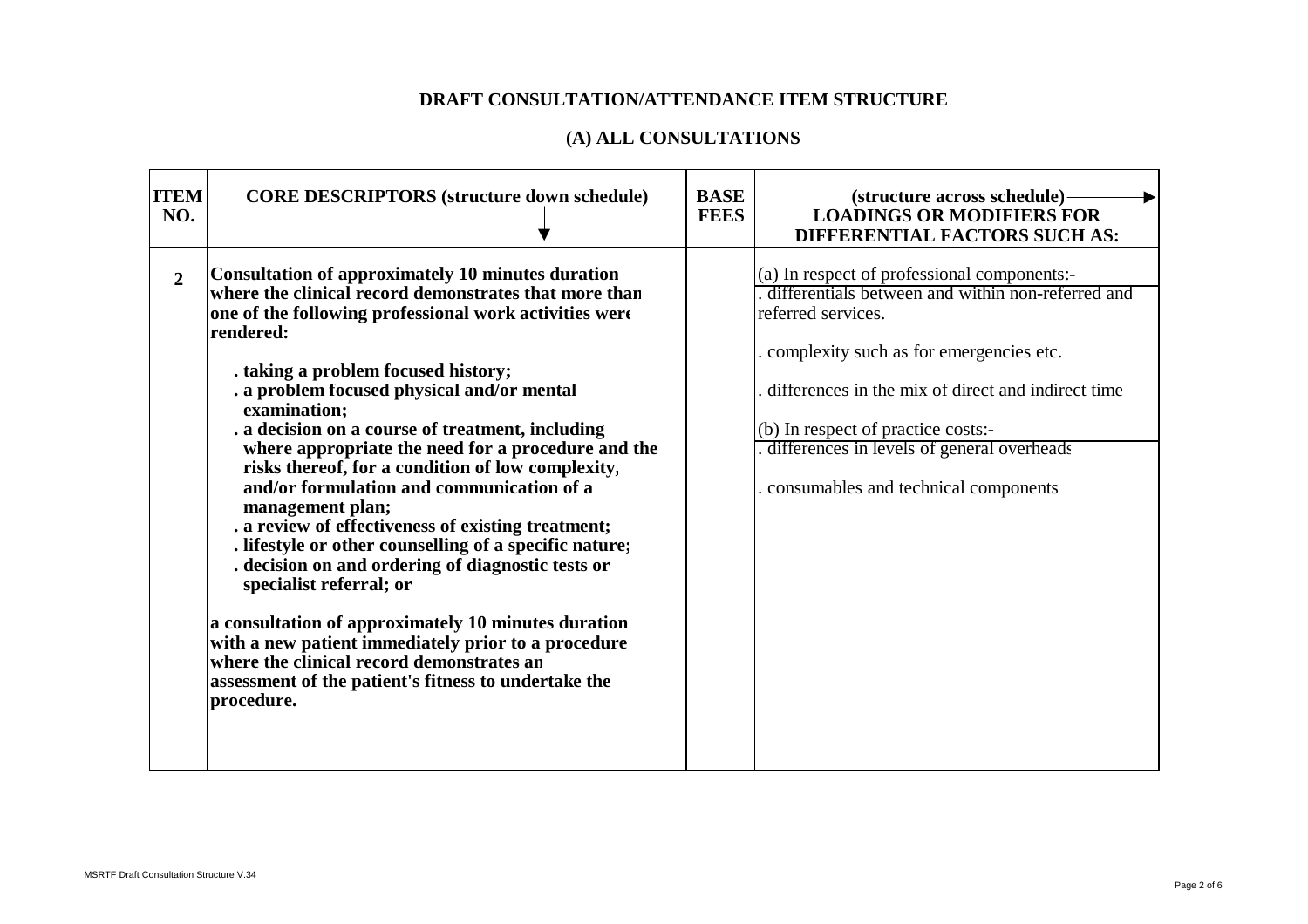| <b>ITEM</b><br><b>CORE DESCRIPTORS (structure down schedule)</b><br>NO.                                                                                                                                                                                                                                                                                                                                                                                                                                                                                                                                                                                                                                                                                                                                                                                                                                                                                                                                               | <b>BASE</b><br><b>FEES</b> | (structure across schedule)<br><b>LOADINGS OR MODIFIERS FOR</b><br><b>DIFFERENTIAL FACTORS SUCH AS:</b>                                                                                                                                                                                                                                             |
|-----------------------------------------------------------------------------------------------------------------------------------------------------------------------------------------------------------------------------------------------------------------------------------------------------------------------------------------------------------------------------------------------------------------------------------------------------------------------------------------------------------------------------------------------------------------------------------------------------------------------------------------------------------------------------------------------------------------------------------------------------------------------------------------------------------------------------------------------------------------------------------------------------------------------------------------------------------------------------------------------------------------------|----------------------------|-----------------------------------------------------------------------------------------------------------------------------------------------------------------------------------------------------------------------------------------------------------------------------------------------------------------------------------------------------|
| <b>Consultation of approximately 15 minutes duration</b><br>3<br>where the clinical record demonstrates that more than<br>two of the following professional work activities were<br>rendered:<br>. taking a problem focused history;<br>. a detailed examination and assessment of the<br>physical and/or mental condition of the patient;<br>decision on a course of treatment, including where<br>appropriate the need for a procedure and the risks<br>thereof, for a condition of low to moderate<br>complexity and/or formulation and communication<br>of a detailed management plan;<br>. lifestyle or other counselling of a specific nature:<br>. communication of other information<br>commensurate with accepted clinical practice; or<br>a consultation of approximately 15 minutes duration<br>with a new patient immediately prior to a procedure<br>where the clinical record demonstrates involvement of<br>significantly more professional effort than the type of<br>assessment described in Item 2. |                            | (a) In respect of professional components:-<br>differentials between and within non-referred and<br>referred services.<br>complexity such as for emergencies etc.<br>differences in the mix of direct and indirect time<br>(b) In respect of practice costs:-<br>differences in levels of general overheads<br>consumables and technical components |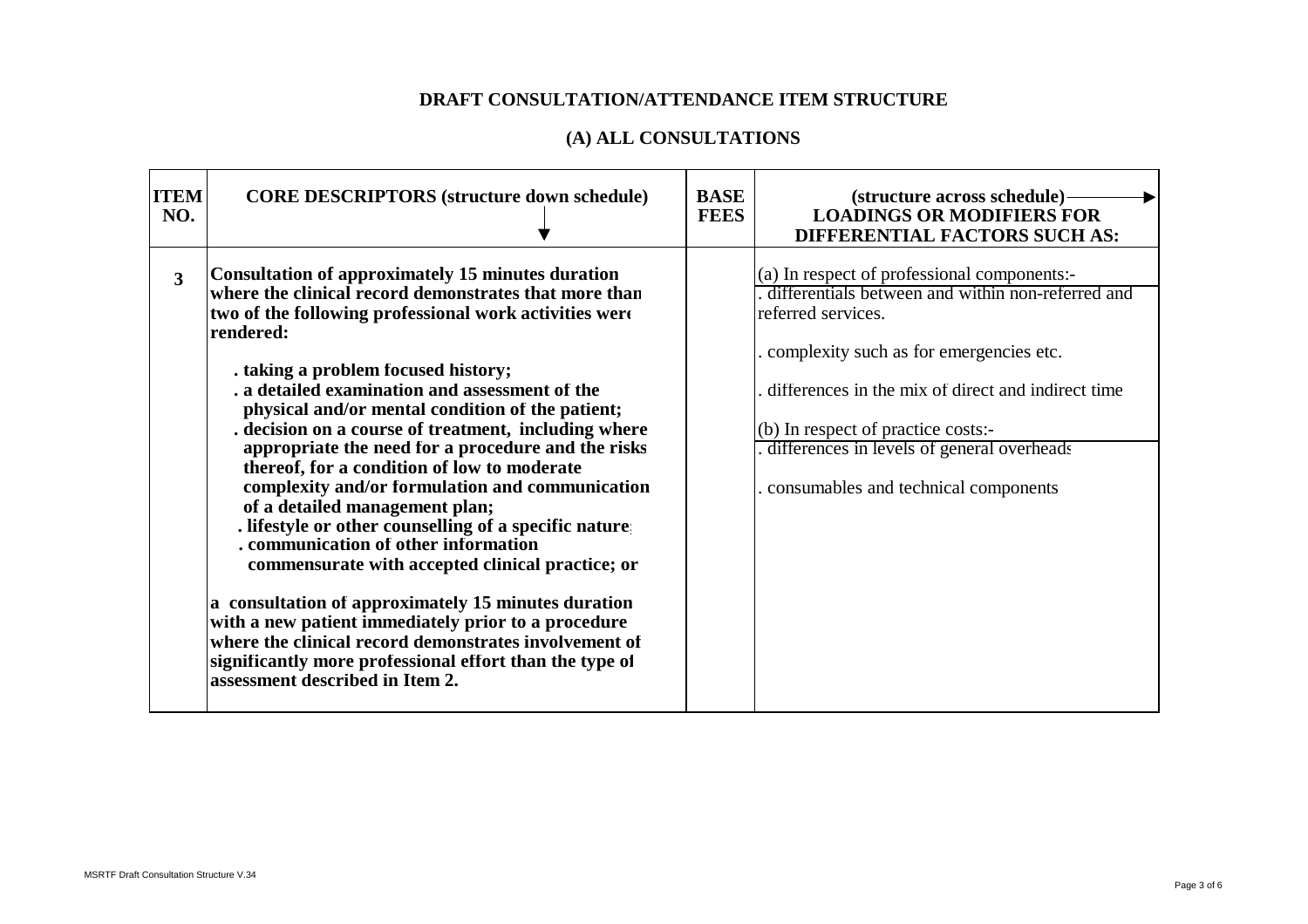| <b>ITEM</b><br>NO. | <b>CORE DESCRIPTORS (structure down schedule)</b>                                                                                                                                                                                                                                                                                                                                                                                                                                                                                                                                                                                                                                                             | <b>BASE</b><br><b>FEES</b> | (structure across schedule)<br><b>LOADINGS OR MODIFIERS FOR</b><br><b>DIFFERENTIAL FACTORS SUCH AS:</b>                                                                                                                                                                                                                                                                      |
|--------------------|---------------------------------------------------------------------------------------------------------------------------------------------------------------------------------------------------------------------------------------------------------------------------------------------------------------------------------------------------------------------------------------------------------------------------------------------------------------------------------------------------------------------------------------------------------------------------------------------------------------------------------------------------------------------------------------------------------------|----------------------------|------------------------------------------------------------------------------------------------------------------------------------------------------------------------------------------------------------------------------------------------------------------------------------------------------------------------------------------------------------------------------|
| 4                  | Consultation of approximately 20 minutes duration<br>where the clinical record demonstrates that more than<br>two of the professional work activities of the type<br>described in Item 3 were rendered and that the<br>consultation was of extended duration due to<br>extenuating circumstances such as:<br>. the nature of the patient's condition;<br>. the tasks involved;<br>. the number of problems requiring attention; or<br>a consultation of approximately 20 minutes duration<br>where the clinical record demonstrates that<br>more than two of the professional work activities of the<br>type described in Item 3 were rendered and the nature<br>of the service requires breaks in continuity |                            | $\left( \text{a} \right)$ In respect of professional components:-<br>differentials between and within non-referred and<br>referred services.<br>complexity such as for emergencies etc.<br>differences in the mix of direct and indirect time.<br>$(b)$ In respect of practice costs:-<br>differences in levels of general overheads<br>consumables and technical components |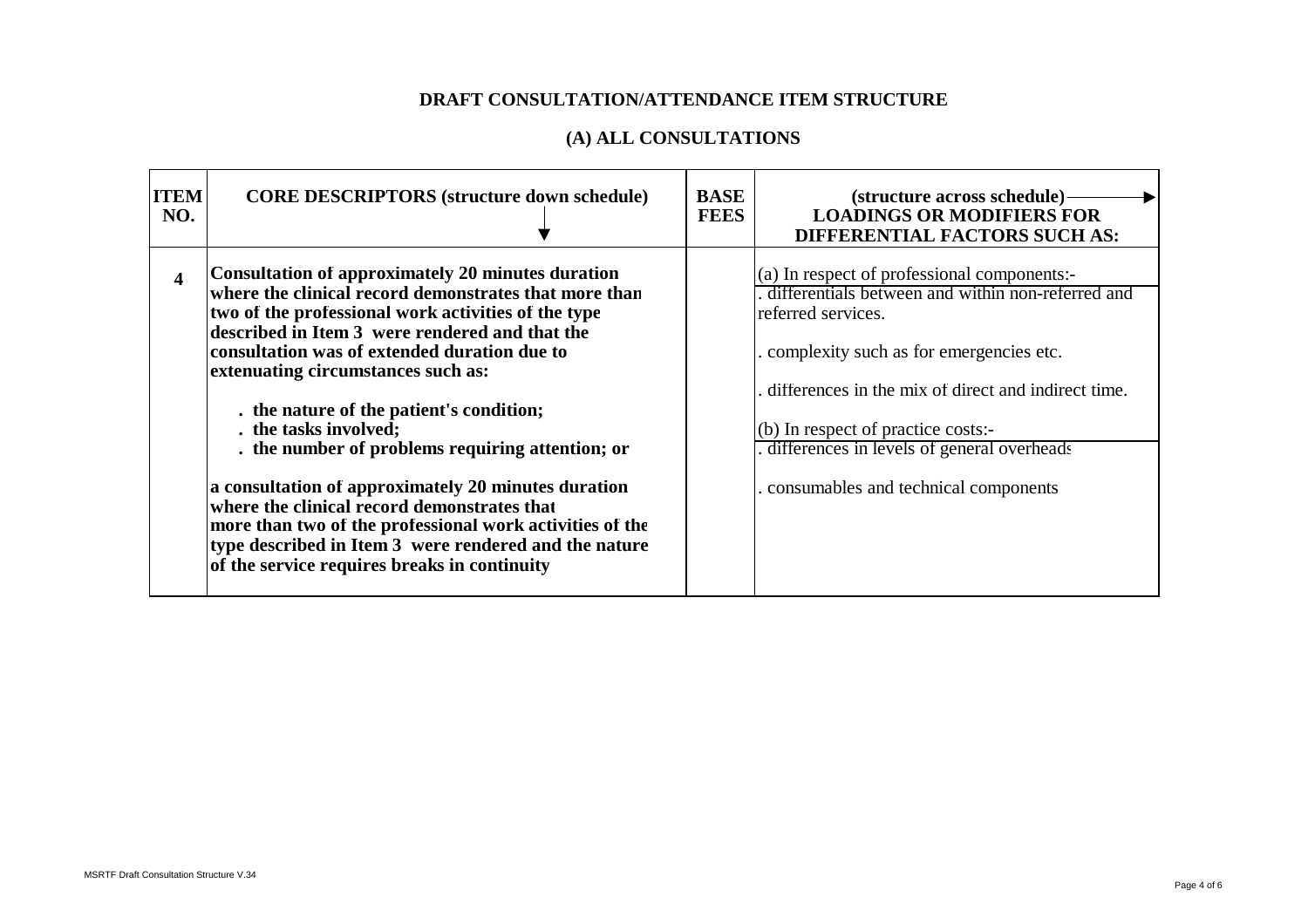| <b>ITEM</b><br>NO. | <b>CORE DESCRIPTORS (structure down schedule)</b>                                                                                                                                                                                                                                                                                                                                                                                                                                                                                                                                                                                                                                                                                                                                                                                                                        | <b>BASE</b><br><b>FEES</b> | (structure across schedule)-<br><b>LOADINGS OR MODIFIERS FOR</b><br><b>DIFFERENTIAL FACTORS SUCH AS:</b>                                                                                                                                                                                                                                                        |
|--------------------|--------------------------------------------------------------------------------------------------------------------------------------------------------------------------------------------------------------------------------------------------------------------------------------------------------------------------------------------------------------------------------------------------------------------------------------------------------------------------------------------------------------------------------------------------------------------------------------------------------------------------------------------------------------------------------------------------------------------------------------------------------------------------------------------------------------------------------------------------------------------------|----------------------------|-----------------------------------------------------------------------------------------------------------------------------------------------------------------------------------------------------------------------------------------------------------------------------------------------------------------------------------------------------------------|
| 5                  | Consultation of approximately 30 minutes duration<br>where the clinical record demonstrates that more than<br>two of the following professional work activities were<br>rendered:<br>. a comprehensive consultative, history taking,<br>and/or counselling process;<br>. a comprehensive physical examination of the<br>patient;<br>. detailed evaluation of the patient's condition;<br>. arriving at a diagnosis, and a decision relating to<br>the patient's need to undertake a procedure other<br>than a minor procedure or diagnostic test;<br>. a comprehensive review of the effectiveness of<br>existing treatment regimens and decision on current<br>and future treatment options;<br>. the personal communication by the doctor of<br>sufficient information to allow the patient to reach an<br>informed decision on treatment or non treatment<br>options. |                            | (a) In respect of professional components:-<br>differentials between and within non-referred and<br>referred services.<br>complexity such as for new patients, emergency etc.<br>differences in the mix of direct and indirect time<br>(b) In respect of practice costs:-<br>differences in levels of general overheads<br>consumables and technical components |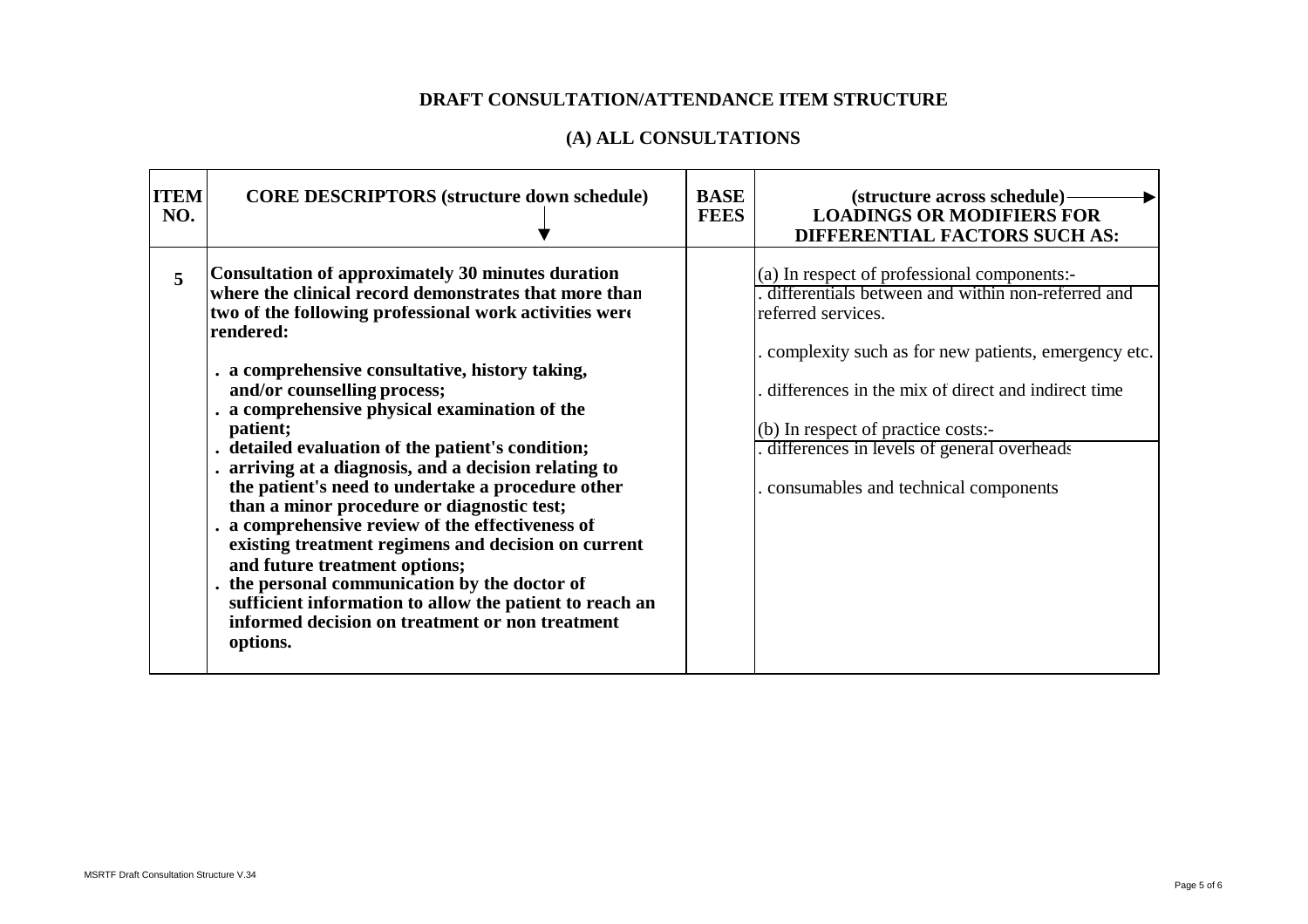| <b>ITEM</b><br>NO. | <b>CORE DESCRIPTORS (structure down schedule)</b>                                                                                                                                                                                                                                                                                 | <b>BASE</b><br><b>FEES</b> | (structure across schedule)-<br><b>LOADINGS OR MODIFIERS FOR</b><br><b>DIFFERENTIAL FACTORS SUCH AS:</b>                                                                                                                                                                                                                                                         |
|--------------------|-----------------------------------------------------------------------------------------------------------------------------------------------------------------------------------------------------------------------------------------------------------------------------------------------------------------------------------|----------------------------|------------------------------------------------------------------------------------------------------------------------------------------------------------------------------------------------------------------------------------------------------------------------------------------------------------------------------------------------------------------|
| 6                  | <b>Consultation of approximately 45 minutes duration</b><br>where the clinical record demonstrates that the<br>consultation is characterised by the application of a full<br>range of professional consulting and other skills<br>to the diagnosis, management and/or treatment<br>of one or more complex conditions or problems. |                            | (a) In respect of professional components:-<br>differentials between and within non-referred and<br>referred services.<br>complexity such as for new patients, emergency etc.<br>differences in the mix of direct and indirect time<br>(b) In respect of practice costs:-<br>differences in levels of general overheads<br>consumables and technical components. |
| $\overline{7}$     | <b>Consultation of approximately 60 minutes duration</b><br>where the clinical record demonstrates that the<br>consultation involves professional activities of clear<br>and unambiguous complexity and/or work content<br>commensurate with a service of such duration.                                                          |                            |                                                                                                                                                                                                                                                                                                                                                                  |
| 8                  | <b>Consultation exceeding 75 minutes duration</b><br>where the clinical record demonstrates that the<br>consultation involves professional activities of clear<br>and unambiguous complexity and/or work content<br>commensurate with a service of such duration.                                                                 |                            |                                                                                                                                                                                                                                                                                                                                                                  |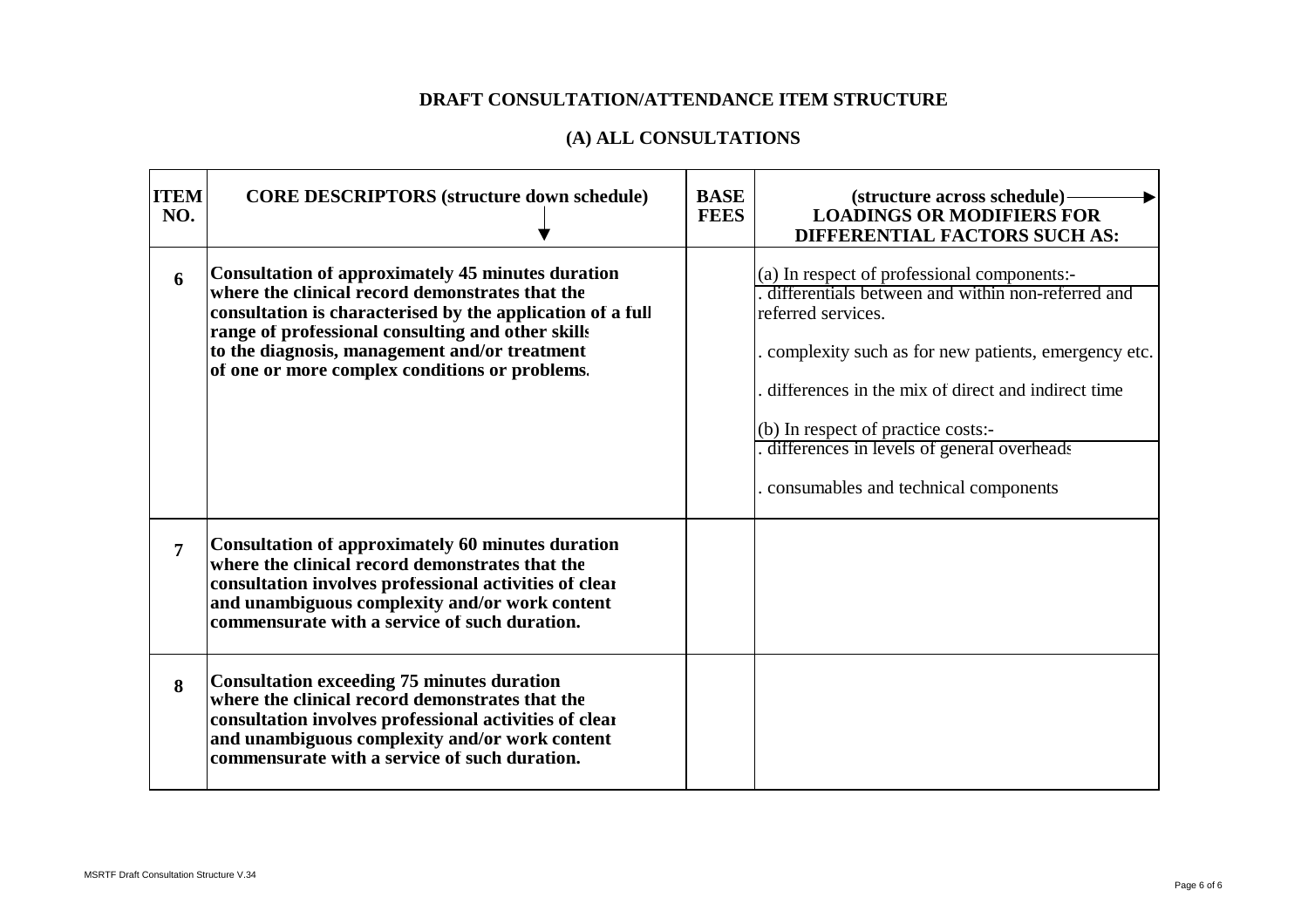**1.3 Expanded Structure Diagram**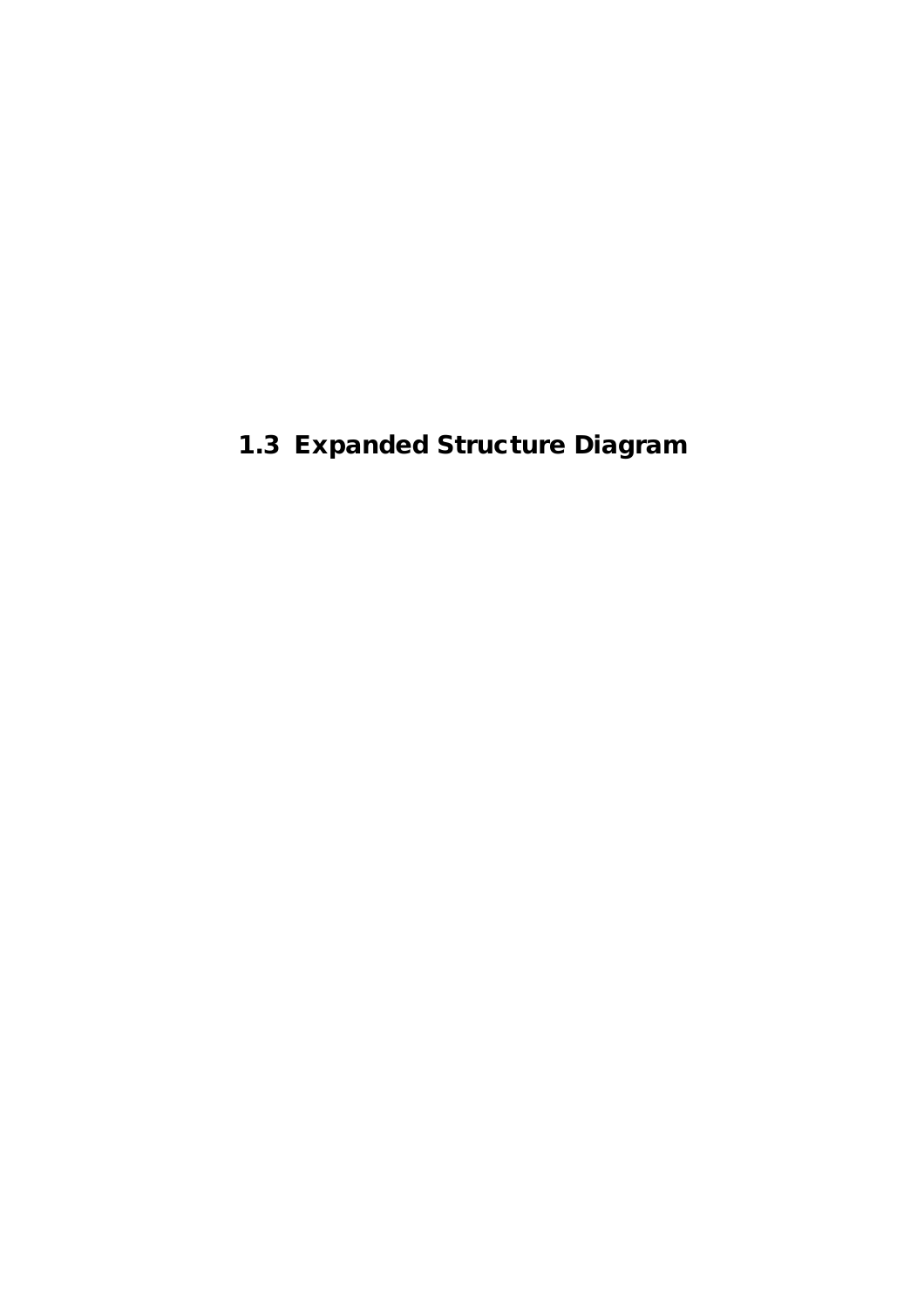| <b>Draft Structure Item</b>                           | Location/Type        | Item differentials for relative value<br>development |                       | <b>Proposed RVS</b><br>number | <b>Comparitive Current</b><br><b>MBS</b> item |
|-------------------------------------------------------|----------------------|------------------------------------------------------|-----------------------|-------------------------------|-----------------------------------------------|
|                                                       |                      | <b>Referral Status</b>                               | <b>Patient status</b> |                               | Items provided as<br>a quide only             |
|                                                       |                      |                                                      |                       |                               | $\bullet$                                     |
|                                                       |                      |                                                      |                       |                               |                                               |
|                                                       | in rooms             | non-referred                                         | new or existing pt    | 90110                         | 3, 23                                         |
|                                                       |                      | referred                                             | new or existing pt    | 90710                         | 104, 105, 110, 116,<br>119,300,310            |
|                                                       |                      | non-referred                                         | new or existing pt    | 90210                         | 20, 35                                        |
|                                                       | nursing home         | referred                                             | new or existing pt    | 90810                         | 104, 105, 110,                                |
|                                                       |                      |                                                      |                       |                               | 116,119,320                                   |
| <b>Consultation approx.</b><br>$\mathbf{1}$<br>5 mins | other<br>institution | non-referred                                         | new or existing pt    | 90310                         | 13, 25                                        |
|                                                       |                      | referred                                             | new or existing pt    | 90910                         | 107, 108, 122, 128, 131, 3<br>$30\,$          |
|                                                       |                      | non-referred                                         | new or existing pt    | 90410                         | 4, 24                                         |
|                                                       | home visit           | referred                                             | new or existing pt    | 91010                         | 107,108,122,128,<br>131,330                   |
|                                                       |                      |                                                      |                       |                               |                                               |
|                                                       | hospital visit       | non-referred                                         | new or existing pt    | 90610                         | 19, 33                                        |
| For hospital visit:                                   |                      | referred                                             | new or existing pt    | 91210                         | 104, 105, 110, 116,<br>119, 320               |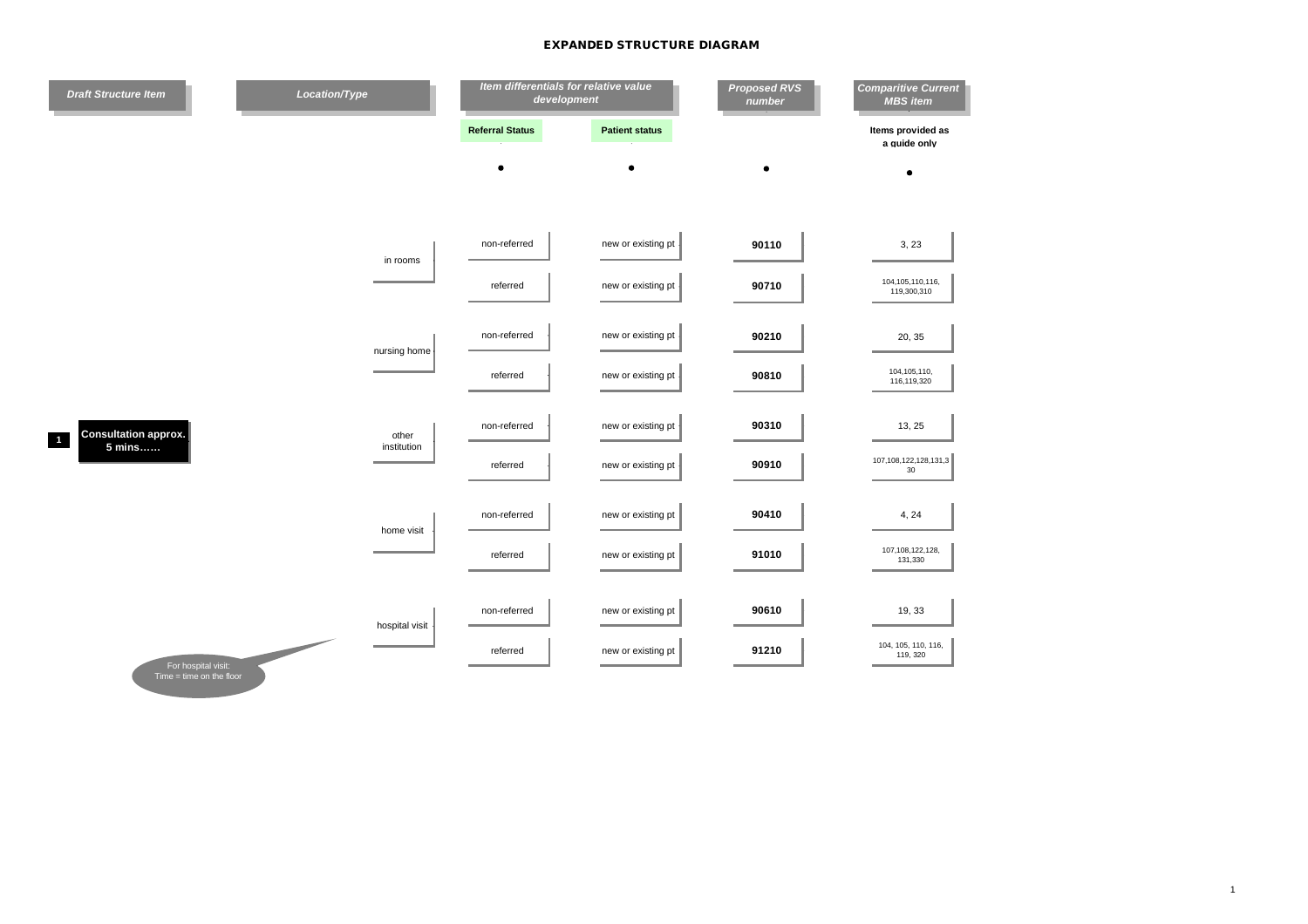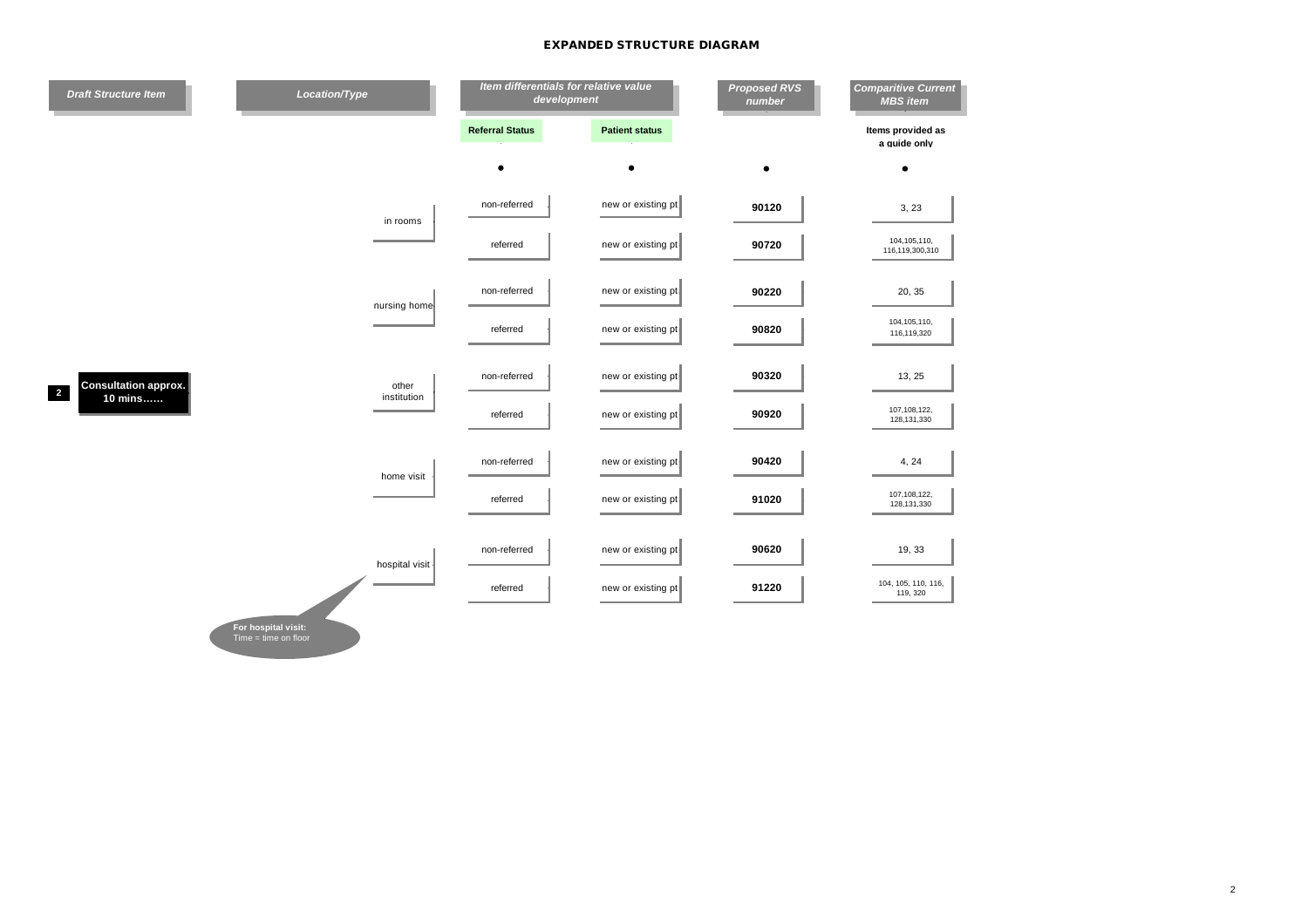

**For hospital visit:** Time = time on floor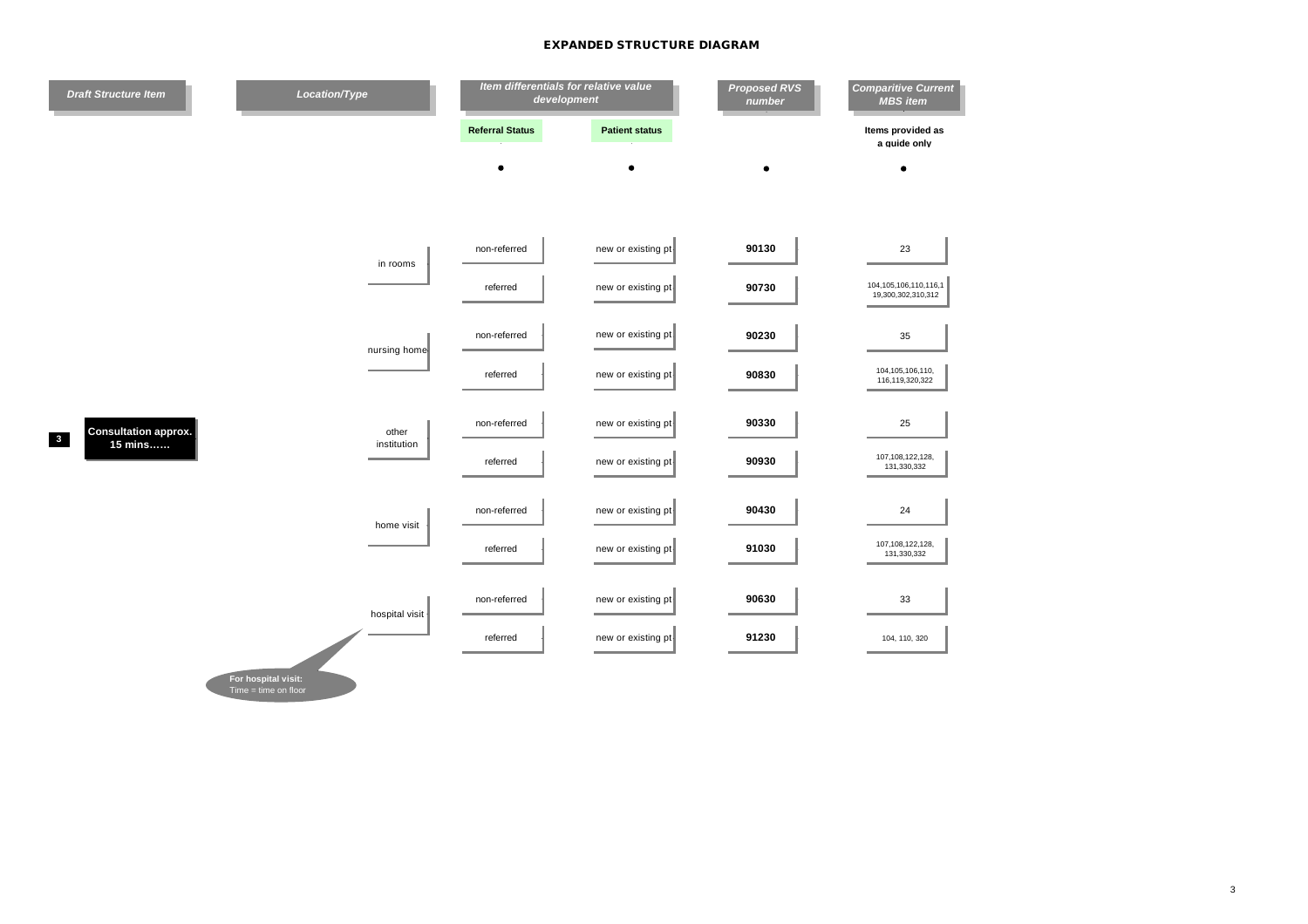| <b>Referral Status</b><br><b>Patient status</b><br>Items provided as<br>a quide only<br>٠<br>$\bullet$<br>$\bullet$<br>new or existing pt<br>90140<br>23, 36<br>non-referred<br>break in continuity<br>90143<br>in rooms<br>new or existing pt<br>90740<br>104, 105, 106, 110,<br>referred<br>116,119,302,312<br>90743<br>break in continuity<br>new or existing pt<br>90240<br>non-referred<br>35, 43<br>break in continuity<br>90243<br>nursing home<br>new or existing pt<br>90840<br>104, 105, 106, 110,<br>referred<br>116,119,322<br>90843<br>break in continuity<br>new or existing pt<br>90340<br>non-referred<br>25, 38<br>break in continuity<br>90343<br><b>Consultation approx.</b><br>other<br>20 mins<br>institution<br>90940<br>new or existing pt<br>107,108,122,<br>referred<br>128, 131, 332<br>90943<br>break in continuity<br>90440<br>new or existing pt<br>24, 37<br>non-referred<br>90443<br>break in continuity<br>home visit<br>new or existing pt<br>91040<br>107,108,122,<br>referred<br>128, 131, 332<br>91043<br>break in continuity<br>Applies to new<br>or existing<br>patients<br>new or existing pt<br>90640 | <b>Draft Structure Item</b> | Location/Type  | Item differentials for relative value<br>development |  | <b>Proposed RVS</b><br>number | <b>Comparitive Current</b><br><b>MBS</b> item |  |
|-----------------------------------------------------------------------------------------------------------------------------------------------------------------------------------------------------------------------------------------------------------------------------------------------------------------------------------------------------------------------------------------------------------------------------------------------------------------------------------------------------------------------------------------------------------------------------------------------------------------------------------------------------------------------------------------------------------------------------------------------------------------------------------------------------------------------------------------------------------------------------------------------------------------------------------------------------------------------------------------------------------------------------------------------------------------------------------------------------------------------------------------------|-----------------------------|----------------|------------------------------------------------------|--|-------------------------------|-----------------------------------------------|--|
|                                                                                                                                                                                                                                                                                                                                                                                                                                                                                                                                                                                                                                                                                                                                                                                                                                                                                                                                                                                                                                                                                                                                               |                             |                |                                                      |  |                               |                                               |  |
|                                                                                                                                                                                                                                                                                                                                                                                                                                                                                                                                                                                                                                                                                                                                                                                                                                                                                                                                                                                                                                                                                                                                               |                             |                |                                                      |  |                               |                                               |  |
|                                                                                                                                                                                                                                                                                                                                                                                                                                                                                                                                                                                                                                                                                                                                                                                                                                                                                                                                                                                                                                                                                                                                               |                             |                |                                                      |  |                               |                                               |  |
|                                                                                                                                                                                                                                                                                                                                                                                                                                                                                                                                                                                                                                                                                                                                                                                                                                                                                                                                                                                                                                                                                                                                               |                             |                |                                                      |  |                               |                                               |  |
|                                                                                                                                                                                                                                                                                                                                                                                                                                                                                                                                                                                                                                                                                                                                                                                                                                                                                                                                                                                                                                                                                                                                               |                             |                |                                                      |  |                               |                                               |  |
|                                                                                                                                                                                                                                                                                                                                                                                                                                                                                                                                                                                                                                                                                                                                                                                                                                                                                                                                                                                                                                                                                                                                               |                             |                |                                                      |  |                               |                                               |  |
|                                                                                                                                                                                                                                                                                                                                                                                                                                                                                                                                                                                                                                                                                                                                                                                                                                                                                                                                                                                                                                                                                                                                               |                             |                |                                                      |  |                               |                                               |  |
|                                                                                                                                                                                                                                                                                                                                                                                                                                                                                                                                                                                                                                                                                                                                                                                                                                                                                                                                                                                                                                                                                                                                               |                             |                |                                                      |  |                               |                                               |  |
|                                                                                                                                                                                                                                                                                                                                                                                                                                                                                                                                                                                                                                                                                                                                                                                                                                                                                                                                                                                                                                                                                                                                               |                             | hospital visit |                                                      |  |                               |                                               |  |
|                                                                                                                                                                                                                                                                                                                                                                                                                                                                                                                                                                                                                                                                                                                                                                                                                                                                                                                                                                                                                                                                                                                                               |                             |                |                                                      |  |                               |                                               |  |
| break in continuity<br>90643                                                                                                                                                                                                                                                                                                                                                                                                                                                                                                                                                                                                                                                                                                                                                                                                                                                                                                                                                                                                                                                                                                                  |                             |                | non-referred                                         |  |                               | 33                                            |  |
| new or existing pt<br>91240<br>referred<br>104, 110, 322<br>break in continuity<br>91243<br>For hospital visit:                                                                                                                                                                                                                                                                                                                                                                                                                                                                                                                                                                                                                                                                                                                                                                                                                                                                                                                                                                                                                               |                             |                |                                                      |  |                               |                                               |  |

 $\mathcal{L}$ 

4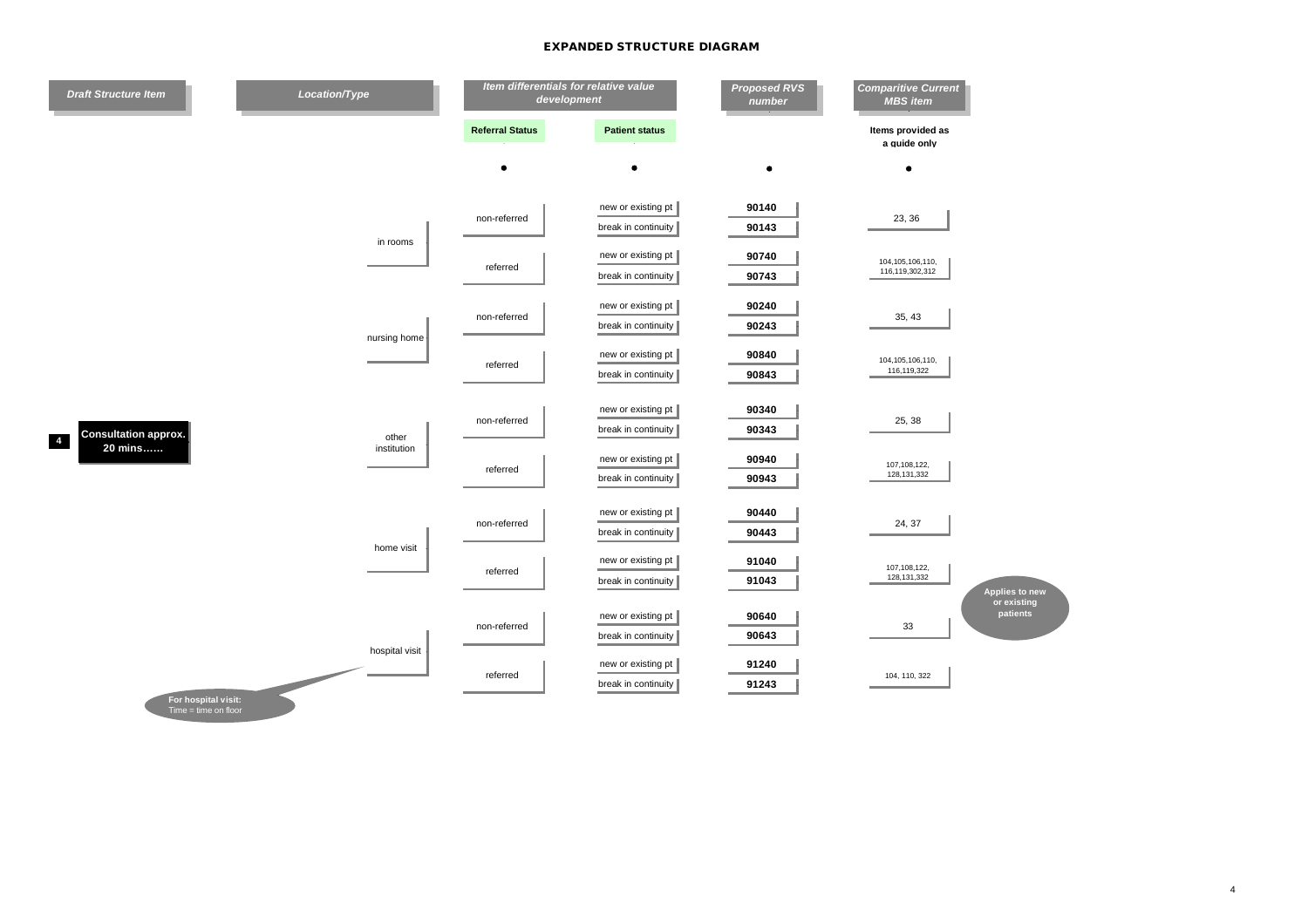| <b>Draft Structure Item</b>                   | Location/Type        |                        | Item differentials for relative value<br>development | <b>Proposed RVS</b><br>number | <b>Comparitive Current</b><br><b>MBS</b> item |
|-----------------------------------------------|----------------------|------------------------|------------------------------------------------------|-------------------------------|-----------------------------------------------|
|                                               |                      | <b>Referral Status</b> | <b>Patient status</b>                                |                               | Items provided as<br>a guide only             |
|                                               |                      |                        |                                                      | $\bullet$                     | $\bullet$                                     |
|                                               |                      | non-referred           | new patient                                          | 90151                         | 36                                            |
|                                               | in rooms             |                        | existing patient                                     | 90152                         | 36                                            |
|                                               |                      | referred               | new patient                                          | 90751                         | 104,106,110,<br>304.31                        |
|                                               |                      |                        | existing patient                                     | 90752                         | 105,116,119,<br>304.314                       |
|                                               |                      | non-referred           | new patient                                          | 90251                         | 43                                            |
|                                               | nursing home         |                        | existing patient                                     | 90252                         | 43                                            |
|                                               |                      | referred               | new patient                                          | 90851                         | 104,106,110,324                               |
|                                               |                      |                        | existing patient                                     | 90852                         | 105,116,119,<br>322324                        |
|                                               | other<br>institution | non-referred           | new patient                                          | 90351                         | 38                                            |
| <b>Consultation approx.</b>                   |                      |                        | existing patient                                     | 90352                         | 38                                            |
| $\overline{\phantom{0}}$<br>30 mins           |                      | referred               | new patient                                          | 90951                         | 107,122,334                                   |
|                                               |                      |                        | existing patient                                     | 90952                         | 108,128,131,334                               |
|                                               |                      | non-referred           | new patient                                          | 90451                         | 37                                            |
|                                               |                      |                        | existing patient                                     | 90452                         | 37                                            |
|                                               | home visit           | referred               | new patient                                          | 91051                         | 107,122,334                                   |
|                                               |                      |                        | existing patient                                     | 91052                         | 108,128,131,334                               |
|                                               |                      |                        | new patient                                          | 90651                         |                                               |
|                                               |                      | non-referred           | existing patient                                     | 90652                         | 40<br>40                                      |
|                                               | hospital visit       |                        |                                                      |                               |                                               |
|                                               |                      | referred               | new patient<br>existing patient                      | 91251<br>91252                | 104, 110, 322<br>105, 106, 116,               |
| For hospital visit:<br>$Time = time on floor$ |                      |                        |                                                      |                               | 119 322                                       |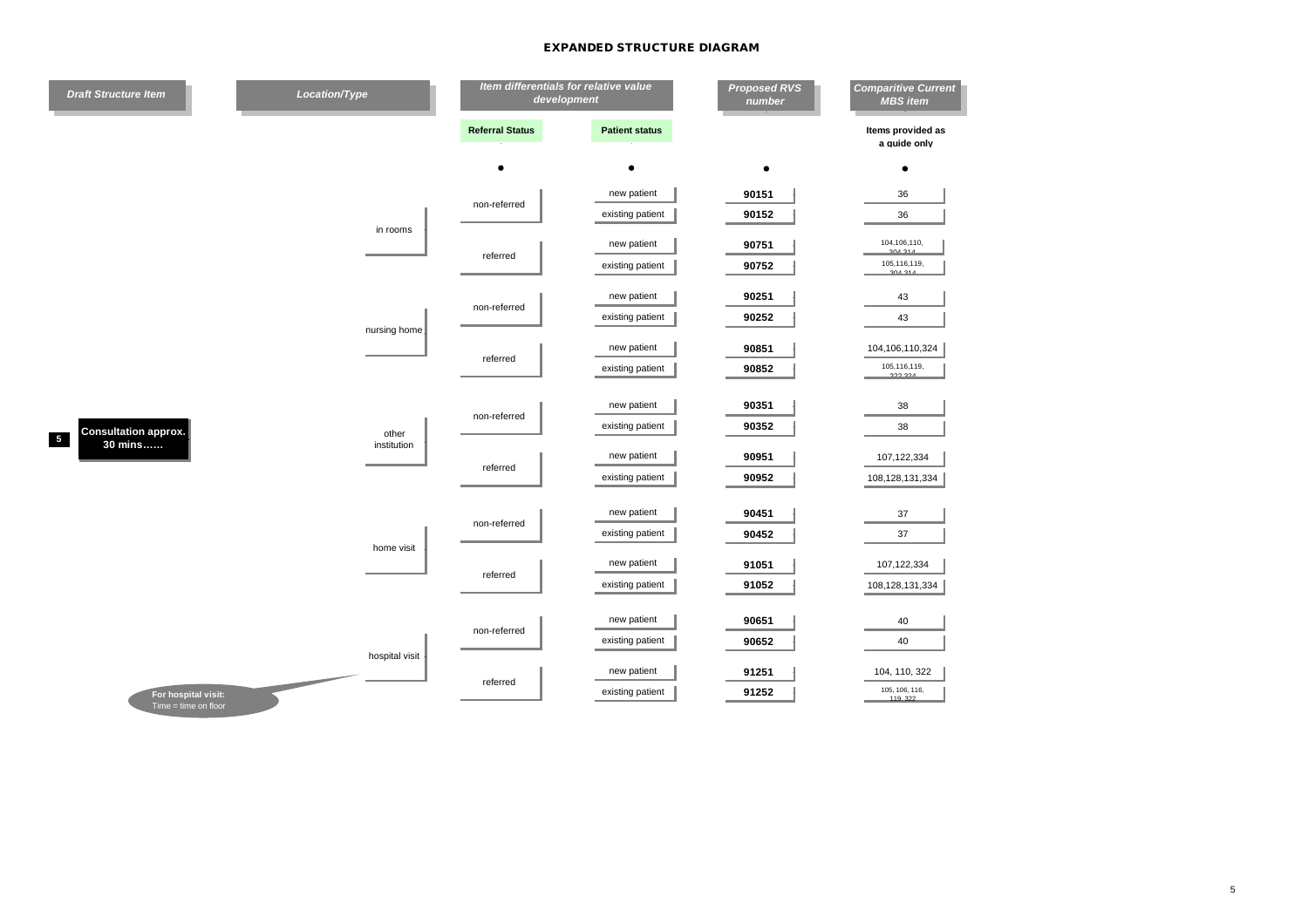| <b>Draft Structure Item</b>                   | Location/Type                | Item differentials for relative value<br>development |                                 | <b>Proposed RVS</b><br>number | <b>Comparitive Current</b><br><b>MBS</b> item      |
|-----------------------------------------------|------------------------------|------------------------------------------------------|---------------------------------|-------------------------------|----------------------------------------------------|
|                                               |                              | <b>Referral Status</b>                               | <b>Patient status</b>           |                               | Items provided as<br>a quide only                  |
|                                               |                              |                                                      |                                 |                               |                                                    |
|                                               |                              | non-referred                                         | new patient<br>existing patient | 90161<br>90162                | 44<br>44                                           |
| <b>Consultation approx.</b><br>$6\phantom{a}$ | in rooms                     | referred                                             | new patient<br>existing patient | 90761<br>90762                | 104,106,110,306,316<br>105,116,119,<br>306,316,319 |
|                                               | nursing home                 | non-referred                                         | new patient<br>existing patient | 90261<br>90262                | 51<br>51                                           |
|                                               |                              | referred                                             | new patient<br>existing patient | 90861<br>90862                | 104,106,110,326<br>105,116,119,326                 |
|                                               | other<br>institution         | non-referred                                         | new patient<br>existing patient | 90361<br>90362                | 48<br>48                                           |
| 45 mins                                       |                              | referred                                             | new patient<br>existing patient | 90961<br>90962                | 107,122,336<br>108,128,131,336                     |
|                                               | home visit<br>hospital visit | non-referred                                         | new patient<br>existing patient | 90461<br>90462                | 47<br>47                                           |
|                                               |                              | referred                                             | new patient<br>existing patient | 91061<br>91062                | 107,122,336<br>108,128,131,336                     |
|                                               |                              | non-referred                                         | new patient<br>existing patient | 90661<br>90662                | 50<br>50                                           |
| For hospital visit:<br>$Time = time on floor$ |                              | referred                                             | new patient<br>existing patient | 91261<br>91262                | 104,110,324<br>105,106,116,<br>119.324             |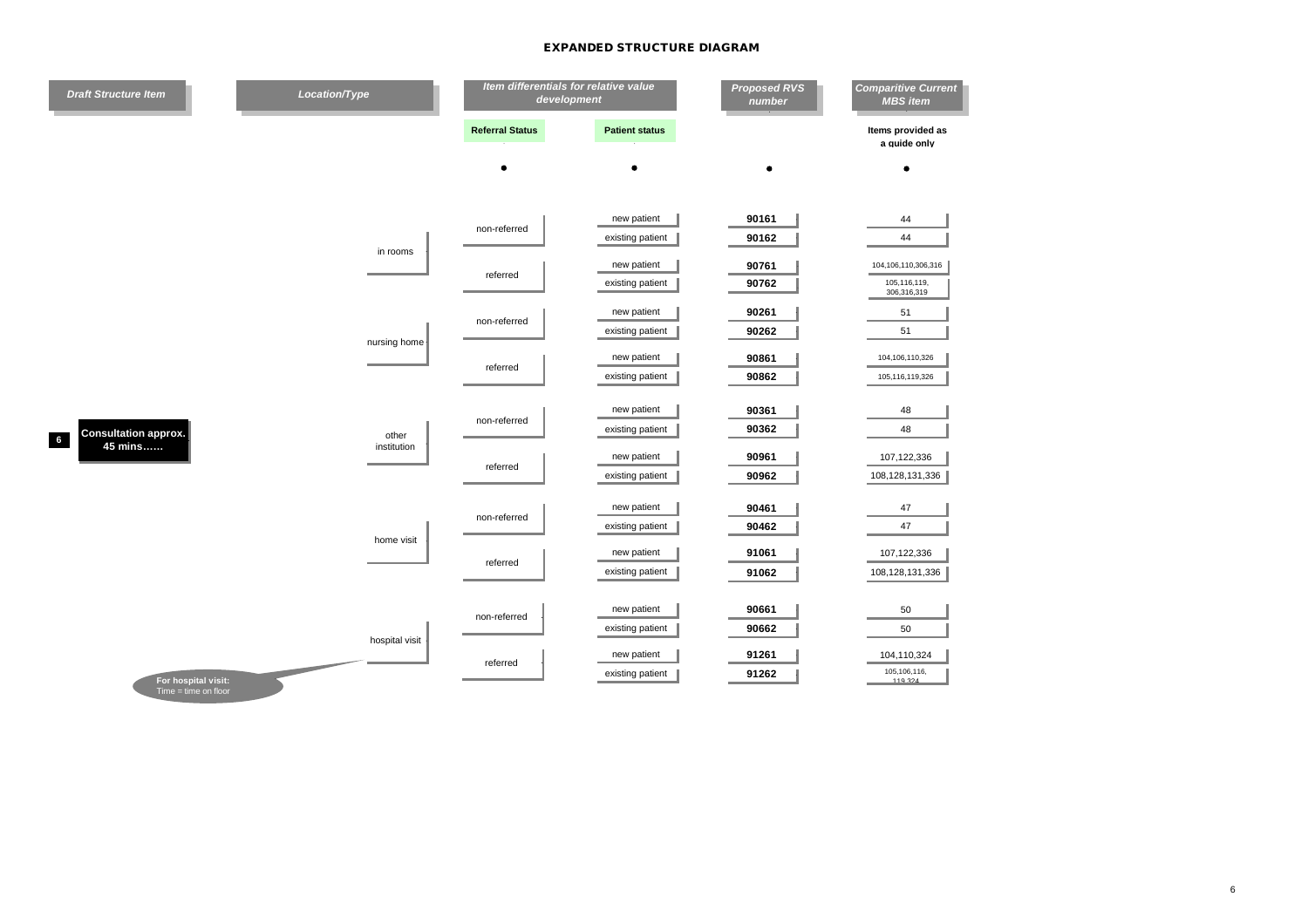| <b>Draft Structure Item</b>                   | Location/Type        | Item differentials for relative value<br>development |                       | <b>Proposed RVS</b><br>number | <b>Comparitive Current</b><br><b>MBS</b> item |
|-----------------------------------------------|----------------------|------------------------------------------------------|-----------------------|-------------------------------|-----------------------------------------------|
|                                               |                      | <b>Referral Status</b>                               | <b>Patient status</b> |                               | Items provided as<br>a quide only             |
|                                               |                      |                                                      |                       |                               |                                               |
|                                               |                      | non-referred                                         | new patient           | 90171                         | 44                                            |
|                                               | in rooms             |                                                      | existing patient      | 90172                         | 44                                            |
|                                               |                      | referred                                             | new patient           | 90771                         | 104,106,110,<br>00001                         |
|                                               |                      |                                                      | existing patient      | 90772                         | 105,116,119,                                  |
|                                               |                      |                                                      | new patient           | 90271                         | 51                                            |
|                                               | nursing home         | non-referred                                         | existing patient      | 90272                         | 51                                            |
|                                               |                      | referred                                             | new patient           | 90871                         | 104,106,110,326                               |
|                                               |                      |                                                      | existing patient      | 90872                         | 105,116,119,326                               |
|                                               |                      |                                                      | new patient           | 90371                         | 48                                            |
| <b>Consultation approx.</b>                   | other<br>institution | non-referred                                         | existing patient      | 90372                         | 48                                            |
| $\overline{7}$<br>60 mins                     |                      | referred                                             | new patient           | 90971                         | 107,122,336                                   |
|                                               |                      |                                                      | existing patient      | 90972                         | 108,128,131,336                               |
|                                               |                      |                                                      |                       |                               |                                               |
|                                               |                      | non-referred                                         | new patient           | 90471<br>90472                | 47                                            |
|                                               | home visit           |                                                      | existing patient      |                               | 47                                            |
|                                               |                      | referred                                             | new patient           | 91071                         | 107,122,336                                   |
|                                               |                      |                                                      | existing patient      | 91072                         | 108,128,131,336                               |
|                                               |                      | non-referred                                         | new patient           | 90671                         | 50                                            |
|                                               | hospital visit       |                                                      | existing patient      | 90672                         | 50                                            |
|                                               |                      | referred                                             | new patient           | 91271                         | 104, 110, 326                                 |
| For hospital visit:<br>$Time = time on floor$ |                      |                                                      | existing patient      | 91272                         | 105, 106, 116, 119, 326                       |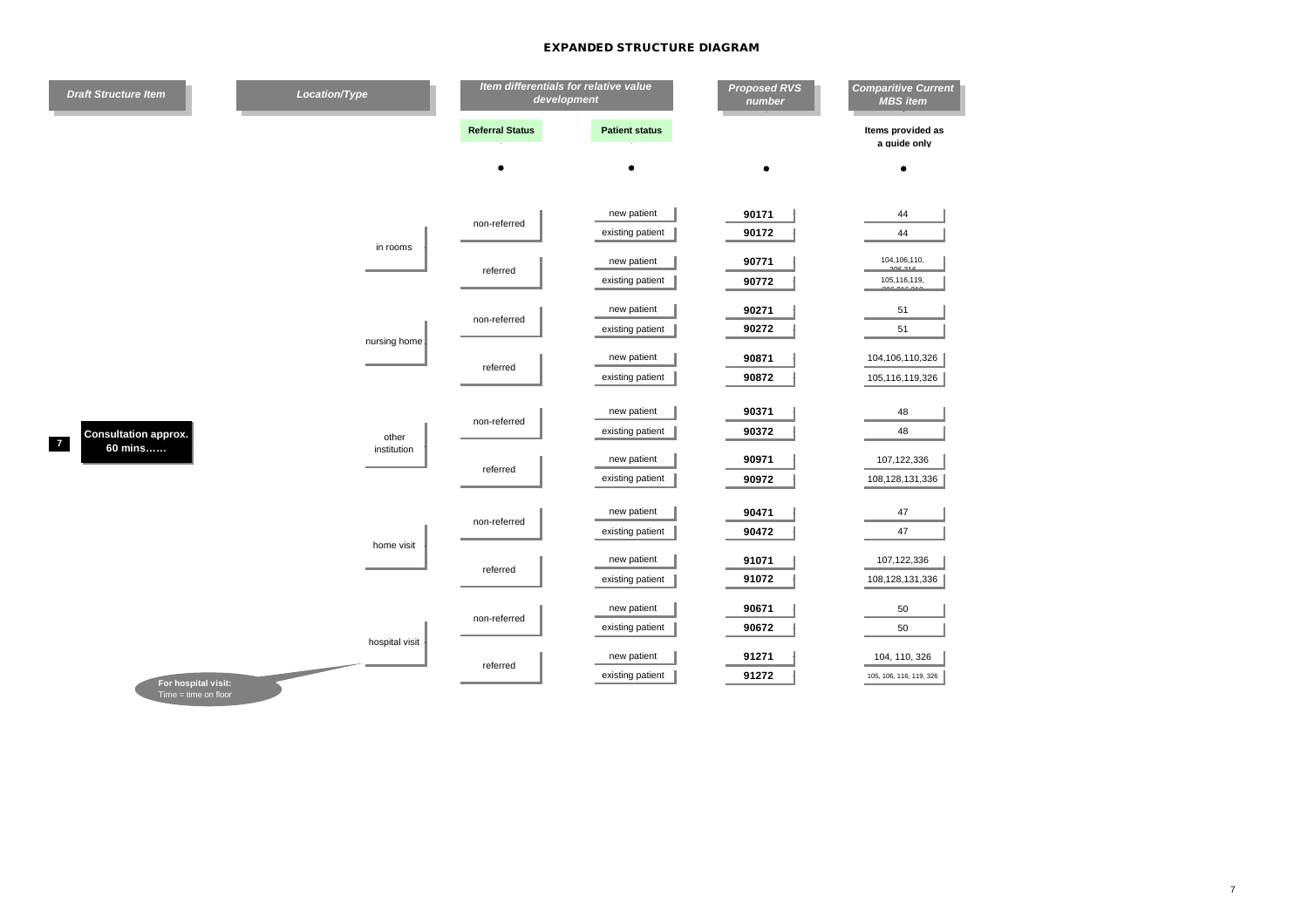| <b>Draft Structure Item</b>  | Location/Type  | Item differentials for relative value<br>development |                                 | <b>Proposed RVS</b><br>number | <b>Comparitive Current</b><br><b>MBS</b> item |
|------------------------------|----------------|------------------------------------------------------|---------------------------------|-------------------------------|-----------------------------------------------|
|                              |                | <b>Referral Status</b>                               | <b>Patient status</b>           |                               | Items provided as<br>a quide only             |
|                              |                |                                                      | ٠                               | $\bullet$                     |                                               |
|                              |                |                                                      | new patient                     | 90181                         | 44                                            |
|                              | in rooms       | non-referred                                         | existing patient                | 90182                         | 44                                            |
|                              |                | referred                                             | new patient                     | 90781                         | 104,106,110,306,<br>$0.0000000000$            |
|                              |                |                                                      | existing patient                | 90782                         | 105,116,119,306,<br>200 216 210 210           |
|                              |                |                                                      | new patient                     | 90281                         | 51                                            |
|                              | nursing home.  | non-referred                                         | existing patient                | 90282                         | 51                                            |
|                              |                |                                                      | new patient                     | 90881                         | 107,122,326,328                               |
|                              |                | referred                                             | existing patient                | 90882                         | 105,116,119,326,<br>328                       |
|                              |                |                                                      | new patient                     | 90381                         | 48                                            |
| Consultation                 | other          | non-referred                                         | existing patient                | 90382                         | 48                                            |
| 8<br>exceeding 75<br>$min$ s | institution    |                                                      | new patient                     | 90981                         | 107,122,336,338                               |
|                              |                | referred                                             | existing patient                | 90982                         | 108, 128, 131, 336,<br>220                    |
|                              |                |                                                      |                                 |                               |                                               |
|                              |                | non-referred                                         | new patient<br>existing patient | 90481<br>90482                | 47<br>47                                      |
|                              | home visit     |                                                      |                                 |                               |                                               |
|                              |                | referred                                             | new patient                     | 91081                         | 107,122,336,338                               |
|                              |                |                                                      | existing patient                | 91082                         | 108,128,131,336,<br>220                       |
|                              |                | non-referred                                         | new patient                     | 90681                         | 50                                            |
|                              | hospital visit |                                                      | existing patient                | 90682                         | 50                                            |
| For hospital visit:          |                | referred                                             | new patient                     | 91281                         | 104, 110, 326                                 |
| $Time = time on floor$       |                |                                                      | existing patient                | 91282                         | 105, 106, 116,<br>119 326                     |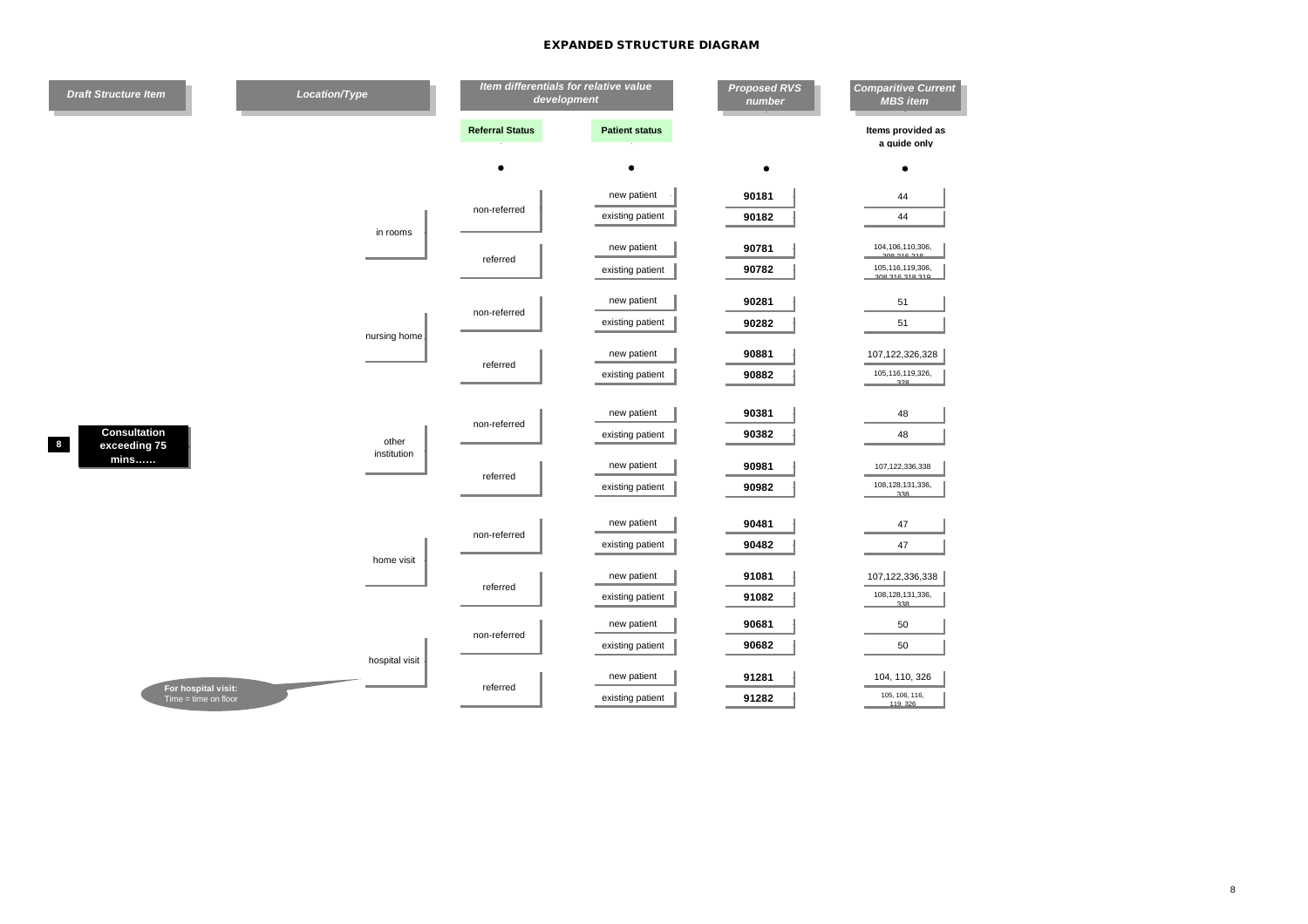# **1.4 List of consultation items for the RVS**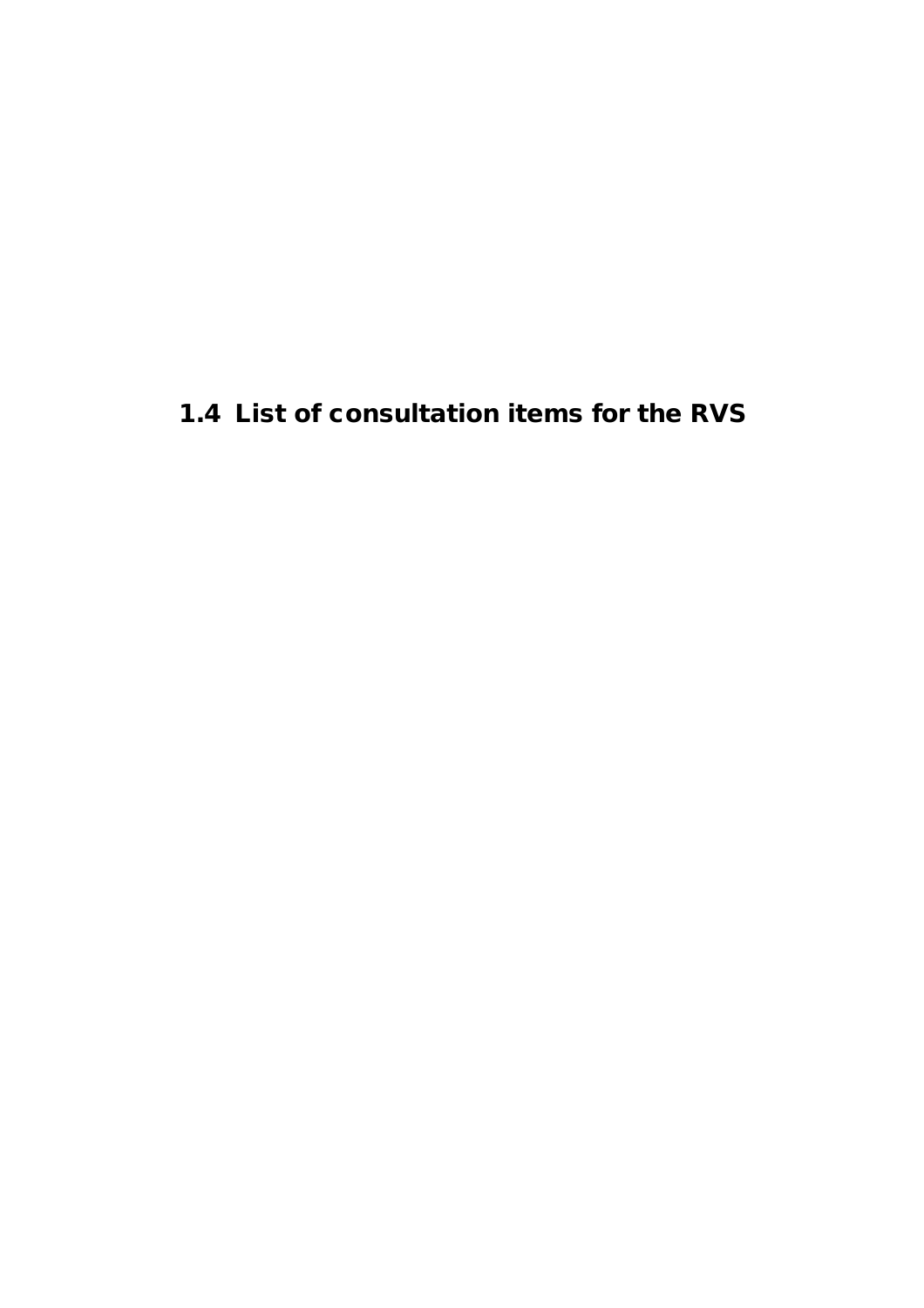#### **NON-REFERRED CONSULTATIONS IN ROOMS**

| Consultation in rooms of approximately 5 minutes duration, where the clinical record                                                                                                                                                                                                                                                                                                                                                                                                                              |
|-------------------------------------------------------------------------------------------------------------------------------------------------------------------------------------------------------------------------------------------------------------------------------------------------------------------------------------------------------------------------------------------------------------------------------------------------------------------------------------------------------------------|
| demonstrates the straightforward nature of the task                                                                                                                                                                                                                                                                                                                                                                                                                                                               |
| This is a consultation with a NEW or EXISTING patient seen on a NON-REFERRED basis.                                                                                                                                                                                                                                                                                                                                                                                                                               |
| <b>Additional Explanation:</b><br>This is a consultation provided to a patient in rooms where the patient is seen by a general practitioner.<br>Includes pre procedural consultation.                                                                                                                                                                                                                                                                                                                             |
| <b>Examples:</b><br>Consultation in rooms, 70 year old male patient for immunisation against influenza.                                                                                                                                                                                                                                                                                                                                                                                                           |
| Consultation in rooms, 22 year old male patient with Klinefelter's syndrome for intramuscular injection of<br>testosterone.                                                                                                                                                                                                                                                                                                                                                                                       |
| Consultation in rooms, 25 year old male patient for venepuncture for blood sample.                                                                                                                                                                                                                                                                                                                                                                                                                                |
| Consultation in rooms, 6 year old male patient for repair of recent wound.                                                                                                                                                                                                                                                                                                                                                                                                                                        |
| Consultation in rooms of approximately 10 minutes duration where the clinical record<br>demonstrates that more than one of the following professional work activities were<br>rendered:                                                                                                                                                                                                                                                                                                                           |
| . taking a problem focused history;<br>. a problem focused physical and/or mental examination;<br>. a decision on a course of treatment, including where appropriate the need for a<br>procedure and the risks thereof, for a condition of low complexity, and/or formulation<br>and communication of a management plan;<br>. a review of effectiveness of existing treatment;<br>. lifestyle or other counselling of a specific nature;<br>. decision on and ordering of diagnostic tests or specialist referral |
| This is a consultation with a NEW or EXISTING patient seen on a NON-REFERRED basis.                                                                                                                                                                                                                                                                                                                                                                                                                               |
| <b>Additional Explanation:</b><br>This is a consultation provided to a patient in rooms where the patient is seen by a general practitioner.<br>Includes pre procedural consultation.                                                                                                                                                                                                                                                                                                                             |
| <b>Examples:</b><br>Consultation in rooms, 6 year old male patient for incision of small abscess without drainage                                                                                                                                                                                                                                                                                                                                                                                                 |
| Consultation in rooms, 11 year old male patient for removal of superficial foreign body from eye                                                                                                                                                                                                                                                                                                                                                                                                                  |
| Consultation in rooms, 76 year old male patient for reduction of rectal prolapse                                                                                                                                                                                                                                                                                                                                                                                                                                  |
| Consultation in rooms, 35 year old male patient for syringe of ear.                                                                                                                                                                                                                                                                                                                                                                                                                                               |
| Consultation in rooms, 26 year old male patient for cauterisation of pyogenic granulation                                                                                                                                                                                                                                                                                                                                                                                                                         |
| Consultation in rooms, 8 year old male patient for treatment of simple fracture of toe.                                                                                                                                                                                                                                                                                                                                                                                                                           |
|                                                                                                                                                                                                                                                                                                                                                                                                                                                                                                                   |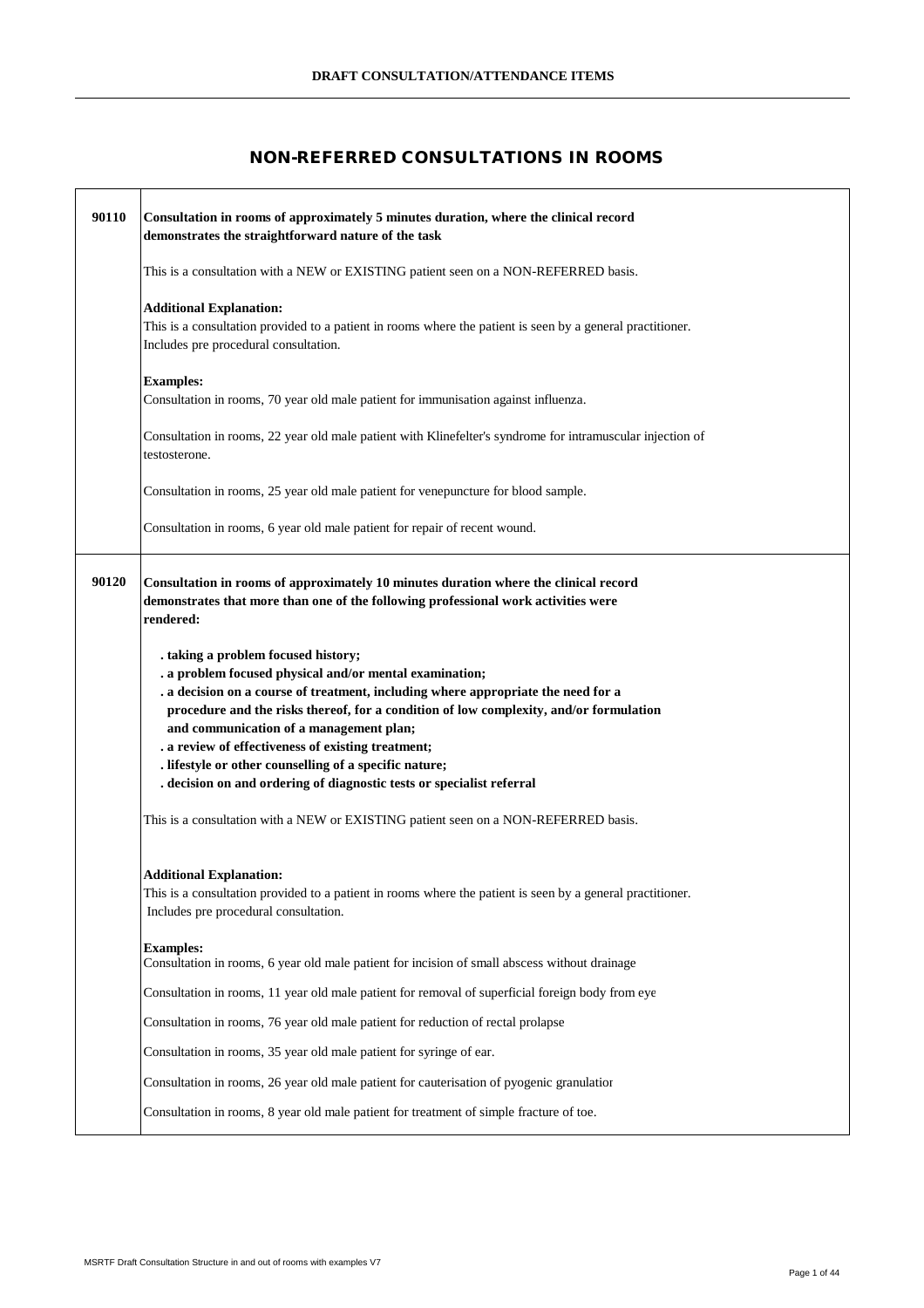| 90130 | Consultation in rooms of approximately 15 minutes duration where the clinical record<br>demonstrates that more than two of the following professional work activities were<br>rendered:                                                                                                                                                                                                 |
|-------|-----------------------------------------------------------------------------------------------------------------------------------------------------------------------------------------------------------------------------------------------------------------------------------------------------------------------------------------------------------------------------------------|
|       | . taking a problem focused history;<br>. a detailed examination and assessment of the physical and/or mental condition of<br>the patient;                                                                                                                                                                                                                                               |
|       | . decision on a course of treatment, including where appropriate the need for a<br>procedure and the risks thereof, for a condition of low to moderate complexity<br>and/or formulation and communication of a detailed management plan;<br>. lifestyle or other counselling of a specific nature;<br>. communication of other information commensurate with accepted clinical practice |
|       | This is a consultation with a NEW or EXISTING patient seen on a NON-REFERRED basis.                                                                                                                                                                                                                                                                                                     |
|       | <b>Additional Explanation:</b><br>This is a consultation provided to a patient in rooms where the patient is seen by a general practitioner.<br>Includes pre procedural consultation.                                                                                                                                                                                                   |
|       | <b>Examples:</b><br>Consultation in rooms, 45 year old male patient with pigmented skin lesion.                                                                                                                                                                                                                                                                                         |
|       | Consultation in rooms with a 66 year old female patient with rheumatoid arthritis on gold therapy for review.                                                                                                                                                                                                                                                                           |
|       | Consultation in rooms for a 12 year old asthmatic patient for review post discharge from hospital for<br>exacerbation in asthma.                                                                                                                                                                                                                                                        |
|       | Consultation in rooms, 24 year old female patient for resuturing of surgical wound.                                                                                                                                                                                                                                                                                                     |
| 90140 | Consultation in rooms of approximately 20 minutes duration where the clinical record<br>demonstrates that more than two of the professional work activities of the type<br>described in Item 90130 were rendered and that the consultation was of extended<br>duration due to extenuating circumstances such as:                                                                        |
|       | . the nature of the patient's condition;<br>. the tasks involved;<br>. the number of problems requiring attention                                                                                                                                                                                                                                                                       |
|       | This is a consultation with a NEW or EXISTING patient seen on a NON-REFERRED basis.                                                                                                                                                                                                                                                                                                     |
|       | <b>Additional Explanation:</b><br>This is a consultation provided to a patient in rooms where the patient is seen by a general practitioner.                                                                                                                                                                                                                                            |
|       | <b>Examples:</b><br>Consultation in rooms, 25 year old breast feeding female patient with urinary tract infection.                                                                                                                                                                                                                                                                      |
|       | Consultation in rooms, 3 month old baby with fever and vomiting.                                                                                                                                                                                                                                                                                                                        |
|       | Consultation in rooms, 51 year old male patient for treatment of keratoses.                                                                                                                                                                                                                                                                                                             |
|       | Consultation in rooms, 48 year old male patient for venesection.                                                                                                                                                                                                                                                                                                                        |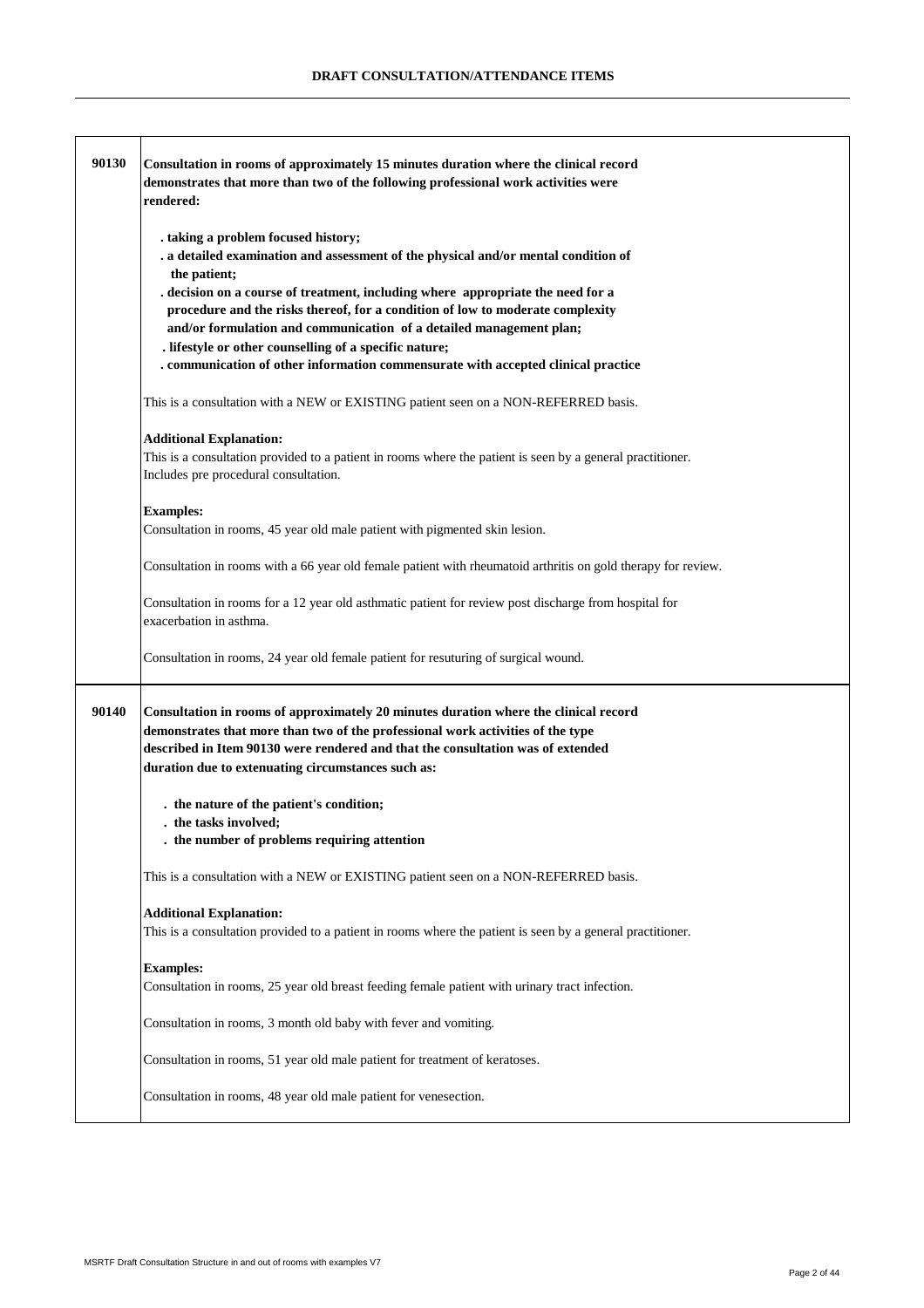| 90143 | Consultation in rooms of approximately 20 minutes duration where the clinical record<br>demonstrates that more than two of the professional work activities of the type<br>described in Item 90130 were rendered and the nature of the service requires BREAKS IN<br><b>CONTINUITY</b><br>This is a consultation with a NEW or EXISTING patient seen on a NON-REFERRED basis.<br><b>Additional Explanation:</b><br>This is a consultation provided to a patient in rooms where the patient is seen by a general practitioner.<br><b>Examples:</b><br>Breaks in continuity while patient is sent away for x-ray, collection of urine specimen, ECG, pre andpost ventolin<br>spirometry reading.                                                                                                                                                                                 |
|-------|--------------------------------------------------------------------------------------------------------------------------------------------------------------------------------------------------------------------------------------------------------------------------------------------------------------------------------------------------------------------------------------------------------------------------------------------------------------------------------------------------------------------------------------------------------------------------------------------------------------------------------------------------------------------------------------------------------------------------------------------------------------------------------------------------------------------------------------------------------------------------------|
| 90151 | Consultation in rooms of approximately 30 minutes duration with a new patient where<br>the clinical record demonstrates that more than two of the following professional work<br>activities were rendered:<br>. a comprehensive consultative, history taking, and/or counselling process;<br>. a comprehensive physical examination of the patient;<br>. detailed evaluation of the patient's condition;<br>. arriving at a diagnosis, and a decision relating to the patient's need to undertake a<br>procedure other than a minor procedure or diagnostic test;<br>. a comprehensive review of the effectiveness of existing treatment regimens and<br>decision on current and future treatment options;<br>. the personal communication by the doctor of sufficient information to allow the patient<br>to reach an informed decision on treatment or non treatment options |
|       | This is a consultation with a NEW patient seen on a NON-REFERRED basis.                                                                                                                                                                                                                                                                                                                                                                                                                                                                                                                                                                                                                                                                                                                                                                                                        |
|       | <b>Additional Explanation:</b><br>This is a consultation provided to a patient in rooms where the patient is seen by a general practitioner.                                                                                                                                                                                                                                                                                                                                                                                                                                                                                                                                                                                                                                                                                                                                   |
|       | <b>Examples:</b><br>Initial consultation in rooms for a 50 year old female patient with a 2cm mass in the breast.                                                                                                                                                                                                                                                                                                                                                                                                                                                                                                                                                                                                                                                                                                                                                              |
|       | Consultation in rooms, 65 year old male patient with increasing difficulties with micturitian.                                                                                                                                                                                                                                                                                                                                                                                                                                                                                                                                                                                                                                                                                                                                                                                 |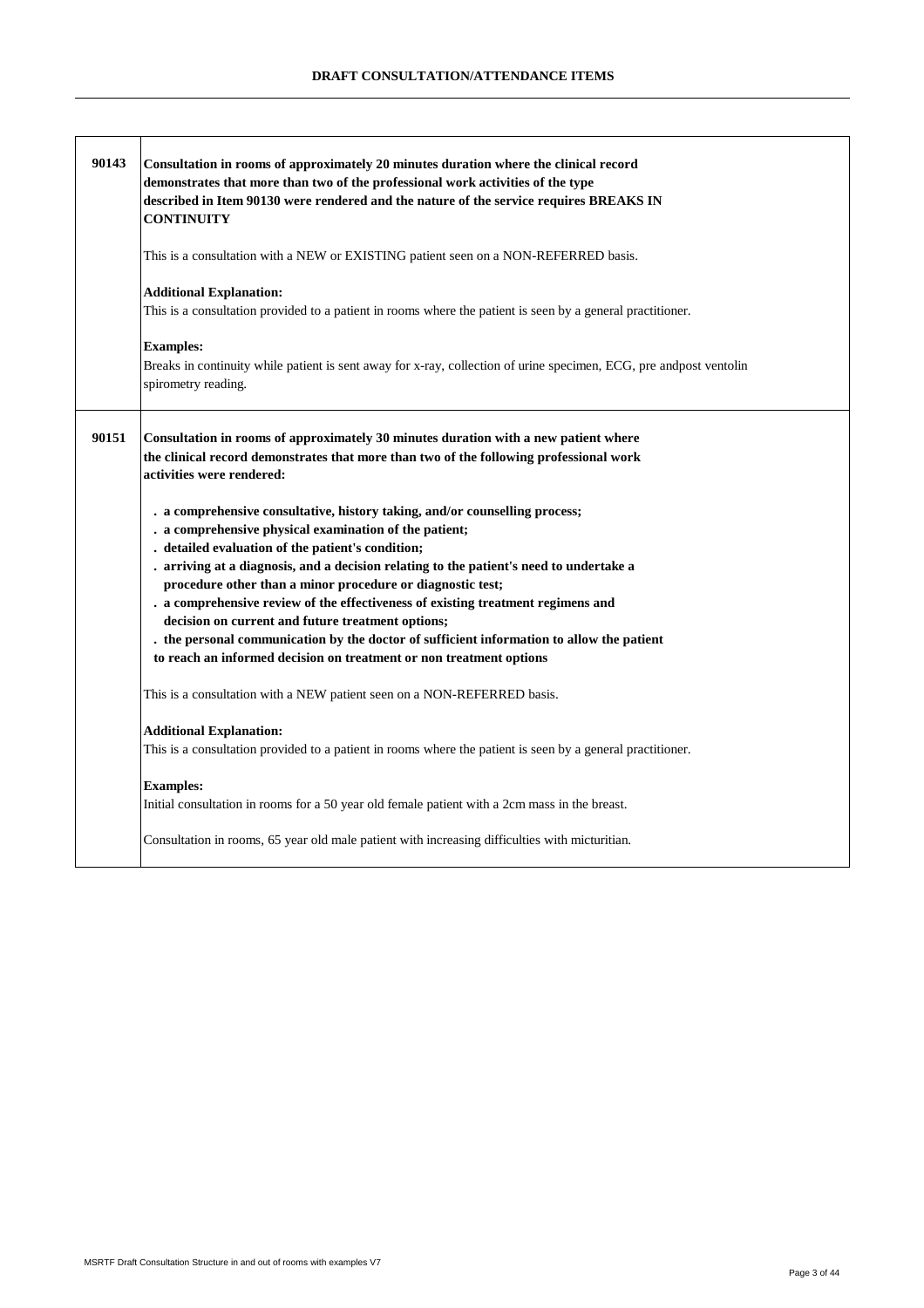| 90152 | Consultation in rooms of approximately 30 minutes duration with an existing patient                             |
|-------|-----------------------------------------------------------------------------------------------------------------|
|       | where the clinical record demonstrates that more than two of the following professional                         |
|       | work activities were rendered:                                                                                  |
|       |                                                                                                                 |
|       | . a comprehensive consultative, history taking, and/or counselling process;                                     |
|       | . a comprehensive physical examination of the patient;                                                          |
|       | . detailed evaluation of the patient's condition;                                                               |
|       | . arriving at a diagnosis, and a decision relating to the patient's need to undertake a                         |
|       | procedure other than a minor procedure or diagnostic test;                                                      |
|       | . a comprehensive review of the effectiveness of existing treatment regimens and                                |
|       | decision on current and future treatment options;                                                               |
|       | . the personal communication by the doctor of sufficient information to allow the patient                       |
|       | to reach an informed decision on treatment or non treatment options                                             |
|       |                                                                                                                 |
|       | This is a consultation with an EXISTING patient seen on a NON-REFERRED basis.                                   |
|       |                                                                                                                 |
|       | <b>Additional Explanation:</b>                                                                                  |
|       | This is a consultation provided to a patient in rooms where the patient is seen by a general practitioner.      |
|       |                                                                                                                 |
|       | <b>Examples:</b>                                                                                                |
|       | Consultation in rooms with 60 year old male patient with diabetes and impotence.                                |
|       |                                                                                                                 |
|       | Consultation in rooms with an 18 year old mother of two and who is feeling depressed.                           |
|       |                                                                                                                 |
|       |                                                                                                                 |
| 90161 | Consultation in rooms of approximately 45 minutes duration with a new patient where the                         |
|       | clinical record demonstrates that the consultation is characterised by the application of                       |
|       | a full range of professional consulting and other skills to the diagnosis, management                           |
|       | and/or treatment of one or more complex conditions or problems                                                  |
|       |                                                                                                                 |
|       | This is a consultation with a NEW patient seen on a NON-REFERRED basis.                                         |
|       |                                                                                                                 |
|       | <b>Additional Explanation:</b>                                                                                  |
|       | This is a consultation provided to a patient in rooms where the patient is seen by a general practitioner.      |
|       |                                                                                                                 |
|       | <b>Example:</b>                                                                                                 |
|       | Consultation in rooms with a 7 year old patient with unstable asthma and allergic symptoms.                     |
|       |                                                                                                                 |
| 90162 | Consultation in rooms of approximately 45 minutes duration with an existing patient                             |
|       | where the clinical record demonstrates that the consultation is characterised by the                            |
|       | application of a full range of professional consulting and other skills to the diagnosis,                       |
|       | management and/or treatment of one or more complex conditions or problems                                       |
|       |                                                                                                                 |
|       | This is a consultation with an EXISTING patient seen on a NON-REFERRED basis.                                   |
|       |                                                                                                                 |
|       | <b>Additional Explanation:</b>                                                                                  |
|       | This is a consultation provided to a patient in rooms where the patient is seen by a general practitioner.      |
|       |                                                                                                                 |
|       | <b>Example:</b>                                                                                                 |
|       | Consultation in rooms with a 12 year old patient with poorly controlled diabetes and experiencing strange turns |
|       | at school.                                                                                                      |
|       |                                                                                                                 |
|       |                                                                                                                 |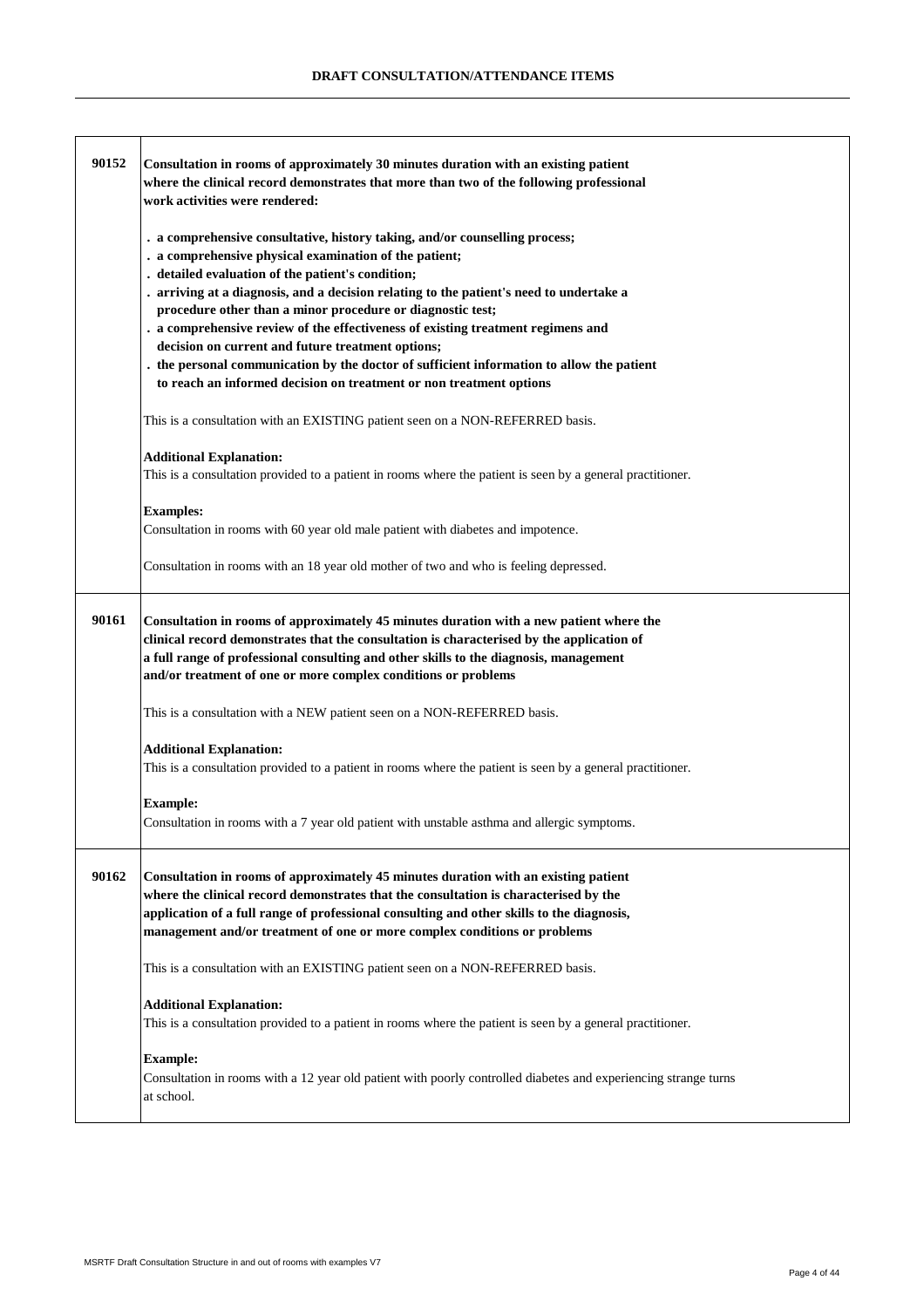| 90171 | Consultation in rooms of approximately 60 minutes duration with a new patient where the<br>clinical record demonstrates that the consultation involves professional activities of<br>clear and unambiguous complexity and/or work content commensurate with a service of<br>such duration       |
|-------|-------------------------------------------------------------------------------------------------------------------------------------------------------------------------------------------------------------------------------------------------------------------------------------------------|
|       | This is a consultation with a NEW patient seen on a NON-REFERRED basis.                                                                                                                                                                                                                         |
|       | <b>Additional Explanation:</b><br>This is a consultation provided to a patient in rooms where the patient is seen by a general practitioner.                                                                                                                                                    |
|       | <b>Example:</b><br>Consultation in rooms, 3 month old baby with multiple bruises.                                                                                                                                                                                                               |
| 90172 | Consultation in rooms of approximately 60 minutes duration with an existing patient<br>where the clinical record demonstrates that the consultation involves professional<br>activities of clear and unambiguous complexity and/or work content commensurate with<br>a service of such duration |
|       | This is a consultation with an EXISTING patient seen on a NON-REFERRED basis.                                                                                                                                                                                                                   |
|       | <b>Additional Explanation:</b><br>This is a consultation provided to a patient in rooms where the patient is seen by a general practitioner.                                                                                                                                                    |
|       | <b>Example:</b><br>Consultation in rooms with a 75 year old patient with dementia and concerned relatives to discuss care<br>options.                                                                                                                                                           |
| 90181 | Consultation in rooms exceeding 75 minutes duration with a new patient where the<br>clinical record demonstrates that the consultation involves professional activities of<br>clear and unambiguous complexity and/or work content commensurate with a service of<br>such duration              |
|       | This is a consultation with a NEW patient seen on a NON-REFERRED basis.                                                                                                                                                                                                                         |
|       | <b>Additional Explanation:</b><br>This is a consultation provided to a patient in rooms where the patient is seen by a general practitioner.                                                                                                                                                    |
|       | <b>Example:</b><br>Consultation in rooms with a 60 year old diabetic patient with vascular complications and visual impairment, on<br>multiple medications, with confusion and recurrent falls.                                                                                                 |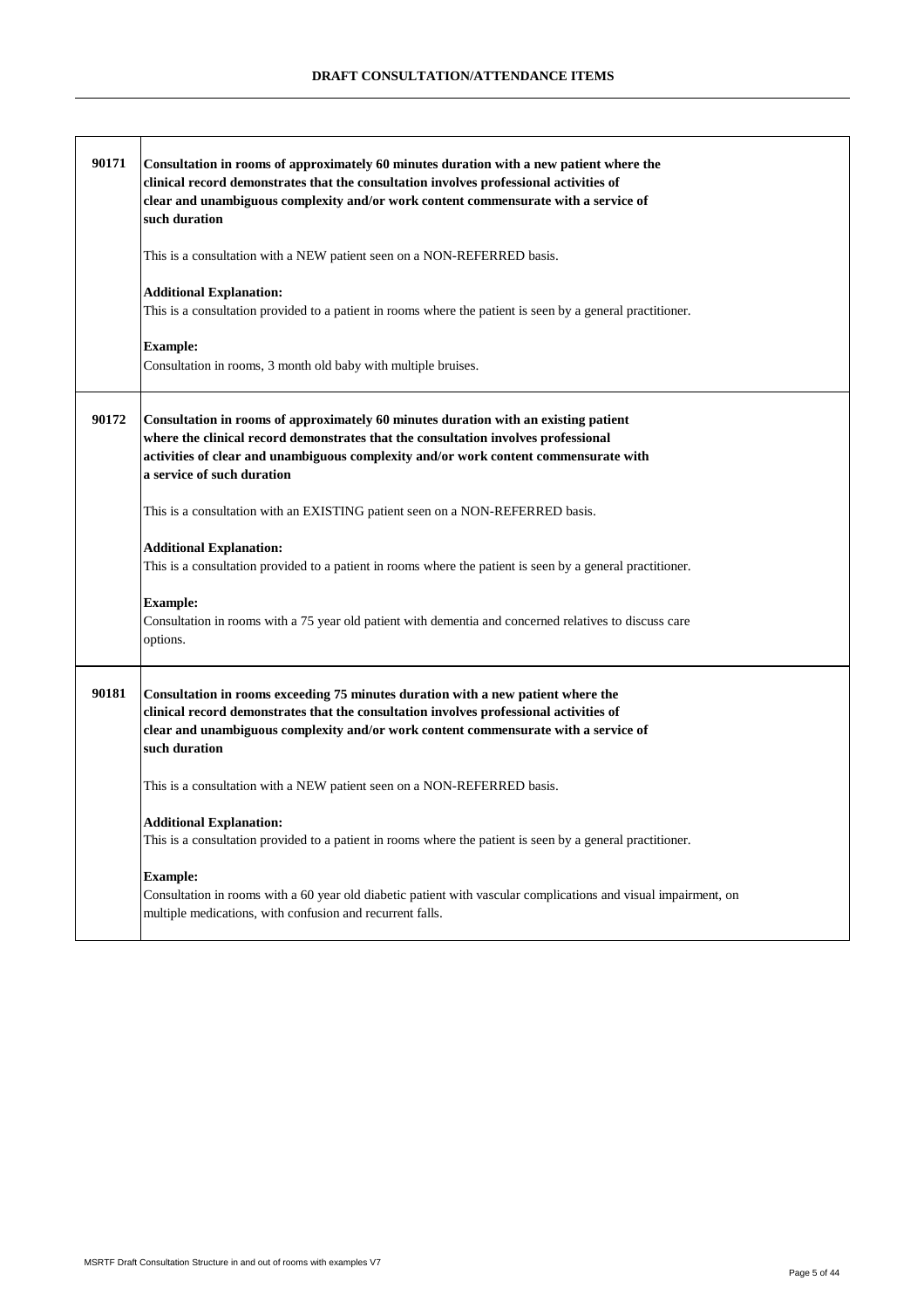| 90182 | Consultation in rooms exceeding 75 minutes duration with an existing patient where the<br>clinical record demonstrates that the consultation involves professional activities of<br>clear and unambiguous complexity and/or work content commensurate with a service of<br>such duration |
|-------|------------------------------------------------------------------------------------------------------------------------------------------------------------------------------------------------------------------------------------------------------------------------------------------|
|       | This is a consultation with an EXISTING patient seen on a NON-REFERRED basis.                                                                                                                                                                                                            |
|       | <b>Additional Explanation:</b><br>This is a consultation provided to a patient in rooms where the patient is seen by a general practitioner.                                                                                                                                             |
|       | <b>Example:</b><br>Consultation in rooms with a 40 year old male patient, with 2 small daughters, whose wife recently died from<br>familial breast cancer.                                                                                                                               |
|       | <b>Additional Explanation:</b><br>This is a consultation provided to a patient in rooms where the patient is seen by a surgeon, consultant<br>physician or other specialist.                                                                                                             |
|       | <b>Examples:</b><br>Consultation in rooms, 75 year old male patient treated for hypertension, presenting with intermittent confusion<br>and neurological deficits.                                                                                                                       |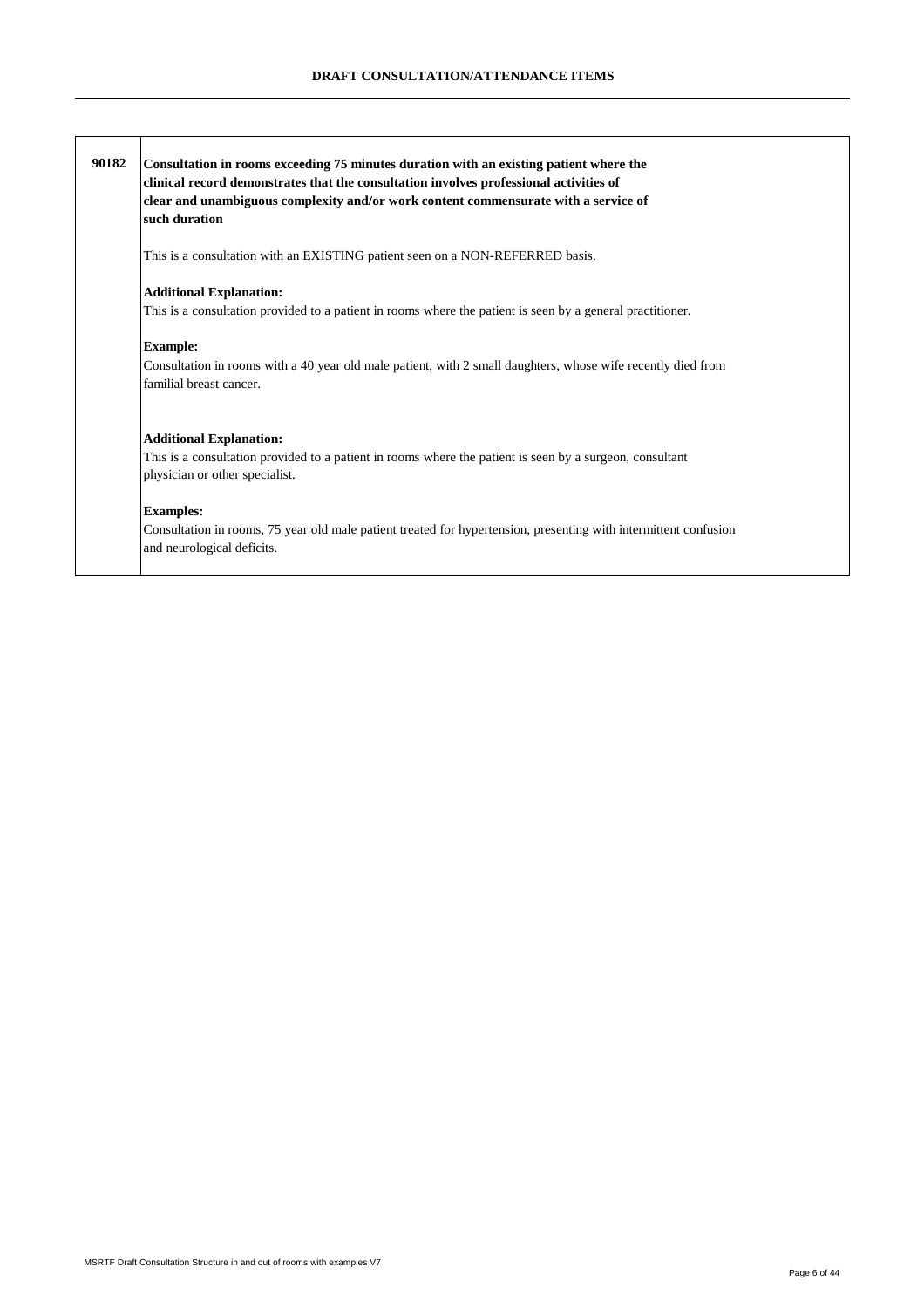#### **NON-REFERRED CONSULTATIONS IN A NURSING HOME**

| 90210 | Consultation in a nursing home of approximately 5 minutes duration, where the clinical<br>record demonstrates the straightforward nature of the task                                                                                                                                                                                                                                                                                                                                                              |
|-------|-------------------------------------------------------------------------------------------------------------------------------------------------------------------------------------------------------------------------------------------------------------------------------------------------------------------------------------------------------------------------------------------------------------------------------------------------------------------------------------------------------------------|
|       | This is a consultation with a NEW or EXISTING patient seen on a NON-REFERRED basis.                                                                                                                                                                                                                                                                                                                                                                                                                               |
|       | <b>Additional Explanation:</b><br>This is a consultation provided to a patient in a nursing home where the patient is seen by a general practitioner.<br>Includes pre procedural consultation.                                                                                                                                                                                                                                                                                                                    |
|       | <b>Examples:</b><br>Consultation in a nursing home, 70 year old male patient for immunisation against influenza.                                                                                                                                                                                                                                                                                                                                                                                                  |
|       | Consultation in a nursing home, 75 year old male patient undergoing treatment for bed sores.                                                                                                                                                                                                                                                                                                                                                                                                                      |
| 90220 | Consultation in a nursing home of approximately 10 minutes duration where the clinical<br>record demonstrates that more than one of the following professional work activities<br>were rendered:                                                                                                                                                                                                                                                                                                                  |
|       | . taking a problem focused history;<br>. a problem focused physical and/or mental examination;<br>. a decision on a course of treatment, including where appropriate the need for a<br>procedure and the risks thereof, for a condition of low complexity, and/or formulation<br>and communication of a management plan;<br>. a review of effectiveness of existing treatment;<br>. lifestyle or other counselling of a specific nature;<br>. decision on and ordering of diagnostic tests or specialist referral |
|       | This is a consultation with a NEW or EXISTING patient seen on a NON-REFERRED basis.                                                                                                                                                                                                                                                                                                                                                                                                                               |
|       | <b>Additional Explanation:</b><br>This is a consultation provided to a patient in a nursing home where the patient is seen by a general practitioner.<br>Includes pre procedural consultation.                                                                                                                                                                                                                                                                                                                    |
|       | <b>Examples:</b><br>Consultation in a nursing home, 76 year old male patient for reduction of rectal prolapse.                                                                                                                                                                                                                                                                                                                                                                                                    |
|       | Consultation in a nursing home, 80 year old female patient with recurrent dizzy spells.                                                                                                                                                                                                                                                                                                                                                                                                                           |
|       | Consultation in a nursing home, assessment of elderly patient for potential hip fracture.                                                                                                                                                                                                                                                                                                                                                                                                                         |

 $\top$ 

٦Ī,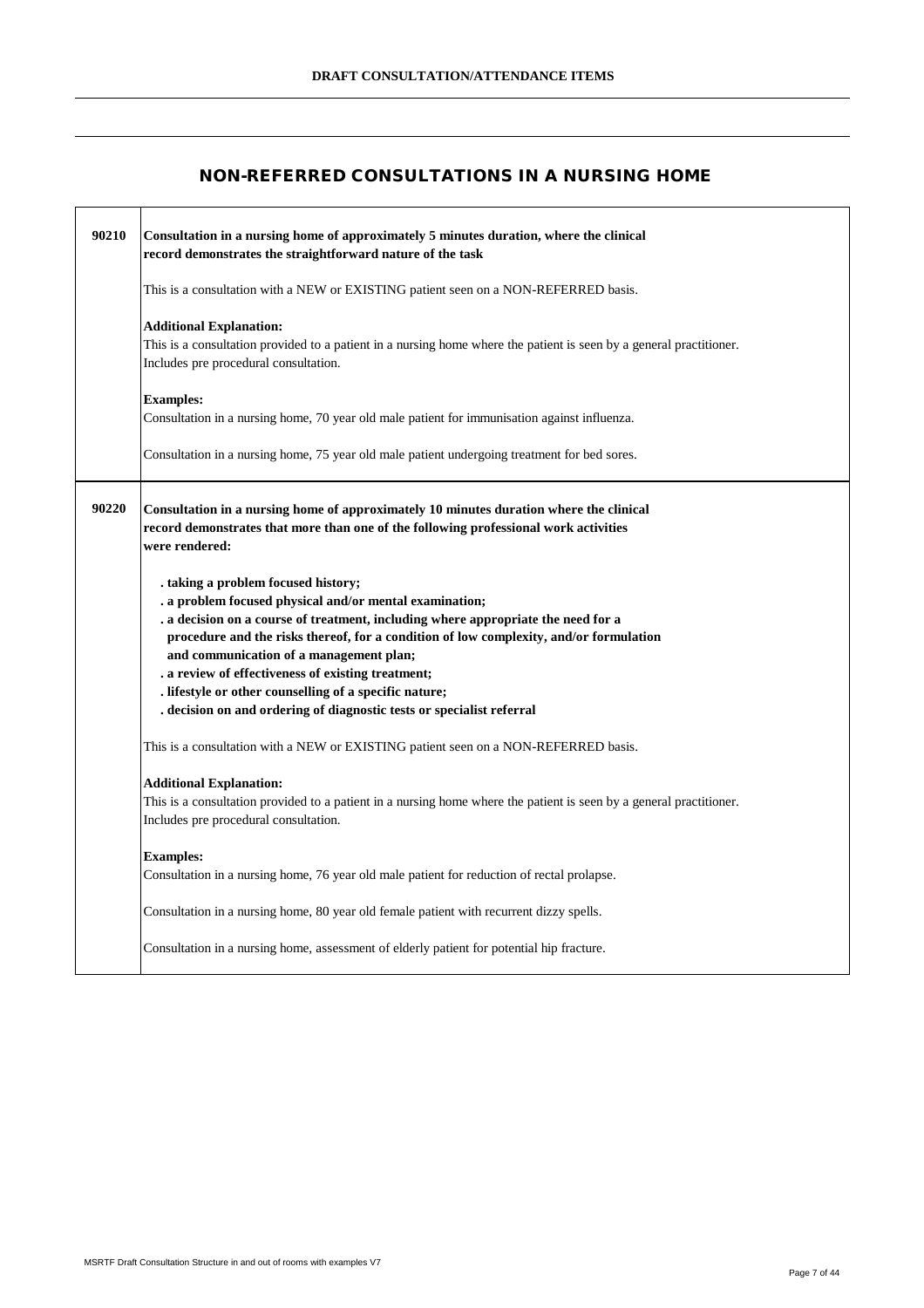| 90230 | Consultation in a nursing home of approximately 15 minutes duration where the clinical<br>record demonstrates that more than two of the following professional work activities<br>were rendered:                                                                                                                                                                                      |
|-------|---------------------------------------------------------------------------------------------------------------------------------------------------------------------------------------------------------------------------------------------------------------------------------------------------------------------------------------------------------------------------------------|
|       | . taking a problem focused history;<br>. a detailed examination and assessment of the physical and/or mental condition of the<br>patient;<br>. decision on a course of treatment, including where appropriate the need for a<br>procedure and the risks thereof, for a condition of low to moderate complexity and/or<br>formulation and communication of a detailed management plan; |
|       | . lifestyle or other counselling of a specific nature;<br>communication of other information commensurate with accepted clinical practice                                                                                                                                                                                                                                             |
|       | This is a consultation with a NEW or EXISTING patient seen on a NON-REFERRED basis.                                                                                                                                                                                                                                                                                                   |
|       | <b>Additional Explanation:</b><br>This is a consultation provided to a patient in a nursing home where the patient is seen by a general practitioner.<br>Includes pre procedural consultation.                                                                                                                                                                                        |
| 90240 | Consultation in a nursing home of approximately 20 minutes duration where the clinical<br>record demonstrates that more than two of the professional work activities of the type<br>described in Item 90230 were rendered and that the consultation was of extended<br>duration due to extenuating circumstances such as:                                                             |
|       | . the nature of the patient's condition;<br>. the tasks involved;<br>. the number of problems requiring attention                                                                                                                                                                                                                                                                     |
|       | This is a consultation with a NEW or EXISTING patient seen on a NON-REFERRED basis.                                                                                                                                                                                                                                                                                                   |
|       | <b>Additional Explanation:</b><br>This is a consultation provided to a patient in a nursing home where the patient is seen by a general practitioner.                                                                                                                                                                                                                                 |
| 90243 | Consultation in a nursing home of approximately 20 minutes duration where the clinical<br>record demonstrates that more than two of the professional work activities of the type<br>described in Item 90230 were rendered and the nature of the service requires BREAKS IN<br><b>CONTINUITY</b>                                                                                       |
|       | This is a consultation with a NEW or EXISTING patient seen on a NON-REFERRED basis.                                                                                                                                                                                                                                                                                                   |
|       | <b>Additional Explanation:</b><br>This is a consultation provided to a patient in a nursing home where the patient is seen by a general practitioner.                                                                                                                                                                                                                                 |
|       | <b>Examples:</b><br>Breaks in continuity while patient is sent away for x-ray, collection of urine specimen, ECG, pre and post<br>ventolin spirometry reading.                                                                                                                                                                                                                        |

.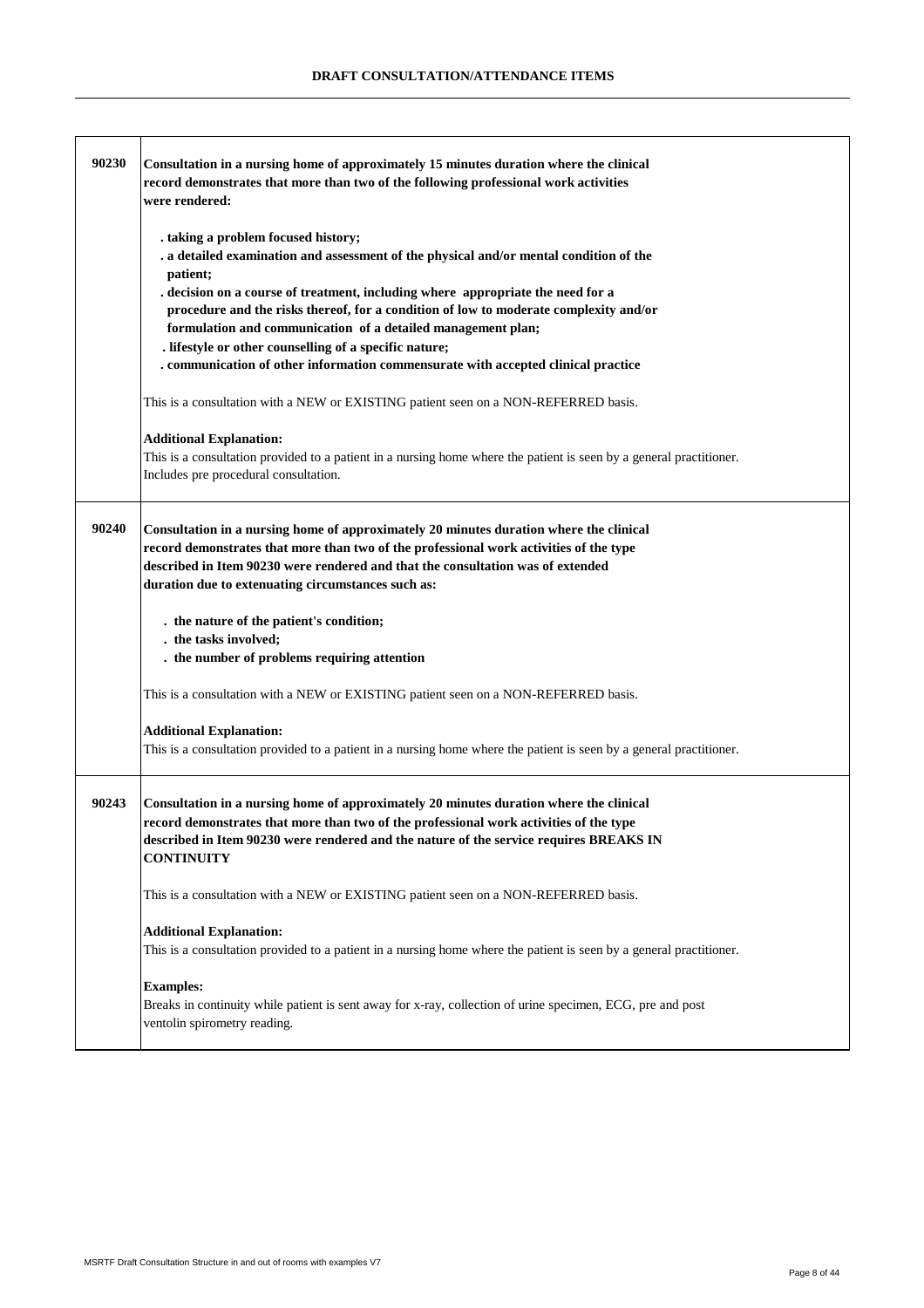| 90251 | Consultation in a nursing home of approximately 30 minutes duration with a new patient<br>where the clinical record demonstrates that more than two of the following professional<br>work activities were rendered:                                                                                                                                                                                                                                                                                                                                                                                                                                              |
|-------|------------------------------------------------------------------------------------------------------------------------------------------------------------------------------------------------------------------------------------------------------------------------------------------------------------------------------------------------------------------------------------------------------------------------------------------------------------------------------------------------------------------------------------------------------------------------------------------------------------------------------------------------------------------|
|       | . a comprehensive consultative, history taking, and/or counselling process;<br>. a comprehensive physical examination of the patient;<br>. detailed evaluation of the patient's condition;<br>. arriving at a diagnosis, and a decision relating to the patient's need to undertake a<br>procedure other than a minor procedure or diagnostic test;<br>. a comprehensive review of the effectiveness of existing treatment regimens and<br>decision on current and future treatment options;<br>. the personal communication by the doctor of sufficient information to allow the patient<br>to reach an informed decision on treatment or non treatment options |
|       | This is a consultation with a NEW patient seen on a NON-REFERRED basis.                                                                                                                                                                                                                                                                                                                                                                                                                                                                                                                                                                                          |
|       | <b>Additional Explanation:</b><br>This is a consultation provided to a patient in a nursing home where the patient is seen by a general practitioner.                                                                                                                                                                                                                                                                                                                                                                                                                                                                                                            |
| 90252 | Consultation in a nursing home of approximately 30 minutes duration with an existing<br>patient where the clinical record demonstrates that more than two of the following<br>professional work activities were rendered:                                                                                                                                                                                                                                                                                                                                                                                                                                        |
|       | . a comprehensive consultative, history taking, and/or counselling process;<br>. a comprehensive physical examination of the patient;<br>. detailed evaluation of the patient's condition;<br>. arriving at a diagnosis, and a decision relating to the patient's need to undertake a<br>procedure other than a minor procedure or diagnostic test;<br>. a comprehensive review of the effectiveness of existing treatment regimens and<br>decision on current and future treatment options;<br>. the personal communication by the doctor of sufficient information to allow the patient<br>to reach an informed decision on treatment or non treatment options |
|       | This is a consultation with an EXISTING patient seen on a NON-REFERRED basis.<br><b>Additional Explanation:</b><br>This is a consultation provided to a patient in a nursing home where the patient is seen by a general practitioner.                                                                                                                                                                                                                                                                                                                                                                                                                           |
| 90261 | Consultation in a nursing home of approximately 45 minutes duration with a new patient<br>where the clinical record demonstrates that the consultation is characterised by the<br>application of a full range of professional consulting and other skills to the diagnosis,<br>management and/or treatment of one or more complex conditions or problems                                                                                                                                                                                                                                                                                                         |
|       | This is a consultation with a NEW patient seen on a NON-REFERRED basis.                                                                                                                                                                                                                                                                                                                                                                                                                                                                                                                                                                                          |
|       | <b>Additional Explanation:</b><br>This is a consultation provided to a patient in a nursing home where the patient is seen by a general practitioner.                                                                                                                                                                                                                                                                                                                                                                                                                                                                                                            |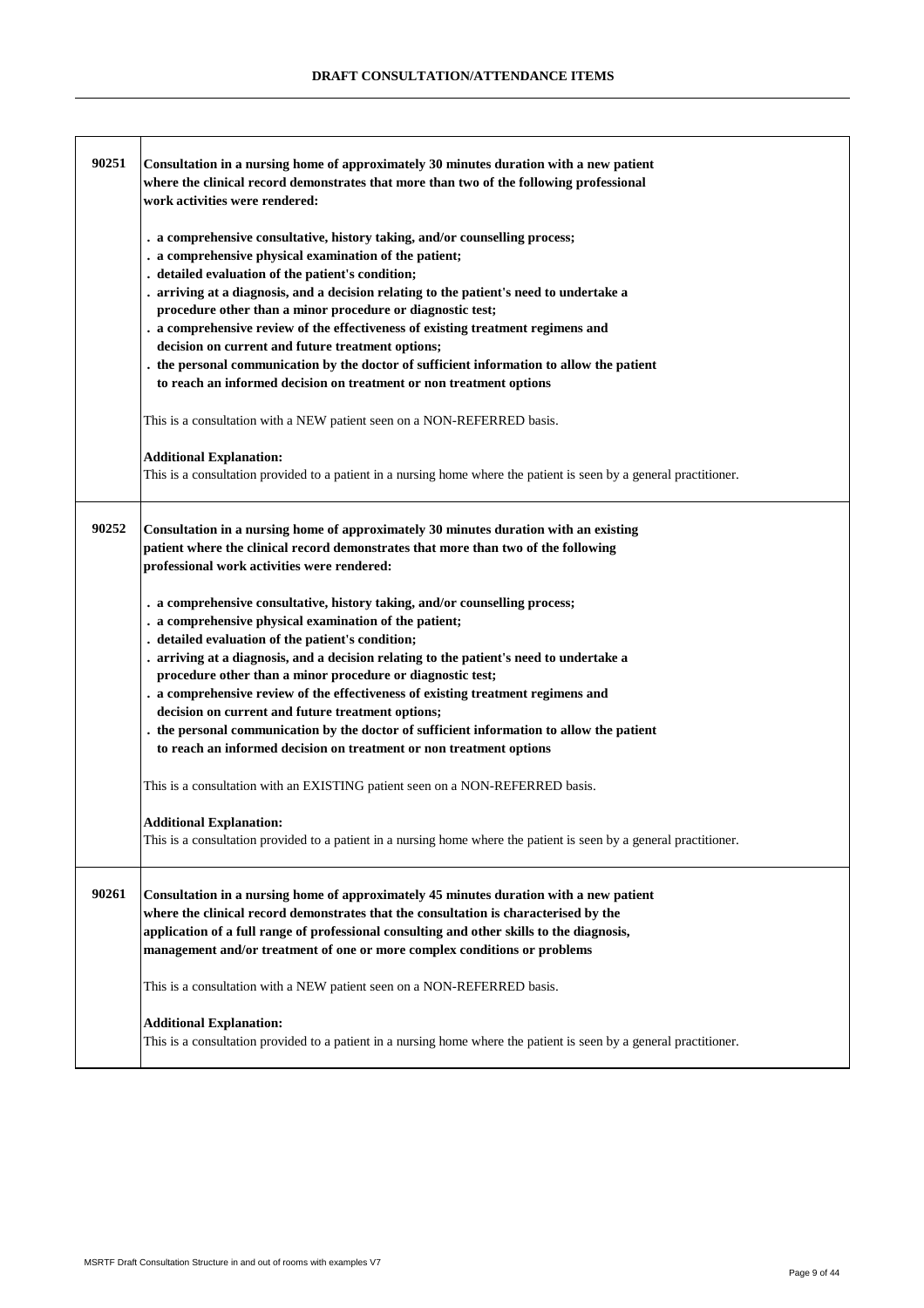| 90262 | Consultation in a nursing home of approximately 45 minutes duration with an existing<br>patient where the clinical record demonstrates that the consultation is characterised by<br>the application of a full range of professional consulting and other skills to the<br>diagnosis, management and/or treatment of one or more complex conditions or<br>problems<br>This is a consultation with an EXISTING patient seen on a NON-REFERRED basis. |
|-------|----------------------------------------------------------------------------------------------------------------------------------------------------------------------------------------------------------------------------------------------------------------------------------------------------------------------------------------------------------------------------------------------------------------------------------------------------|
|       | <b>Additional Explanation:</b><br>This is a consultation provided to a patient in a nursing home where the patient is seen by a general practitioner.                                                                                                                                                                                                                                                                                              |
| 90271 | Consultation in a nursing home of approximately 60 minutes duration with a new patient<br>where the clinical record demonstrates that the consultation involves professional<br>activities of clear and unambiguous complexity and/or work content commensurate with<br>a service of such duration                                                                                                                                                 |
|       | This is a consultation with a NEW patient seen on a NON-REFERRED basis.                                                                                                                                                                                                                                                                                                                                                                            |
|       | <b>Additional Explanation:</b><br>This is a consultation provided to a patient in a nursing home where the patient is seen by a general practitioner.                                                                                                                                                                                                                                                                                              |
| 90272 | Consultation in a nursing home of approximately 60 minutes duration with an existing<br>patient where the clinical record demonstrates that the consultation involves<br>professional activities of clear and unambiguous complexity and/or work content<br>commensurate with a service of such duration                                                                                                                                           |
|       | This is a consultation with an EXISTING patient seen on a NON-REFERRED basis.                                                                                                                                                                                                                                                                                                                                                                      |
|       | <b>Additional Explanation:</b><br>This is a consultation provided to a patient in a nursing home where the patient is seen by a general practitioner.                                                                                                                                                                                                                                                                                              |
| 90281 | Consultation in a nursing home exceeding 75 minutes duration with a new patient where<br>the clinical record demonstrates that the consultation involves professional activities of<br>clear and unambiguous complexity and/or work content commensurate with a service of<br>such duration                                                                                                                                                        |
|       | This is a consultation with a NEW patient seen on a NON-REFERRED basis.                                                                                                                                                                                                                                                                                                                                                                            |
|       | <b>Additional Explanation:</b><br>This is a consultation provided to a patient in a nursing home where the patient is seen by a general practitioner.                                                                                                                                                                                                                                                                                              |
| 90282 | Consultation in a nursing home exceeding 75 minutes duration with an existing patient<br>where the clinical record demonstrates that the consultation involves professional<br>activities of clear and unambiguous complexity and/or work content commensurate with<br>a service of such duration                                                                                                                                                  |
|       | This is a consultation with an EXISTING patient seen on a NON-REFERRED basis.                                                                                                                                                                                                                                                                                                                                                                      |
|       | <b>Additional Explanation:</b><br>This is a consultation provided to a patient in a nursing home where the patient is seen by a general practitioner.                                                                                                                                                                                                                                                                                              |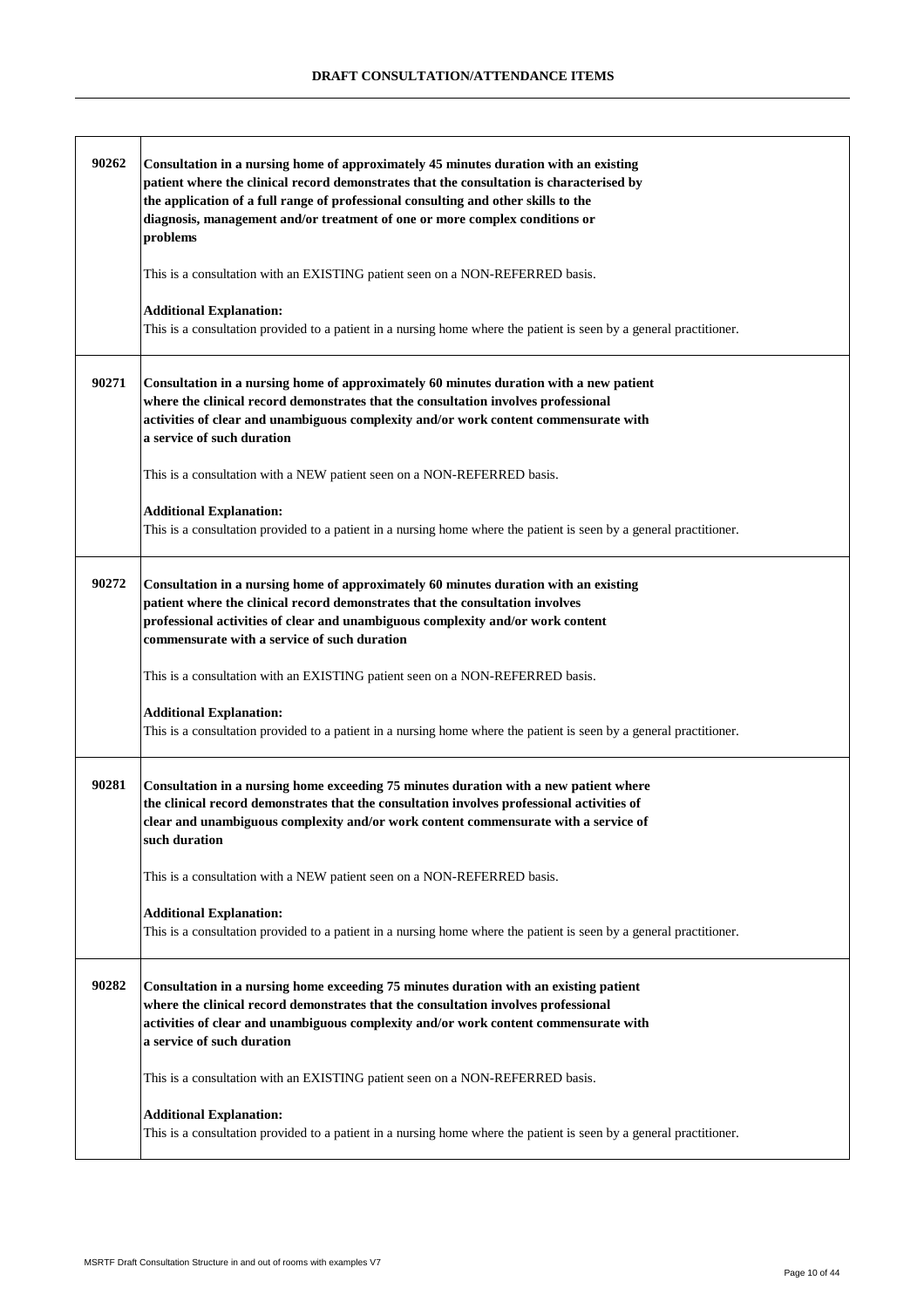#### **NON-REFERRED CONSULTATIONS IN AN INSTITUTION**

| 90310 | Consultation in an institution of approximately 5 minutes duration, where the clinical<br>record demonstrates the straightforward nature of the task                                                                                                                                                                                                                                                                                                                                                            |
|-------|-----------------------------------------------------------------------------------------------------------------------------------------------------------------------------------------------------------------------------------------------------------------------------------------------------------------------------------------------------------------------------------------------------------------------------------------------------------------------------------------------------------------|
|       | This is a consultation with a NEW or EXISTING patient seen on a NON-REFERRED basis.                                                                                                                                                                                                                                                                                                                                                                                                                             |
|       | <b>Additional Explanation:</b><br>This is a consultation provided to a patient in an institution where the patient is seen by a general practitioner.<br>Includes pre procedural consultation.                                                                                                                                                                                                                                                                                                                  |
|       | <b>Examples:</b><br>Consultation in an institution, 70 year old male patient for immunisation against influenza.                                                                                                                                                                                                                                                                                                                                                                                                |
|       | Consultation in an institution, 6 year old male patient with a possible fractured wrist.                                                                                                                                                                                                                                                                                                                                                                                                                        |
| 90320 | Consultation in an institution of approximately 10 minutes duration where the clinical<br>record demonstrates that more than one of the following professional work activities<br>were rendered:                                                                                                                                                                                                                                                                                                                |
|       | . taking a problem focused history;<br>. a problem focused physical and/or mental examination;<br>a decision on a course of treatment, including where appropriate the need for a<br>procedure and the risks thereof, for a condition of low complexity, and/or formulation<br>and communication of a management plan;<br>. a review of effectiveness of existing treatment;<br>. lifestyle or other counselling of a specific nature;<br>. decision on and ordering of diagnostic tests or specialist referral |
|       | This is a consultation with a NEW or EXISTING patient seen on a NON-REFERRED basis.                                                                                                                                                                                                                                                                                                                                                                                                                             |
|       | <b>Additional Explanation:</b><br>This is a consultation provided to a patient in an institution where the patient is seen by a general practitioner.<br>Includes pre procedural consultation.                                                                                                                                                                                                                                                                                                                  |
|       | <b>Examples:</b><br>Consultation in an institution, 76 year old male patient for reduction of rectal prolapse.                                                                                                                                                                                                                                                                                                                                                                                                  |
|       | Consultation in an institution, 80 year old female patient with recurrent dizzy spells.                                                                                                                                                                                                                                                                                                                                                                                                                         |
|       | Consultation in an institution, assessment of elderly patient for potential hip fracture.                                                                                                                                                                                                                                                                                                                                                                                                                       |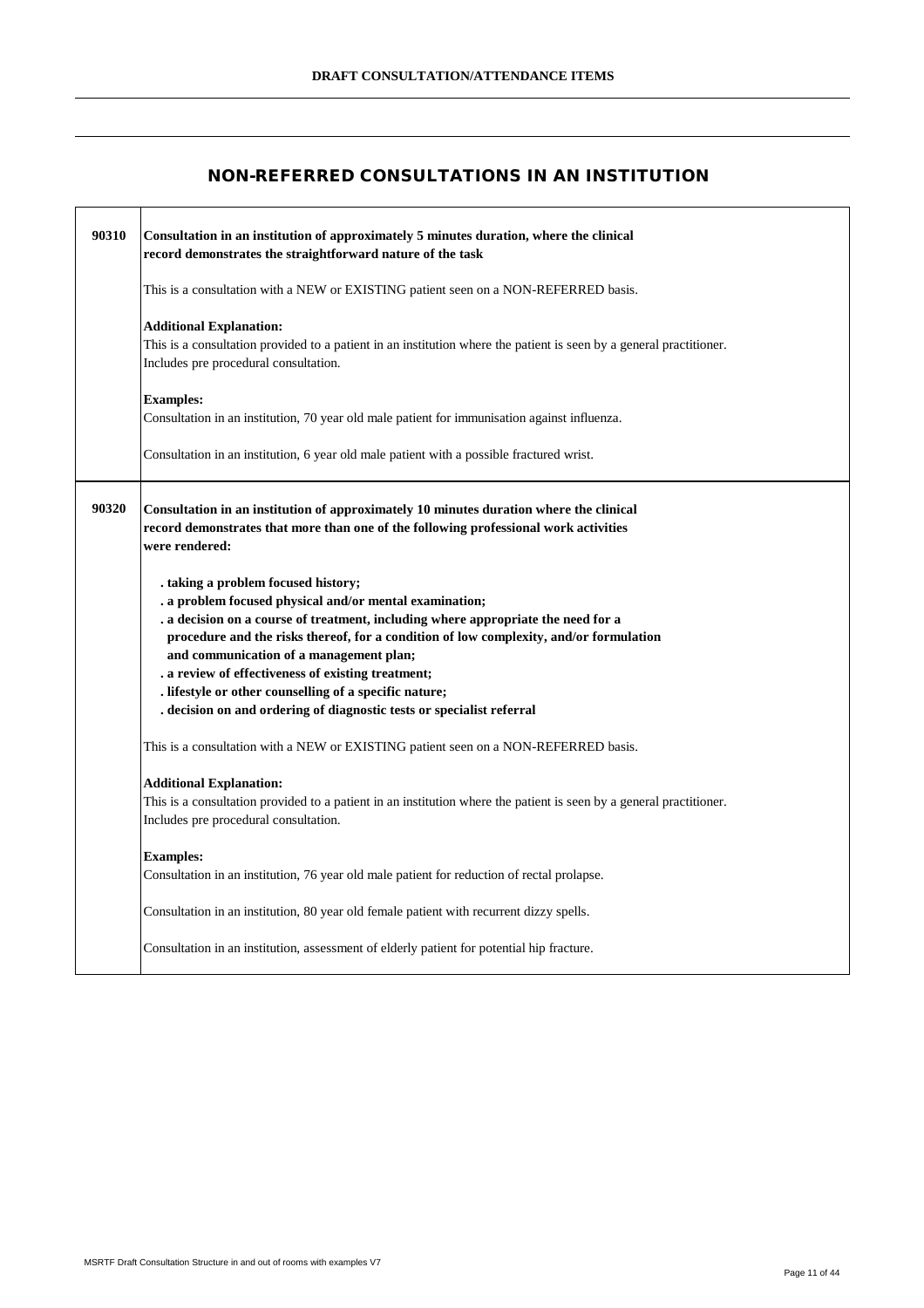| 90330 | Consultation in an institution of approximately 15 minutes duration where the clinical<br>record demonstrates that more than two of the following professional work activities<br>were rendered:                                                                                                                                                                                      |
|-------|---------------------------------------------------------------------------------------------------------------------------------------------------------------------------------------------------------------------------------------------------------------------------------------------------------------------------------------------------------------------------------------|
|       | . taking a problem focused history;<br>. a detailed examination and assessment of the physical and/or mental condition of the<br>patient;<br>. decision on a course of treatment, including where appropriate the need for a<br>procedure and the risks thereof, for a condition of low to moderate complexity and/or<br>formulation and communication of a detailed management plan; |
|       | . lifestyle or other counselling of a specific nature;<br>. communication of other information commensurate with accepted clinical practice                                                                                                                                                                                                                                           |
|       | This is a consultation with a NEW or EXISTING patient seen on a NON-REFERRED basis.                                                                                                                                                                                                                                                                                                   |
|       | <b>Additional Explanation:</b><br>This is a consultation provided to a patient in an institution where the patient is seen by a general practitioner.<br>Includes pre procedural consultation.                                                                                                                                                                                        |
| 90340 | Consultation in an institution of approximately 20 minutes duration where the clinical<br>record demonstrates that more than two of the professional work activities of the type<br>described in Item 90330 were rendered and that the consultation was of extended<br>duration due to extenuating circumstances such as:                                                             |
|       | . the nature of the patient's condition;<br>. the tasks involved;<br>. the number of problems requiring attention                                                                                                                                                                                                                                                                     |
|       | This is a consultation with a NEW or EXISTING patient seen on a NON-REFERRED basis.                                                                                                                                                                                                                                                                                                   |
|       | <b>Additional Explanation:</b><br>This is a consultation provided to a patient in an institution where the patient is seen by a general practitioner.                                                                                                                                                                                                                                 |
| 90343 | Consultation in an institution of approximately 20 minutes duration where the clinical<br>record demonstrates that more than two of the professional work activities of the type<br>described in Item 90330 were rendered and the nature of the service requires BREAKS IN<br><b>CONTINUITY</b>                                                                                       |
|       | This is a consultation with a NEW or EXISTING patient seen on a NON-REFERRED basis.                                                                                                                                                                                                                                                                                                   |
|       | <b>Additional Explanation:</b><br>This is a consultation provided to a patient in an institution where the patient is seen by a general practitioner.                                                                                                                                                                                                                                 |
|       | <b>Examples:</b><br>Breaks in continuity while patient is sent away for x-ray, collection of urine specimen, ECG, pre and post<br>ventolin spirometry reading.                                                                                                                                                                                                                        |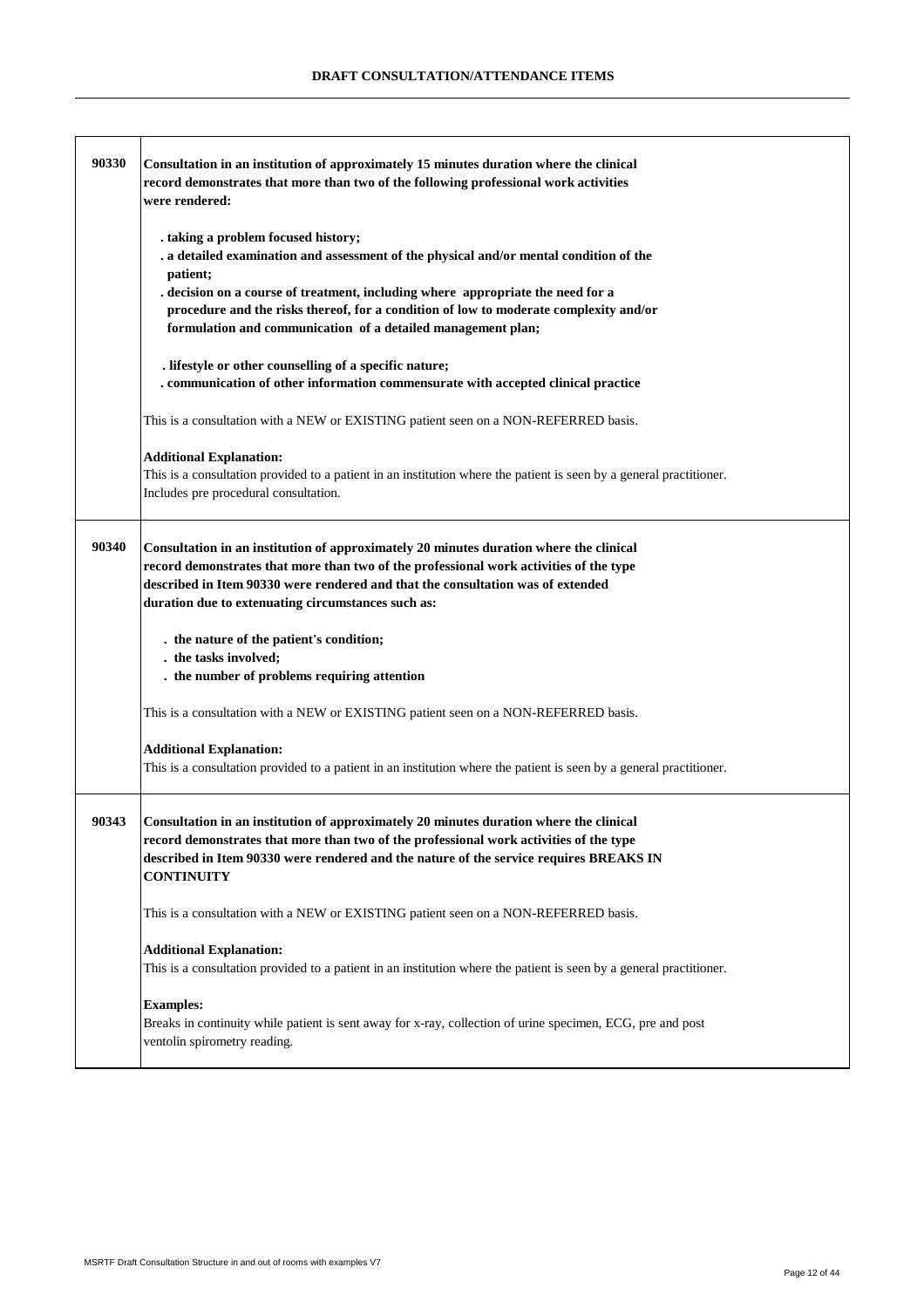| 90351 | Consultation in an institution of approximately 30 minutes duration with a new patient<br>where the clinical record demonstrates that more than two of the following professional<br>work activities were rendered:                                                                                                                                      |
|-------|----------------------------------------------------------------------------------------------------------------------------------------------------------------------------------------------------------------------------------------------------------------------------------------------------------------------------------------------------------|
|       | . a comprehensive consultative, history taking, and/or counselling process;<br>. a comprehensive physical examination of the patient;<br>. detailed evaluation of the patient's condition;<br>. arriving at a diagnosis, and a decision relating to the patient's need to undertake a                                                                    |
|       | procedure other than a minor procedure or diagnostic test;<br>. a comprehensive review of the effectiveness of existing treatment regimens and                                                                                                                                                                                                           |
|       | decision on current and future treatment options;                                                                                                                                                                                                                                                                                                        |
|       | . the personal communication by the doctor of sufficient information to allow the patient                                                                                                                                                                                                                                                                |
|       | to reach an informed decision on treatment or non treatment options                                                                                                                                                                                                                                                                                      |
|       | This is a consultation with a NEW patient seen on a NON-REFERRED basis.                                                                                                                                                                                                                                                                                  |
|       | <b>Additional Explanation:</b><br>This is a consultation provided to a patient in an institution where the patient is seen by a general practitioner.                                                                                                                                                                                                    |
| 90352 | Consultation in an institution of approximately 30 minutes duration with an existing<br>patient where the clinical record demonstrates that more than two of the following<br>professional work activities were rendered:                                                                                                                                |
|       | . a comprehensive consultative, history taking, and/or counselling process;<br>. a comprehensive physical examination of the patient;                                                                                                                                                                                                                    |
|       | . detailed evaluation of the patient's condition;<br>. arriving at a diagnosis, and a decision relating to the patient's need to undertake a<br>procedure other than a minor procedure or diagnostic test;                                                                                                                                               |
|       | . a comprehensive review of the effectiveness of existing treatment regimens and                                                                                                                                                                                                                                                                         |
|       | decision on current and future treatment options;<br>. the personal communication by the doctor of sufficient information to allow the patient                                                                                                                                                                                                           |
|       | to reach an informed decision on treatment or non treatment options                                                                                                                                                                                                                                                                                      |
|       | This is a consultation with an EXISTING patient seen on a NON-REFERRED basis.                                                                                                                                                                                                                                                                            |
|       | <b>Additional Explanation:</b><br>This is a consultation provided to a patient in an institution where the patient is seen by a general practitioner.                                                                                                                                                                                                    |
| 90361 | Consultation in an institution of approximately 45 minutes duration with a new patient<br>where the clinical record demonstrates that the consultation is characterised by the<br>application of a full range of professional consulting and other skills to the diagnosis,<br>management and/or treatment of one or more complex conditions or problems |
|       | This is a consultation with a NEW patient seen on a NON-REFERRED basis.                                                                                                                                                                                                                                                                                  |
|       | <b>Additional Explanation:</b><br>This is a consultation provided to a patient in an institution where the patient is seen by a general practitioner.                                                                                                                                                                                                    |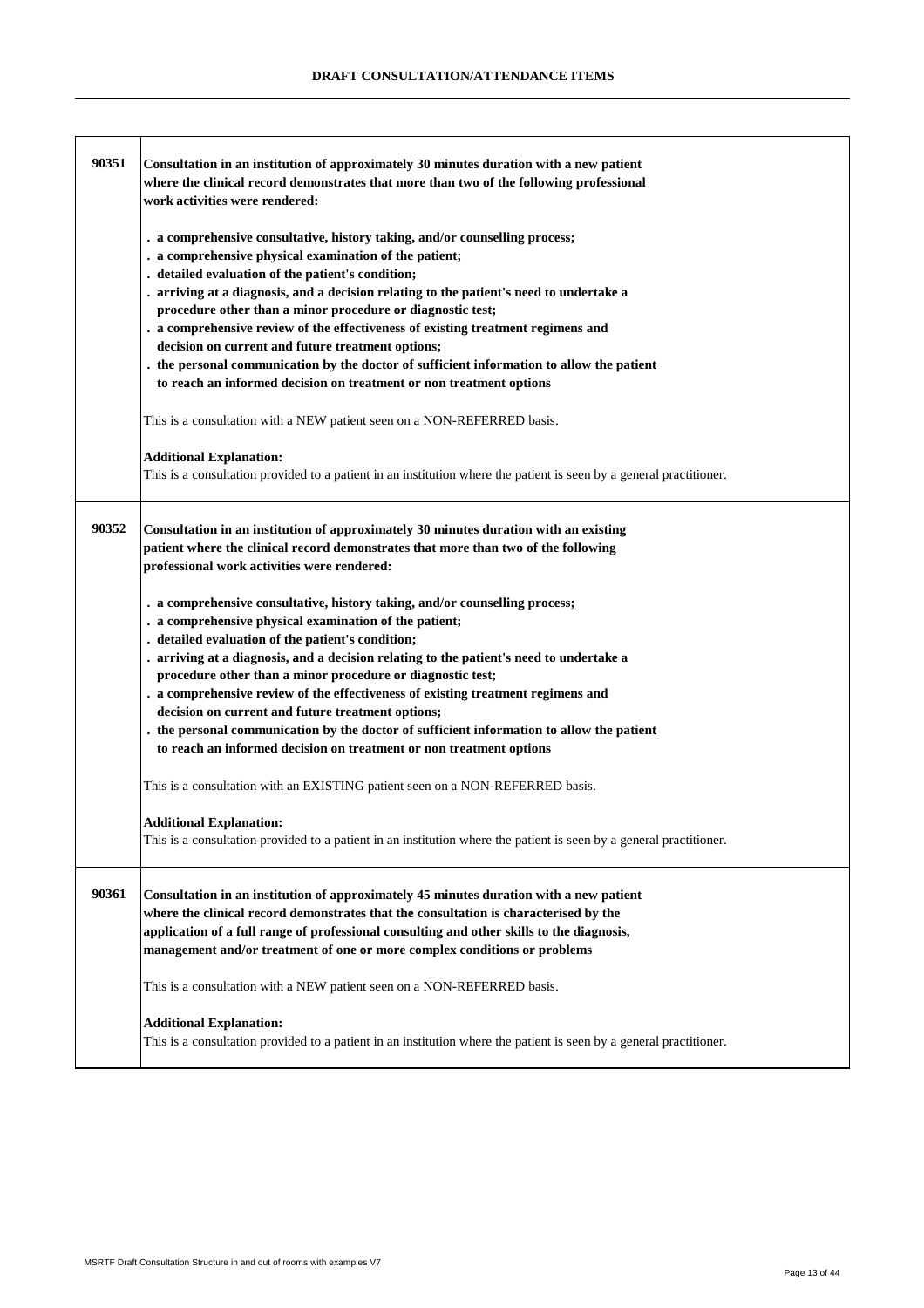| 90362 | Consultation in an institution of approximately 45 minutes duration with an existing<br>patient where the clinical record demonstrates that the consultation is characterised by<br>the application of a full range of professional consulting and other skills to the<br>diagnosis, management and/or treatment of one or more complex conditions or<br>problems |
|-------|-------------------------------------------------------------------------------------------------------------------------------------------------------------------------------------------------------------------------------------------------------------------------------------------------------------------------------------------------------------------|
|       | This is a consultation with an EXISTING patient seen on a NON-REFERRED basis.                                                                                                                                                                                                                                                                                     |
|       | <b>Additional Explanation:</b><br>This is a consultation provided to a patient in an institution where the patient is seen by a general practitioner.                                                                                                                                                                                                             |
| 90371 | Consultation in an institution of approximately 60 minutes duration with a new patient<br>where the clinical record demonstrates that the consultation involves professional<br>activities of clear and unambiguous complexity and/or work content commensurate with<br>a service of such duration                                                                |
|       | This is a consultation with a NEW patient seen on a NON-REFERRED basis.                                                                                                                                                                                                                                                                                           |
|       | <b>Additional Explanation:</b><br>This is a consultation provided to a patient in an institution where the patient is seen by a general practitioner.                                                                                                                                                                                                             |
| 90372 | Consultation in an institution of approximately 60 minutes duration with an existing<br>patient where the clinical record demonstrates that the consultation involves<br>professional activities of clear and unambiguous complexity and/or work content<br>commensurate with a service of such duration                                                          |
|       | This is a consultation with an EXISTING patient seen on a NON-REFERRED basis.                                                                                                                                                                                                                                                                                     |
|       | <b>Additional Explanation:</b><br>This is a consultation provided to a patient in an institution where the patient is seen by a general practitioner.                                                                                                                                                                                                             |
| 90381 | Consultation in an institution exceeding 75 minutes duration with a new patient where the<br>clinical record demonstrates that the consultation involves professional activities of<br>clear and unambiguous complexity and/or work content commensurate with a service of<br>such duration                                                                       |
|       | This is a consultation with a NEW patient seen on a non-referred basis.                                                                                                                                                                                                                                                                                           |
|       | <b>Additional Explanation:</b><br>This is a consultation provided to a patient in an institution where the patient is seen by a general practitioner.                                                                                                                                                                                                             |
| 90382 | Consultation in an institution exceeding 75 minutes duration with an existing patient<br>where the clinical record demonstrates that the consultation involves professional<br>activities of clear and unambiguous complexity and/or work content commensurate with<br>a service of such duration                                                                 |
|       | This is a consultation with an EXISTING patient seen on a NON-REFERRED basis.                                                                                                                                                                                                                                                                                     |
|       | <b>Additional Explanation:</b><br>This is a consultation provided to a patient in an institution where the patient is seen by a general practitioner.                                                                                                                                                                                                             |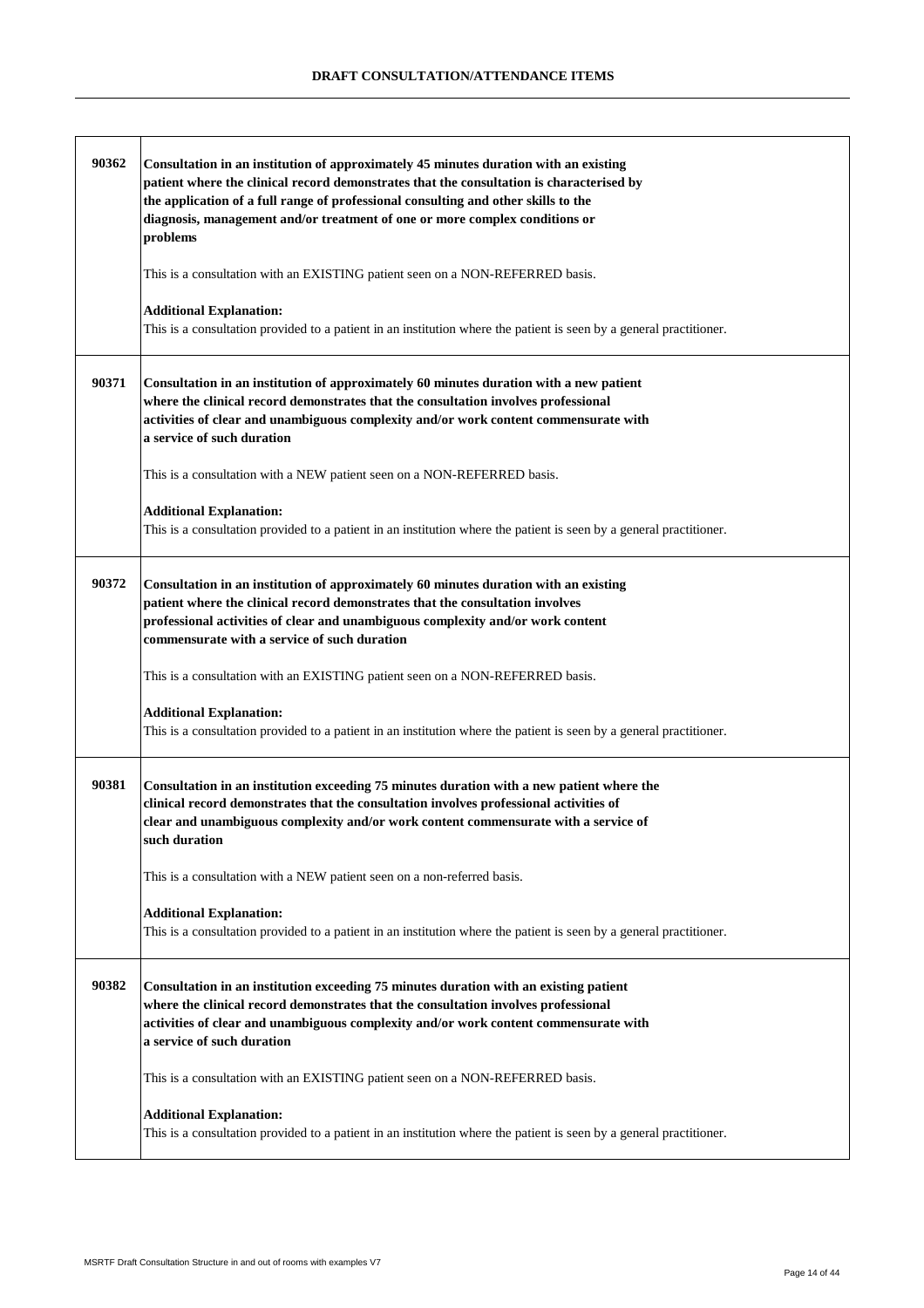## **NON-REFERRED HOME VISITS**

| 90410 | Home visit of approximately 5 minutes duration, where the clinical record demonstrates<br>the straightforward nature of the task                                                                                                                                                                                                                                                                                                                                                                                              |
|-------|-------------------------------------------------------------------------------------------------------------------------------------------------------------------------------------------------------------------------------------------------------------------------------------------------------------------------------------------------------------------------------------------------------------------------------------------------------------------------------------------------------------------------------|
|       | This is a consultation with a NEW or EXISTING patient seen on a NON-REFERRED basis.                                                                                                                                                                                                                                                                                                                                                                                                                                           |
|       | <b>Additional Explanation:</b><br>This is a visit to a patient's home, not being a nursing home or other institution where the patient is seen by a<br>general practitioner. Includes pre procedural consultation.                                                                                                                                                                                                                                                                                                            |
| 90420 | Home visit of approximately 10 minutes duration where the clinical record demonstrates<br>that more than one of the following professional work activities were rendered:                                                                                                                                                                                                                                                                                                                                                     |
|       | . taking a problem focused history<br>. a problem focused physical and/or mental examination<br>. a decision on a course of treatment, including where appropriate the need for<br>procedure and the risks thereof, for a condition of low complexity, and/or formulatio<br>and communication of a management plan<br>. a review of effectiveness of existing treatment<br>. lifestyle or other counselling of a specific nature<br>. decision on and ordering of diagnostic tests or specialist referra                      |
|       | This is a consultation with a NEW or EXISTING patient seen on a NON-REFERRED basis.                                                                                                                                                                                                                                                                                                                                                                                                                                           |
|       | <b>Additional Explanation:</b><br>This is a visit to a patient's home, not being a nursing home or other institution where the patient is seen by a<br>general practitioner. Includes pre procedural consultation.                                                                                                                                                                                                                                                                                                            |
|       | <b>Examples:</b><br>Home visit, 76 year old male patient for reduction of rectal prolapse.                                                                                                                                                                                                                                                                                                                                                                                                                                    |
|       | Home visit, 4 year old female patient with a high fever and not eating or drinking.                                                                                                                                                                                                                                                                                                                                                                                                                                           |
|       | Home visit, elderly patient with a possible hip fracture after a fall at home.                                                                                                                                                                                                                                                                                                                                                                                                                                                |
| 90430 | Home visit of approximately 15 minutes duration where the clinical record demonstrates<br>that more than two of the following professional work activities were rendered:                                                                                                                                                                                                                                                                                                                                                     |
|       | . taking a problem focused history<br>. a detailed examination and assessment of the physical and/or mental condition of th<br>patient;<br>. decision on a course of treatment, including where appropriate the need for<br>procedure and the risks thereof, for a condition of low to moderate complexity and/o<br>formulation and communication of a detailed management plar<br>. lifestyle or other counselling of a specific nature<br>. communication of other information commensurate with accepted clinical praction |
|       | This is a consultation with a NEW or EXISTING patient seen on a NON-REFERRED basis.                                                                                                                                                                                                                                                                                                                                                                                                                                           |
|       | <b>Additional Explanation:</b><br>This is a visit to a patient's home, not being a nursing home or other institution where the patient is seen by a<br>general practitioner. Includes pre procedural consultation.                                                                                                                                                                                                                                                                                                            |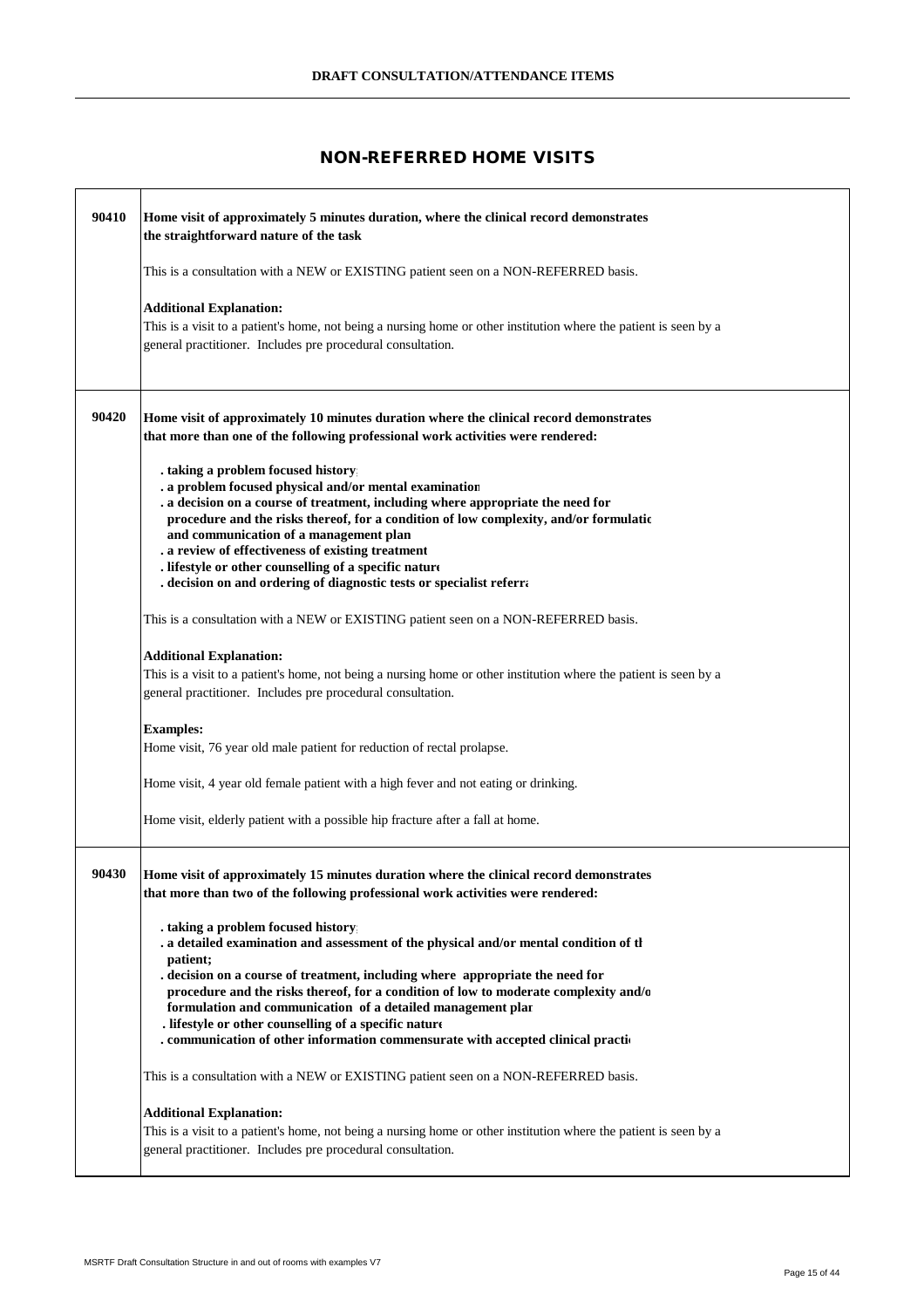| 90440 | Home visit of approximately 20 minutes duration where the clinical record demonstrates<br>that more than two of the professional work activities of the type described in Item<br>90430 were rendered and that the consultation was of extended duration due to<br>extenuating circumstances such as:                                                                                                                                                                                                                                                                                                                                                        |
|-------|--------------------------------------------------------------------------------------------------------------------------------------------------------------------------------------------------------------------------------------------------------------------------------------------------------------------------------------------------------------------------------------------------------------------------------------------------------------------------------------------------------------------------------------------------------------------------------------------------------------------------------------------------------------|
|       | . the nature of the patient's condition;<br>. the tasks involved;<br>. the number of problems requiring attention                                                                                                                                                                                                                                                                                                                                                                                                                                                                                                                                            |
|       | This is a consultation with a NEW or EXISTING patient seen on a NON-REFERRED basis.                                                                                                                                                                                                                                                                                                                                                                                                                                                                                                                                                                          |
|       | <b>Additional Explanation:</b><br>This is a visit to a patient's home, not being a nursing home or other institution where the patient is seen by a<br>general practitioner.                                                                                                                                                                                                                                                                                                                                                                                                                                                                                 |
|       | <b>Examples:</b><br>Home visit, 55 year old male patient with sudden chest pain.                                                                                                                                                                                                                                                                                                                                                                                                                                                                                                                                                                             |
|       | Home visit, 25 year old female patient with sudden severe lower abdominal pain.                                                                                                                                                                                                                                                                                                                                                                                                                                                                                                                                                                              |
|       | Home visit, assessment of an 82 year old female patient with altered mental state and personality change for<br>possible confusion state.                                                                                                                                                                                                                                                                                                                                                                                                                                                                                                                    |
| 90443 | Home visit of approximately 20 minutes duration where the clinical record demonstrates<br>that more than two of the professional work activities of the type described in Item<br>90430 were rendered and the nature of the service requires BREAKS IN CONTINUTIY                                                                                                                                                                                                                                                                                                                                                                                            |
|       | This is a consultation with a NEW or EXISTING patient seen on a NON-REFERRED basis.                                                                                                                                                                                                                                                                                                                                                                                                                                                                                                                                                                          |
|       | <b>Additional Explanation:</b><br>This is a visit to a patient's home, not being a nursing home or other institution where the patient is seen by a<br>general practitioner.                                                                                                                                                                                                                                                                                                                                                                                                                                                                                 |
| 90451 | Home visit of approximately 30 minutes duration with a new patient where the clinical<br>record demonstrates that more than two of the following professional work activities<br>were rendered:                                                                                                                                                                                                                                                                                                                                                                                                                                                              |
|       | . a comprehensive consultative, history taking, and/or counselling process;<br>a comprehensive physical examination of the patient;<br>detailed evaluation of the patient's condition;<br>. arriving at a diagnosis, and a decision relating to the patient's need to undertake a<br>procedure other than a minor procedure or diagnostic test;<br>. a comprehensive review of the effectiveness of existing treatment regimens and<br>decision on current and future treatment options;<br>. the personal communication by the doctor of sufficient information to allow the patient<br>to reach an informed decision on treatment or non treatment options |
|       | This is a consultation with a NEW patient seen on a NON-REFERRED basis.                                                                                                                                                                                                                                                                                                                                                                                                                                                                                                                                                                                      |
|       | <b>Additional Explanation:</b><br>This is a visit to a patient's home, not being a nursing home or other institution where the patient is seen by a<br>general practitioner.                                                                                                                                                                                                                                                                                                                                                                                                                                                                                 |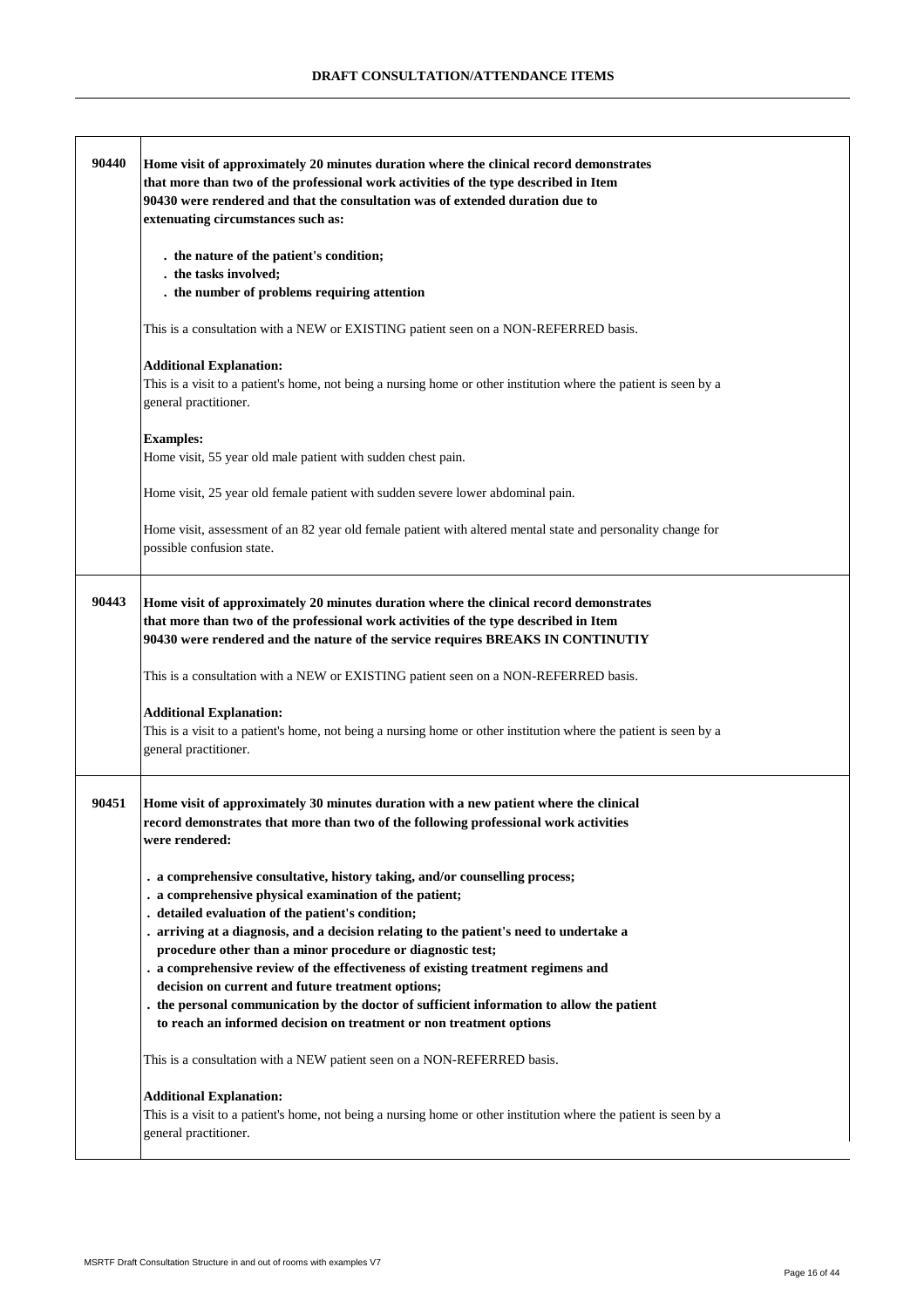| 90452 | Home visit of approximately 30 minutes duration with an existing patient where the<br>clinical record demonstrates that more than two of the following professional work<br>activities were rendered:                                                                                                                                                                                                                                                                                                                                                                                                                                                                                                                                                                                                                                                                                                  |
|-------|--------------------------------------------------------------------------------------------------------------------------------------------------------------------------------------------------------------------------------------------------------------------------------------------------------------------------------------------------------------------------------------------------------------------------------------------------------------------------------------------------------------------------------------------------------------------------------------------------------------------------------------------------------------------------------------------------------------------------------------------------------------------------------------------------------------------------------------------------------------------------------------------------------|
|       | . a comprehensive consultative, history taking, and/or counselling process;<br>. a comprehensive physical examination of the patient;<br>. detailed evaluation of the patient's condition;<br>. arriving at a diagnosis, and a decision relating to the patient's need to undertake a<br>procedure other than a minor procedure or diagnostic test;<br>. a comprehensive review of the effectiveness of existing treatment regimens and<br>decision on current and future treatment options;<br>the personal communication by the doctor of sufficient information to allow the patient<br>to reach an informed decision on treatment or non treatment options<br>This is a consultation with an EXISTING patient seen on a NON-REFERRED basis.<br><b>Additional Explanation:</b><br>This is a visit to a patient's home, not being a nursing home or other institution where the patient is seen by a |
|       | general practitioner.                                                                                                                                                                                                                                                                                                                                                                                                                                                                                                                                                                                                                                                                                                                                                                                                                                                                                  |
| 90461 | Home visit of approximately 45 minutes duration with a new patient where the clinical<br>record demonstrates that the consultation is characterised by the application of a full<br>range of professional consulting and other skills to the diagnosis, management and/or<br>treatment of one or more complex conditions or problems                                                                                                                                                                                                                                                                                                                                                                                                                                                                                                                                                                   |
|       | This is a consultation with a NEW patient seen on a NON-REFERRED basis.                                                                                                                                                                                                                                                                                                                                                                                                                                                                                                                                                                                                                                                                                                                                                                                                                                |
|       | <b>Additional Explanation:</b><br>This is a visit to a patient's home, not being a nursing home or other institution where the patient is seen by a<br>general practitioner.                                                                                                                                                                                                                                                                                                                                                                                                                                                                                                                                                                                                                                                                                                                           |
| 90462 | Home visit of approximately 45 minutes duration with an existing patient where the<br>clinical record demonstrates that the consultation is characterised by the application of<br>a full range of professional consulting and other skills to the diagnosis, management<br>and/or treatment of one or more complex conditions or problems                                                                                                                                                                                                                                                                                                                                                                                                                                                                                                                                                             |
|       | This is a consultation with an EXISTING patient seen on a NON-REFERRED basis.                                                                                                                                                                                                                                                                                                                                                                                                                                                                                                                                                                                                                                                                                                                                                                                                                          |
|       | <b>Additional Explanation:</b><br>This is a visit to a patient's home, not being a nursing home or other institution where the patient is seen by a<br>general practitioner.                                                                                                                                                                                                                                                                                                                                                                                                                                                                                                                                                                                                                                                                                                                           |
| 90471 | Home visit of approximately 60 minutes duration with a new patient where the clinical<br>record demonstrates that the consultation involves professional activities of clear and<br>unambiguous complexity and/or work content commensurate with a service of such<br>duration                                                                                                                                                                                                                                                                                                                                                                                                                                                                                                                                                                                                                         |
|       | This is a consultation with a NEW patient seen on a NON-REFERRED basis.                                                                                                                                                                                                                                                                                                                                                                                                                                                                                                                                                                                                                                                                                                                                                                                                                                |
|       | <b>Additional Explanation:</b><br>This is a visit to a patient's home, not being a nursing home or other institution where the patient is seen by a<br>general practitioner.                                                                                                                                                                                                                                                                                                                                                                                                                                                                                                                                                                                                                                                                                                                           |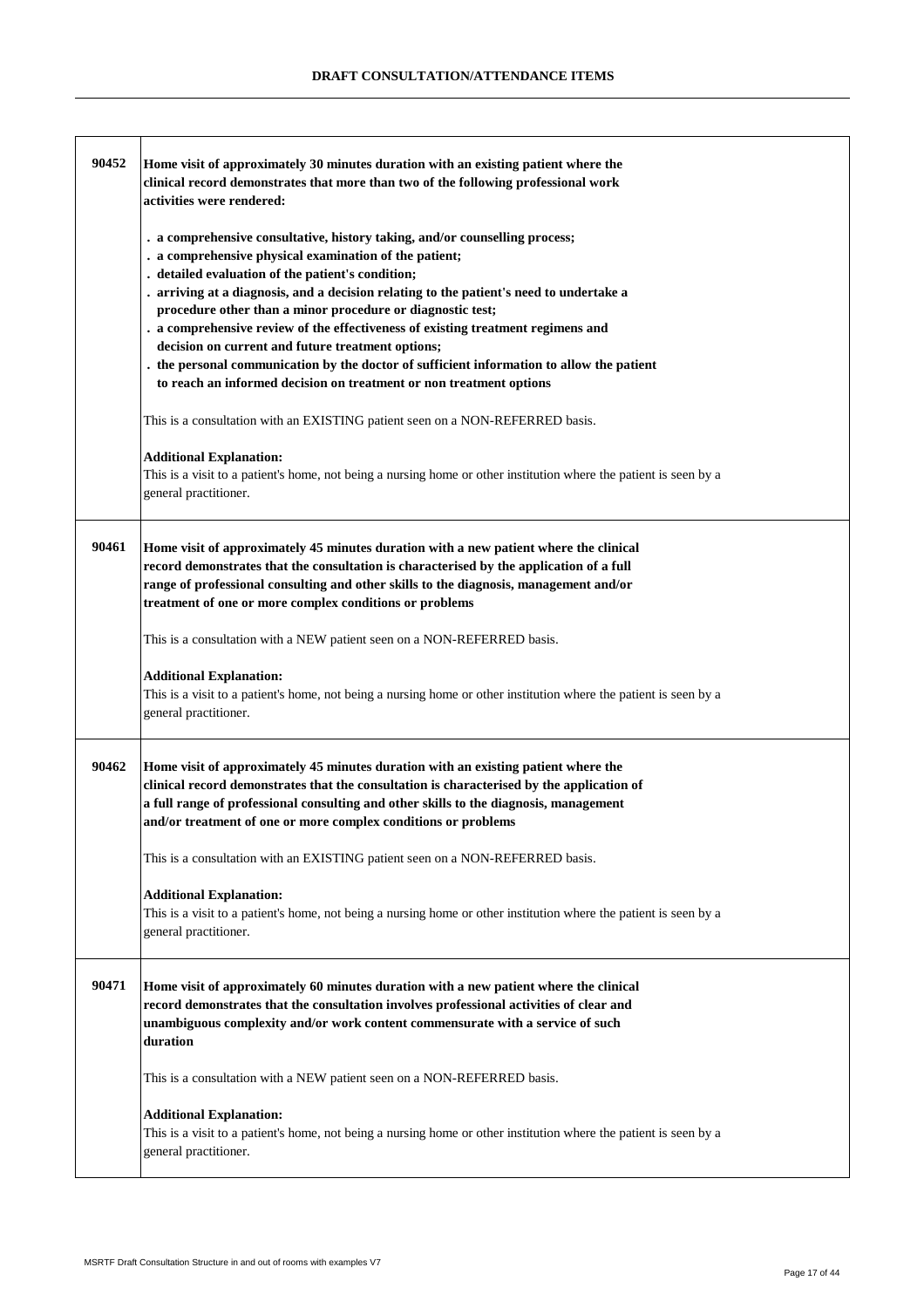| 90472 | Home visit of approximately 60 minutes duration with an existing patient where the<br>clinical record demonstrates that the consultation involves professional activities of<br>clear and unambiguous complexity and/or work content commensurate with a service of<br>such duration<br>This is a consultation with an EXISTING patient seen on a NON-REFERRED basis.<br><b>Additional Explanation:</b> |
|-------|---------------------------------------------------------------------------------------------------------------------------------------------------------------------------------------------------------------------------------------------------------------------------------------------------------------------------------------------------------------------------------------------------------|
|       | This is a visit to a patient's home, not being a nursing home or other institution where the patient is seen by a<br>general practitioner.                                                                                                                                                                                                                                                              |
| 90481 | Home visit exceeding 75 minutes duration with a new patient where the clinical record<br>demonstrates that the consultation involves professional activities of clear and<br>unambiguous complexity and/or work content commensurate with a service of such<br>duration                                                                                                                                 |
|       | This is a consultation with a NEW patient seen on a NON-REFERRED basis.                                                                                                                                                                                                                                                                                                                                 |
|       | <b>Additional Explanation:</b><br>This is a visit to a patient's home, not being a nursing home or other institution where the patient is seen by a<br>general practitioner.                                                                                                                                                                                                                            |
| 90482 | Home visit exceeding 75 minutes duration with an existing patient where the clinical<br>record demonstrates that the consultation involves professional activities of clear and<br>unambiguous complexity and/or work content commensurate with a service of such<br>duration                                                                                                                           |
|       | This is a consultation with an EXISTING patient seen on a NON-REFERRED basis.                                                                                                                                                                                                                                                                                                                           |
|       | <b>Additional Explanation:</b><br>This is a visit to a patient's home, not being a nursing home or other institution where the patient is seen by a<br>general practitioner.                                                                                                                                                                                                                            |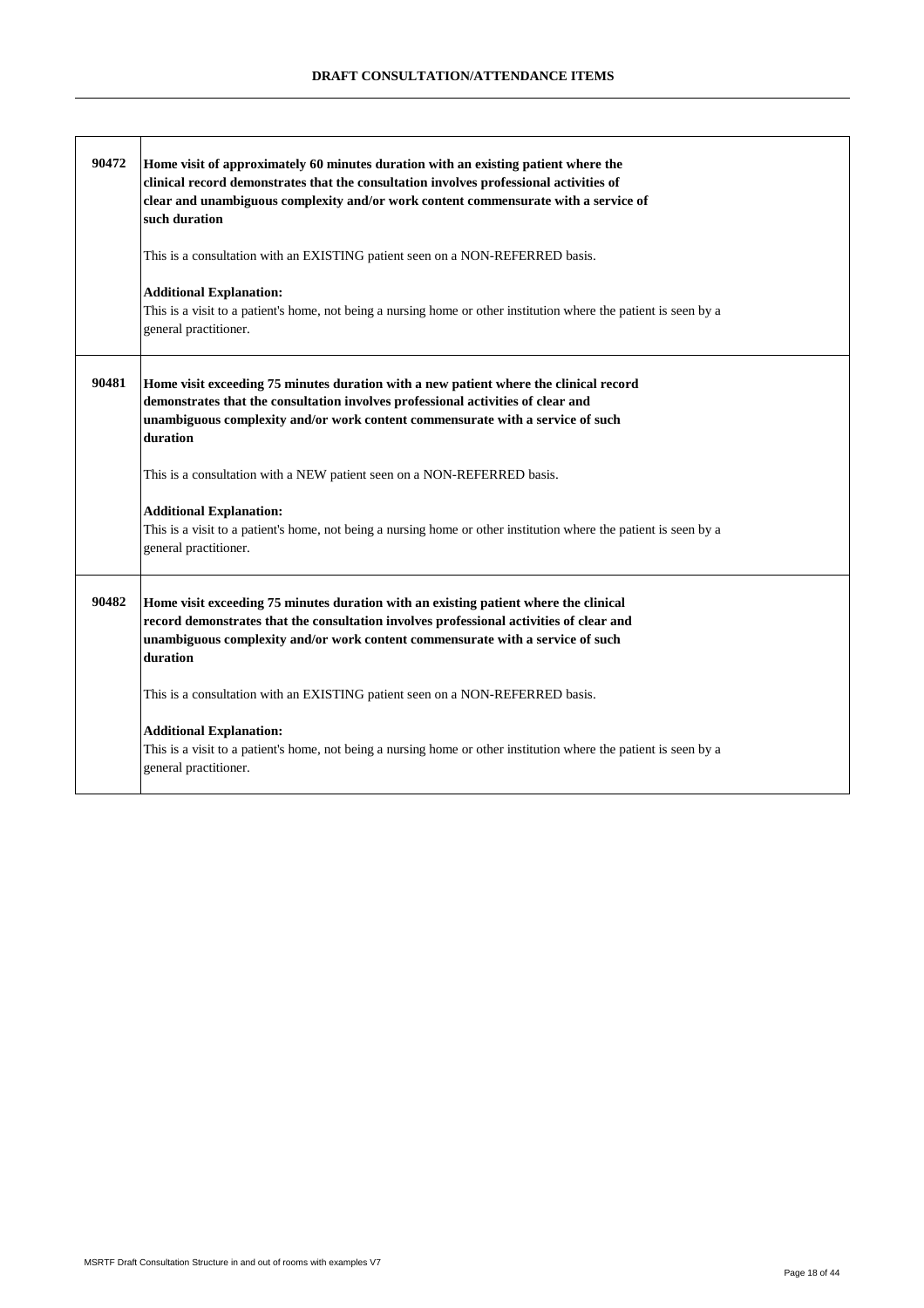# **NON-REFERRED CONSULTATIONS IN A HOSPITAL**

| 90610 | Consultation in a hospital of approximately minutes duration, where the clinical<br>record demonstrates the straightforward nature of the task                                                                                                                                                                                                                                                                                                                                                                                 |
|-------|--------------------------------------------------------------------------------------------------------------------------------------------------------------------------------------------------------------------------------------------------------------------------------------------------------------------------------------------------------------------------------------------------------------------------------------------------------------------------------------------------------------------------------|
|       | This is a consultation with a NEW or EXISTING patient seen on a NON-REFERRED basis.                                                                                                                                                                                                                                                                                                                                                                                                                                            |
|       | <b>Additional Explanation:</b><br>This is a consultation provided to a patient in a hospital where the patient is seen by a general practitioner and<br>includes all time on the floor associated with that patient. Includes pre procedural consultation.                                                                                                                                                                                                                                                                     |
| 90620 | Consultation in a hospital of approximately $10$ minutes duration where the clinical<br>record demonstrates that more than one of the following professional work activities<br>were rendered:                                                                                                                                                                                                                                                                                                                                 |
|       | . taking a problem focused history<br>. a problem focused physical and/or mental examination<br>. a decision on a course of treatment, including where appropriate the need for<br>procedure and the risks thereof, for a condition of low complexity, and/or formulatio<br>and communication of a management plan<br>. a review of effectiveness of existing treatment<br>. lifestyle or other counselling of a specific nature<br>. decision on and ordering of diagnostic tests or specialist referra                       |
|       | This is a consultation with a NEW or EXISTING patient seen on a NON-REFERRED basis.                                                                                                                                                                                                                                                                                                                                                                                                                                            |
|       | <b>Additional Explanation:</b><br>This is a consultation provided to a patient in a hospital where the patient is seen by a general practitioner and<br>includes all time on the floor associated with that patient. Includes pre procedural consultation.                                                                                                                                                                                                                                                                     |
|       | <b>Examples:</b><br>Consultation in hospital, 30 year old male patient for assessment of acute red eye.                                                                                                                                                                                                                                                                                                                                                                                                                        |
|       | Consultation in hospital, infant patient for assessment of lower respiratory tract infection.                                                                                                                                                                                                                                                                                                                                                                                                                                  |
|       | Consultation in hospital, assessment of 18 year old male patient following altercation.                                                                                                                                                                                                                                                                                                                                                                                                                                        |
| 90630 | Consultation in a hospital of approximately 15 minutes duration where the clinical<br>record demonstrates that more than two of the following professional work activities<br>were rendered:                                                                                                                                                                                                                                                                                                                                   |
|       | . taking a problem focused history<br>. a detailed examination and assessment of the physical and/or mental condition of the<br>patient;<br>. decision on a course of treatment, including where appropriate the need for<br>procedure and the risks thereof, for a condition of low to moderate complexity and/o<br>formulation and communication of a detailed management plar<br>. lifestyle or other counselling of a specific nature<br>. communication of other information commensurate with accepted clinical praction |
|       | This is a consultation with a NEW or EXISTING patient seen on a NON-REFERRED basis.                                                                                                                                                                                                                                                                                                                                                                                                                                            |
|       | <b>Additional Explanation:</b><br>This is a consultation provided to a patient in a hospital where the patient is seen by a general practitioner and<br>includes all time on the floor associated with that patient. Includes pre procedural consultation.                                                                                                                                                                                                                                                                     |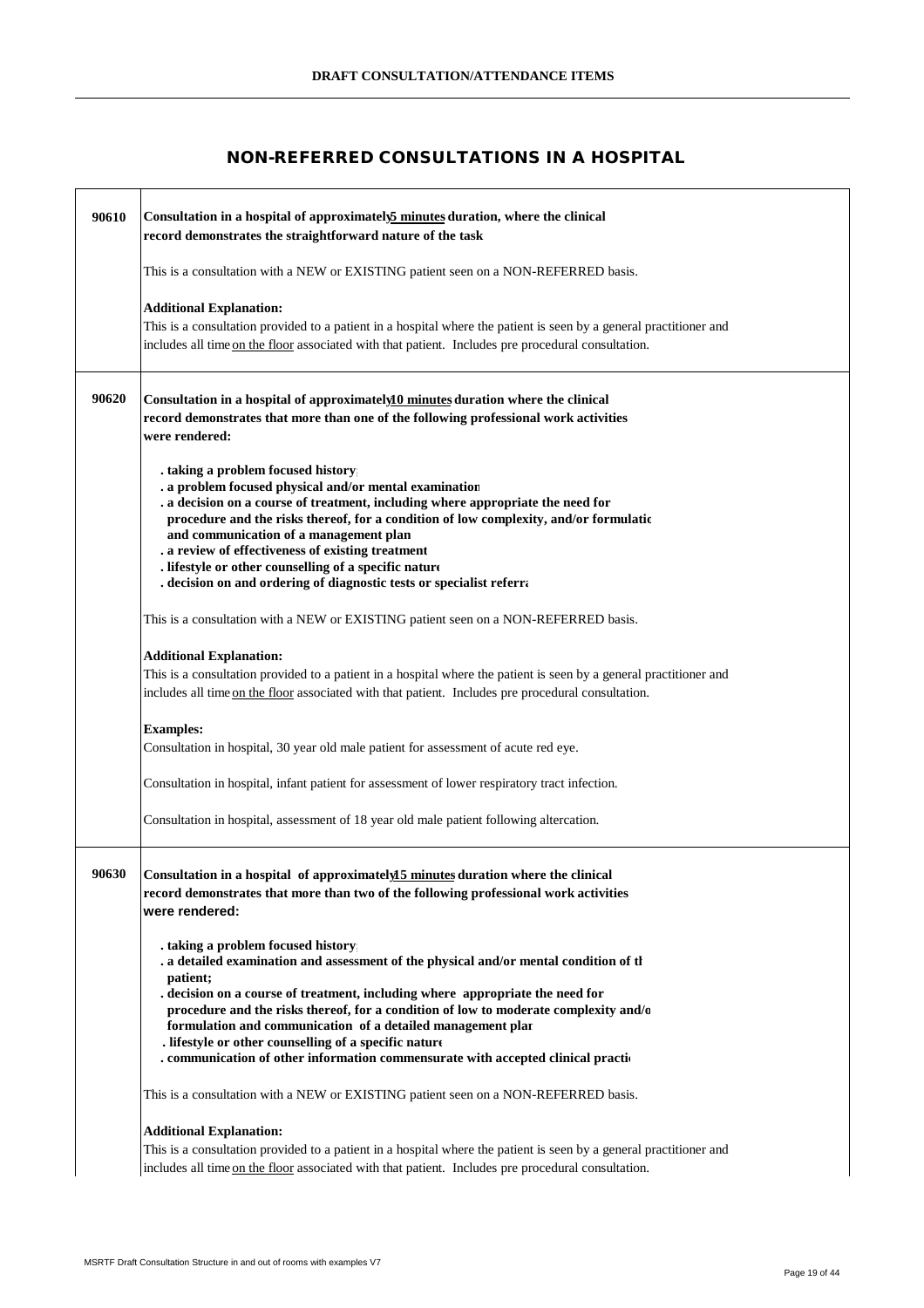| 90640 | Consultation in a hospital of approximately <sup>20</sup> minutes duration where the clinical<br>record demonstrates that more than two of the professional work activities of the type<br>described in Item 90630 were rendered and that the consultation was of extended<br>duration due to extenuationg circumstances such as:<br>. the nature of the patient's condition;<br>. the tasks involved;<br>. the number of the problems requiring attention                                                                                                                                                                                                       |
|-------|------------------------------------------------------------------------------------------------------------------------------------------------------------------------------------------------------------------------------------------------------------------------------------------------------------------------------------------------------------------------------------------------------------------------------------------------------------------------------------------------------------------------------------------------------------------------------------------------------------------------------------------------------------------|
|       | This is a consultation with a NEW or EXISTING patient seen on a NON-REFERRED basis.<br><b>Additional Explanation:</b><br>This is a consultation provided to a patient in a hospital where the patient is seen by a general practitioner and<br>includes all time on the floor associated with that patient.                                                                                                                                                                                                                                                                                                                                                      |
| 90643 | Consultation in a hospital of approximately <sup>20</sup> minutes duration where the clinical<br>record demonstrates that more than two of the professional work activities of the type<br>described in Item 90630 were rendered and the nature of the service requires BREAKS IN<br><b>CONTINUITY</b><br>This is a consultation with a NEW or EXISTING patient seen on a NON-REFERRED basis.                                                                                                                                                                                                                                                                    |
|       | <b>Additional Explanation:</b><br>This is a consultation provided to a patient in a hospital where the patient is seen by a general practitioner and<br>includes all time on the floor associated with that patient.                                                                                                                                                                                                                                                                                                                                                                                                                                             |
| 90651 | Consultation in a hospital of approximately30 minutes duration with a new patient<br>where the clinical record demonstrates that more than two of the following professional<br>work activities were rendered:                                                                                                                                                                                                                                                                                                                                                                                                                                                   |
|       | . a comprehensive consultative, history taking, and/or counselling process;<br>. a comprehensive physical examination of the patient;<br>. detailed evaluation of the patient's condition;<br>. arriving at a diagnosis, and a decision relating to the patient's need to undertake a<br>procedure other than a minor procedure or diagnostic test;<br>. a comprehensive review of the effectiveness of existing treatment regimens and<br>decision on current and future treatment options;<br>. the personal communication by the doctor of sufficient information to allow the patient<br>to reach an informed decision on treatment or non treatment options |
|       | This is a consultation with a NEW patient seen on a NON-REFERRED basis.                                                                                                                                                                                                                                                                                                                                                                                                                                                                                                                                                                                          |
|       | <b>Additional Explanation:</b><br>This is a consultation provided to a patient in a hospital where the patient is seen by a general practitioner and<br>includes all time on the floor associated with that patient.                                                                                                                                                                                                                                                                                                                                                                                                                                             |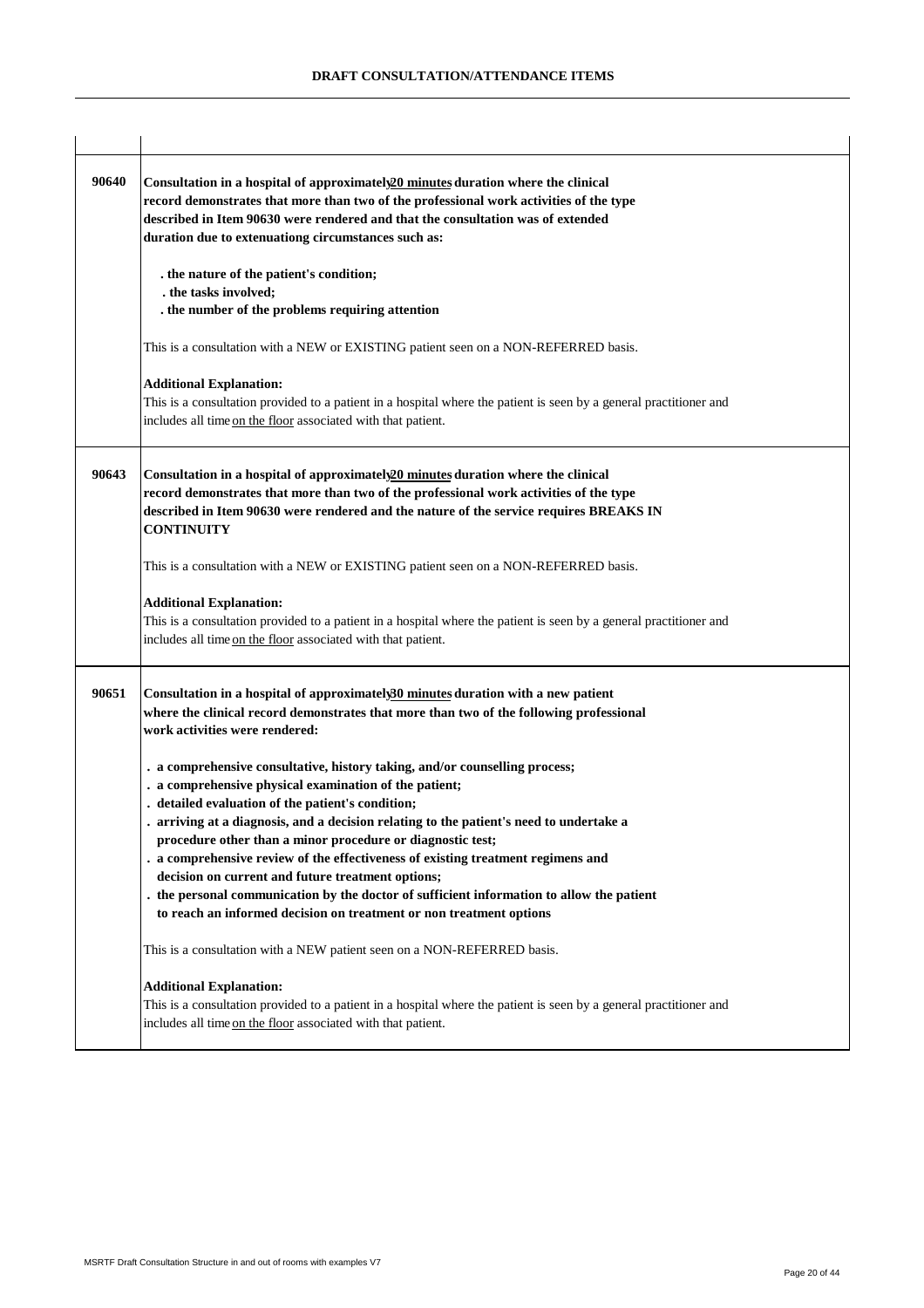| This is a consultation with an EXISTING patient seen on a NON-REFERRED basis.<br><b>Additional Explanation:</b><br>This is a consultation provided to a patient in a hospital where the patient is seen by a general practitioner and<br>includes all time on the floor associated with that patient.<br>90661<br>Consultation in a hospital of approximately 45 minutes duration with a new patient where<br>the clinical record demonstrates that the consultation is characterised by the application<br>of a full range of professional consulting and other skills to the diagnosis, management<br>and/or treatment of one or more complex conditions or problems<br>This is a consultation with a NEW patient seen on a NON-REFERRED basis.<br><b>Additional Explanation:</b><br>This is a consultation provided to a patient in a hospital where the patient is seen by a general practitioner and<br>includes all time on the floor associated with that patient.<br>90662<br>Consultation in a hospital of approximately 45 minutes duration with an existing patient<br>where the clinical record demonstrates that the consultation is characterised by the<br>application of a full range of professional consulting and other skills to the diagnosis,<br>management and/or treatment of one or more complex conditions or problems<br>This is a consultation with an EXISTING patient seen on a NON-REFERRED basis.<br><b>Additional Explanation:</b><br>This is a consultation provided to a patient in a hospital where the patient is seen by a general practitioner and<br>includes all time on the floor associated with that patient.<br>90671<br>Consultation in a hospital of approximately of minutes duration with a new patient<br>where the clinical record demonstrates that the consultation involves professional<br>activities of clear and unambiguous complexity and/or work content commensurate with<br>a service of such duration<br>This is a consultation with a NEW patient seen on a NON-REFERRED basis.<br><b>Additional Explanation:</b><br>This is a consultation provided to a patient in a hospital where the patient is seen by a general practitioner and | 90652 | Consultation in a hospital of approximately 30 minutes duration with an existing patient<br>where the clinical record demonstrates that more than two of the following professional<br>work activities were rendered:<br>. a comprehensive consultative, history taking, and/or counselling process;<br>. a comprehensive physical examination of the patient;<br>detailed evaluation of the patient's condition;<br>. arriving at a diagnosis, and a decision relating to the patient's need to undertake a<br>procedure other than a minor procedure or diagnostic test;<br>. a comprehensive review of the effectiveness of existing treatment regimens and<br>decision on current and future treatment options;<br>. the personal communication by the doctor of sufficient information to allow the patient<br>to reach an informed decision on treatment or non treatment options |
|---------------------------------------------------------------------------------------------------------------------------------------------------------------------------------------------------------------------------------------------------------------------------------------------------------------------------------------------------------------------------------------------------------------------------------------------------------------------------------------------------------------------------------------------------------------------------------------------------------------------------------------------------------------------------------------------------------------------------------------------------------------------------------------------------------------------------------------------------------------------------------------------------------------------------------------------------------------------------------------------------------------------------------------------------------------------------------------------------------------------------------------------------------------------------------------------------------------------------------------------------------------------------------------------------------------------------------------------------------------------------------------------------------------------------------------------------------------------------------------------------------------------------------------------------------------------------------------------------------------------------------------------------------------------------------------------------------------------------------------------------------------------------------------------------------------------------------------------------------------------------------------------------------------------------------------------------------------------------------------------------------------------------------------------------------------------------------------------------------------------------------------------------------------------------------------------------------|-------|-----------------------------------------------------------------------------------------------------------------------------------------------------------------------------------------------------------------------------------------------------------------------------------------------------------------------------------------------------------------------------------------------------------------------------------------------------------------------------------------------------------------------------------------------------------------------------------------------------------------------------------------------------------------------------------------------------------------------------------------------------------------------------------------------------------------------------------------------------------------------------------------|
|                                                                                                                                                                                                                                                                                                                                                                                                                                                                                                                                                                                                                                                                                                                                                                                                                                                                                                                                                                                                                                                                                                                                                                                                                                                                                                                                                                                                                                                                                                                                                                                                                                                                                                                                                                                                                                                                                                                                                                                                                                                                                                                                                                                                         |       |                                                                                                                                                                                                                                                                                                                                                                                                                                                                                                                                                                                                                                                                                                                                                                                                                                                                                         |
|                                                                                                                                                                                                                                                                                                                                                                                                                                                                                                                                                                                                                                                                                                                                                                                                                                                                                                                                                                                                                                                                                                                                                                                                                                                                                                                                                                                                                                                                                                                                                                                                                                                                                                                                                                                                                                                                                                                                                                                                                                                                                                                                                                                                         |       |                                                                                                                                                                                                                                                                                                                                                                                                                                                                                                                                                                                                                                                                                                                                                                                                                                                                                         |
|                                                                                                                                                                                                                                                                                                                                                                                                                                                                                                                                                                                                                                                                                                                                                                                                                                                                                                                                                                                                                                                                                                                                                                                                                                                                                                                                                                                                                                                                                                                                                                                                                                                                                                                                                                                                                                                                                                                                                                                                                                                                                                                                                                                                         |       |                                                                                                                                                                                                                                                                                                                                                                                                                                                                                                                                                                                                                                                                                                                                                                                                                                                                                         |
|                                                                                                                                                                                                                                                                                                                                                                                                                                                                                                                                                                                                                                                                                                                                                                                                                                                                                                                                                                                                                                                                                                                                                                                                                                                                                                                                                                                                                                                                                                                                                                                                                                                                                                                                                                                                                                                                                                                                                                                                                                                                                                                                                                                                         |       |                                                                                                                                                                                                                                                                                                                                                                                                                                                                                                                                                                                                                                                                                                                                                                                                                                                                                         |
|                                                                                                                                                                                                                                                                                                                                                                                                                                                                                                                                                                                                                                                                                                                                                                                                                                                                                                                                                                                                                                                                                                                                                                                                                                                                                                                                                                                                                                                                                                                                                                                                                                                                                                                                                                                                                                                                                                                                                                                                                                                                                                                                                                                                         |       |                                                                                                                                                                                                                                                                                                                                                                                                                                                                                                                                                                                                                                                                                                                                                                                                                                                                                         |
|                                                                                                                                                                                                                                                                                                                                                                                                                                                                                                                                                                                                                                                                                                                                                                                                                                                                                                                                                                                                                                                                                                                                                                                                                                                                                                                                                                                                                                                                                                                                                                                                                                                                                                                                                                                                                                                                                                                                                                                                                                                                                                                                                                                                         |       |                                                                                                                                                                                                                                                                                                                                                                                                                                                                                                                                                                                                                                                                                                                                                                                                                                                                                         |
|                                                                                                                                                                                                                                                                                                                                                                                                                                                                                                                                                                                                                                                                                                                                                                                                                                                                                                                                                                                                                                                                                                                                                                                                                                                                                                                                                                                                                                                                                                                                                                                                                                                                                                                                                                                                                                                                                                                                                                                                                                                                                                                                                                                                         |       |                                                                                                                                                                                                                                                                                                                                                                                                                                                                                                                                                                                                                                                                                                                                                                                                                                                                                         |
| includes all time on the floor associated with that patient.                                                                                                                                                                                                                                                                                                                                                                                                                                                                                                                                                                                                                                                                                                                                                                                                                                                                                                                                                                                                                                                                                                                                                                                                                                                                                                                                                                                                                                                                                                                                                                                                                                                                                                                                                                                                                                                                                                                                                                                                                                                                                                                                            |       |                                                                                                                                                                                                                                                                                                                                                                                                                                                                                                                                                                                                                                                                                                                                                                                                                                                                                         |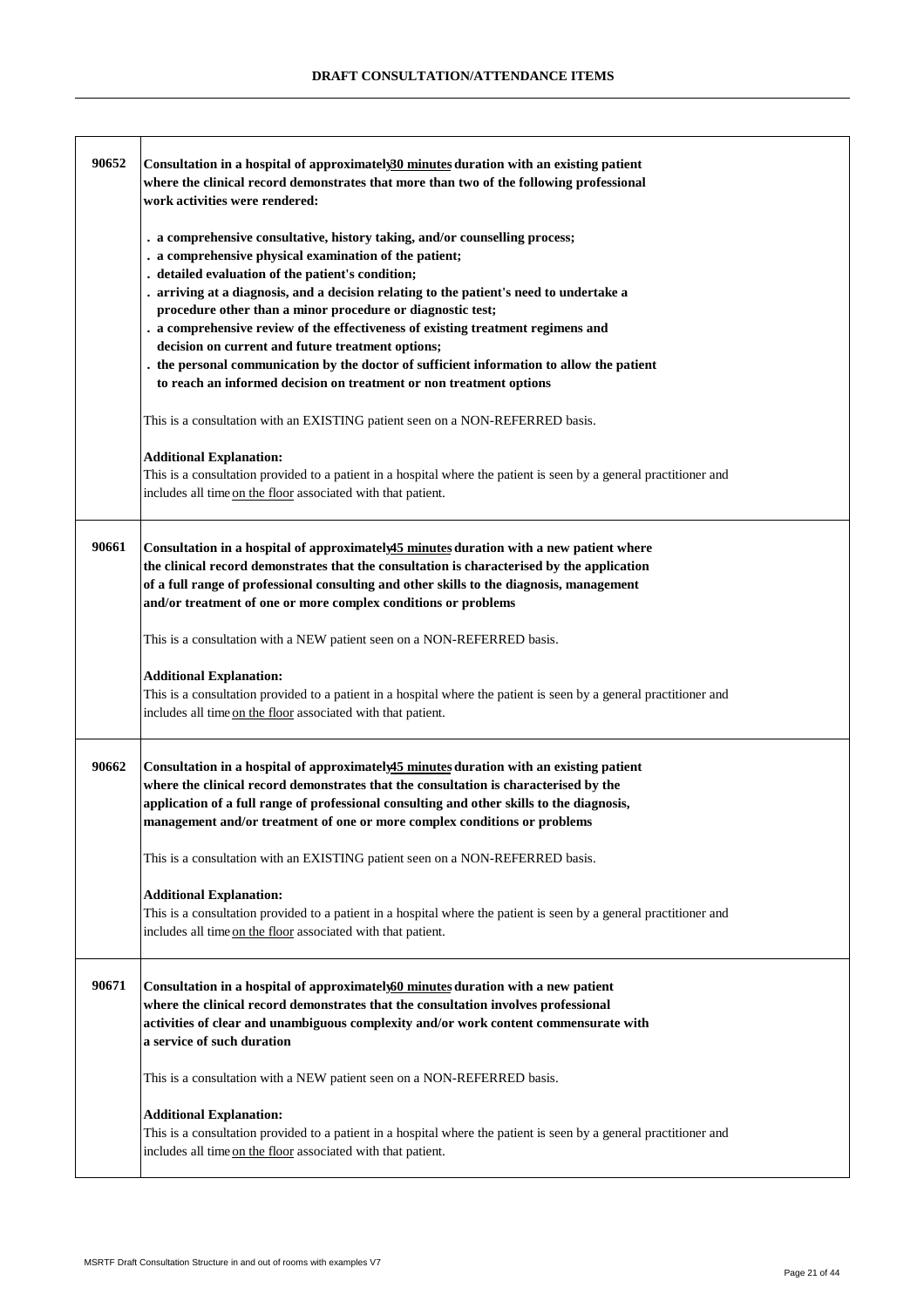| 90672 | Consultation in a hospital of approximately 60 minutes duration with an existing patient<br>where the clinical record demonstrates that the consultation involves professional<br>activities of clear and unambiguous complexity and/or work content commensurate with<br>a service of such duration<br>This is a consultation with an EXISTING patient seen on a NON-REFERRED basis. |
|-------|---------------------------------------------------------------------------------------------------------------------------------------------------------------------------------------------------------------------------------------------------------------------------------------------------------------------------------------------------------------------------------------|
|       | <b>Additional Explanation:</b><br>This is a consultation provided to a patient in a hospital where the patient is seen by a general practitioner and<br>includes all time on the floor associated with that patient.                                                                                                                                                                  |
| 90681 | Consultation in a hospital exceeding 75 minutes duration with a new patient where the<br>clinical record demonstrates that the consultation involves professional activities of<br>clear and unambiguous complexity and/or work content commensurate with a service of<br>such duration                                                                                               |
|       | This is a consultation with a NEW patient seen on a NON-REFERRED basis.<br><b>Additional Explanation:</b>                                                                                                                                                                                                                                                                             |
|       | This is a consultation provided to a patient in a hospital where the patient is seen by a general practitioner and<br>includes all time on the floor associated with that patient.                                                                                                                                                                                                    |
| 90682 | Consultation in a hospital exceeding75 minutes duration with an existing patient where<br>the clinical record demonstrates that the consultation involves professional activities of<br>clear and unambiguous complexity and/or work content commensurate with a service of<br>such duration                                                                                          |
|       | This is a consultation with an EXISTING patient seen on a NON-REFERRED basis.                                                                                                                                                                                                                                                                                                         |
|       | <b>Additional Explanation:</b><br>This is a consultation provided to a patient in a hospital where the patient is seen by a general practitioner and<br>includes all time on the floor associated with that patient.                                                                                                                                                                  |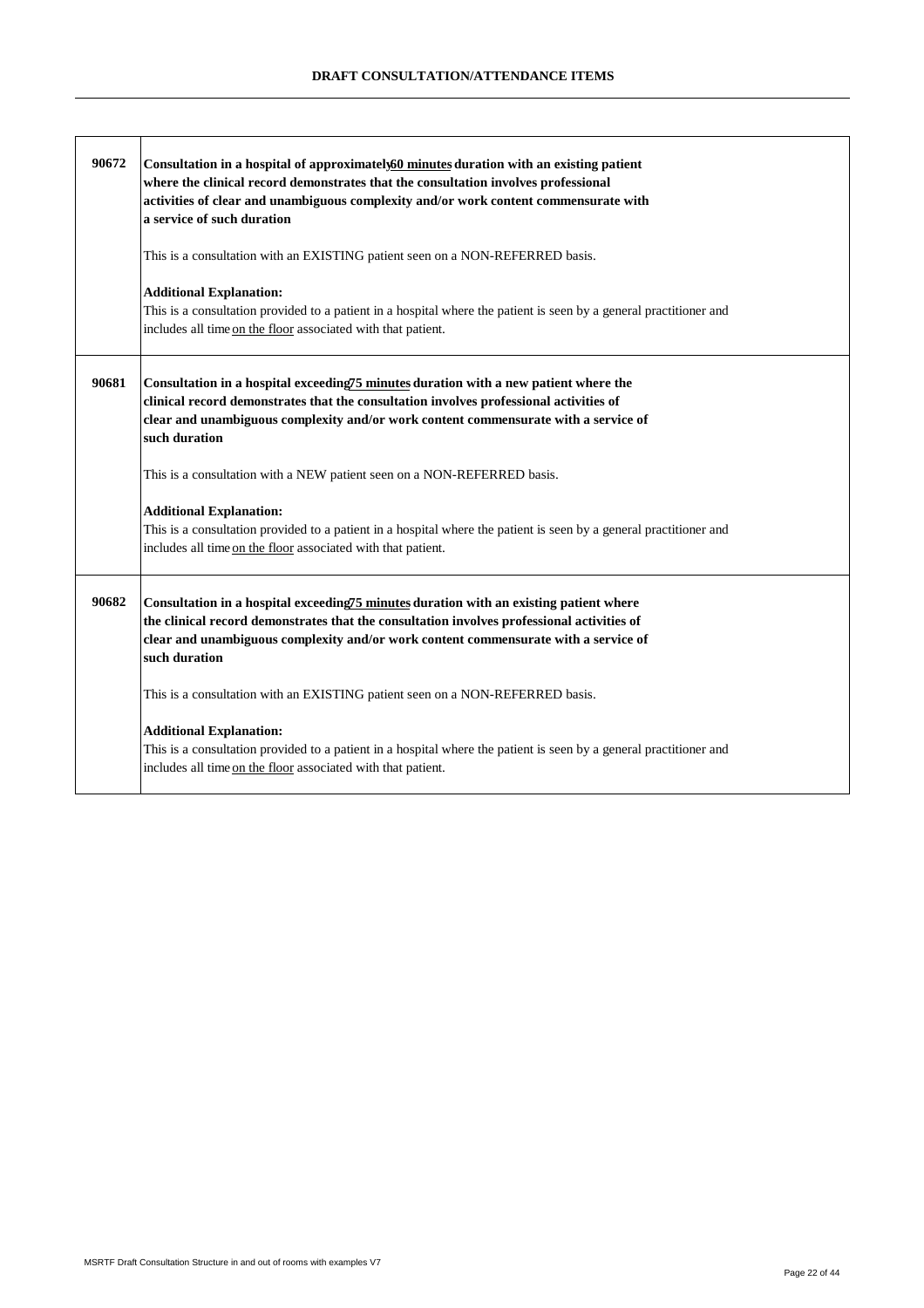## **REFERRED CONSULTATIONS IN ROOMS**

| 90710 | Consultation in rooms of approximately 5 minutes duration, where the clinical record<br>demonstrates the straightforward nature of the task                                                                                                                                                                                                                                                                                                                                                                     |
|-------|-----------------------------------------------------------------------------------------------------------------------------------------------------------------------------------------------------------------------------------------------------------------------------------------------------------------------------------------------------------------------------------------------------------------------------------------------------------------------------------------------------------------|
|       | This is a consultation with a NEW or EXISTING patient seen on a REFERRED basis.                                                                                                                                                                                                                                                                                                                                                                                                                                 |
|       | <b>Additional Explanation:</b><br>This is a consultation provided to a patient in rooms where the patient is seen by a surgeon, consultant<br>physician or other specialist. Includes pre procedural consultation.                                                                                                                                                                                                                                                                                              |
|       | <b>Example:</b><br>Follow up consultation to read mantoux test which is negative and no treatment plan is required.                                                                                                                                                                                                                                                                                                                                                                                             |
| 90720 | Consultation in rooms of approximately 10 minutes duration where the clinical record<br>demonstrates that more than one of the following professional work activities were<br>rendered:                                                                                                                                                                                                                                                                                                                         |
|       | . taking a problem focused history;<br>. a problem focused physical and/or mental examination;<br>a decision on a course of treatment, including where appropriate the need for a<br>procedure and the risks thereof, for a condition of low complexity, and/or formulation<br>and communication of a management plan;<br>. a review of effectiveness of existing treatment;<br>. lifestyle or other counselling of a specific nature;<br>. decision on and ordering of diagnostic tests or specialist referral |
|       | This is a consultation with a NEW or EXISTING patient seen on a REFERRED basis.                                                                                                                                                                                                                                                                                                                                                                                                                                 |
|       | <b>Additional Explanation:</b><br>This is a consultation provided to a patient in rooms where the patient is seen by a surgeon, consultant<br>physician or other specialist. Includes pre procedural consultation.                                                                                                                                                                                                                                                                                              |
|       | <b>Examples:</b><br>Consultation in rooms, 39 year old female patient for manipulation of tissue surrounding breast prosthesis.                                                                                                                                                                                                                                                                                                                                                                                 |
|       | Review for antrerior uveitis and assessment of inflammation of the eye.                                                                                                                                                                                                                                                                                                                                                                                                                                         |
|       | Consultation in rooms, 63 year old male patient for proctoscopy.                                                                                                                                                                                                                                                                                                                                                                                                                                                |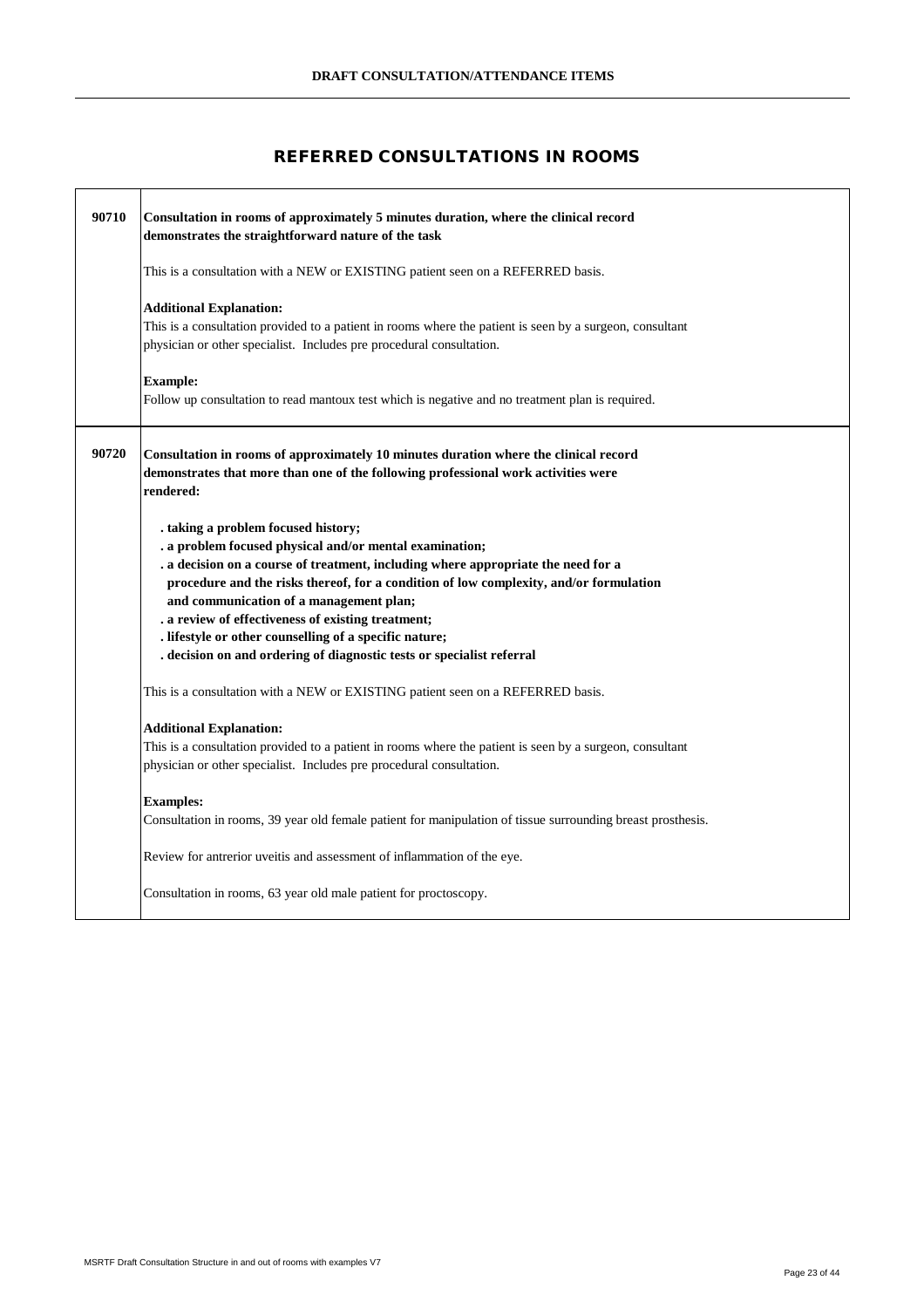| 90730 | Consultation in rooms of approximately 15 minutes duration where the clinical record<br>demonstrates that more than two of the following professional work activities were<br>rendered:                                                                                                                          |
|-------|------------------------------------------------------------------------------------------------------------------------------------------------------------------------------------------------------------------------------------------------------------------------------------------------------------------|
|       |                                                                                                                                                                                                                                                                                                                  |
|       | . taking a problem focused history<br>. a detailed examination and assessment of the physical and/or mental condition of th                                                                                                                                                                                      |
|       | patient;<br>. decision on a course of treatment, including where appropriate the need for<br>procedure and the risks thereof, for a condition of low to moderate complexity and/o<br>formulation and communication of a detailed management plar                                                                 |
|       | . lifestyle or other counselling of a specific nature<br>. communication of other information commensurate with accepted clinical praction                                                                                                                                                                       |
|       | This is a consultation with a NEW or EXISTING patient seen on a REFERRED basis.                                                                                                                                                                                                                                  |
|       | <b>Additional Explanation:</b>                                                                                                                                                                                                                                                                                   |
|       | This is a consultation provided to a patient in rooms where the patient is seen by a surgeon, consultant<br>physician or other specialist. Includes pre procedural consultation.                                                                                                                                 |
|       | <b>Examples:</b><br>Consultation in rooms, 53 year old female patient for change of suprapubic cystostomy tube.                                                                                                                                                                                                  |
|       | Consultation in rooms, 54 year old male patient for trimming of ileostomy                                                                                                                                                                                                                                        |
|       | Consultation in rooms, 37 year old male patient for removal of perianal tag without general anaesthetic                                                                                                                                                                                                          |
|       | Consultation in rooms for a patient with generalised psoriasis with scalp involvement                                                                                                                                                                                                                            |
|       | Consultation in rooms, 42 year old male patient for alcohol injection around nerve                                                                                                                                                                                                                               |
| 90740 | Consultation in rooms of approximately 20 minutes duration where the clinical record<br>demonstrates that more than two of the professional work activities of the type<br>described in Item 90730 were rendered and that the consultation was of extended<br>duration due to extenuating circumstances such as: |
|       |                                                                                                                                                                                                                                                                                                                  |
|       | . the nature of the patient's condition;<br>. the tasks involved;                                                                                                                                                                                                                                                |
|       | . the number of problems requiring attention                                                                                                                                                                                                                                                                     |
|       | This is a consultation with a NEW or EXISTING patient seen on a REFERRED basis.                                                                                                                                                                                                                                  |
|       | <b>Additional Explanation:</b><br>This is a consultation provided to a patient in rooms where the patient is seen by a surgeon, consultant<br>physician or other specialist.                                                                                                                                     |
|       | <b>Examples:</b><br>Consultation in rooms, 40 year old female patient for aspiration biopsy of breast lump                                                                                                                                                                                                       |
|       | Evaluation of a recently divorced 50 year old female patient who is having difficulty sleeping                                                                                                                                                                                                                   |
|       | Consultation in rooms, 34 year old female patient for trimming stump of amputated arm                                                                                                                                                                                                                            |
|       | Consultation in rooms, 41 year old male patient for incision of bursa                                                                                                                                                                                                                                            |
|       | Consultation in rooms, 38 year old male patient for injection into haemorrhoids                                                                                                                                                                                                                                  |
|       | Consultation in rooms, 50 year old male patient for electrosurgical destruction of macules                                                                                                                                                                                                                       |
|       | Consultation in rooms, 24 year old female patient for ultrasonic location of the placenta                                                                                                                                                                                                                        |
|       | Consultation in rooms, 76 year old male patient for reduction of rectal prolapse                                                                                                                                                                                                                                 |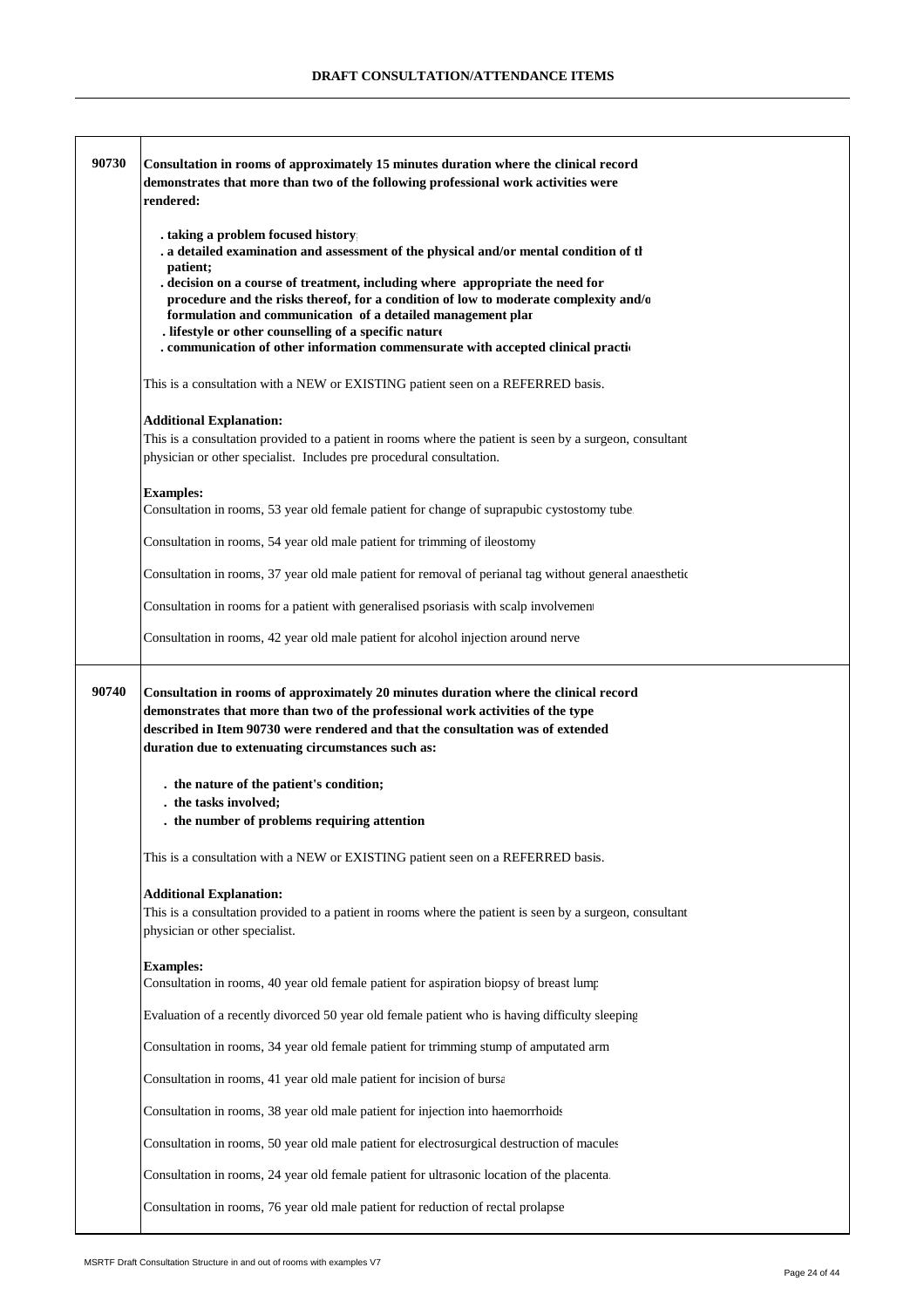| 90743 | Consultation in rooms of approximately 20 minutes duration where the clinical record<br>demonstrates that more than two of the professional work activities of the type<br>described in Item 90730 were rendered and the nature of the service requires BREAKS IN<br><b>CONTINUITY</b>                                                                                                                                                                                                                                                                                                                                                                           |
|-------|------------------------------------------------------------------------------------------------------------------------------------------------------------------------------------------------------------------------------------------------------------------------------------------------------------------------------------------------------------------------------------------------------------------------------------------------------------------------------------------------------------------------------------------------------------------------------------------------------------------------------------------------------------------|
|       | This is a consultation with a NEW or EXISTING patient seen on a REFERRED basis.                                                                                                                                                                                                                                                                                                                                                                                                                                                                                                                                                                                  |
|       | <b>Additional Explanation:</b><br>This is a consultation provided to a patient in rooms where the patient is seen by a surgeon, consultant<br>physician or other specialist.                                                                                                                                                                                                                                                                                                                                                                                                                                                                                     |
|       | <b>Examples:</b><br>Breaks in continuity while patient is sent away for x-ray, collection of urine specimen, ECG, pre and post<br>ventolin spirometry reading.                                                                                                                                                                                                                                                                                                                                                                                                                                                                                                   |
|       | Pre and post dilatation of pupils for eye examination.                                                                                                                                                                                                                                                                                                                                                                                                                                                                                                                                                                                                           |
| 90751 | Consultation in rooms of approximately 30 minutes duration with a new patient where the<br>clinical record demonstrates that more than two of the following professional work<br>activities were rendered:                                                                                                                                                                                                                                                                                                                                                                                                                                                       |
|       | . a comprehensive consultative, history taking, and/or counselling process;<br>. a comprehensive physical examination of the patient;<br>. detailed evaluation of the patient's condition;<br>. arriving at a diagnosis, and a decision relating to the patient's need to undertake a<br>procedure other than a minor procedure or diagnostic test;<br>. a comprehensive review of the effectiveness of existing treatment regimens and<br>decision on current and future treatment options;<br>. the personal communication by the doctor of sufficient information to allow the patient<br>to reach an informed decision on treatment or non treatment options |
|       | This is a consultation with a NEW patient seen on a REFERRED basis.                                                                                                                                                                                                                                                                                                                                                                                                                                                                                                                                                                                              |
|       | <b>Additional Explanation:</b><br>This is a consultation provided to a patient in rooms where the patient is seen by a surgeon, consultant<br>physician or other specialist.                                                                                                                                                                                                                                                                                                                                                                                                                                                                                     |
|       | <b>Examples:</b><br>Consultation in rooms, 54 year old female patient for endometrium biopsy.                                                                                                                                                                                                                                                                                                                                                                                                                                                                                                                                                                    |
|       | Initial consultation in rooms for a 20 year old male patient with recurrent sinusitis.                                                                                                                                                                                                                                                                                                                                                                                                                                                                                                                                                                           |
|       | Consultation in rooms, 64 year old male referred for glaucoma assessment and diagnosis.                                                                                                                                                                                                                                                                                                                                                                                                                                                                                                                                                                          |
|       | Consultation in rooms, 35 year old male patient with 6 month history of epistaxis and destructive lesion of the<br>sphenoid sinus on CT scan.                                                                                                                                                                                                                                                                                                                                                                                                                                                                                                                    |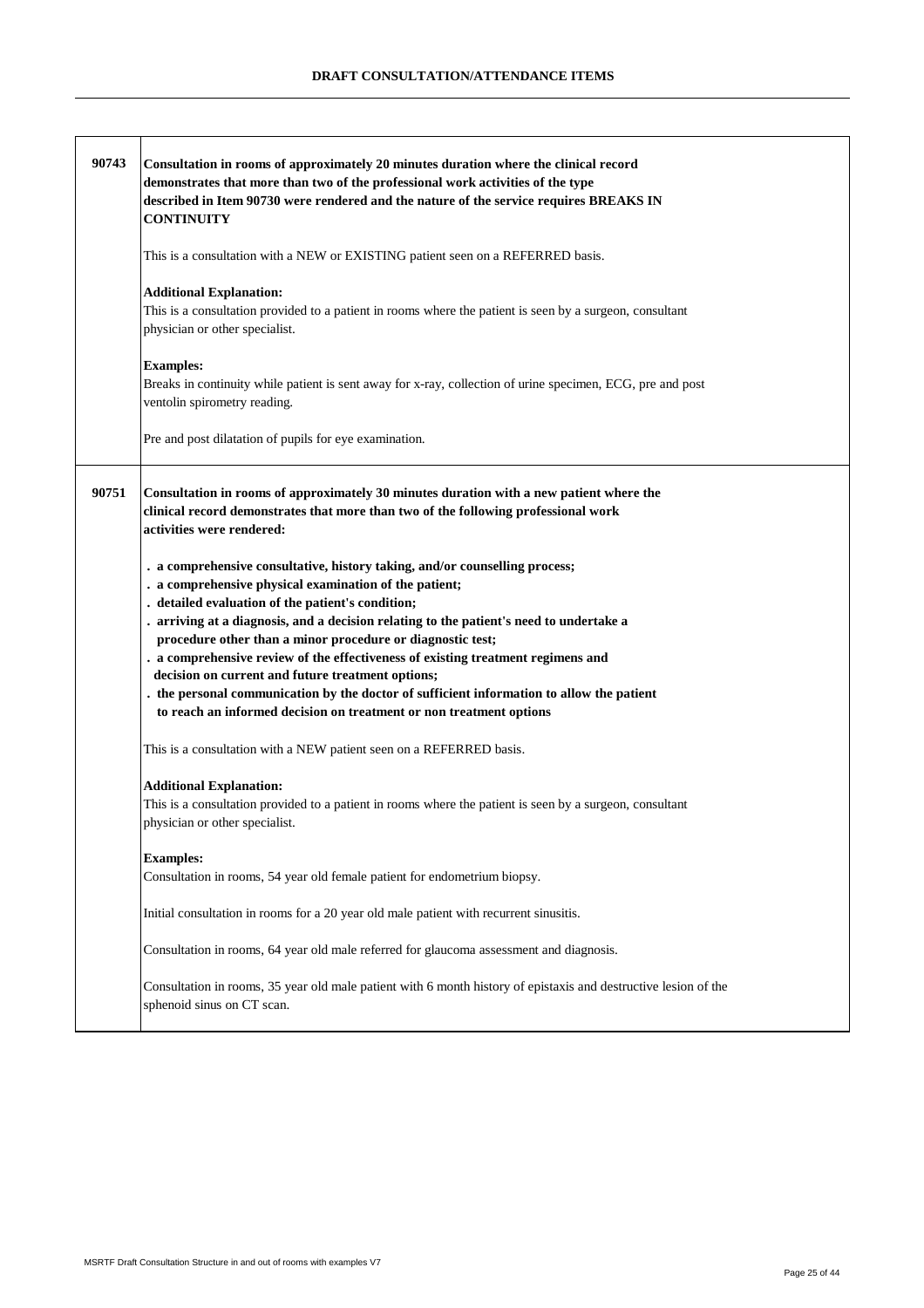| 90752 | Consultation in rooms of approximately 30 minutes duration with an existing patient<br>where the clinical record demonstrates that more than two of the following professional<br>work activities were rendered:                                                                                                                                                                                                                                                                                                                                                                                                                                                 |
|-------|------------------------------------------------------------------------------------------------------------------------------------------------------------------------------------------------------------------------------------------------------------------------------------------------------------------------------------------------------------------------------------------------------------------------------------------------------------------------------------------------------------------------------------------------------------------------------------------------------------------------------------------------------------------|
|       | . a comprehensive consultative, history taking, and/or counselling process;<br>. a comprehensive physical examination of the patient;<br>. detailed evaluation of the patient's condition;<br>. arriving at a diagnosis, and a decision relating to the patient's need to undertake a<br>procedure other than a minor procedure or diagnostic test;<br>. a comprehensive review of the effectiveness of existing treatment regimens and<br>decision on current and future treatment options;<br>. the personal communication by the doctor of sufficient information to allow the patient<br>to reach an informed decision on treatment or non treatment options |
|       | This is a consultation with an EXISTING patient seen on a REFERRED basis.                                                                                                                                                                                                                                                                                                                                                                                                                                                                                                                                                                                        |
|       | <b>Additional Explanation:</b><br>This is a consultation provided to a patient in rooms where the patient is seen by a surgeon, consultant<br>physician or other specialist.                                                                                                                                                                                                                                                                                                                                                                                                                                                                                     |
|       | <b>Examples:</b><br>Consultation in rooms for management of worsening heart failure in a 70 year old male patient scheduled for<br>elective prostate surgery.                                                                                                                                                                                                                                                                                                                                                                                                                                                                                                    |
|       | Consultation in rooms, 32 year old female patient for hypnotherapy.                                                                                                                                                                                                                                                                                                                                                                                                                                                                                                                                                                                              |
|       | Consultation in rooms, back pain for 50 year old female patient with past history of breast cancer.                                                                                                                                                                                                                                                                                                                                                                                                                                                                                                                                                              |
|       | Consultation in rooms, follow up for patient with unstable angina.                                                                                                                                                                                                                                                                                                                                                                                                                                                                                                                                                                                               |
|       | Consultation in rooms, follow up for patient with inflammatory bowel disease with complications.                                                                                                                                                                                                                                                                                                                                                                                                                                                                                                                                                                 |
| 90761 | Consultation in rooms of approximately 45 minutes duration with a new patient where the<br>clinical record demonstrates that the consultation is characterised by the application of<br>a full range of professional consulting and other skills to the diagnosis, management<br>and/or treatment of one or more complex conditions or problems                                                                                                                                                                                                                                                                                                                  |
|       | This is a consultation with a NEW patient seen on a REFERRED basis.                                                                                                                                                                                                                                                                                                                                                                                                                                                                                                                                                                                              |
|       | <b>Additional Explanation:</b><br>This is a consultation provided to a patient in rooms where the patient is seen by a surgeon, consultant<br>physician or other specialist.                                                                                                                                                                                                                                                                                                                                                                                                                                                                                     |
|       | <b>Examples:</b><br>Consultation in rooms, 20 year old male patient referred following a cervical lymph node biopsy positive for<br>Hodgkin's disease.                                                                                                                                                                                                                                                                                                                                                                                                                                                                                                           |
|       | Consultation in rooms, 28 year old female patient referred for acute post-natal depression.                                                                                                                                                                                                                                                                                                                                                                                                                                                                                                                                                                      |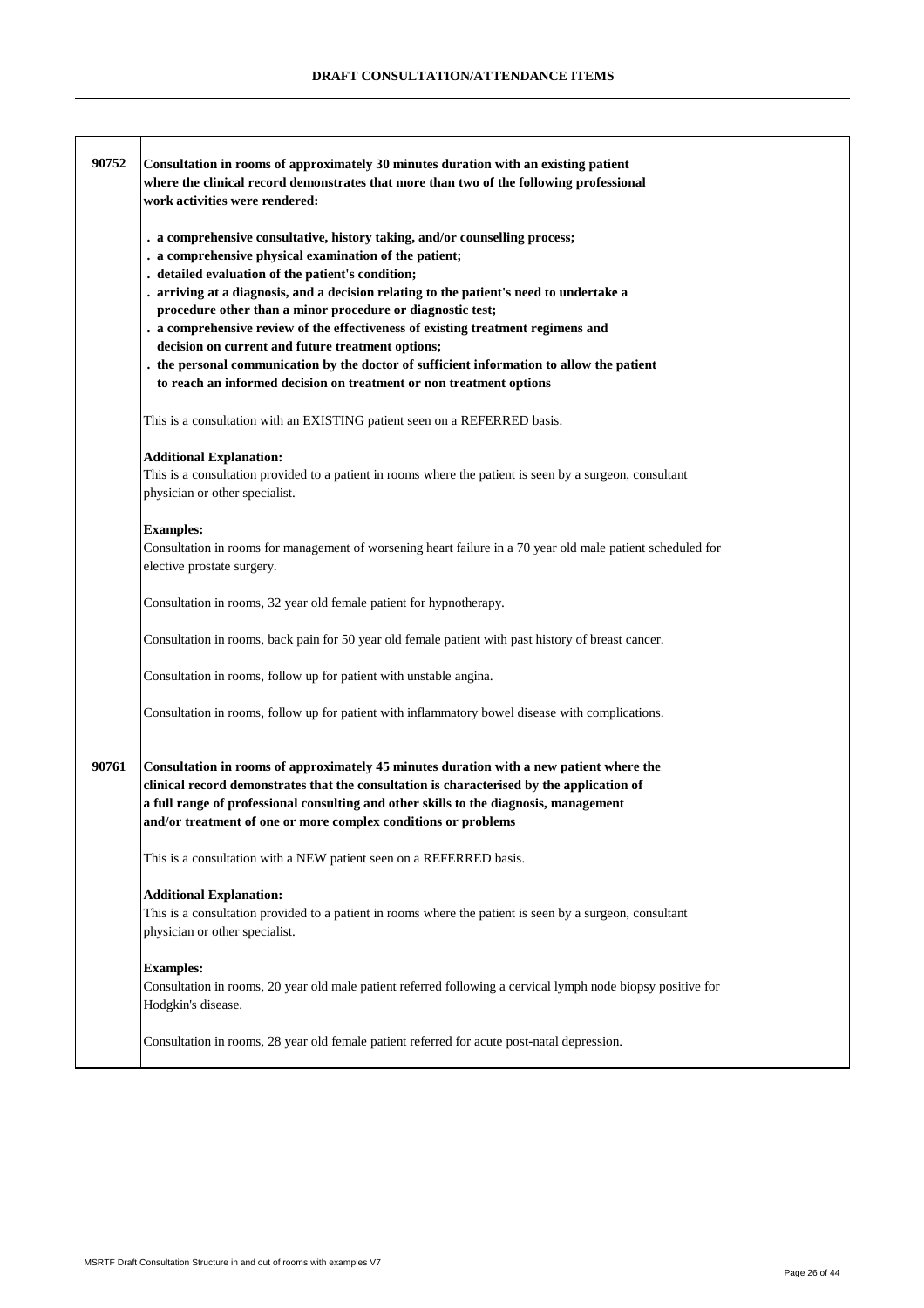| 90762 | Consultation in rooms of approximately 45 minutes duration with an existing patient<br>where the clinical record demonstrates that the consultation is characterised by the<br>application of a full range of professional consulting and other skills to the diagnosis,<br>management and/or treatment of one or more complex conditions or problems<br>This is a consultation with an EXISTING patient seen on a REFERRED basis.<br><b>Additional Explanation:</b><br>This is a consultation provided to a patient in rooms where the patient is seen by a surgeon, consultar<br>physician or other specialist.<br><b>Examples:</b><br>Consultation in rooms for a 65 year old female patient with persistent heart failure and sudden deterioration i<br>renal function. |
|-------|-----------------------------------------------------------------------------------------------------------------------------------------------------------------------------------------------------------------------------------------------------------------------------------------------------------------------------------------------------------------------------------------------------------------------------------------------------------------------------------------------------------------------------------------------------------------------------------------------------------------------------------------------------------------------------------------------------------------------------------------------------------------------------|
|       | Consultation in rooms, 70 year old male patient with multiple myeloma presenting with 2 day history of<br>increasing leg weakness.                                                                                                                                                                                                                                                                                                                                                                                                                                                                                                                                                                                                                                          |
|       | Consultation in rooms, follow up for patient with unstable epilepsy<br>Consultation in rooms, follow up for patient with chronic renal failure                                                                                                                                                                                                                                                                                                                                                                                                                                                                                                                                                                                                                              |
|       |                                                                                                                                                                                                                                                                                                                                                                                                                                                                                                                                                                                                                                                                                                                                                                             |
| 90771 | Consultation in rooms of approximately 60 minutes duration with a new patient where the<br>clinical record demonstrates that the consultation involves professional activities of<br>clear and unambiguous complexity and/or work content commensurate with a service of<br>such duration                                                                                                                                                                                                                                                                                                                                                                                                                                                                                   |
|       | This is a consultation with a NEW patient seen on a REFERRED basis.                                                                                                                                                                                                                                                                                                                                                                                                                                                                                                                                                                                                                                                                                                         |
|       | <b>Additional Explanation:</b><br>This is a consultation provided to a patient in rooms where the patient is seen by a surgeon, consultant<br>physician or other specialist.                                                                                                                                                                                                                                                                                                                                                                                                                                                                                                                                                                                                |
|       | <b>Examples:</b><br>Consultation in rooms, 42 year old female patient with chronic recurrent urticaria                                                                                                                                                                                                                                                                                                                                                                                                                                                                                                                                                                                                                                                                      |
|       | Consultation in rooms, 55 year old male patient with unexplained weight loss for investigation                                                                                                                                                                                                                                                                                                                                                                                                                                                                                                                                                                                                                                                                              |
|       | Consultation in rooms, 60 year old male patient with unexplained tiredness for investigation                                                                                                                                                                                                                                                                                                                                                                                                                                                                                                                                                                                                                                                                                |
|       | Consultation in rooms, 45 year old female patient with unexplained abdominal pain for investigation                                                                                                                                                                                                                                                                                                                                                                                                                                                                                                                                                                                                                                                                         |
|       | Consultation in rooms, 65 year of male patient with unexplained chest pain for investigation                                                                                                                                                                                                                                                                                                                                                                                                                                                                                                                                                                                                                                                                                |
| 90772 | Consultation in rooms of approximately 60 minutes duration with an existing patient<br>where the clinical record demonstrates that the consultation involves professional<br>activities of clear and unambiguous complexity and/or work content commensurate with<br>a service of such duration                                                                                                                                                                                                                                                                                                                                                                                                                                                                             |
|       | This is a consultation with an EXISTING patient seen on a REFERRED basis.                                                                                                                                                                                                                                                                                                                                                                                                                                                                                                                                                                                                                                                                                                   |
|       | <b>Additional Explanation:</b><br>This is a consultation provided to a patient in rooms where the patient is seen by a surgeon, consultant<br>physician or other specialist.                                                                                                                                                                                                                                                                                                                                                                                                                                                                                                                                                                                                |
|       | <b>Examples:</b><br>Consultation in rooms, 75 year old male patient treated for hypertension, presenting with intermittent confusion<br>and neurological deficits.                                                                                                                                                                                                                                                                                                                                                                                                                                                                                                                                                                                                          |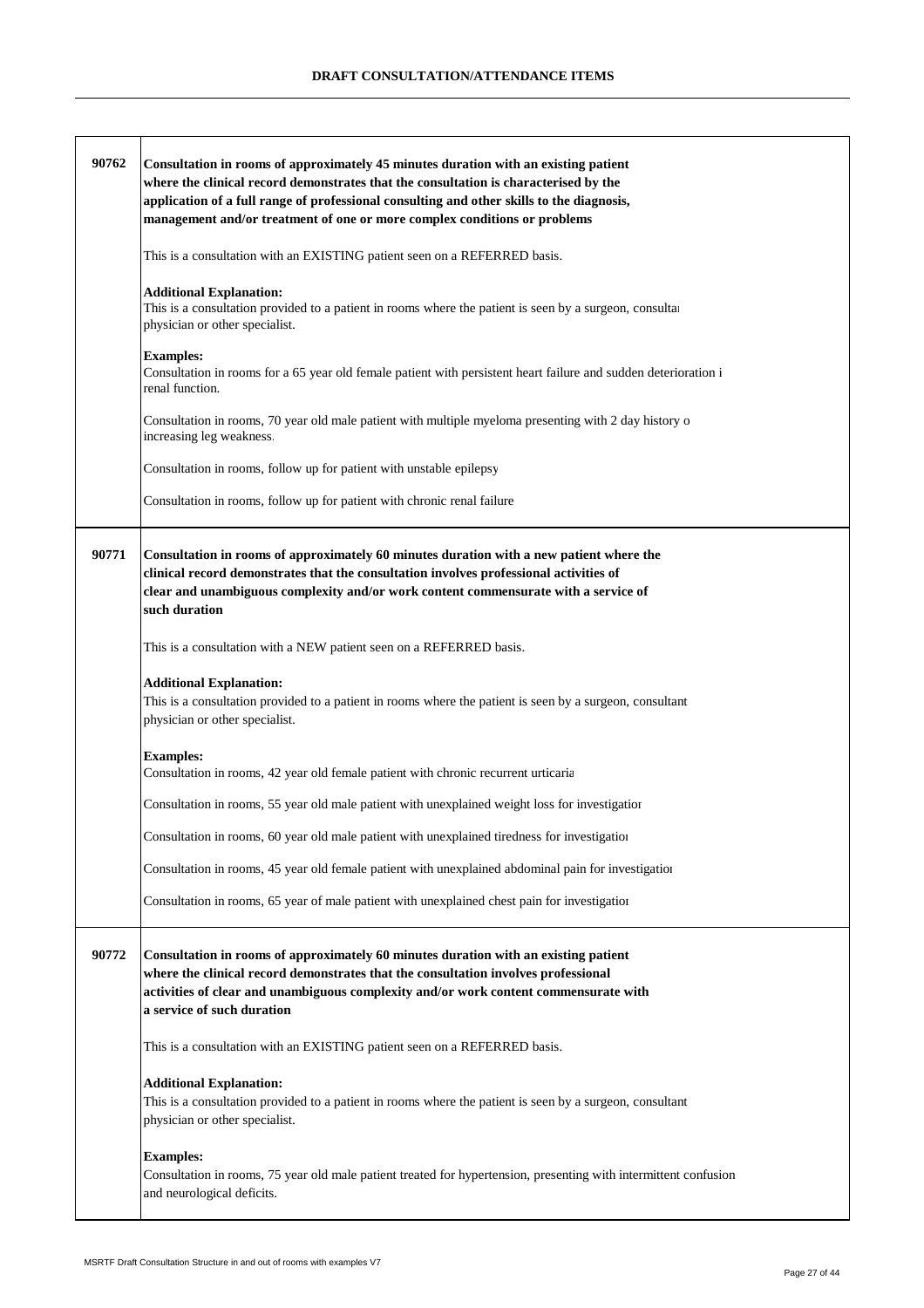| 90781 | Consultation in rooms exceeding 75 minutes duration with a new patient where the<br>clinical record demonstrates that the consultation involves professional activities of<br>clear and unambiguous complexity and/or work content commensurate with a service of<br>such duration       |
|-------|------------------------------------------------------------------------------------------------------------------------------------------------------------------------------------------------------------------------------------------------------------------------------------------|
|       | This is a consultation with a NEW patient seen on a REFERRED basis.                                                                                                                                                                                                                      |
|       | <b>Additional Explanation:</b><br>This is a consultation provided to a patient in rooms where the patient is seen by a surgeon, consultant<br>physician or other specialist.                                                                                                             |
|       | <b>Examples:</b><br>Initial consultation in rooms for a pregnant 30 year old female patient with known mitral valve disease<br>presenting with transient neurological symptoms.                                                                                                          |
|       | Consultation in rooms, 20 year old male patient presenting with pallor, petechial rash and fever.                                                                                                                                                                                        |
| 90782 | Consultation in rooms exceeding 75 minutes duration with an existing patient where the<br>clinical record demonstrates that the consultation involves professional activities of<br>clear and unambiguous complexity and/or work content commensurate with a service of<br>such duration |
|       | This is a consultation with an EXISTING patient seen on a REFERRED basis.                                                                                                                                                                                                                |
|       | <b>Additional Explanation:</b><br>This is a consultation provided to a patient in rooms where the patient is seen by a surgeon, consultant<br>physician or other specialist.                                                                                                             |
|       | <b>Examples:</b><br>Consultation in rooms, active 32 year old male patient presenting with headache and progressive neurological<br>symptoms.                                                                                                                                            |
|       | Consultation in rooms, acute psychosis in a 23 year old schizophrenic patient.                                                                                                                                                                                                           |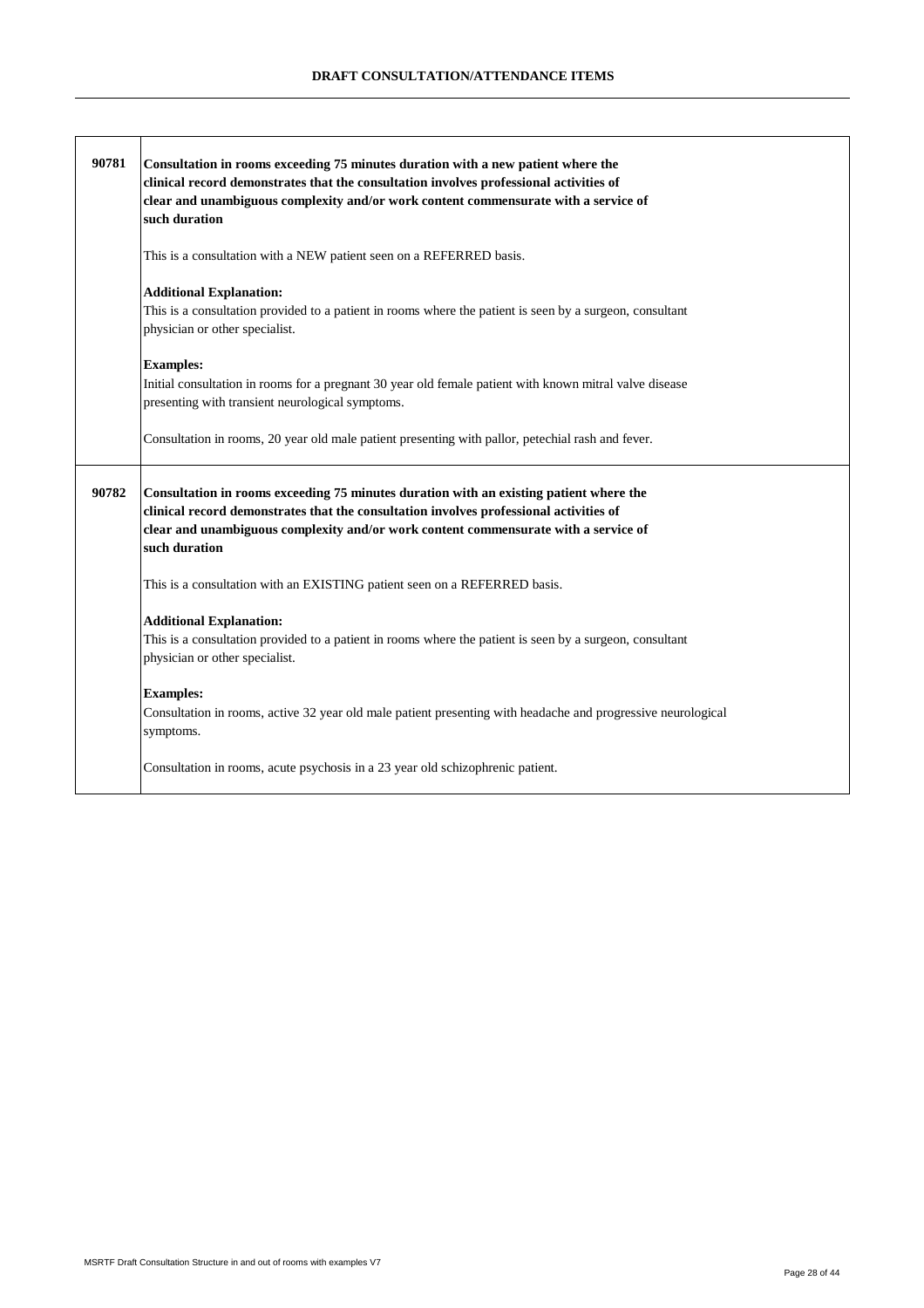# **REFERRED CONSULTATIONS IN A NURSING HOME**

| 90810 | Consultation in a nursing home of approximately 5 minutes duration, where the clinical                                                                                                    |
|-------|-------------------------------------------------------------------------------------------------------------------------------------------------------------------------------------------|
|       | record demonstrates the straightforward nature of the task                                                                                                                                |
|       |                                                                                                                                                                                           |
|       | This is a consultation with a NEW or EXISTING patient seen on a REFERRED basis.                                                                                                           |
|       | <b>Additional Explanation:</b>                                                                                                                                                            |
|       | This is a consultation provided to a patient in a nursing home where the patient is seen by a surgeon,                                                                                    |
|       | consultant physician or other specialist. Includes pre procedural consultation.                                                                                                           |
|       |                                                                                                                                                                                           |
|       |                                                                                                                                                                                           |
| 90820 | Consultation in a nursing home of approximately 10 minutes duration where the clinical                                                                                                    |
|       | record demonstrates that more than one of the following professional work activities                                                                                                      |
|       | were rendered:                                                                                                                                                                            |
|       | . taking a problem focused history;                                                                                                                                                       |
|       | . a problem focused physical and/or mental examination;                                                                                                                                   |
|       | . a decision on a course of treatment, including where appropriate the need for a                                                                                                         |
|       | procedure and the risks thereof, for a condition of low complexity, and/or formulation                                                                                                    |
|       | and communication of a management plan;                                                                                                                                                   |
|       | . a review of effectiveness of existing treatment;                                                                                                                                        |
|       | . lifestyle or other counselling of a specific nature;                                                                                                                                    |
|       | . decision on and ordering of diagnostic tests or specialist referral                                                                                                                     |
|       | This is a consultation with a NEW or EXISTING patient seen on a REFERRED basis.                                                                                                           |
|       |                                                                                                                                                                                           |
|       | <b>Additional Explanation:</b>                                                                                                                                                            |
|       | This is a consultation provided to a patient in a nursing home where the patient is seen by a surgeon,                                                                                    |
|       | consultant physician or other specialist. Includes pre procedural consultation.                                                                                                           |
|       |                                                                                                                                                                                           |
| 90830 | Consultation in a nursing home of approximately 15 minutes duration where the clinical                                                                                                    |
|       | record demonstrates that more than two of the following professional work activities                                                                                                      |
|       | were rendered:                                                                                                                                                                            |
|       |                                                                                                                                                                                           |
|       | . taking a problem focused history;                                                                                                                                                       |
|       | . a detailed examination and assessment of the physical and/or mental condition of the                                                                                                    |
|       | patient;                                                                                                                                                                                  |
|       | . decision on a course of treatment, including where appropriate the need for a<br>procedure and the risks thereof, for a condition of low to moderate complexity and/or                  |
|       | formulation and communication of a detailed management plan;                                                                                                                              |
|       | . lifestyle or other counselling of a specific nature;                                                                                                                                    |
|       | . communication of other information commensurate with accepted clinical practice                                                                                                         |
|       |                                                                                                                                                                                           |
|       | This is a consultation with a NEW or EXISTING patient seen on a REFERRED basis.                                                                                                           |
|       |                                                                                                                                                                                           |
|       | <b>Additional Explanation:</b>                                                                                                                                                            |
|       | This is a consultation provided to a patient in a nursing home where the patient is seen by a surgeon,<br>consultant physician or other specialist. Includes pre procedural consultation. |
|       |                                                                                                                                                                                           |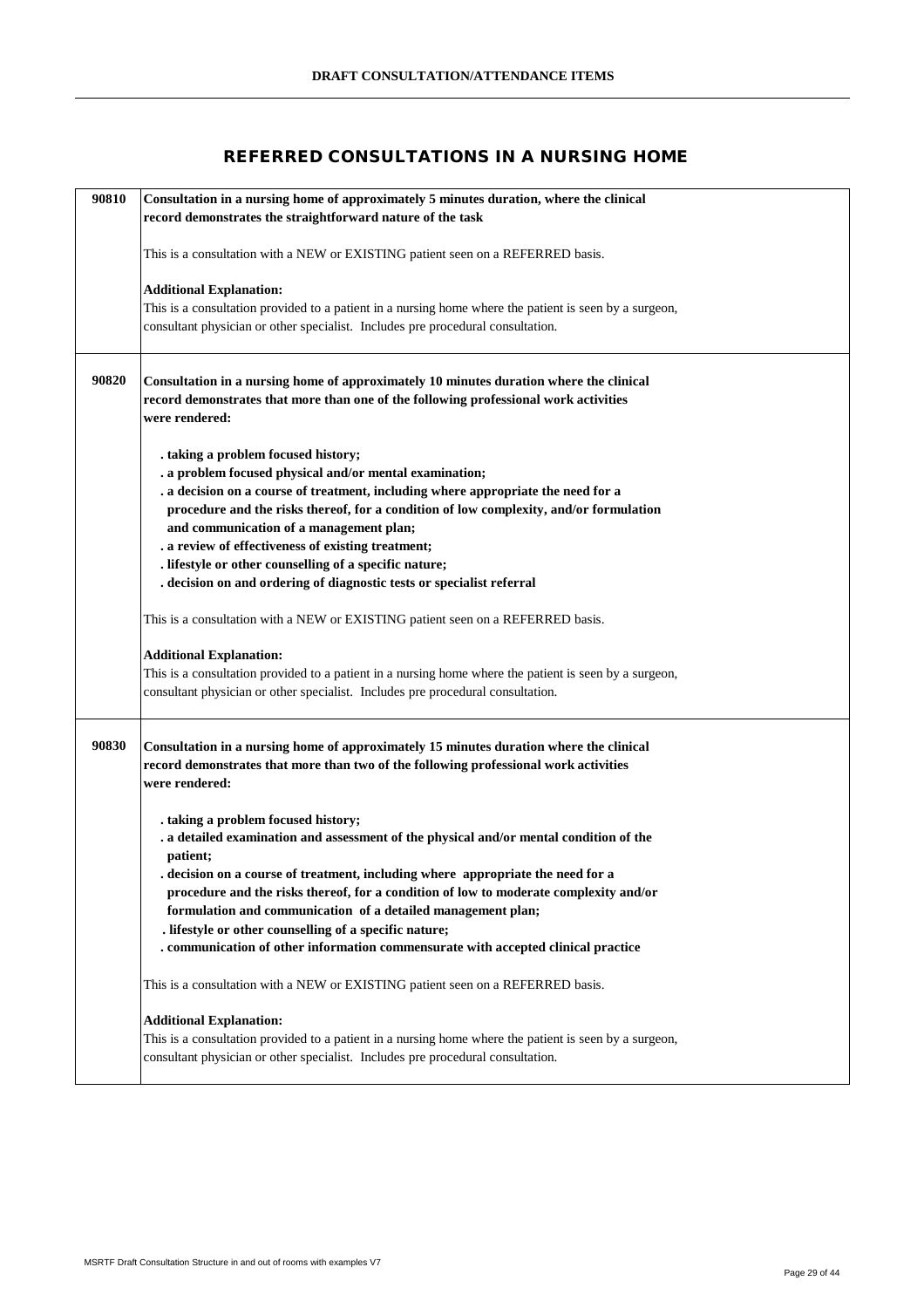| 90840 | Consultation in a nursing home of approximately 20 minutes duration where the clinical<br>record demonstrates that more than two of the professional work activities of the type<br>described in Item 90830 were rendered and that the consultation was of extended<br>duration due to extenuating circumstances such as: |
|-------|---------------------------------------------------------------------------------------------------------------------------------------------------------------------------------------------------------------------------------------------------------------------------------------------------------------------------|
|       | . the nature of the patient's condition;                                                                                                                                                                                                                                                                                  |
|       | . the tasks involved;<br>. the number of problems requiring attention                                                                                                                                                                                                                                                     |
|       |                                                                                                                                                                                                                                                                                                                           |
|       | This is a consultation with a NEW or EXISTING patient seen on a REFERRED basis.                                                                                                                                                                                                                                           |
|       | <b>Additional Explanation:</b><br>This is a consultation provided to a patient in a nursing home where the patient is seen by a surgeon,<br>consultant physician or other specialist.                                                                                                                                     |
| 90843 | Consultation in a nursing home of approximately 20 minutes duration where the clinical<br>record demonstrates that more than two of the professional work activities of the type<br>described in Item 90830 were rendered and the nature of the service requires BREAKS IN<br><b>CONTINUITY</b>                           |
|       | This is a consultation with a NEW or EXISTING patient seen on a REFERRED basis.                                                                                                                                                                                                                                           |
|       | <b>Additional Explanation:</b>                                                                                                                                                                                                                                                                                            |
|       | This is a consultation provided to a patient in a nursing home where the patient is seen by a surgeon,<br>consultant physician or other specialist.                                                                                                                                                                       |
|       | <b>Examples:</b><br>Breaks in continuity while patient is sent away for x-ray, collection of urine specimen, ECG, pre and post<br>ventolin spirometry reading.                                                                                                                                                            |
|       | Pre and post dilatation of pupils for eye examination.                                                                                                                                                                                                                                                                    |
| 90851 | Consultation in a nursing home of approximately 30 minutes duration with a new patient<br>where the clinical record demonstrates that more than two of the following professional<br>work activities were rendered:                                                                                                       |
|       | . a comprehensive consultative, history taking, and/or counselling process;                                                                                                                                                                                                                                               |
|       | . a comprehensive physical examination of the patient;                                                                                                                                                                                                                                                                    |
|       | detailed evaluation of the patient's condition;<br>arriving at a diagnosis, and a decision relating to the patient's need to undertake a                                                                                                                                                                                  |
|       | procedure other than a minor procedure or diagnostic test;                                                                                                                                                                                                                                                                |
|       | . a comprehensive review of the effectiveness of existing treatment regimens and<br>decision on current and future treatment options;                                                                                                                                                                                     |
|       | the personal communication by the doctor of sufficient information to allow the patient<br>to reach an informed decision on treatment or non treatment options                                                                                                                                                            |
|       | This is a consultation with a NEW patient seen on a REFERRED basis.                                                                                                                                                                                                                                                       |
|       | <b>Additional Explanation:</b>                                                                                                                                                                                                                                                                                            |
|       | This is a consultation provided to a patient in a nursing home where the patient is seen by a surgeon,<br>consultant physician or other specialist.                                                                                                                                                                       |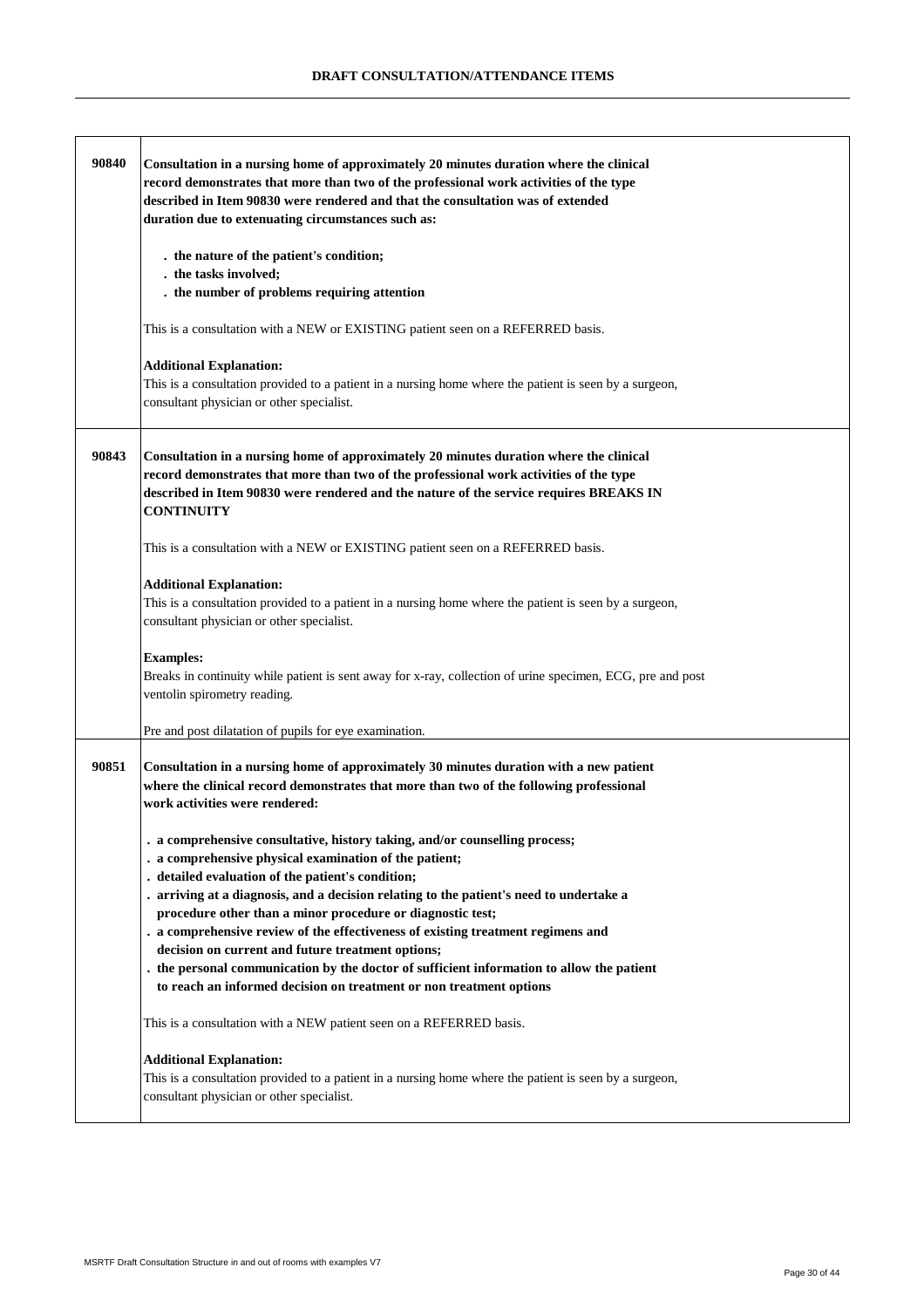| 90852 | Consultation in a nursing home of approximately 30 minutes duration with an existing<br>patient where the clinical record demonstrates that more than two of the following<br>professional work activities were rendered:                                                                                                                                                                                                                                                                                                                                                                                                                                        |
|-------|------------------------------------------------------------------------------------------------------------------------------------------------------------------------------------------------------------------------------------------------------------------------------------------------------------------------------------------------------------------------------------------------------------------------------------------------------------------------------------------------------------------------------------------------------------------------------------------------------------------------------------------------------------------|
|       | . a comprehensive consultative, history taking, and/or counselling process;<br>. a comprehensive physical examination of the patient;<br>. detailed evaluation of the patient's condition;<br>. arriving at a diagnosis, and a decision relating to the patient's need to undertake a<br>procedure other than a minor procedure or diagnostic test;<br>. a comprehensive review of the effectiveness of existing treatment regimens and<br>decision on current and future treatment options;<br>. the personal communication by the doctor of sufficient information to allow the patient<br>to reach an informed decision on treatment or non treatment options |
|       | This is a consultation with an EXISTING patient seen on a REFERRED basis.                                                                                                                                                                                                                                                                                                                                                                                                                                                                                                                                                                                        |
|       | <b>Additional Explanation:</b><br>This is a consultation provided to a patient in a nursing home where the patient is seen by a surgeon,<br>consultant physician or other specialist.                                                                                                                                                                                                                                                                                                                                                                                                                                                                            |
|       | <b>Example:</b><br>Consultation in a nursing home, follow up evaluation of the efficacy of treatment of a resident with<br>dementia-related behavioural problems.                                                                                                                                                                                                                                                                                                                                                                                                                                                                                                |
| 90861 | Consultation in a nursing home of approximately 45 minutes duration with a new patient<br>where the clinical record demonstrates that the consultation is characterised by the<br>application of a full range of professional consulting and other skills to the diagnosis,<br>management and/or treatment of one or more complex conditions or problems                                                                                                                                                                                                                                                                                                         |
|       | This is a consultation with a NEW patient seen on a REFERRED basis.                                                                                                                                                                                                                                                                                                                                                                                                                                                                                                                                                                                              |
|       | <b>Additional Explanation:</b><br>This is a consultation provided to a patient in a nursing home where the patient is seen by a surgeon,<br>consultant physician or other specialist.                                                                                                                                                                                                                                                                                                                                                                                                                                                                            |
|       | <b>Example:</b><br>Consultation in a nursing home, comprehensive geriatric assessment of a resident suffering from dementia<br>who has developed behavioural problems that are proving difficult to manage in the nursing home.                                                                                                                                                                                                                                                                                                                                                                                                                                  |
| 90862 | Consultation in a nursing home of approximately 45 minutes duration with an existing<br>patient where the clinical record demonstrates that the consultation is characterised by<br>the application of a full range of professional consulting and other skills to the<br>diagnosis, management and/or treatment of one or more complex conditions or<br>problems                                                                                                                                                                                                                                                                                                |
|       | This is a consultation with an EXISTING patient seen on a REFERRED basis.                                                                                                                                                                                                                                                                                                                                                                                                                                                                                                                                                                                        |
|       | <b>Additional Explanation:</b><br>This is a consultation provided to a patient in a nursing home where the patient is seen by a surgeon,<br>consultant physician or other specialist.                                                                                                                                                                                                                                                                                                                                                                                                                                                                            |

.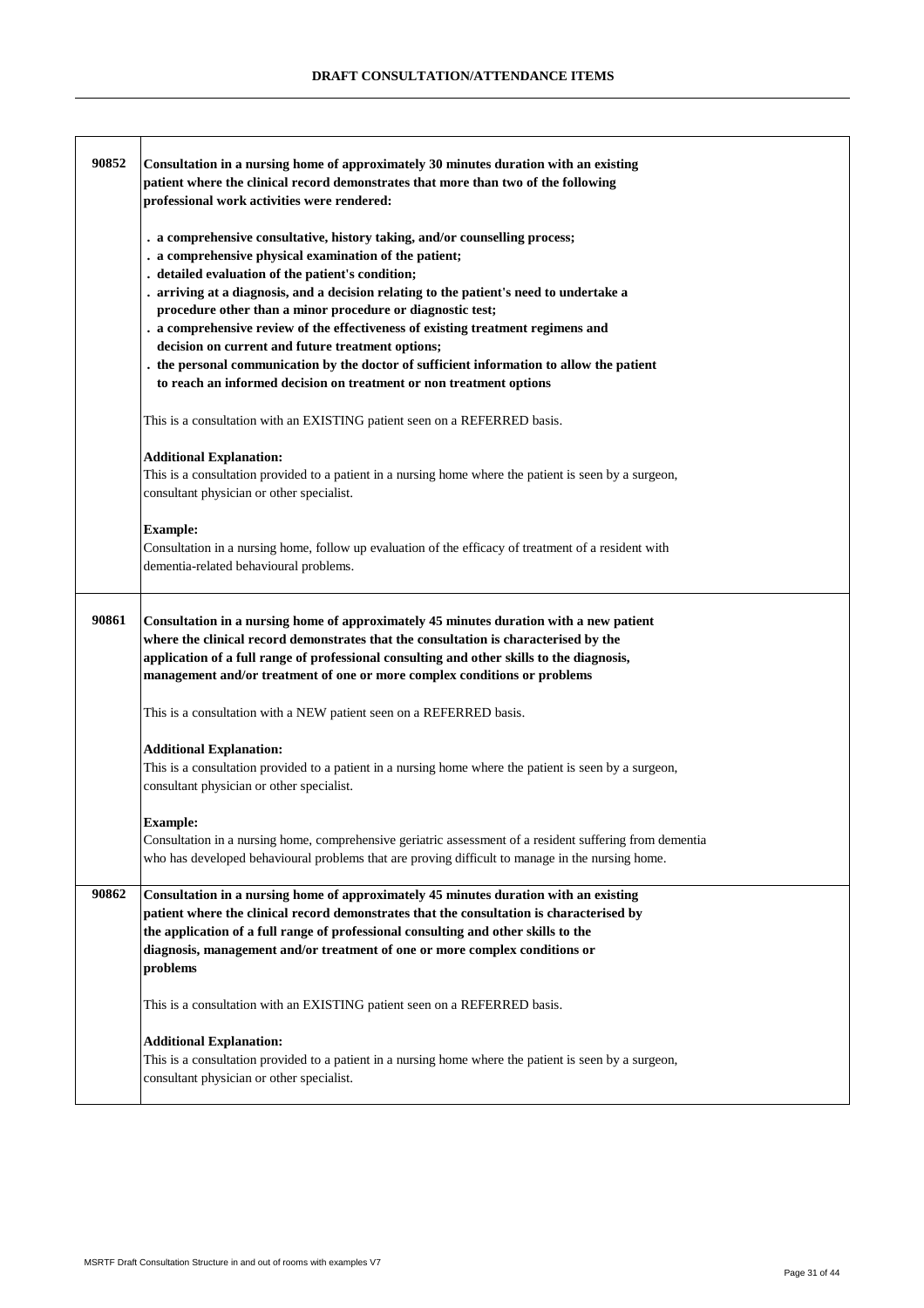| 90871 | Consultation in a nursing home of approximately 60 minutes duration with a new patient<br>where the clinical record demonstrates that the consultation involves professional<br>activities of clear and unambiguous complexity and/or work content commensurate with<br>a service of such duration<br>This is a consultation with a NEW patient seen on a REFERRED basis.<br><b>Additional Explanation:</b><br>This is a consultation provided to a patient in a nursing home where the patient is seen by a surgeon,<br>consultant physician or other specialist.             |
|-------|--------------------------------------------------------------------------------------------------------------------------------------------------------------------------------------------------------------------------------------------------------------------------------------------------------------------------------------------------------------------------------------------------------------------------------------------------------------------------------------------------------------------------------------------------------------------------------|
| 90872 | Consultation in a nursing home of approximately 60 minutes duration with an existing<br>patient where the clinical record demonstrates that the consultation involves<br>professional activities of clear and unambiguous complexity and/or work content<br>commensurate with a service of such duration<br>This is a consultation with an EXISTING patient seen on a REFERRED basis.<br><b>Additional Explanation:</b><br>This is a consultation provided to a patient in a nursing home where the patient is seen by a surgeon,<br>consultant physician or other specialist. |
| 90881 | Consultation in a nursing home exceeding 75 minutes duration with a new patient where<br>the clinical record demonstrates that the consultation involves professional activities of<br>clear and unambiguous complexity and/or work content commensurate with a service of<br>such duration<br>This is a consultation with a NEW patient seen on a REFERRED basis.                                                                                                                                                                                                             |
|       | <b>Additional Explanation:</b><br>This is a consultation provided to a patient in a nursing home where the patient is seen by a surgeon,<br>consultant physician or other specialist.                                                                                                                                                                                                                                                                                                                                                                                          |
| 90882 | Consultation in a nursing home exceeding 75 minutes duration with an existing patient<br>where the clinical record demonstrates that the consultation involves professional<br>activities of clear and unambiguous complexity and/or work content commensurate with<br>a service of such duration                                                                                                                                                                                                                                                                              |
|       | This is a consultation with an EXISTING patient seen on a REFERRED basis.<br><b>Additional Explanation:</b><br>This is a consultation provided to a patient in a nursing home where the patient is seen by a surgeon,<br>consultant physician or other specialist.                                                                                                                                                                                                                                                                                                             |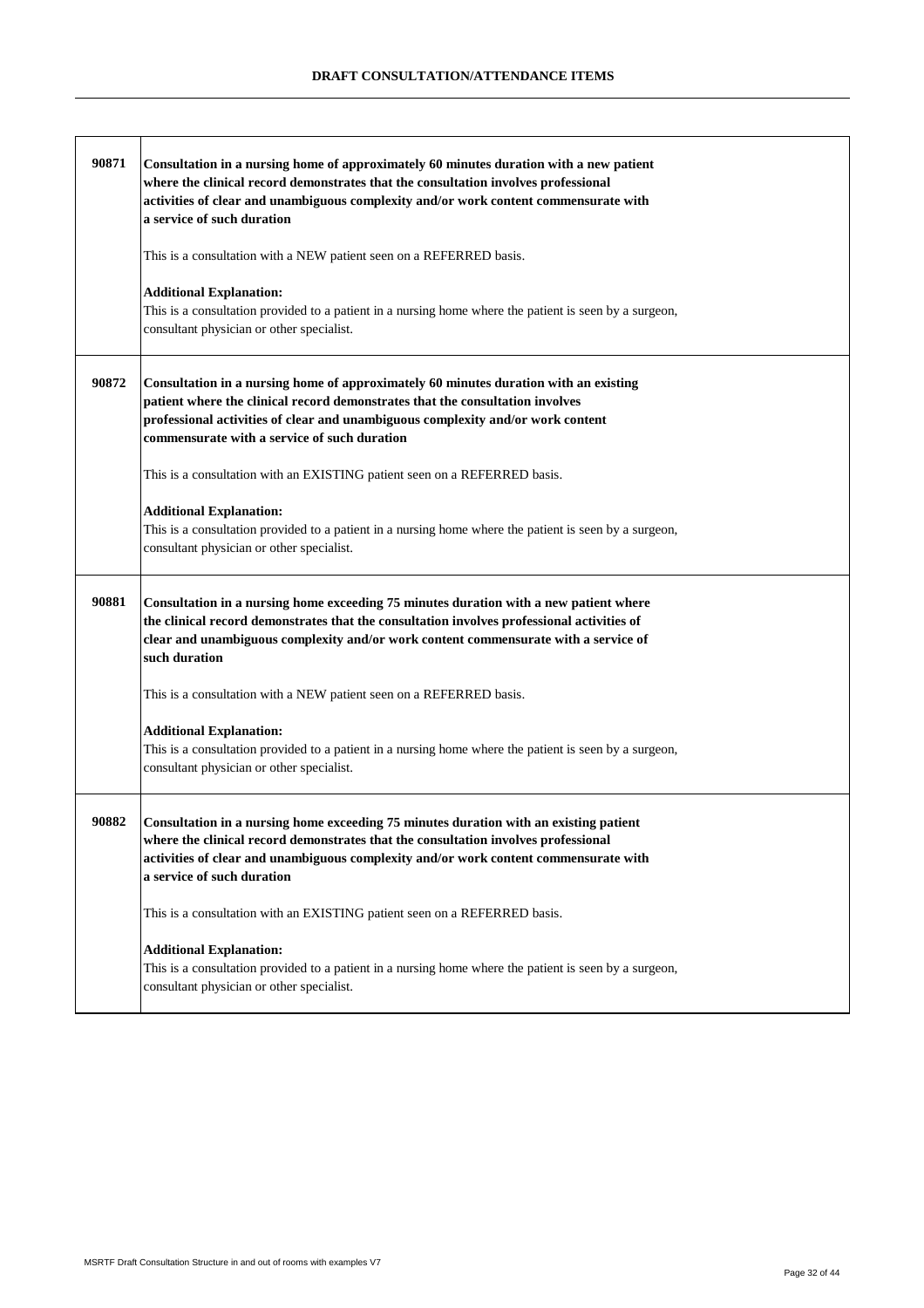# **REFERRED CONSULTATIONS IN AN INSTITUTION**

| 90910 | Consultation in an institution of approximately 5 minutes duration, where the clinical<br>record demonstrates the straightforward nature of the task                                                                        |
|-------|-----------------------------------------------------------------------------------------------------------------------------------------------------------------------------------------------------------------------------|
|       | This is a consultation with a NEW or EXISTING patient seen on a REFERRED basis.                                                                                                                                             |
|       | <b>Additional Explanation:</b><br>This is a consultation provided to a patient in an institution where the patient is seen by a surgeon, consultant<br>physician or other specialist. Includes pre procedural consultation. |
| 90920 | Consultation in an institution of approximately 10 minutes duration where the clinical<br>record demonstrates that more than one of the following professional work activities<br>were rendered:                            |
|       | . taking a problem focused history;                                                                                                                                                                                         |
|       | . a problem focused physical and/or mental examination;                                                                                                                                                                     |
|       | . a decision on a course of treatment, including where appropriate the need for a                                                                                                                                           |
|       | procedure and the risks thereof, for a condition of low complexity, and/or formulation<br>and communication of a management plan;                                                                                           |
|       | . a review of effectiveness of existing treatment;                                                                                                                                                                          |
|       | . lifestyle or other counselling of a specific nature;                                                                                                                                                                      |
|       | . decision on and ordering of diagnostic tests or specialist referral                                                                                                                                                       |
|       | This is a consultation with a NEW or EXISTING patient seen on a REFERRED basis.                                                                                                                                             |
|       | <b>Additional Explanation:</b>                                                                                                                                                                                              |
|       | This is a consultation provided to a patient in an institution where the patient is seen by a surgeon, consultant<br>physician or other specialist. Includes pre procedural consultation.                                   |
| 90930 | Consultation in an institution of approximately 15 minutes duration where the clinical<br>record demonstrates that more than two of the following professional work activities<br>were rendered:                            |
|       | . taking a problem focused history;                                                                                                                                                                                         |
|       | . a detailed examination and assessment of the physical and/or mental condition of the                                                                                                                                      |
|       | patient;<br>decision on a course of treatment, including where appropriate the need for a                                                                                                                                   |
|       | procedure and the risks thereof, for a condition of low to moderate complexity and/or                                                                                                                                       |
|       | formulation and communication of a detailed management plan;                                                                                                                                                                |
|       | . lifestyle or other counselling of a specific nature;                                                                                                                                                                      |
|       | . communication of other information commensurate with accepted clinical practice                                                                                                                                           |
|       | This is a consultation with a NEW or EXISTING patient seen on a REFERRED basis.                                                                                                                                             |
|       | <b>Additional Explanation:</b>                                                                                                                                                                                              |
|       | This is a consultation provided to a patient in an institution where the patient is seen by a surgeon, consultant                                                                                                           |
|       | physician or other specialist. Includes pre procedural consultation.                                                                                                                                                        |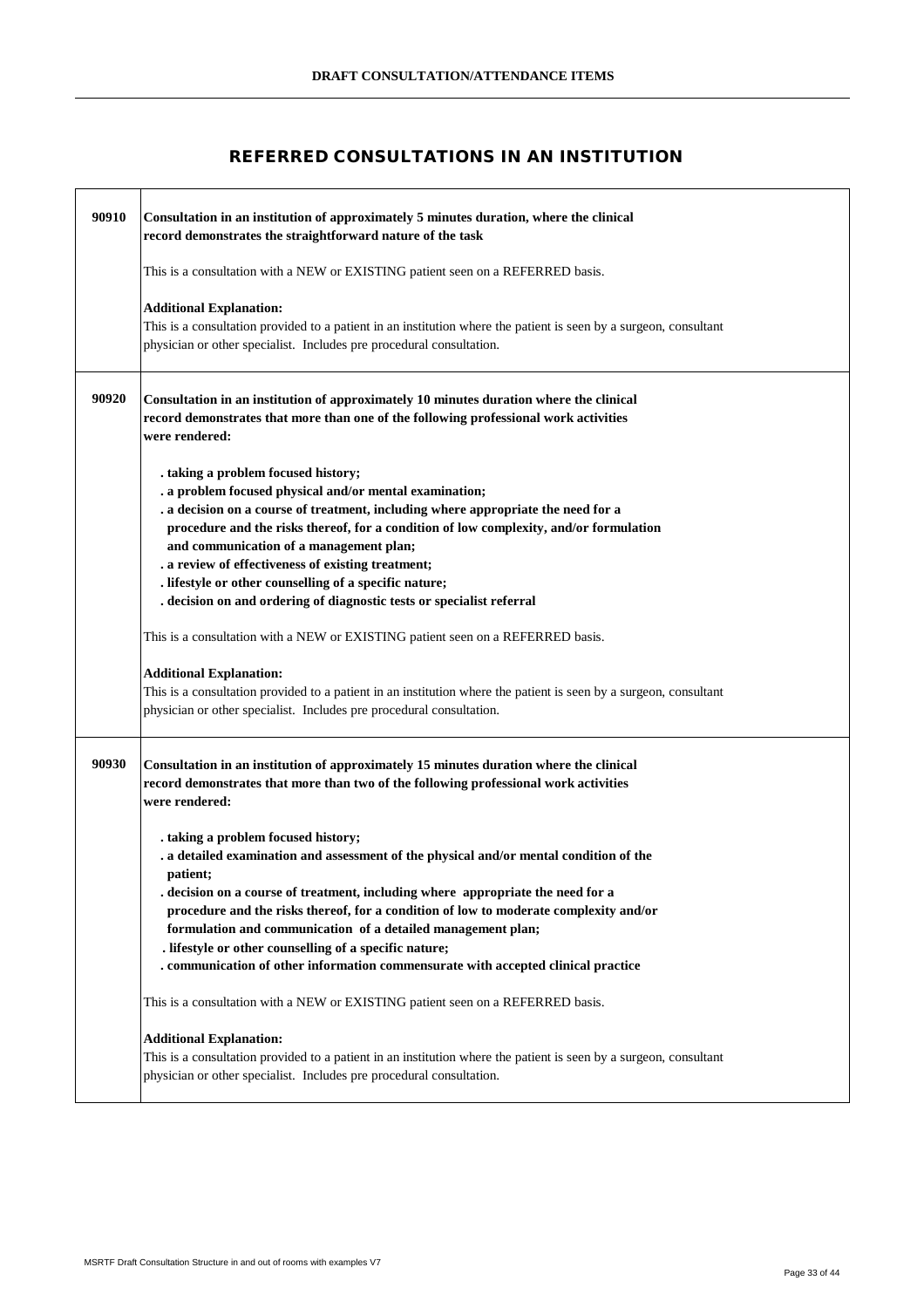| 90940 | Consultation in an institution of approximately 20 minutes duration where the clinical<br>record demonstrates that more than two of the professional work activities of the type<br>described in Item 90930 were rendered and that the consultation was of extended<br>duration due to extenuating circumstances such as: |
|-------|---------------------------------------------------------------------------------------------------------------------------------------------------------------------------------------------------------------------------------------------------------------------------------------------------------------------------|
|       | . the nature of the patient's condition;<br>. the tasks involved;<br>. the number of problems requiring attention                                                                                                                                                                                                         |
|       | This is a consultation with a NEW or EXISTING patient seen on a REFERRED basis.                                                                                                                                                                                                                                           |
|       | <b>Additional Explanation:</b><br>This is a consultation provided to a patient in an institution where the patient is seen by a surgeon, consultant<br>physician or other specialist.                                                                                                                                     |
| 90943 | Consultation in an institution of approximately 20 minutes duration where the clinical<br>record demonstrates that more than two of the professional work activities of the type<br>described in Item 90930 were rendered and the nature of the service requires BREAKS IN<br><b>CONTINUITY</b>                           |
|       | This is a consultation with a NEW or EXISTING patient seen on a REFERRED basis.                                                                                                                                                                                                                                           |
|       | <b>Additional Explanation:</b><br>This is a consultation provided to a patient in an institution where the patient is seen by a surgeon, consultant<br>physician or other specialist.                                                                                                                                     |
|       | <b>Examples:</b><br>Breaks in continuity while patient is sent away for x-ray, collection of urine specimen, ECG, pre and post<br>ventolin spirometry reading.                                                                                                                                                            |
|       | Pre and post dilatation of pupils for eye examination.                                                                                                                                                                                                                                                                    |
| 90951 | Consultation in an institution of approximately 30 minutes duration with a new patient<br>where the clinical record demonstrates that more than two of the following professional<br>work activities were rendered:                                                                                                       |
|       | . a comprehensive consultative, history taking, and/or counselling process;<br>. a comprehensive physical examination of the patient;<br>. detailed evaluation of the patient's condition;<br>. arriving at a diagnosis, and a decision relating to the patient's need to undertake a                                     |
|       | procedure other than a minor procedure or diagnostic test;<br>. a comprehensive review of the effectiveness of existing treatment regimens and<br>decision on current and future treatment options;                                                                                                                       |
|       | . the personal communication by the doctor of sufficient information to allow the patient<br>to reach an informed decision on treatment or non treatment options                                                                                                                                                          |
|       | This is a consultation with a NEW patient seen on a REFERRED basis.                                                                                                                                                                                                                                                       |
|       | <b>Additional Explanation:</b><br>This is a consultation provided to a patient in an institution where the patient is seen by a surgeon, consultant<br>physician or other specialist.                                                                                                                                     |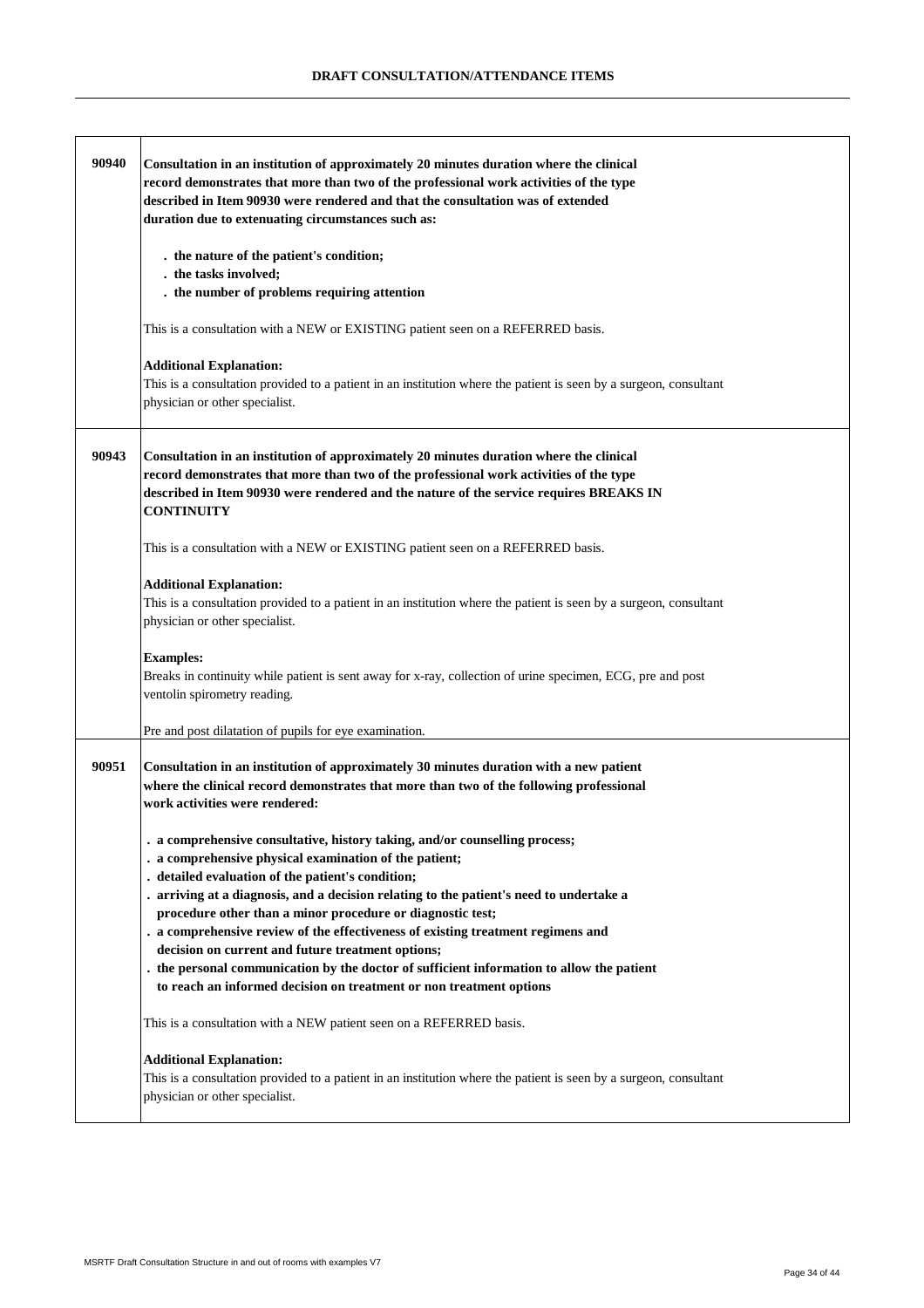| 90952 | Consultation in an institution of approximately 30 minutes duration with an existing<br>patient where the clinical record demonstrates that more than two of the following<br>professional work activities were rendered:                                                                                                                                                                                                                                                                                                                                                                                                                                      |
|-------|----------------------------------------------------------------------------------------------------------------------------------------------------------------------------------------------------------------------------------------------------------------------------------------------------------------------------------------------------------------------------------------------------------------------------------------------------------------------------------------------------------------------------------------------------------------------------------------------------------------------------------------------------------------|
|       | . a comprehensive consultative, history taking, and/or counselling process;<br>. a comprehensive physical examination of the patient;<br>. detailed evaluation of the patient's condition;<br>. arriving at a diagnosis, and a decision relating to the patient's need to undertake a<br>procedure other than a minor procedure or diagnostic test;<br>. a comprehensive review of the effectiveness of existing treatment regimens and<br>decision on current and future treatment options;<br>the personal communication by the doctor of sufficient information to allow the patient<br>to reach an informed decision on treatment or non treatment options |
|       | This is a consultation with an EXISTING patient seen on a REFERRED basis.                                                                                                                                                                                                                                                                                                                                                                                                                                                                                                                                                                                      |
|       | <b>Additional Explanation:</b><br>This is a consultation provided to a patient in an institution where the patient is seen by a surgeon, consultant<br>physician or other specialist.                                                                                                                                                                                                                                                                                                                                                                                                                                                                          |
|       | <b>Example:</b><br>Consultation in an institution, assessment of a hostel resident with past stroke who now requires a higher level<br>of care and possible nursing home placement.                                                                                                                                                                                                                                                                                                                                                                                                                                                                            |
| 90961 | Consultation in an institution of approximately 45 minutes duration with a new patient<br>where the clinical record demonstrates that the consultation is characterised by the<br>application of a full range of professional consulting and other skills to the diagnosis,<br>management and/or treatment of one or more complex conditions or problems                                                                                                                                                                                                                                                                                                       |
|       | This is a consultation with a NEW patient seen on a REFERRED basis.                                                                                                                                                                                                                                                                                                                                                                                                                                                                                                                                                                                            |
|       | <b>Additional Explanation:</b><br>This is a consultation provided to a patient in an institution where the patient is seen by a surgeon, consultant<br>physician or other specialist.                                                                                                                                                                                                                                                                                                                                                                                                                                                                          |
|       | <b>Example:</b><br>Consultation in an institution, comprehensive geriatric assessment of a hostel resident who has been falling<br>frequently.                                                                                                                                                                                                                                                                                                                                                                                                                                                                                                                 |
| 90962 | Consultation in an institution of approximately 45 minutes duration with an existing<br>patient where the clinical record demonstrates that the consultation is characterised by<br>the application of a full range of professional consulting and other skills to the<br>diagnosis, management and/or treatment of one or more complex conditions or<br>problems                                                                                                                                                                                                                                                                                              |
|       | This is a consultation with an EXISTING patient seen on a REFERRED basis.                                                                                                                                                                                                                                                                                                                                                                                                                                                                                                                                                                                      |
|       | <b>Additional Explanation:</b><br>This is a consultation provided to a patient in an institution where the patient is seen by a surgeon, consultant<br>physician or other specialist.                                                                                                                                                                                                                                                                                                                                                                                                                                                                          |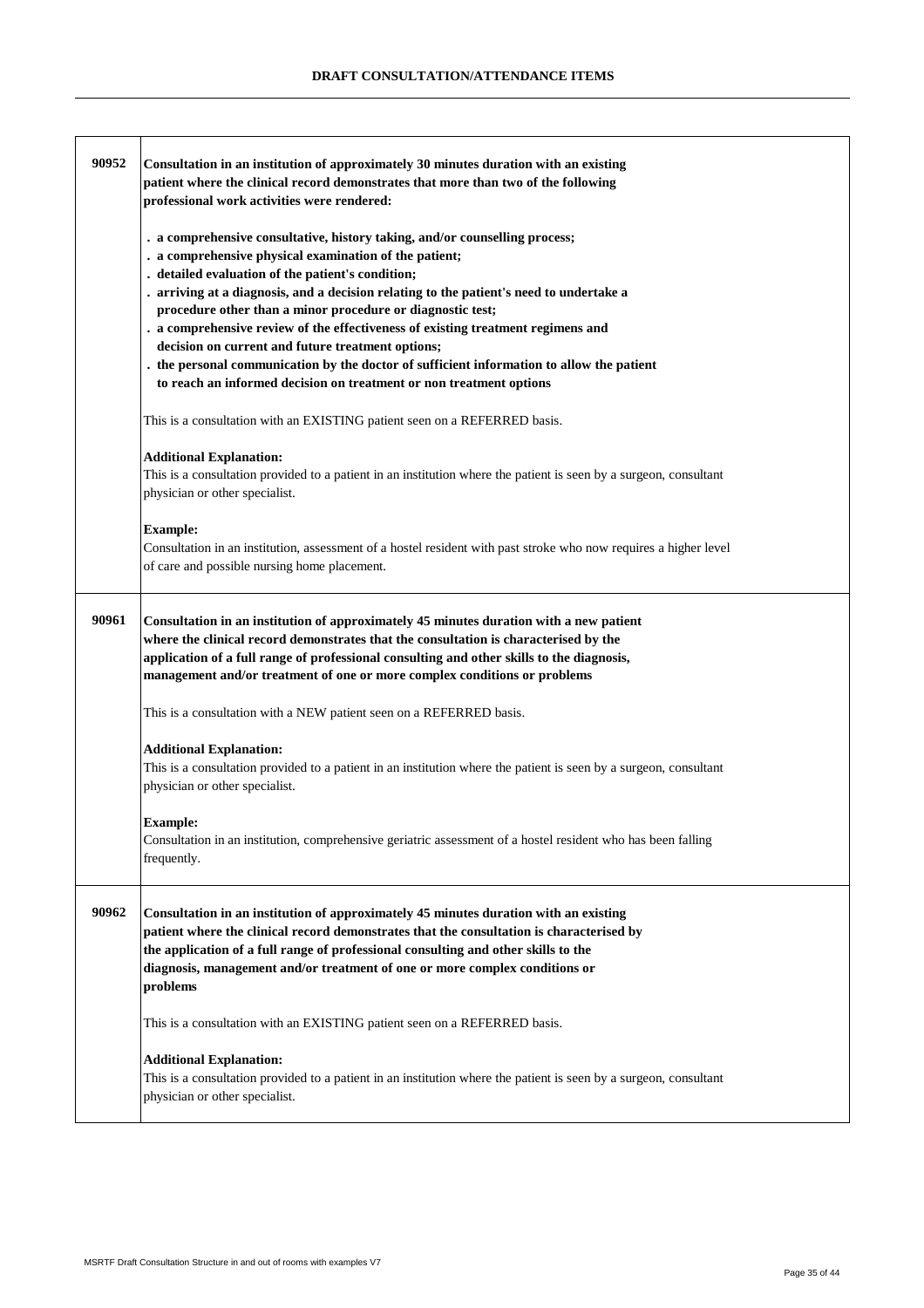| 90971 | Consultation in an institution of approximately 60 minutes duration with a new patient<br>where the clinical record demonstrates that the consultation involves professional<br>activities of clear and unambiguous complexity and/or work content commensurate with<br>a service of such duration<br>This is a consultation with a NEW patient seen on a REFERRED basis.<br><b>Additional Explanation:</b><br>This is a consultation provided to a patient in an institution where the patient is seen by a surgeon, consultant<br>physician or other specialist. |
|-------|--------------------------------------------------------------------------------------------------------------------------------------------------------------------------------------------------------------------------------------------------------------------------------------------------------------------------------------------------------------------------------------------------------------------------------------------------------------------------------------------------------------------------------------------------------------------|
| 90972 | Consultation in an institution of approximately 60 minutes duration with an existing<br>patient where the clinical record demonstrates that the consultation involves<br>professional activities of clear and unambiguous complexity and/or work content<br>commensurate with a service of such duration<br>This is a consultation with an EXISTING patient seen on a REFERRED basis.                                                                                                                                                                              |
|       | <b>Additional Explanation:</b><br>This is a consultation provided to a patient in an institution where the patient is seen by a surgeon, consultant<br>physician or other specialist.                                                                                                                                                                                                                                                                                                                                                                              |
| 90981 | Consultation in an institution exceeding 75 minutes duration with a new patient where the<br>clinical record demonstrates that the consultation involves professional activities of<br>clear and unambiguous complexity and/or work content commensurate with a service of<br>such duration                                                                                                                                                                                                                                                                        |
|       | This is a consultation with a NEW patient seen on a REFERRED basis.                                                                                                                                                                                                                                                                                                                                                                                                                                                                                                |
|       | <b>Additional Explanation:</b><br>This is a consultation provided to a patient in an institution where the patient is seen by a surgeon, consultant<br>physician or other specialist.                                                                                                                                                                                                                                                                                                                                                                              |
| 90982 | Consultation in an institution exceeding 75 minutes duration with an existing patient<br>where the clinical record demonstrates that the consultation involves professional<br>activities of clear and unambiguous complexity and/or work content commensurate with<br>a service of such duration                                                                                                                                                                                                                                                                  |
|       | This is a consultation with an EXISTING patient seen on a REFERRED basis.                                                                                                                                                                                                                                                                                                                                                                                                                                                                                          |
|       | <b>Additional Explanation:</b><br>This is a consultation provided to a patient in an institution where the patient is seen by a surgeon, consultant<br>physician or other specialist.                                                                                                                                                                                                                                                                                                                                                                              |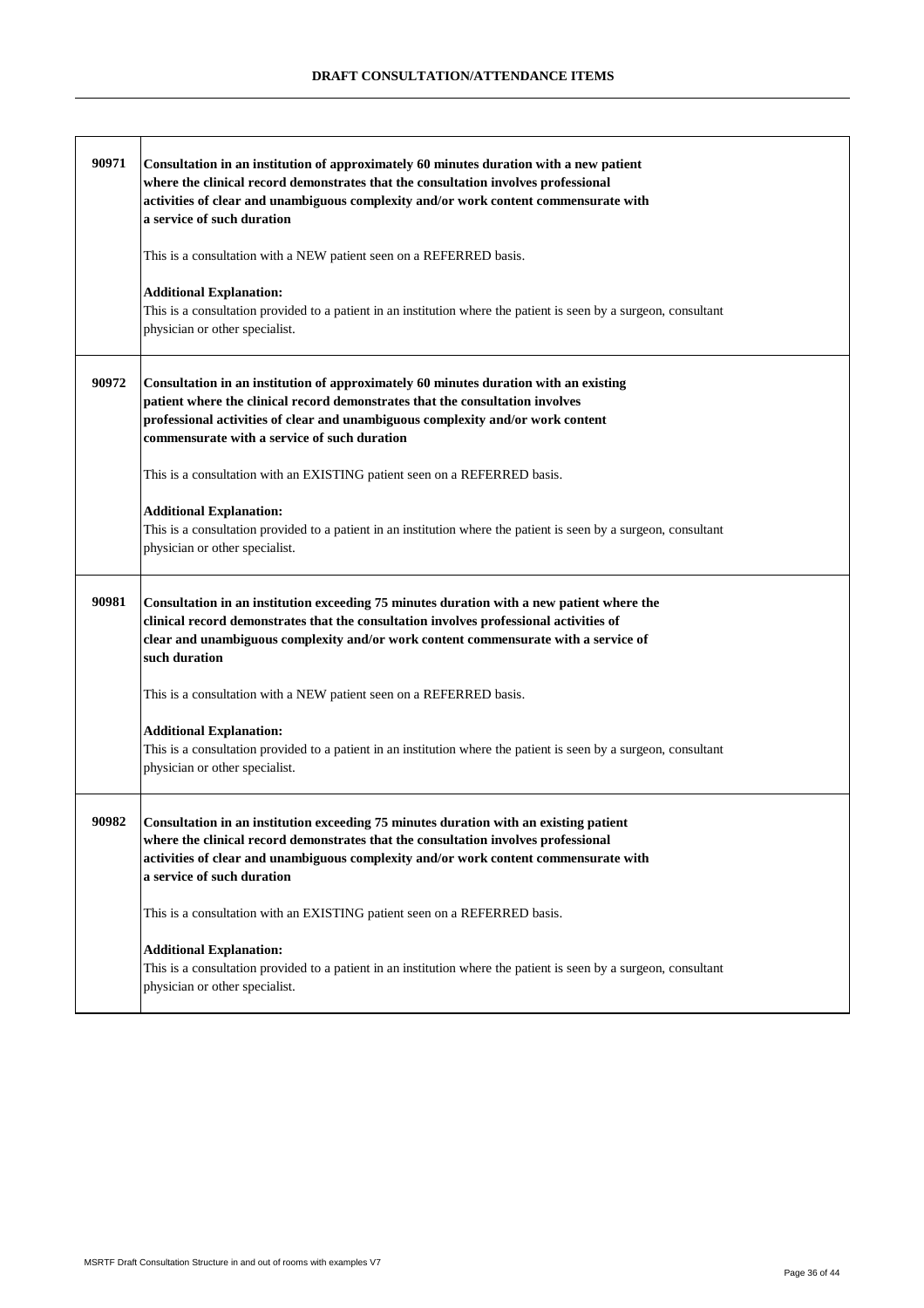# **REFERRED HOME VISITS**

| 91010 | Home visit of approximately 5 minutes duration, where the clinical record demonstrates<br>the straightforward nature of the task                                                                                                                                                                                                                                                                                                                                                                                                   |
|-------|------------------------------------------------------------------------------------------------------------------------------------------------------------------------------------------------------------------------------------------------------------------------------------------------------------------------------------------------------------------------------------------------------------------------------------------------------------------------------------------------------------------------------------|
|       | This is a consultation with a NEW or EXISTING patient seen on a REFERRED basis.                                                                                                                                                                                                                                                                                                                                                                                                                                                    |
|       | <b>Additional Explanation:</b><br>This is a visit to a patient's home, not being a nursing home or other institution where the patient is seen by a<br>surgeon, consultant physician or other specialist. Includes pre procedural consultation.                                                                                                                                                                                                                                                                                    |
| 91020 | Home visit of approximately 10 minutes duration where the clinical record demonstrates<br>that more than one of the following professional work activities were rendered:                                                                                                                                                                                                                                                                                                                                                          |
|       | . taking a problem focused history;<br>. a problem focused physical and/or mental examination;<br>. a decision on a course of treatment, including where appropriate the need for a<br>procedure and the risks thereof, for a condition of low complexity, and/or formulation<br>and communication of a management plan;<br>. a review of effectiveness of existing treatment;<br>. lifestyle or other counselling of a specific nature;<br>. decision on and ordering of diagnostic tests or specialist referral                  |
|       | This is a consultation with a NEW or EXISTING patient seen on a REFERRED basis.                                                                                                                                                                                                                                                                                                                                                                                                                                                    |
|       | <b>Additional Explanation:</b><br>This is a visit to a patient's home, not being a nursing home or other institution where the patient is seen by a<br>surgeon, consultant physician or other specialist. Includes pre procedural consultation.                                                                                                                                                                                                                                                                                    |
| 91030 | Home visit of approximately 15 minutes duration where the clinical record demonstrates<br>that more than two of the following professional work activities were rendered:                                                                                                                                                                                                                                                                                                                                                          |
|       | . taking a problem focused history;<br>. a detailed examination and assessment of the physical and/or mental condition of the<br>patient;<br>. decision on a course of treatment, including where appropriate the need for a<br>procedure and the risks thereof, for a condition of low to moderate complexity and/or<br>formulation and communication of a detailed management plan;<br>. lifestyle or other counselling of a specific nature;<br>communication of other information commensurate with accepted clinical practice |
|       | This is a consultation with a NEW or EXISTING patient seen on a REFERRED basis.                                                                                                                                                                                                                                                                                                                                                                                                                                                    |
|       | <b>Additional Explanation:</b><br>This is a visit to a patient's home, not being a nursing home or other institution where the patient is seen by a<br>surgeon, consultant physician or other specialist. Includes pre procedural consultation.                                                                                                                                                                                                                                                                                    |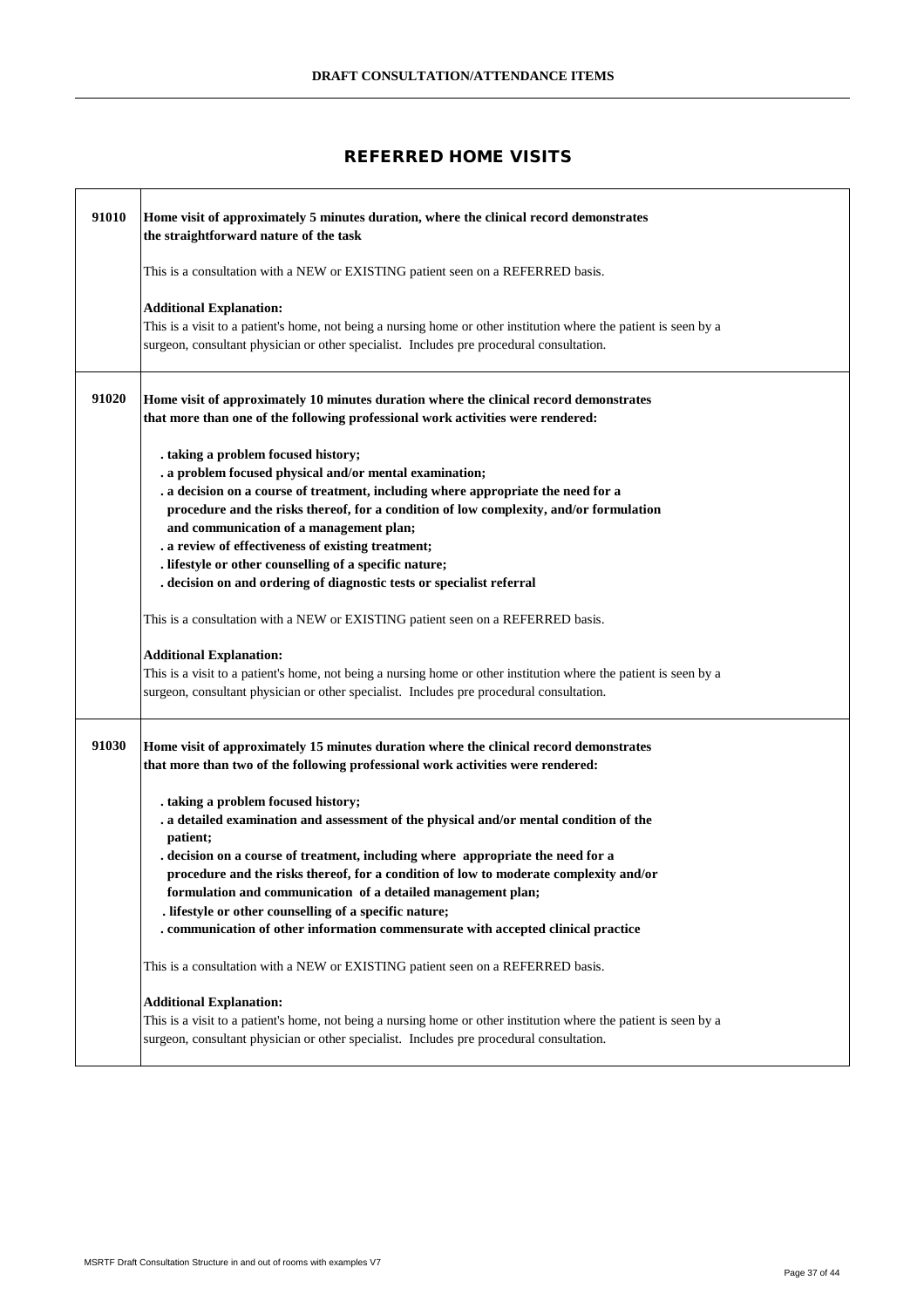| 91040 | Home visit of approximately 20 minutes duration where the clinical record demonstrates<br>that more than two of the professional work activities of the type described in Item<br>91030 were rendered and that the consultation was of extended duration due to<br>extenuating circumstances such as:<br>. the nature of the patient's condition;<br>. the tasks involved;<br>. the number of problems requiring attention<br>This is a consultation with a NEW or EXISTING patient seen on a REFERRED basis.<br><b>Additional Explanation:</b><br>This is a visit to a patient's home, not being a nursing home or other institution where the patient is seen by a<br>surgeon, consultant physician or other specialist.                                                                                                                                                                                                                                                                                                                                                                                                                              |
|-------|---------------------------------------------------------------------------------------------------------------------------------------------------------------------------------------------------------------------------------------------------------------------------------------------------------------------------------------------------------------------------------------------------------------------------------------------------------------------------------------------------------------------------------------------------------------------------------------------------------------------------------------------------------------------------------------------------------------------------------------------------------------------------------------------------------------------------------------------------------------------------------------------------------------------------------------------------------------------------------------------------------------------------------------------------------------------------------------------------------------------------------------------------------|
| 91043 | Home visit of approximately 20 minutes duration where the clinical record demonstrates<br>that more than two of the professional work activities of the type described in Item<br>91030 were rendered and the nature of the service requires BREAKS IN CONTINUTIY<br>This is a consultation with a NEW or EXISTING patient seen on a REFERRED basis.<br><b>Additional Explanation:</b><br>This is a visit to a patient's home, not being a nursing home or other institution where the patient is seen by a<br>surgeon, consultant physician or other specialist.<br>Pre and post dilatation of pupils for eye examination.                                                                                                                                                                                                                                                                                                                                                                                                                                                                                                                             |
| 91051 | Home visit of approximately 30 minutes duration with a new patient where the clinical<br>record demonstrates that more than two of the following professional work activities<br>were rendered:<br>. a comprehensive consultative, history taking, and/or counselling process;<br>. a comprehensive physical examination of the patient;<br>. detailed evaluation of the patient's condition;<br>. arriving at a diagnosis, and a decision relating to the patient's need to undertake a<br>procedure other than a minor procedure or diagnostic test;<br>. a comprehensive review of the effectiveness of existing treatment regimens and<br>decision on current and future treatment options;<br>. the personal communication by the doctor of sufficient information to allow the patient<br>to reach an informed decision on treatment or non treatment options<br>This is a consultation with a NEW patient seen on a REFERRED basis.<br><b>Additional Explanation:</b><br>This is a visit to a patient's home, not being a nursing home or other institution where the patient is seen by a<br>surgeon, consultant physician or other specialist. |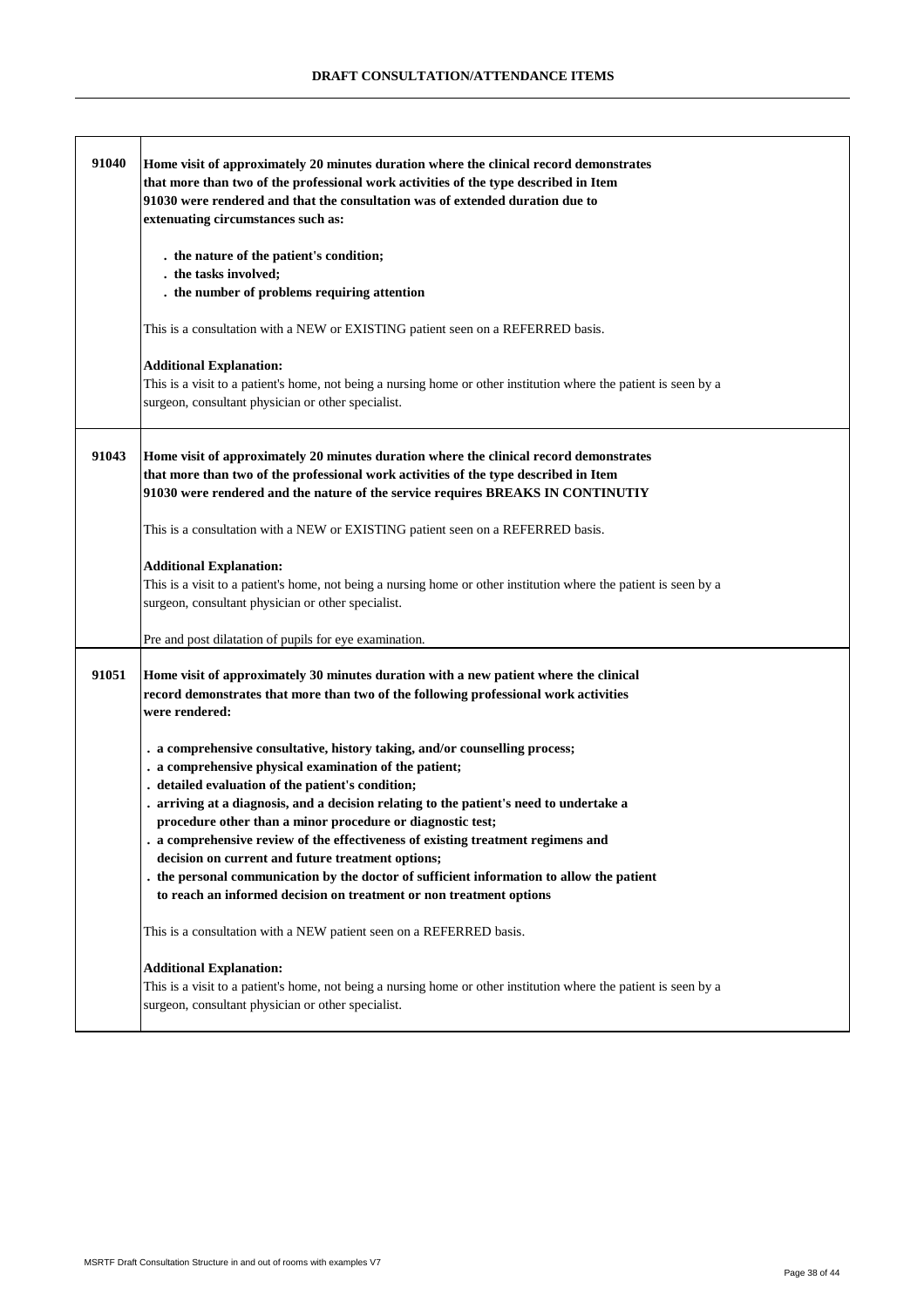| 91052 | Home visit of approximately 30 minutes duration with an existing patient where the                                                                                               |
|-------|----------------------------------------------------------------------------------------------------------------------------------------------------------------------------------|
|       | clinical record demonstrates that more than two of the following professional work<br>activities were rendered:                                                                  |
|       |                                                                                                                                                                                  |
|       | . a comprehensive consultative, history taking, and/or counselling process;                                                                                                      |
|       | . a comprehensive physical examination of the patient;                                                                                                                           |
|       | . detailed evaluation of the patient's condition;<br>. arriving at a diagnosis, and a decision relating to the patient's need to undertake a                                     |
|       | procedure other than a minor procedure or diagnostic test;                                                                                                                       |
|       | . a comprehensive review of the effectiveness of existing treatment regimens and                                                                                                 |
|       | decision on current and future treatment options;                                                                                                                                |
|       | . the personal communication by the doctor of sufficient information to allow the patient                                                                                        |
|       | to reach an informed decision on treatment or non treatment options                                                                                                              |
|       | This is a consultation with an EXISTING patient seen on a REFERRED basis.                                                                                                        |
|       | <b>Additional Explanation:</b>                                                                                                                                                   |
|       | This is a visit to a patient's home, not being a nursing home or other institution where the patient is seen by a                                                                |
|       | surgeon, consultant physician or other specialist.                                                                                                                               |
|       |                                                                                                                                                                                  |
| 91061 | Home visit of approximately 45 minutes duration with a new patient where the clinical                                                                                            |
|       | record demonstrates that the consultation is characterised by the application of a full                                                                                          |
|       | range of professional consulting and other skills to the diagnosis, management and/or<br>treatment of one or more complex conditions or problems                                 |
|       |                                                                                                                                                                                  |
|       | This is a consultation with a NEW patient seen on a REFERRED basis.                                                                                                              |
|       | <b>Additional Explanation:</b>                                                                                                                                                   |
|       | This is a visit to a patient's home, not being a nursing home or other institution where the patient is seen by a                                                                |
|       | surgeon, consultant physician or other specialist.                                                                                                                               |
|       |                                                                                                                                                                                  |
| 91062 | Home visit of approximately 45 minutes duration with an existing patient where the<br>clinical record demonstrates that the consultation is characterised by the application of  |
|       | a full range of professional consulting and other skills to the diagnosis, management                                                                                            |
|       | and/or treatment of one or more complex conditions or problems                                                                                                                   |
|       | This is a consultation with an EXISTING patient seen on a REFERRED basis.                                                                                                        |
|       |                                                                                                                                                                                  |
|       | <b>Additional Explanation:</b>                                                                                                                                                   |
|       | This is a visit to a patient's home, not being a nursing home or other institution where the patient is seen by a                                                                |
|       | surgeon, consultant physician or other specialist.                                                                                                                               |
|       |                                                                                                                                                                                  |
| 91071 | Home visit of approximately 60 minutes duration with a new patient where the clinical<br>record demonstrates that the consultation involves professional activities of clear and |
|       | unambiguous complexity and/or work content commensurate with a service of such                                                                                                   |
|       | duration                                                                                                                                                                         |
|       | This is a consultation with a NEW patient seen on a REFERRED basis.                                                                                                              |
|       |                                                                                                                                                                                  |
|       | <b>Additional Explanation:</b><br>This is a visit to a patient's home, not being a nursing home or other institution where the patient is seen by a                              |
|       | surgeon, consultant physician or other specialist.                                                                                                                               |
|       |                                                                                                                                                                                  |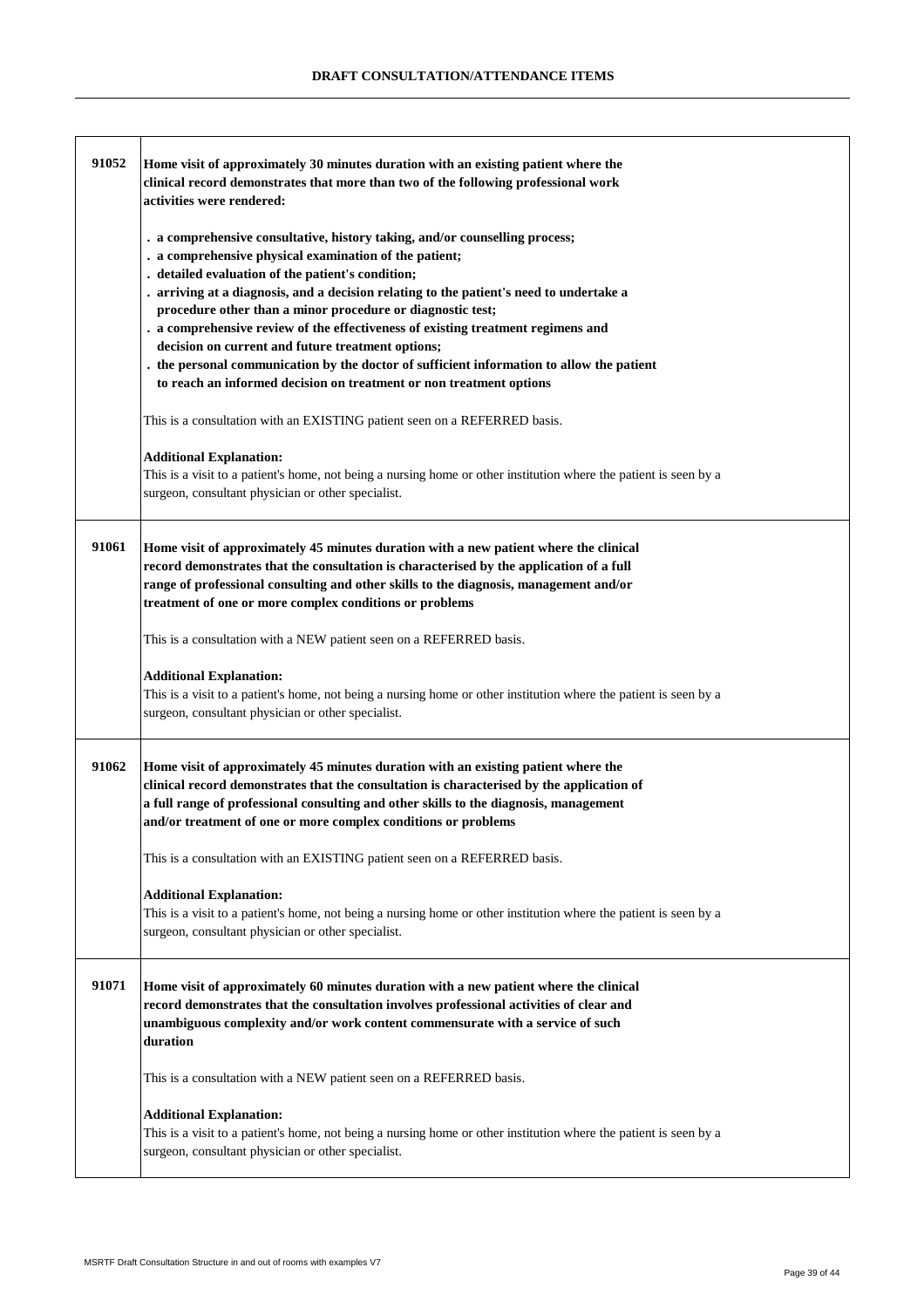| 91072 | Home visit of approximately 60 minutes duration with an existing patient where the<br>clinical record demonstrates that the consultation involves professional activities of<br>clear and unambiguous complexity and/or work content commensurate with a service of<br>such duration<br>This is a consultation with an EXISTING patient seen on a REFERRED basis.<br><b>Additional Explanation:</b><br>This is a visit to a patient's home, not being a nursing home or other institution where the patient is seen by a<br>surgeon, consultant physician or other specialist. |
|-------|--------------------------------------------------------------------------------------------------------------------------------------------------------------------------------------------------------------------------------------------------------------------------------------------------------------------------------------------------------------------------------------------------------------------------------------------------------------------------------------------------------------------------------------------------------------------------------|
| 91081 | Home visit exceeding 75 minutes duration with a new patient where the clinical record<br>demonstrates that the consultation involves professional activities of clear and<br>unambiguous complexity and/or work content commensurate with a service of such<br>duration<br>This is a consultation with a NEW patient seen on a REFERRED basis.                                                                                                                                                                                                                                 |
|       | <b>Additional Explanation:</b><br>This is a visit to a patient's home, not being a nursing home or other institution where the patient is seen by a<br>surgeon, consultant physician or other specialist.                                                                                                                                                                                                                                                                                                                                                                      |
| 91082 | Home visit exceeding 75 minutes duration with an existing patient where the clinical<br>record demonstrates that the consultation involves professional activities of clear and<br>unambiguous complexity and/or work content commensurate with a service of such<br>duration                                                                                                                                                                                                                                                                                                  |
|       | This is a consultation with an EXISTING patient seen on a REFERRED basis.                                                                                                                                                                                                                                                                                                                                                                                                                                                                                                      |
|       | <b>Additional Explanation:</b><br>This is a visit to a patient's home, not being a nursing home or other institution where the patient is seen by a<br>surgeon, consultant physician or other specialist.                                                                                                                                                                                                                                                                                                                                                                      |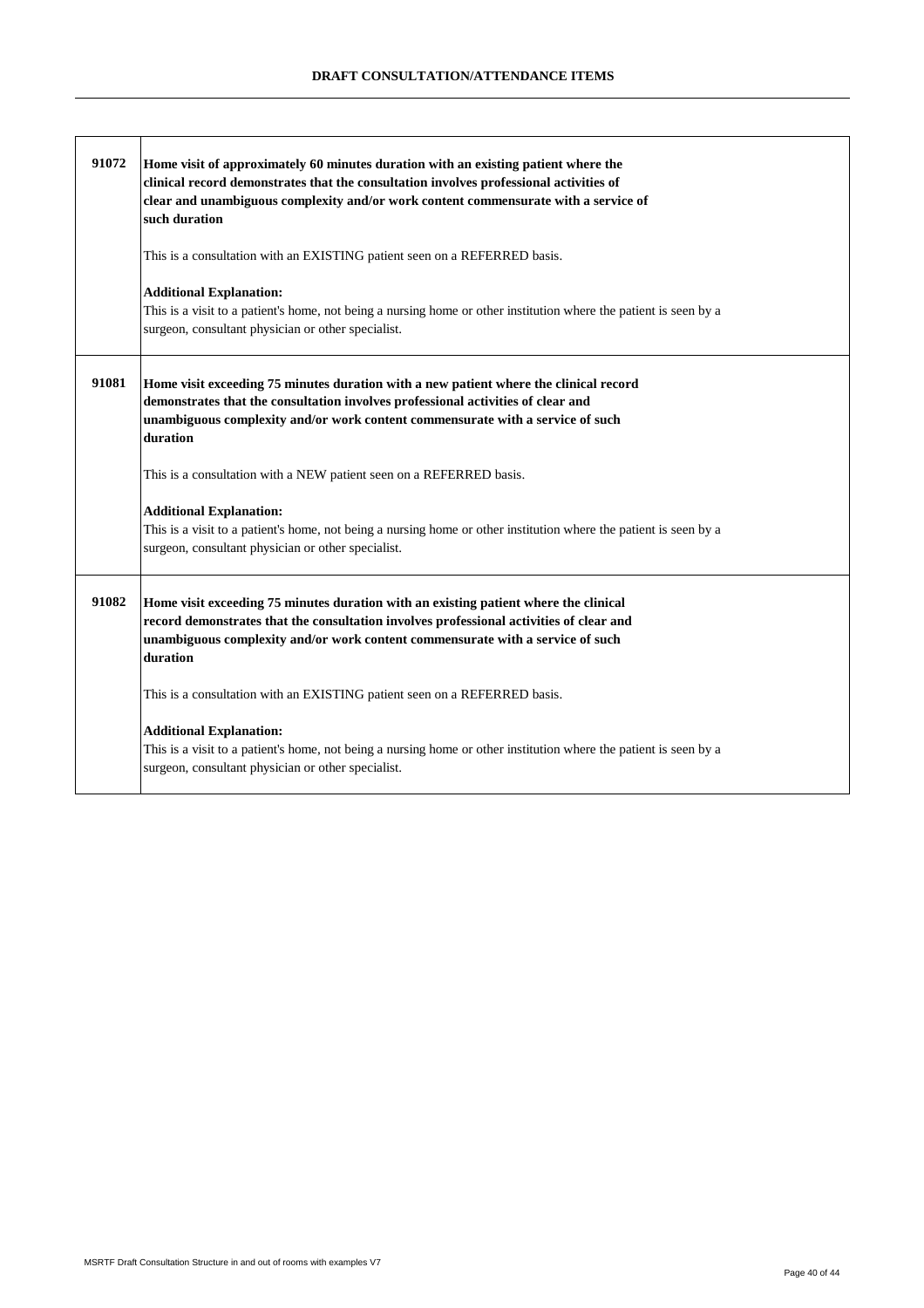### **REFERRED CONSULTATIONS IN A HOSPITAL**

| 91210 | Consultation in a hospital of approximatels minutes duration, where the clinical                                                                                            |
|-------|-----------------------------------------------------------------------------------------------------------------------------------------------------------------------------|
|       | record demonstrates the straightforward nature of the task                                                                                                                  |
|       | This is a consultation with a NEW or EXISTING patient seen on a REFERRED basis.                                                                                             |
|       |                                                                                                                                                                             |
|       | <b>Additional Explanation:</b>                                                                                                                                              |
|       | This is a consultation provided to a patient in a hospital where the patient is seen by a surgeon, consultant                                                               |
|       | physician or other specialist and includes alltime on the floor associated with that patient. Includes pre                                                                  |
|       | procedural consultation.                                                                                                                                                    |
|       |                                                                                                                                                                             |
| 91220 | Consultation in a hospital of approximately <sup>10</sup> minutes duration where the clinical record                                                                        |
|       | demonstrates that more than one of the following professional work activities were                                                                                          |
|       | rendered:                                                                                                                                                                   |
|       |                                                                                                                                                                             |
|       | . taking a problem focused history;                                                                                                                                         |
|       | . a problem focused physical and/or mental examination;                                                                                                                     |
|       | . a decision on a course of treatment, including where appropriate the need for a<br>procedure and the risks thereof, for a condition of low complexity, and/or formulation |
|       | and communication of a management plan;                                                                                                                                     |
|       | . a review of effectiveness of existing treatment;                                                                                                                          |
|       | . lifestyle or other counselling of a specific nature;                                                                                                                      |
|       | . decision on and ordering of diagnostic tests or specialist referral                                                                                                       |
|       |                                                                                                                                                                             |
|       | This is a consultation with a NEW or EXISTING patient seen on a REFERRED basis.                                                                                             |
|       |                                                                                                                                                                             |
|       | <b>Additional Explanation:</b><br>This is a consultation provided to a patient in a hospital where the patient is seen by a surgeon, consultant                             |
|       | physician or other specialist and includes alltime on the floor associated with that patient. Includes pre                                                                  |
|       | procedural consultation.                                                                                                                                                    |
|       |                                                                                                                                                                             |
|       | <b>Example:</b>                                                                                                                                                             |
|       | Consultation in hospital, follow-up consultation with existing patient recovering from acute relapse of                                                                     |
|       | ulcerative colitis.                                                                                                                                                         |
|       |                                                                                                                                                                             |
|       |                                                                                                                                                                             |
| 91230 | Consultation in a hospital of approximately <sup>15</sup> minutes duration where the clinical                                                                               |
|       | record demonstrates that more than two of the following professional work activities<br>were rendered:                                                                      |
|       |                                                                                                                                                                             |
|       | . taking a problem focused history;                                                                                                                                         |
|       | . a detailed examination and assessment of the physical and/or mental condition of the                                                                                      |
|       | patient;                                                                                                                                                                    |
|       | . decision on a course of treatment, including where appropriate the need for a                                                                                             |
|       | procedure and the risks thereof, for a condition of low to moderate complexity and/or                                                                                       |
|       | formulation and communication of a detailed management plan;                                                                                                                |
|       | . lifestyle or other counselling of a specific nature;                                                                                                                      |
|       | . communication of other information commensurate with accepted clinical practice                                                                                           |
|       | This is a consultation with a NEW or EXISTING patient seen on a REFERRED basis.                                                                                             |
|       |                                                                                                                                                                             |
|       | <b>Additional Explanation:</b>                                                                                                                                              |
|       | This is a consultation provided to a patient in a hospital where the patient is seen by a surgeon, consultant                                                               |
|       | physician or other specialist and includes alltime on the floor associated with that patient. Includes pre                                                                  |
|       | procedural consultation.                                                                                                                                                    |
|       |                                                                                                                                                                             |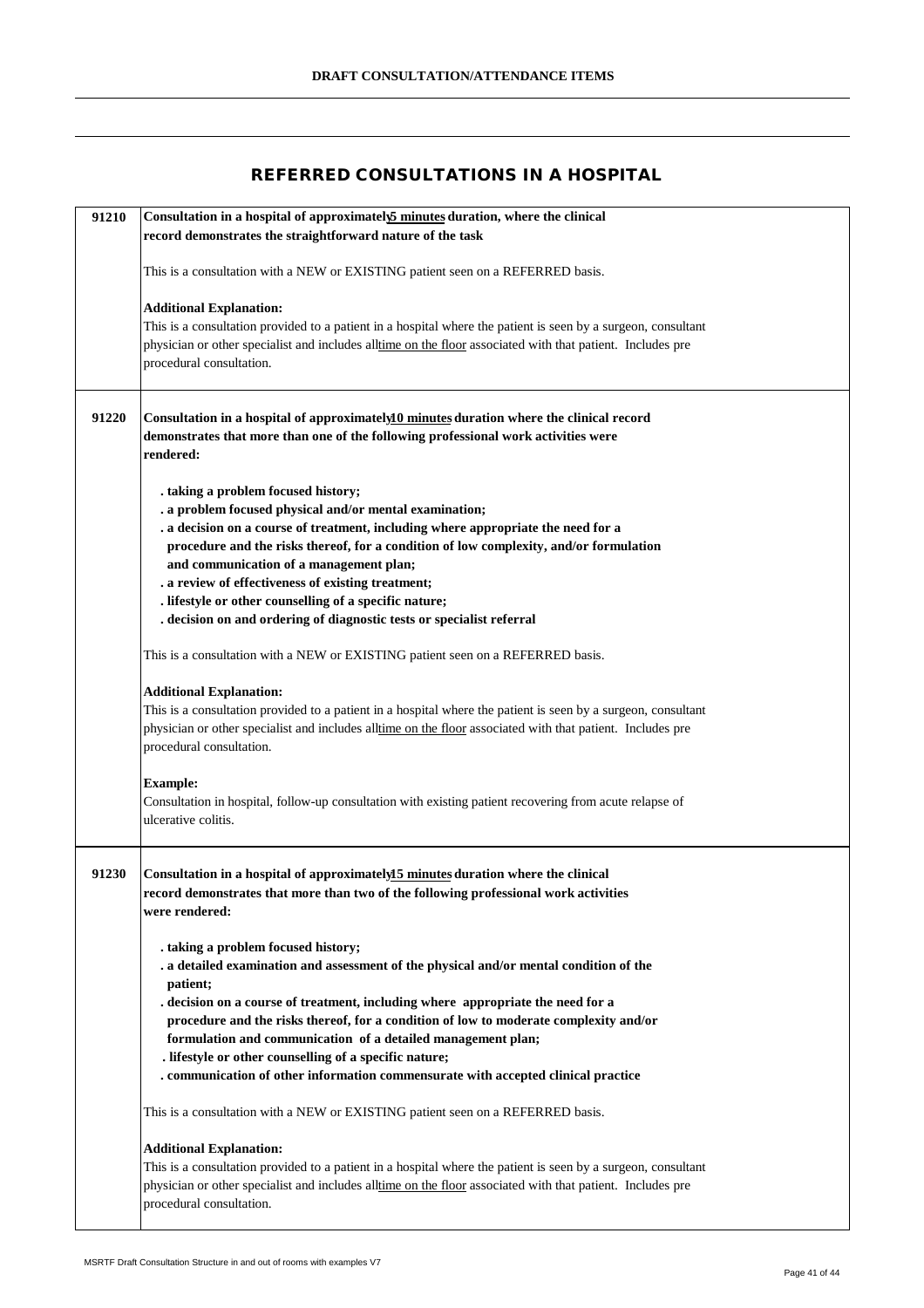| 91240 | Consultation in a hospital of approximately $20$ minutes duration where the clinical<br>record demonstrates that more than two of the professional work activities of the type<br>described in Item 91230 were rendered and that the consultation was of extended<br>duration due to extenuating circumstances such as:<br>. the nature of the patient's condition<br>. the tasks involved;<br>. the number of problems requiring attention                                                                                                                                                                                                      |
|-------|--------------------------------------------------------------------------------------------------------------------------------------------------------------------------------------------------------------------------------------------------------------------------------------------------------------------------------------------------------------------------------------------------------------------------------------------------------------------------------------------------------------------------------------------------------------------------------------------------------------------------------------------------|
|       | procedure and the risks thereof, for a condition of low to moderate complexity and/o<br>formulation and communication of a detailed management plar<br>. lifestyle or other counselling of a specific nature<br>. communication of other information commensurate with accepted clinical praction                                                                                                                                                                                                                                                                                                                                                |
|       | This is a consultation with a NEW or EXISTING patient seen on a REFERRED basis.                                                                                                                                                                                                                                                                                                                                                                                                                                                                                                                                                                  |
|       | <b>Additional Explanation:</b><br>This is a consultation provided to a patient in a hospital where the patient is seen by a surgeon, consultant<br>physician or other specialist and includes all time on the floor associated with that patient.                                                                                                                                                                                                                                                                                                                                                                                                |
| 91243 | Consultation in a hospital of approximately 20 minutes duration where the clinical<br>record demonstrates that more than two of the professional work activities of the type<br>described in Item 91230 were rendered and the nature of the service requires breaks in<br>continuity                                                                                                                                                                                                                                                                                                                                                             |
|       | This is a consultation with a NEW or EXISTING patient seen on a REFERRED basis.                                                                                                                                                                                                                                                                                                                                                                                                                                                                                                                                                                  |
|       | <b>Additional Explanation:</b><br>This is a consultation provided to a patient in a hospital where the patient is seen by a surgeon, consultant<br>physician or other specialist and includes alltime on the floor associated with that patient.                                                                                                                                                                                                                                                                                                                                                                                                 |
| 91251 | Consultation in a hospital of approximately 30 minutes duration with a new patient where<br>the clinical record demonstrates that more than two of the following professional work<br>activities were rendered:                                                                                                                                                                                                                                                                                                                                                                                                                                  |
|       | . a comprehensive consultative, history taking, and/or counselling proces<br>. a comprehensive physical examination of the patient<br>detailed evaluation of the patient's condition<br>. arriving at a diagnosis, and a decision relating to the patient's need to undertake<br>procedure other than a minor procedure or diagnostic test<br>. a comprehensive review of the effectiveness of existing treatment regimens an<br>decision on current and future treatment options<br>the personal communication by the doctor of sufficient information to allow the patie<br>to reach an informed decision on treatment or non treatment option |
|       | This is a consultation with a NEW patient seen on a REFERRED basis.                                                                                                                                                                                                                                                                                                                                                                                                                                                                                                                                                                              |
|       | <b>Additional Explanation:</b><br>This is a consultation provided to a patient in a hospital where the patient is seen by a surgeon, consultant<br>physician or other specialist and includes alltime on the floor associated with that patient.                                                                                                                                                                                                                                                                                                                                                                                                 |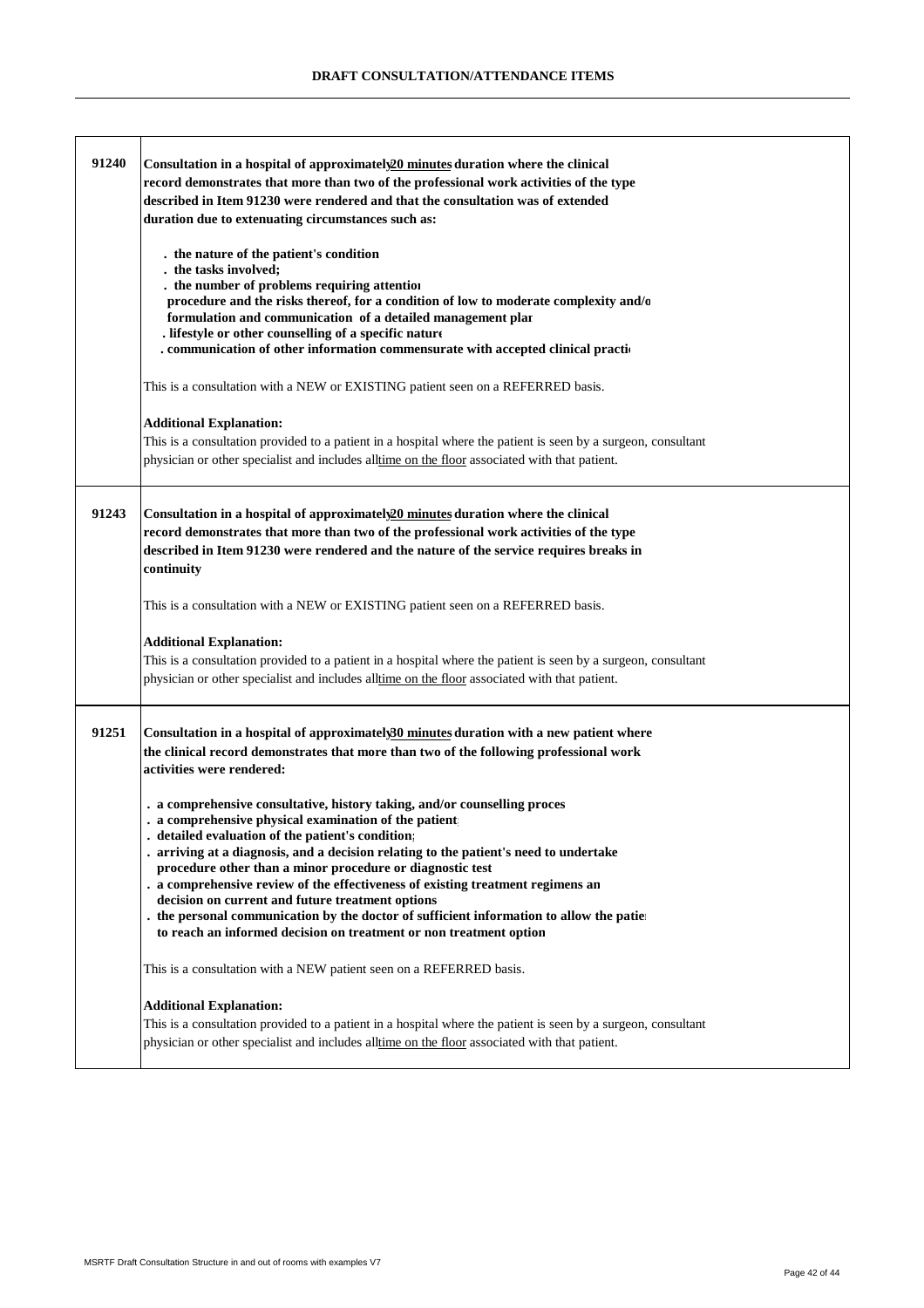| 91252 | Consultation in a hospital of approximatel $\mathcal{B}0$ minutes duration with an existing patient<br>where the clinical record demonstrates that more than two of the following professional<br>work activities were rendered:                                                                                                                                                                                                                                                                                                                                                                                                                     |
|-------|------------------------------------------------------------------------------------------------------------------------------------------------------------------------------------------------------------------------------------------------------------------------------------------------------------------------------------------------------------------------------------------------------------------------------------------------------------------------------------------------------------------------------------------------------------------------------------------------------------------------------------------------------|
|       | . a comprehensive consultative, history taking, and/or counselling proces<br>. a comprehensive physical examination of the patient<br>. detailed evaluation of the patient's condition<br>. arriving at a diagnosis, and a decision relating to the patient's need to undertake<br>procedure other than a minor procedure or diagnostic test<br>. a comprehensive review of the effectiveness of existing treatment regimens an<br>decision on current and future treatment options<br>. the personal communication by the doctor of sufficient information to allow the patie<br>to reach an informed decision on treatment or non treatment option |
|       | This is a consultation with an EXISTING patient seen on a REFERRED basis.                                                                                                                                                                                                                                                                                                                                                                                                                                                                                                                                                                            |
|       | <b>Additional Explanation:</b><br>This is a consultation provided to a patient in a hospital where the patient is seen by a surgeon, consultant<br>physician or other specialist and includes alltime on the floor associated with that patient.                                                                                                                                                                                                                                                                                                                                                                                                     |
| 91261 | Consultation in a hospital of approximately 15 minutes duration with a new patient<br>where the clinical record demonstrates that the consultation is characterised by the<br>application of a full range of professional consulting and other skills to the diagnosis,<br>management and/or treatment of one or more complex conditions or problems                                                                                                                                                                                                                                                                                                 |
|       | This is a consultation with a NEW patient seen on a REFERRED basis.                                                                                                                                                                                                                                                                                                                                                                                                                                                                                                                                                                                  |
|       | <b>Additional Explanation:</b><br>This is a consultation provided to a patient in a hospital where the patient is seen by a surgeon, consultant<br>physician or other specialist and includes all time on the floor associated with that patient.                                                                                                                                                                                                                                                                                                                                                                                                    |
| 91262 | Consultation in a hospital of approximately 45 minutes duration with an existing patient<br>where the clinical record demonstrates that the consultation is characterised by the<br>application of a full range of professional consulting and other skills to the diagnosis,<br>management and/or treatment of one or more complex conditions or problems                                                                                                                                                                                                                                                                                           |
|       | This is a consultation with an EXISTING patient seen on a REFERRED basis.                                                                                                                                                                                                                                                                                                                                                                                                                                                                                                                                                                            |
|       | <b>Additional Explanation:</b><br>This is a consultation provided to a patient in a hospital where the patient is seen by a surgeon, consultant<br>physician or other specialist and includes alltime on the floor associated with that patient.                                                                                                                                                                                                                                                                                                                                                                                                     |
| 91271 | Consultation in a hospital of approximately60 minutes duration with a new patient<br>where the clinical record demonstrates that the consultation involves professional<br>activities of clear and unambiguous complexity and/or work content commensurate with<br>a service of such duration                                                                                                                                                                                                                                                                                                                                                        |
|       | This is a consultation with a NEW patient seen on a REFERRED basis.                                                                                                                                                                                                                                                                                                                                                                                                                                                                                                                                                                                  |
|       | <b>Additional Explanation:</b><br>This is a consultation provided to a patient in a hospital where the patient is seen by a surgeon, consultant<br>physician or other specialist and includes alltime on the floor associated with that patient.                                                                                                                                                                                                                                                                                                                                                                                                     |

.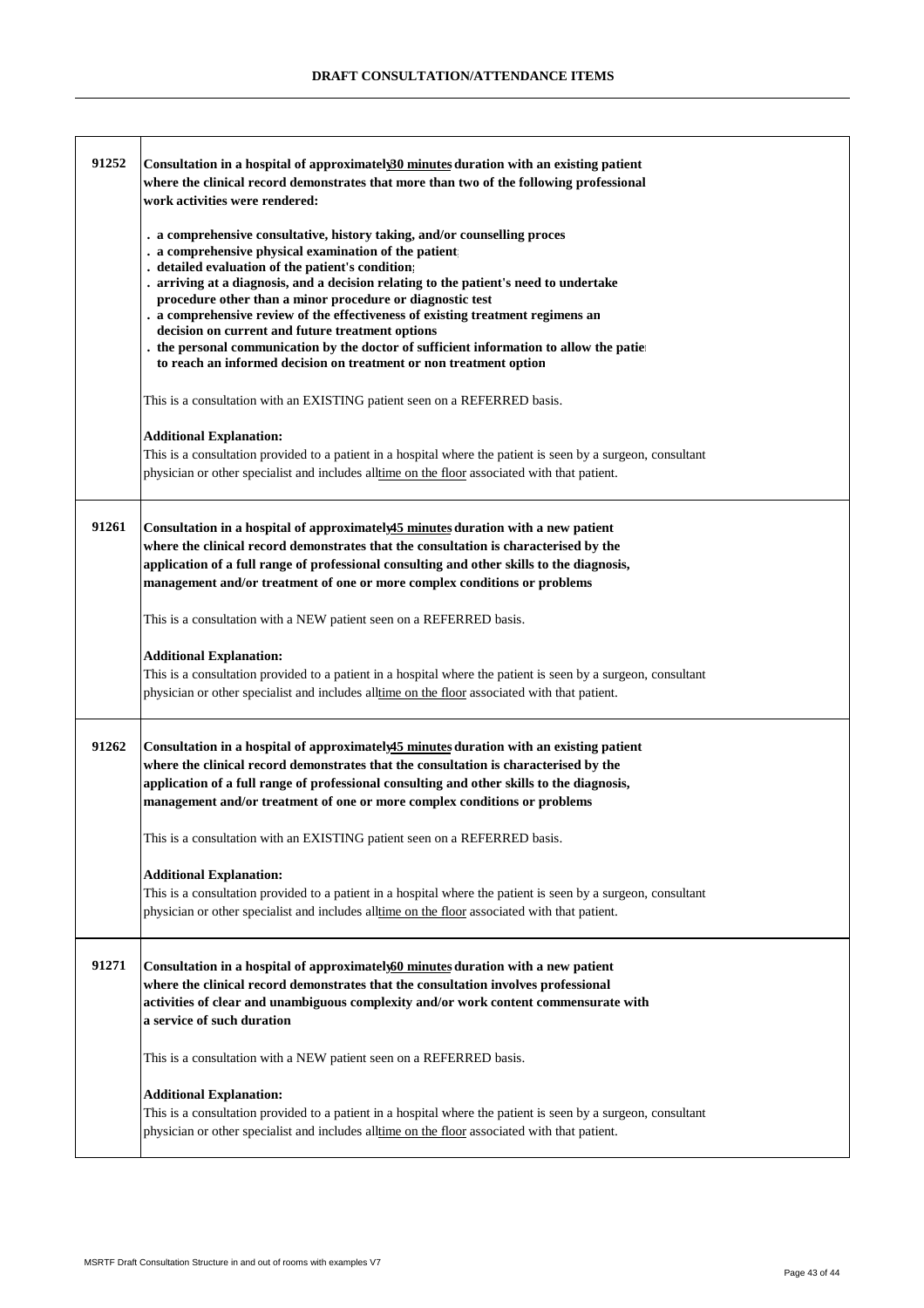| 91272 | Consultation in a hospital of approximately 60 minutes duration with an existing patient<br>where the clinical record demonstrates that the consultation involves professional<br>activities of clear and unambiguous complexity and/or work content commensurate with<br>a service of such duration<br>This is a consultation with an EXISTING patient seen on a REFERRED basis. |
|-------|-----------------------------------------------------------------------------------------------------------------------------------------------------------------------------------------------------------------------------------------------------------------------------------------------------------------------------------------------------------------------------------|
|       | <b>Additional Explanation:</b><br>This is a consultation provided to a patient in a hospital where the patient is seen by a surgeon, consultant<br>physician or other specialist and includes alltime on the floor associated with that patient.                                                                                                                                  |
| 91281 | Consultation in a hospital exceeding75 minutes duration with a new patient where the<br>clinical record demonstrates that the consultation involves professional activities of<br>clear and unambiguous complexity and/or work content commensurate with a service of<br>such duration                                                                                            |
|       | This is a consultation with a NEW patient seen on a REFERRED basis.                                                                                                                                                                                                                                                                                                               |
|       | <b>Additional Explanation:</b><br>This is a consultation provided to a patient in a hospital where the patient is seen by a surgeon, consultant<br>physician or other specialist and includes alltime on the floor associated with that patient.                                                                                                                                  |
| 91282 | Consultation in a hospital exceeding <sup>75</sup> minutes duration with an existing patient<br>where the clinical record demonstrates that the consultation involves professional<br>activities of clear and unambiguous complexity and/or work content commensurate with<br>a service of such duration                                                                          |
|       | This is a consultation with an EXISTING patient seen on a REFERRED basis.                                                                                                                                                                                                                                                                                                         |
|       | <b>Additional Explanation:</b><br>This is a consultation provided to a patient in a hospital where the patient is seen by a surgeon, consultant<br>physician or other specialist and includes all time on the floor associated with that patient.                                                                                                                                 |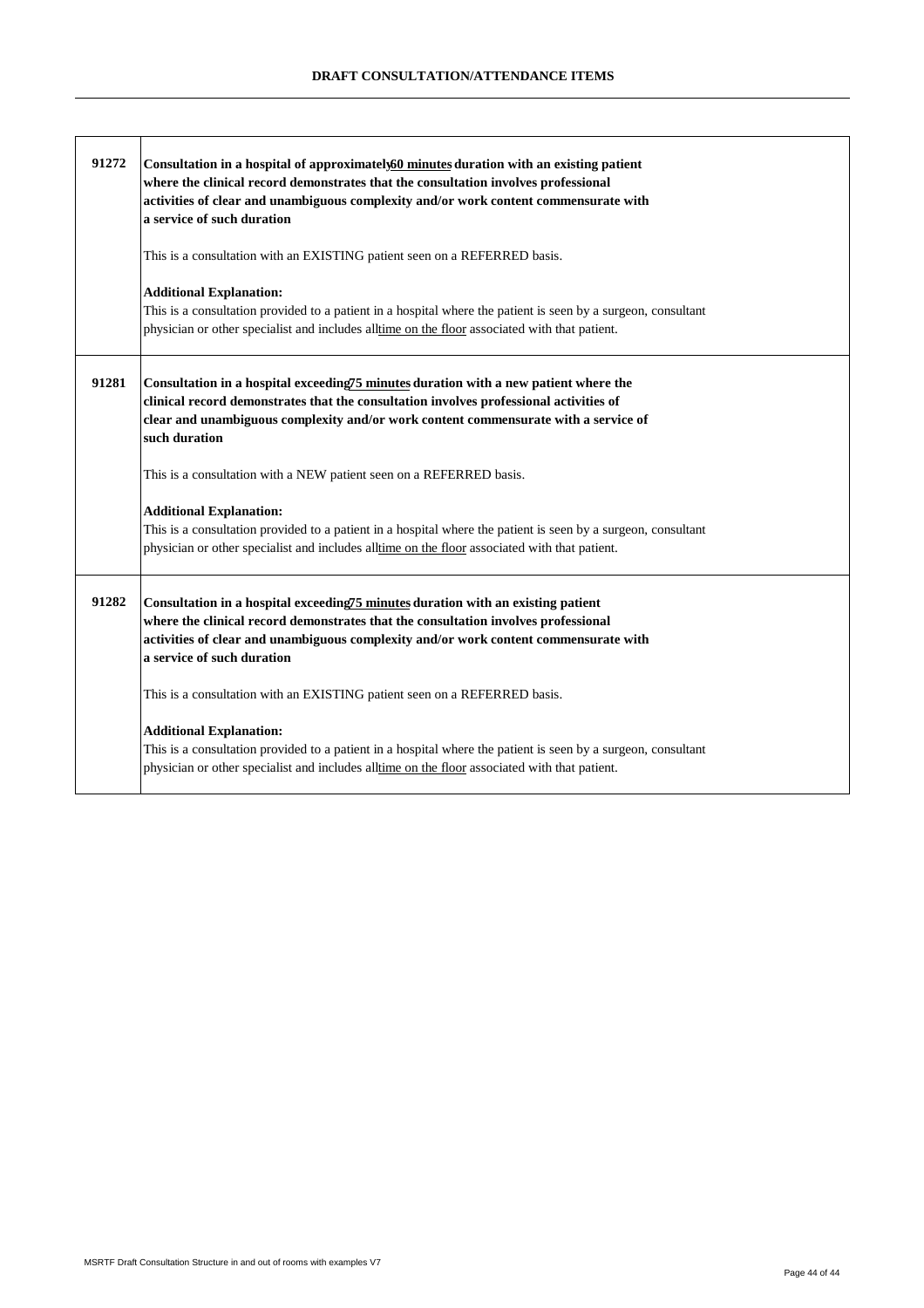# **2.1 Guidelines for ranking and rating consultation items**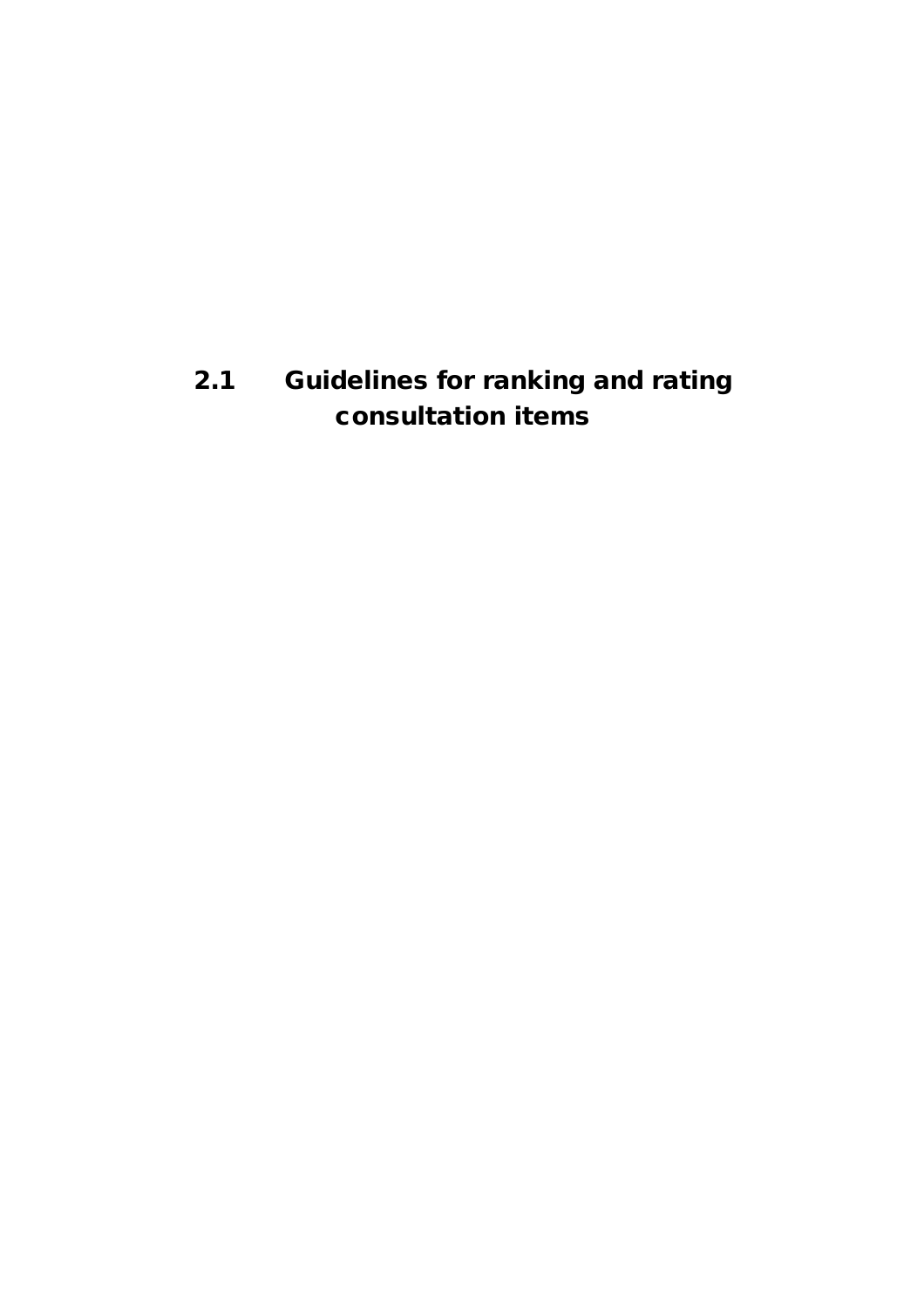# **2.1 GUIDELINES FOR RANKING AND RATING MBS CONSULTATION/ ATTENDANCE ITEMS**

These guidelines are suggested to assist Consensus Groups with the ranking of the new MBS consultation/attendance items, and the estimation of time and rating of intensity for these items.

Consultation/attendance items should be interleaved (in terms of the rankings) with the MBS procedural items allocated to your specialty. You will need to refer to the latest rankings and ratings for procedural items.

There are two legitimate ways of interleaving the consultation items:

- **a)** Interleave consultation items with the procedure items using the intra service time as a guide, then estimate the pre and post times and rate the consultations in relation to the procedural items: or
- **b)** Estimate pre and post times, rate the intensity of attendance items and then interleave with the procedures.

### **The NCCH preference is a), however, it is up to each group to choose the most appropriate method.**

Attached is a list of the consultation/attendance items for inclusion in the PRS. This comprises:

- **New MBS Consultation/Attendance Items** as detailed in Section 1; and
- **Current MBS Consultation/Attendance Items** not covered by the new items

*Important Note: It is essential that only one set of rankings, time estimates and intensity ratings are provided by the Consensus Group for all items. If you would prefer to do this work electronically please contact the NCCH for Microsoft Excel copies of the necessary files.*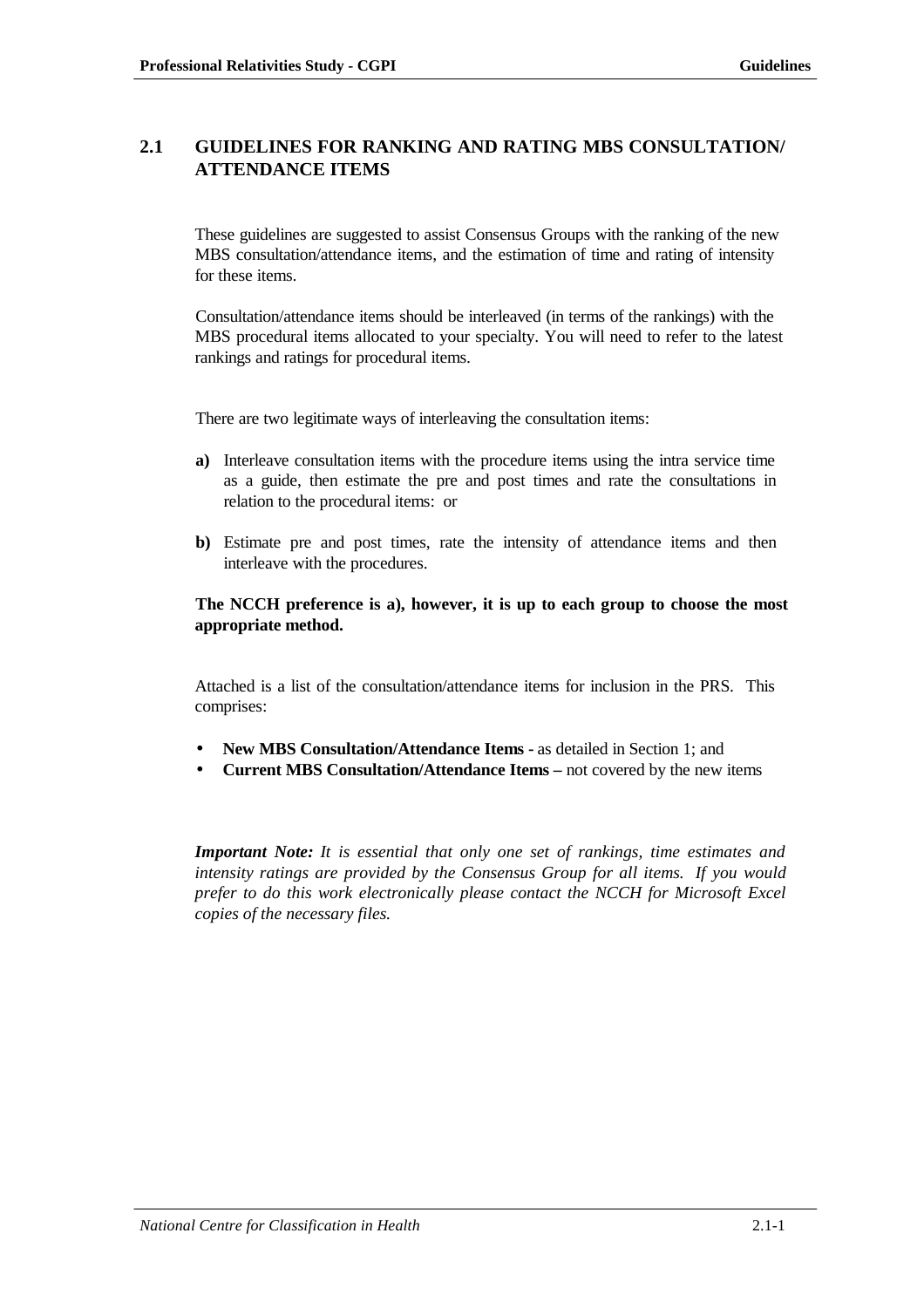### **REVIEW OF CONSULTATION/ATTENDANCE ITEMS**

**Task**

Please identify the consultation items that are applicable to your group – refer to spreadsheet.

The minimum number of items that your group is required to review is detailed in the cover letter of this documentation.

*Note: It may be useful to refer to Section 1 of these papers which details the full description of the items in the spreadsheet.*

### **INTERLEAVING OF CONSULTATION/ATTENDANCE ITEMS WITH RANKED PROCEDURAL ITEMS**

*The ranking process involves placing each MBS item allocated (or chosen) for your group in order in terms of the total work value of that item. It requires your judgement of the total work value, ie time and intensity, for each item. By interleaving the consultation items with the procedural items, relativities between procedural and consultation items can be evaluated.*

#### **Task**

Compare the consultation item intra service time with the procedural item intra times and try and interleave with the procedural items on this basis. Alternatively, interleave the item on the basis of total professional work.

For each consultation item, indicate on your procedural item spreadsheet where you would like the item to be inserted (ranked).

*NB: it may be practical to roughly order the consultation items before interleaving the items with the procedural items.*

The NCCH will record the new rank for the procedural and consultation items for your group and check this for level 1 consistency. This information will be forwarded to the group for review.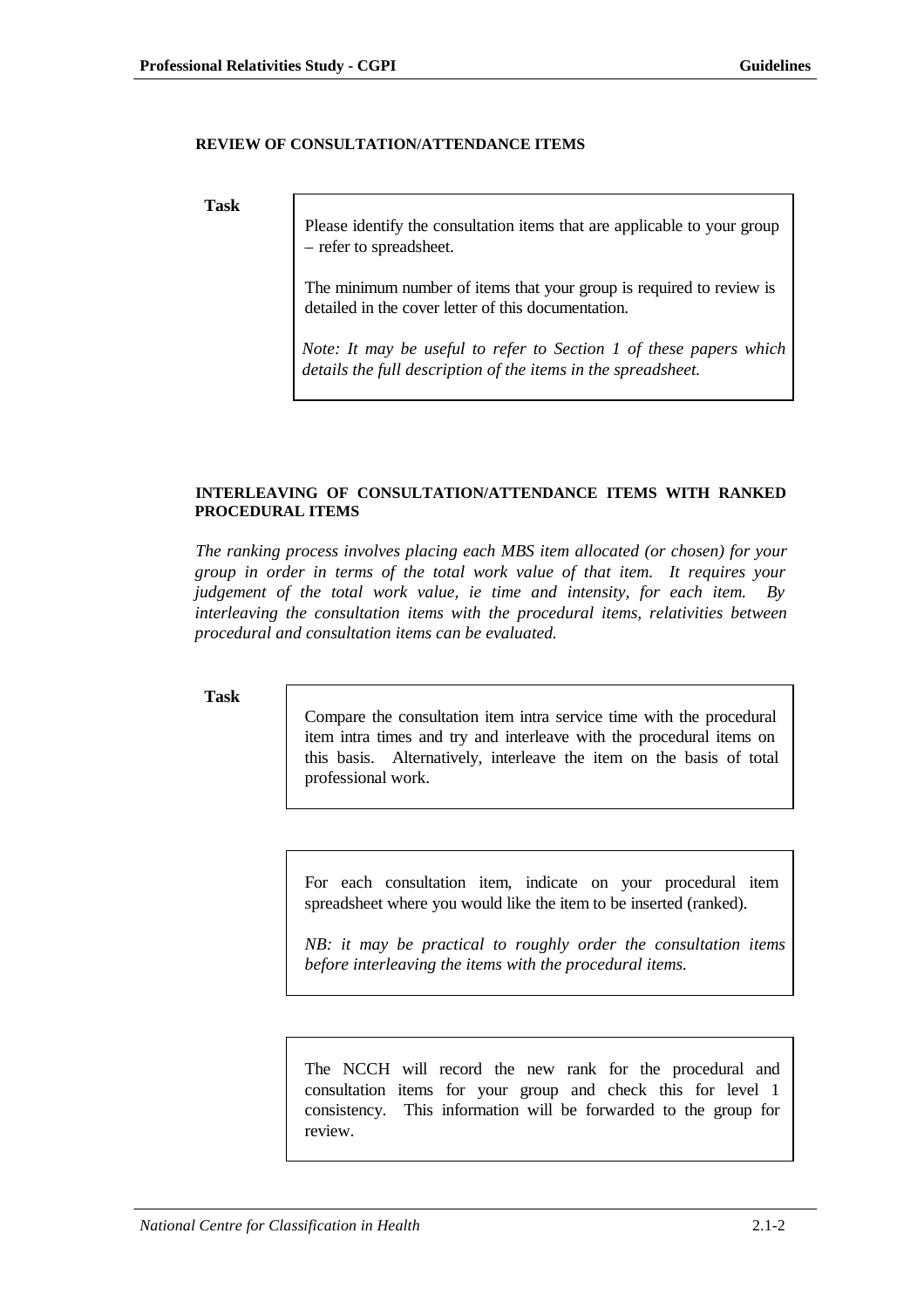## **ESTIMATION OF TIME FOR THE PRE AND POST SERVICE**

*For the purpose of the PRS, time includes the following components:*

- *i pre service time*
- *ii intra service time*
- *iii post service time*

*The intra service time corresponds to the duration of consultation defined in the MBS consultation/attendance items. Please refer to glossary of terms (in your CGPI green coloured folder) for definitions of pre and post service times .*

## **Task**

For each of the items appropriate to your group (as identified in Task 1) please estimate the **pre, intra, and post service** times.

*Note: the intra service time will already appear for those items with duration of consultation defined in the item.*

## **RATING OF WORK INTENSITY**

*Intensity includes the following elements:*

- *i Cognitive skill, clinical judgement and communication skills.*
- *ii Technical skill and physical effort.*
- *iii Stress due to risk to patient and/or difficulty of the procedure.*

*Please refer to glossary of terms (in your CGPI green coloured folder) for definitions of the above elements of intensity.*

## **Task**

Please rate the intra service intensity of each of your items according to the above elements and on a scale of 0-10, with 0 being the lowest order of scale and 10 being the highest order of scale. The median of the scale should be 5 (items should be spread around this median within the specialty ratings).

You may use decimals to rate if you wish.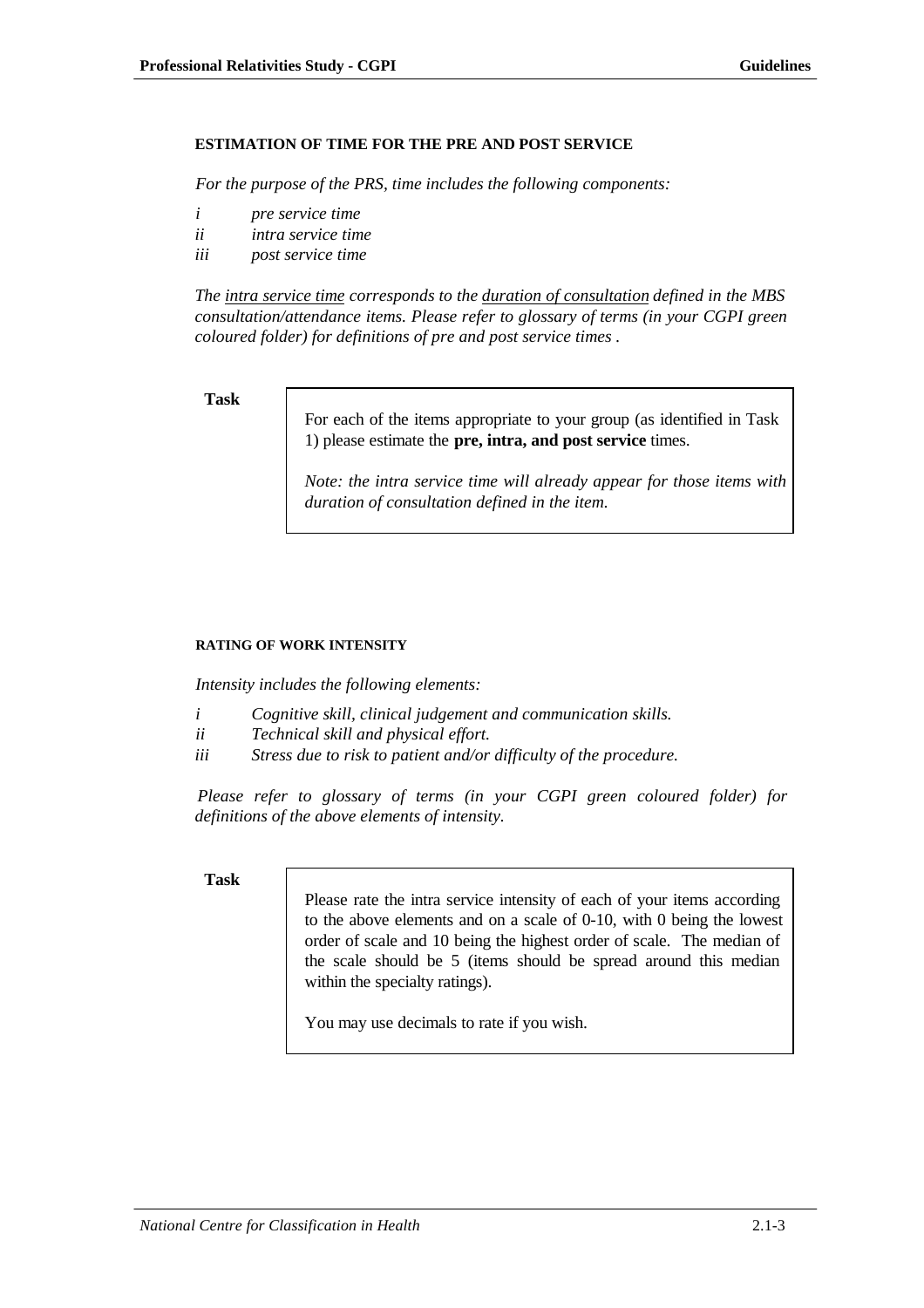**2.2 Spreadsheets for documentation of time estimates and intensity ratings**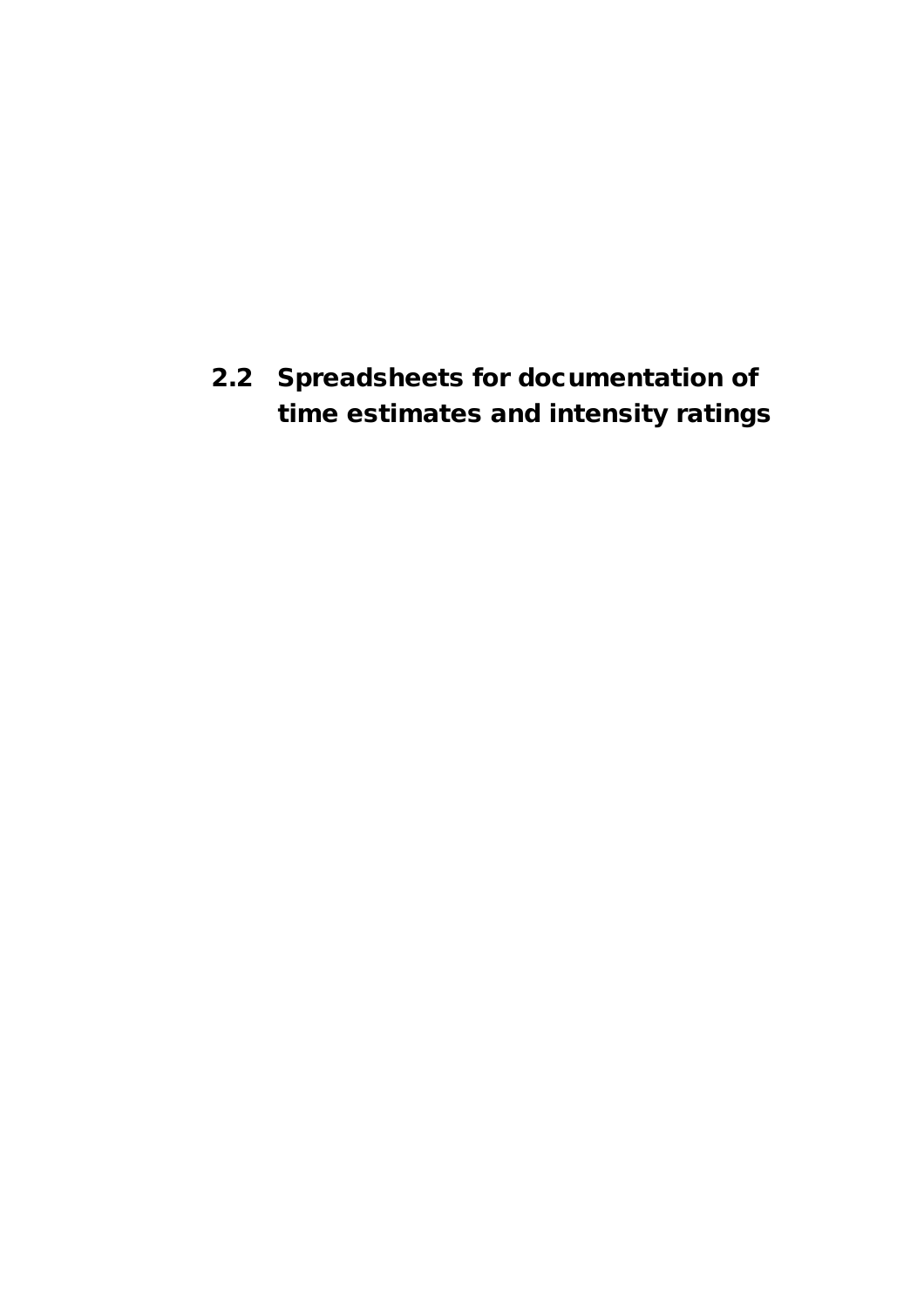| <b>Item Number</b> | <b>Short Description</b>                                               |             | <b>Time Estimates (minutes)</b> |              | <b>Ratings of Intensity (0-10)</b>                         |                                            |                    |
|--------------------|------------------------------------------------------------------------|-------------|---------------------------------|--------------|------------------------------------------------------------|--------------------------------------------|--------------------|
|                    |                                                                        | Pre service | Intra service                   | Post service | Cognitive skill/<br>Clinical judgement/<br>Commun'n skills | Technical skill/<br><b>Physical Effort</b> | Stress due to risk |
| 90710              | Consultation in rooms of approximately 5 minutes duration with a       |             | 5                               |              |                                                            |                                            |                    |
|                    | new or existing patient seen on a referred basis.                      |             |                                 |              |                                                            |                                            |                    |
| 90720              | Consultation in rooms of approximately 10 minutes duration with a      |             | 10                              |              |                                                            |                                            |                    |
|                    | new or existing patient seen on a referred basis.                      |             |                                 |              |                                                            |                                            |                    |
| 90730              | Consultation in rooms of approximately 15 minutes duration with a      |             | 15                              |              |                                                            |                                            |                    |
|                    | new or existing patient seen on a referred basis.                      |             |                                 |              |                                                            |                                            |                    |
| 90740              | Consultation in rooms of approximately 20 minutes duration with a      |             | 20                              |              |                                                            |                                            |                    |
|                    | new or existing patient seen on a referred basis.                      |             |                                 |              |                                                            |                                            |                    |
| 90743              | Consultation in rooms of approximately 20 minutes duration and the     |             | 20                              |              |                                                            |                                            |                    |
|                    | nature of the service requires breaks in continuity with a new or      |             |                                 |              |                                                            |                                            |                    |
|                    | existing patient seen on a referred basis.                             |             |                                 |              |                                                            |                                            |                    |
| 90751              | Consultation in rooms of approximately 30 minutes duration with a      |             | 30                              |              |                                                            |                                            |                    |
|                    | new patient seen on a referred basis.                                  |             |                                 |              |                                                            |                                            |                    |
| 90752              | Consultation in rooms of approximately 30 minutes duration with an     |             | 30                              |              |                                                            |                                            |                    |
|                    | existing patient seen on a referred basis.                             |             |                                 |              |                                                            |                                            |                    |
| 90761              | Consultation in rooms of approximately 45 minutes duration with a      |             | 45                              |              |                                                            |                                            |                    |
|                    | new patient seen on a referred basis.                                  |             |                                 |              |                                                            |                                            |                    |
| 90762              | Consultation in rooms of approximately 45 minutes duration with an     |             | 45                              |              |                                                            |                                            |                    |
|                    | existing patient seen on a referred basis.                             |             |                                 |              |                                                            |                                            |                    |
| 90771              | Consultation in rooms of approximately 60 minutes duration with a      |             | 60                              |              |                                                            |                                            |                    |
|                    | new patient seen on a referred basis.                                  |             |                                 |              |                                                            |                                            |                    |
| 90772              | Consultation in rooms of approximately 60 minutes duration with an     |             | 60                              |              |                                                            |                                            |                    |
|                    | existing patient seen on a referred basis.                             |             |                                 |              |                                                            |                                            |                    |
| 90781              | Consultation in rooms exceeding 75 minutes duration with a new         |             | 75                              |              |                                                            |                                            |                    |
|                    | patient seen on a referred basis.                                      |             |                                 |              |                                                            |                                            |                    |
| 90782              | Consultation in rooms exceeding 75 minutes duration with an            |             | 75                              |              |                                                            |                                            |                    |
|                    | existing patient seen on a referred basis.                             |             |                                 |              |                                                            |                                            |                    |
| 90810              | Consultation at a nursing home of approximately 5 minutes duration     |             | $\sqrt{5}$                      |              |                                                            |                                            |                    |
|                    | with a new or existing patient seen on a referred basis.               |             |                                 |              |                                                            |                                            |                    |
| 90820              | Consultation at a nursing home of approximately 10 minutes duration    |             | 10                              |              |                                                            |                                            |                    |
|                    | with a new or existing patient seen on a referred basis.               |             |                                 |              |                                                            |                                            |                    |
| 90830              | Consultation at a nursing home of approximately 15 minutes duration    |             | 15                              |              |                                                            |                                            |                    |
|                    | with a new or existing patient seen on a referred basis.               |             |                                 |              |                                                            |                                            |                    |
| 90840              | Consultation at a nursing home of approximately 20 minutes duration    |             | 20                              |              |                                                            |                                            |                    |
|                    | with a new or existing patient seen on a referred basis.               |             |                                 |              |                                                            |                                            |                    |
| 90843              | Consultation at a nursing home of approximately 20 minutes duration    |             | 20                              |              |                                                            |                                            |                    |
|                    | and the nature of the service requires breaks in continuity with a new |             |                                 |              |                                                            |                                            |                    |
|                    | or existing patient seen on a referred basis.                          |             |                                 |              |                                                            |                                            |                    |
| 90851              | Consultation at a nursing home of approximately 30 minutes duration    |             | 30                              |              |                                                            |                                            |                    |
|                    | with a new patient seen on a referred basis.                           |             |                                 |              |                                                            |                                            |                    |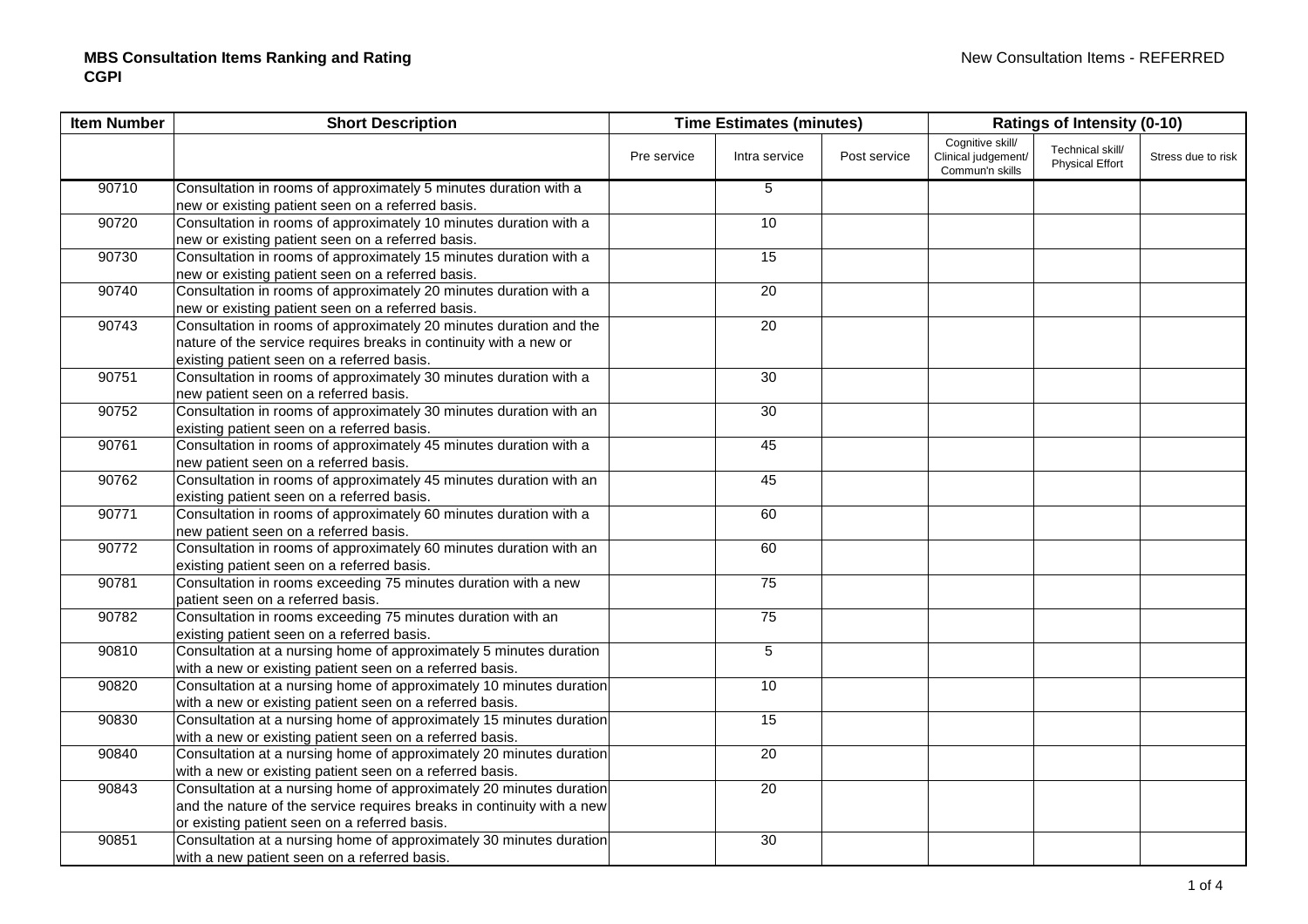| <b>Item Number</b> | <b>Short Description</b>                                                                                                                                                                          |             | <b>Ratings of Intensity (0-10)</b> |              |                                                            | <b>Time Estimates (minutes)</b>            |                    |  |
|--------------------|---------------------------------------------------------------------------------------------------------------------------------------------------------------------------------------------------|-------------|------------------------------------|--------------|------------------------------------------------------------|--------------------------------------------|--------------------|--|
|                    |                                                                                                                                                                                                   | Pre service | Intra service                      | Post service | Cognitive skill/<br>Clinical judgement/<br>Commun'n skills | Technical skill/<br><b>Physical Effort</b> | Stress due to risk |  |
| 90852              | Consultation at a nursing home of approximately 30 minutes duration<br>with an existing patient seen on a referred basis.                                                                         |             | 30                                 |              |                                                            |                                            |                    |  |
| 90861              | Consultation at a nursing home of approximately 45 minutes duration<br>with a new patient seen on a referred basis.                                                                               |             | 45                                 |              |                                                            |                                            |                    |  |
| 90862              | Consultation at a nursing home of approximately 45 minutes duration<br>with an existing patient seen on a referred basis.                                                                         |             | 45                                 |              |                                                            |                                            |                    |  |
| 90871              | Consultation at a nursing home of approximately 60 minutes duration<br>with a new patient seen on a referred basis.                                                                               |             | 60                                 |              |                                                            |                                            |                    |  |
| 90872              | Consultation at a nursing home of approximately 60 minutes duration<br>with an existing patient seen on a referred basis.                                                                         |             | 60                                 |              |                                                            |                                            |                    |  |
| 90881              | Consultation at a nursing home exceeding 75 minutes duration with<br>a new patient seen on a referred basis.                                                                                      |             | 75                                 |              |                                                            |                                            |                    |  |
| 90882              | Consultation at a nursing home exceeding 75 minutes duration with<br>an existing patient seen on a referred basis.                                                                                |             | 75                                 |              |                                                            |                                            |                    |  |
| 90910              | Consultation at other institution of approximately 5 minutes duration<br>with a new or existing patient seen on a referred basis.                                                                 |             | $\mathbf 5$                        |              |                                                            |                                            |                    |  |
| 90920              | Consultation at other institution of approximately 10 minutes duration<br>with a new or existing patient seen on a referred basis.                                                                |             | 10                                 |              |                                                            |                                            |                    |  |
| 90930              | Consultation at other institution of approximately 15 minutes duration<br>with a new or existing patient seen on a referred basis.                                                                |             | 15                                 |              |                                                            |                                            |                    |  |
| 90940              | Consultation at other institution of approximately 20 minutes duration<br>with a new or existing patient seen on a referred basis.                                                                |             | 20                                 |              |                                                            |                                            |                    |  |
| 90943              | Consultation at other institution of approximately 20 minutes duration<br>and the nature of the service requires breaks in continuity with a new<br>or existing patient seen on a referred basis. |             | 20                                 |              |                                                            |                                            |                    |  |
| 90951              | Consultation at other institution of approximately 30 minutes duration<br>with a new patient seen on a referred basis.                                                                            |             | 30                                 |              |                                                            |                                            |                    |  |
| 90952              | Consultation at other institution of approximately 30 minutes duration<br>with an existing patient seen on a referred basis.                                                                      |             | 30                                 |              |                                                            |                                            |                    |  |
| 90961              | Consultation at other institution of approximately 45 minutes duration<br>with a new patient seen on a referred basis.                                                                            |             | 45                                 |              |                                                            |                                            |                    |  |
| 90962              | Consultation at other institution of approximately 45 minutes duration<br>with an existing patient seen on a referred basis.                                                                      |             | 45                                 |              |                                                            |                                            |                    |  |
| 90971              | Consultation at other institution of approximately 60 minutes duration<br>with a new patient seen on a referred basis.                                                                            |             | 60                                 |              |                                                            |                                            |                    |  |
| 90972              | Consultation at other institution of approximately 60 minutes duration<br>with an existing patient seen on a referred basis.                                                                      |             | 60                                 |              |                                                            |                                            |                    |  |
| 90981              | Consultation at other institution exceeding 75 minutes duration with a<br>new patient seen on a referred basis.                                                                                   |             | 75                                 |              |                                                            |                                            |                    |  |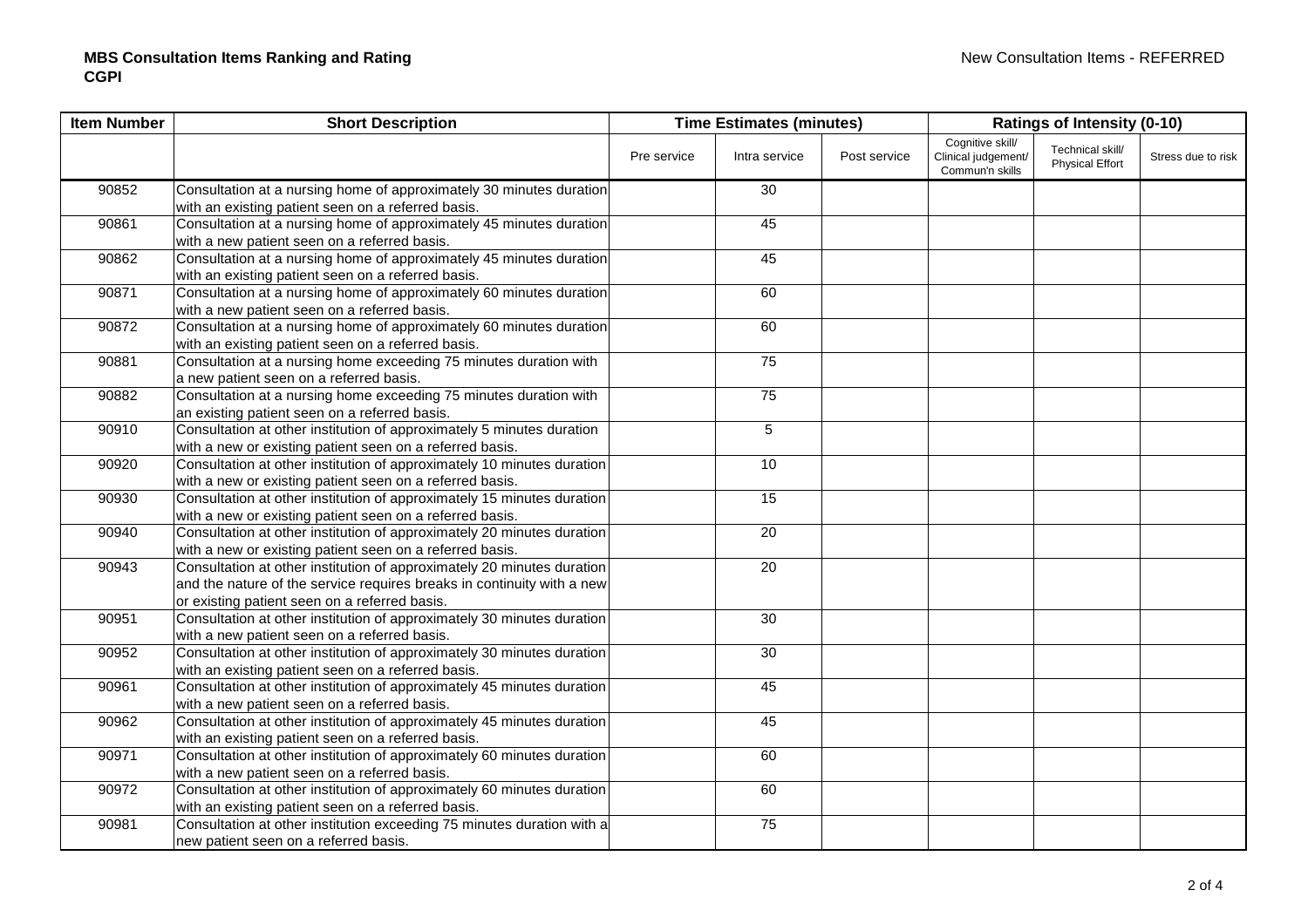| <b>Item Number</b> | <b>Short Description</b>                                              |             | <b>Time Estimates (minutes)</b> |              | <b>Ratings of Intensity (0-10)</b>                         |                                            |                    |  |
|--------------------|-----------------------------------------------------------------------|-------------|---------------------------------|--------------|------------------------------------------------------------|--------------------------------------------|--------------------|--|
|                    |                                                                       | Pre service | Intra service                   | Post service | Cognitive skill/<br>Clinical judgement/<br>Commun'n skills | Technical skill/<br><b>Physical Effort</b> | Stress due to risk |  |
| 90982              | Consultation at other institution exceeding 75 minutes duration with  |             | 75                              |              |                                                            |                                            |                    |  |
|                    | an existing patient seen on a referred basis.                         |             |                                 |              |                                                            |                                            |                    |  |
| 91010              | Home visit of approximately 5 minutes duration with a new or existing |             | $\sqrt{5}$                      |              |                                                            |                                            |                    |  |
|                    | patient seen on a referred basis.                                     |             |                                 |              |                                                            |                                            |                    |  |
| 91020              | Home visit of approximately 10 minutes duration with a new or         |             | 10                              |              |                                                            |                                            |                    |  |
|                    | existing patient seen on a referred basis.                            |             |                                 |              |                                                            |                                            |                    |  |
| 91030              | Home visit of approximately 15 minutes duration with a new or         |             | 15                              |              |                                                            |                                            |                    |  |
|                    | existing patient seen on a referred basis.                            |             |                                 |              |                                                            |                                            |                    |  |
| 91040              | Home visit of approximately 20 minutes duration with a new or         |             | 20                              |              |                                                            |                                            |                    |  |
|                    | existing patient seen on a referred basis.                            |             |                                 |              |                                                            |                                            |                    |  |
| 91043              | Home visit of approximately 20 minutes duration and the nature of     |             | 20                              |              |                                                            |                                            |                    |  |
|                    | the service requires breaks in continuity with a new or existing      |             |                                 |              |                                                            |                                            |                    |  |
|                    | patient seen on a referred basis.                                     |             |                                 |              |                                                            |                                            |                    |  |
| 91051              | Home visit of approximately 30 minutes duration with a new patient    |             | $\overline{30}$                 |              |                                                            |                                            |                    |  |
|                    | seen on a referred basis.                                             |             |                                 |              |                                                            |                                            |                    |  |
| 91052              | Home visit of approximately 30 minutes duration with an existing      |             | 30                              |              |                                                            |                                            |                    |  |
|                    | patient seen on a referred basis.                                     |             |                                 |              |                                                            |                                            |                    |  |
| 91061              | Home visit of approximately 45 minutes duration with a new patient    |             | 45                              |              |                                                            |                                            |                    |  |
|                    | seen on a referred basis.                                             |             |                                 |              |                                                            |                                            |                    |  |
| 91062              | Home visit of approximately 45 minutes duration with an existing      |             | 45                              |              |                                                            |                                            |                    |  |
|                    | patient seen on a referred basis.                                     |             |                                 |              |                                                            |                                            |                    |  |
| 91071              | Home visit of approximately 60 minutes duration with a new patient    |             | 60                              |              |                                                            |                                            |                    |  |
|                    | seen on a referred basis.                                             |             |                                 |              |                                                            |                                            |                    |  |
| 91072              | Home visit of approximately 60 minutes duration with an existing      |             | 60                              |              |                                                            |                                            |                    |  |
|                    | patient seen on a referred basis.                                     |             |                                 |              |                                                            |                                            |                    |  |
| 91081              | Home visit exceeding 75 minutes duration with a new patient seen      |             | 75                              |              |                                                            |                                            |                    |  |
|                    | on a referred basis.                                                  |             |                                 |              |                                                            |                                            |                    |  |
| 91082              | Home visit exceeding 75 minutes duration with an existing patient     |             | 75                              |              |                                                            |                                            |                    |  |
|                    | seen on a referred basis.                                             |             |                                 |              |                                                            |                                            |                    |  |
| 91210              | Consultation in a hospital of approximately 5 minutes duration with a |             | 5                               |              |                                                            |                                            |                    |  |
|                    | new or existing patient seen on a referred basis.                     |             |                                 |              |                                                            |                                            |                    |  |
| 91220              | Consultation in a hospital of approximately 10 minutes duration with  |             | 10                              |              |                                                            |                                            |                    |  |
|                    | a new or existing patient seen on a referred basis.                   |             |                                 |              |                                                            |                                            |                    |  |
| 91230              | Consultation in a hospital of approximately 15 minutes duration with  |             | 15                              |              |                                                            |                                            |                    |  |
|                    | a new or existing patient seen on a referred basis.                   |             |                                 |              |                                                            |                                            |                    |  |
| 91240              | Consultation in a hospital of approximately 20 minutes duration with  |             | 20                              |              |                                                            |                                            |                    |  |
|                    | a new or existing patient seen on a referred basis.                   |             |                                 |              |                                                            |                                            |                    |  |
| 91243              | Consultation in a hospital of approximately 20 minutes duration and   |             | 20                              |              |                                                            |                                            |                    |  |
|                    | the nature of the service requires breaks in continuity with a new or |             |                                 |              |                                                            |                                            |                    |  |
|                    | existing patient seen on a referred basis.                            |             |                                 |              |                                                            |                                            |                    |  |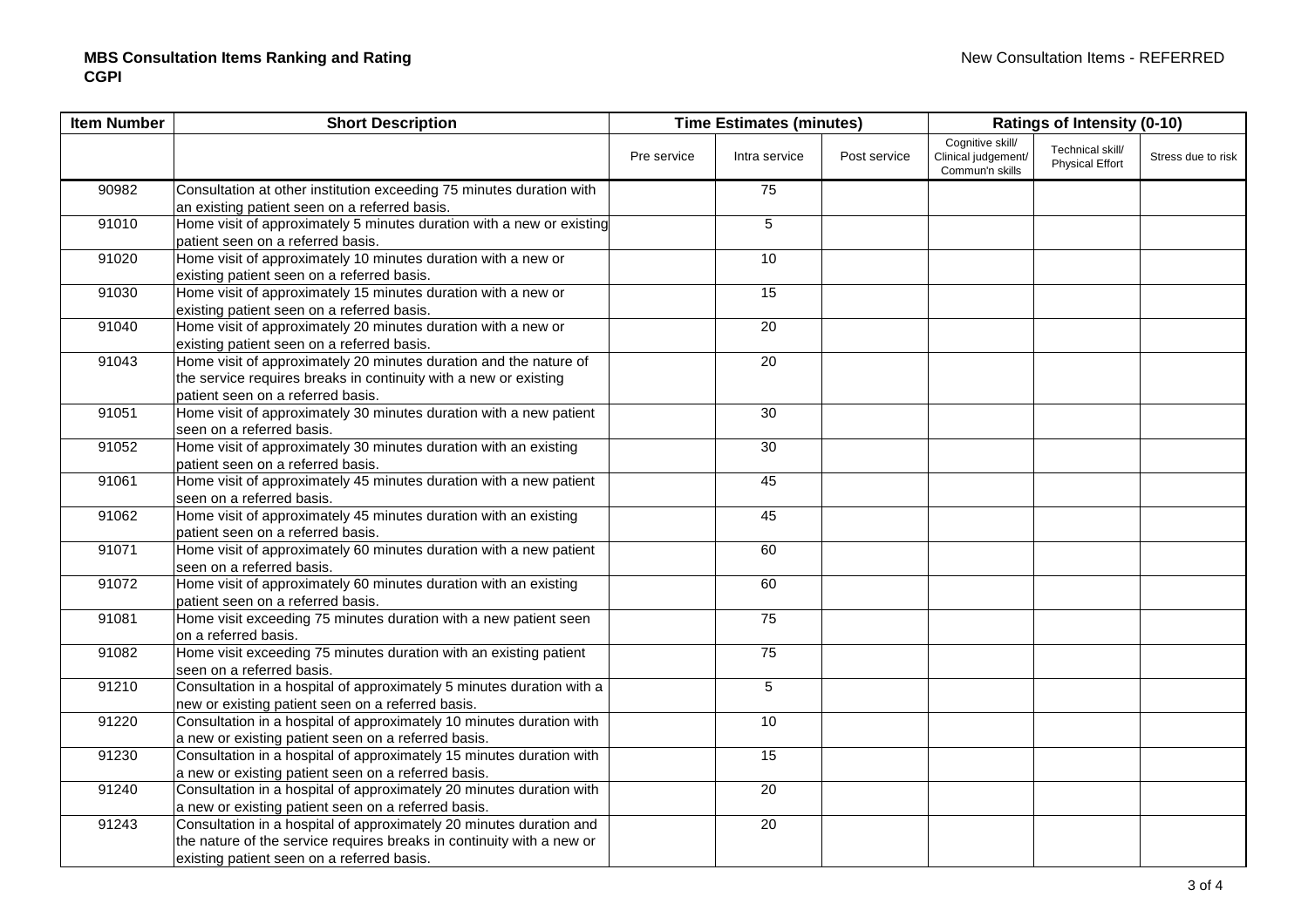| <b>Item Number</b> | <b>Short Description</b>                                                                                              |             | <b>Time Estimates (minutes)</b> |              | <b>Ratings of Intensity (0-10)</b>                         |                                            |                    |
|--------------------|-----------------------------------------------------------------------------------------------------------------------|-------------|---------------------------------|--------------|------------------------------------------------------------|--------------------------------------------|--------------------|
|                    |                                                                                                                       | Pre service | Intra service                   | Post service | Cognitive skill/<br>Clinical judgement/<br>Commun'n skills | Technical skill/<br><b>Physical Effort</b> | Stress due to risk |
| 91251              | Consultation in a hospital of approximately 30 minutes duration with<br>a new patient seen on a referred basis.       |             | 30                              |              |                                                            |                                            |                    |
| 91252              | Consultation in a hospital of approximately 30 minutes duration with<br>an existing patient seen on a referred basis. |             | 30                              |              |                                                            |                                            |                    |
| 91261              | Consultation in a hospital of approximately 45 minutes duration with<br>a new patient seen on a referred basis.       |             | 45                              |              |                                                            |                                            |                    |
| 91262              | Consultation in a hospital of approximately 45 minutes duration with<br>an existing patient seen on a referred basis. |             | 45                              |              |                                                            |                                            |                    |
| 91271              | Consultation in a hospital of approximately 60 minutes duration with<br>a new patient seen on a referred basis.       |             | 60                              |              |                                                            |                                            |                    |
| 91272              | Consultation in a hospital of approximately 60 minutes duration with<br>an existing patient seen on a referred basis. |             | 60                              |              |                                                            |                                            |                    |
| 91281              | Consultation in a hospital of approximately 75 minutes duration with<br>a new patient seen on a referred basis.       |             | 75                              |              |                                                            |                                            |                    |
| 91282              | Consultation in a hospital of approximately 75 minutes duration with<br>an existing patient seen on a referred basis. |             | 75                              |              |                                                            |                                            |                    |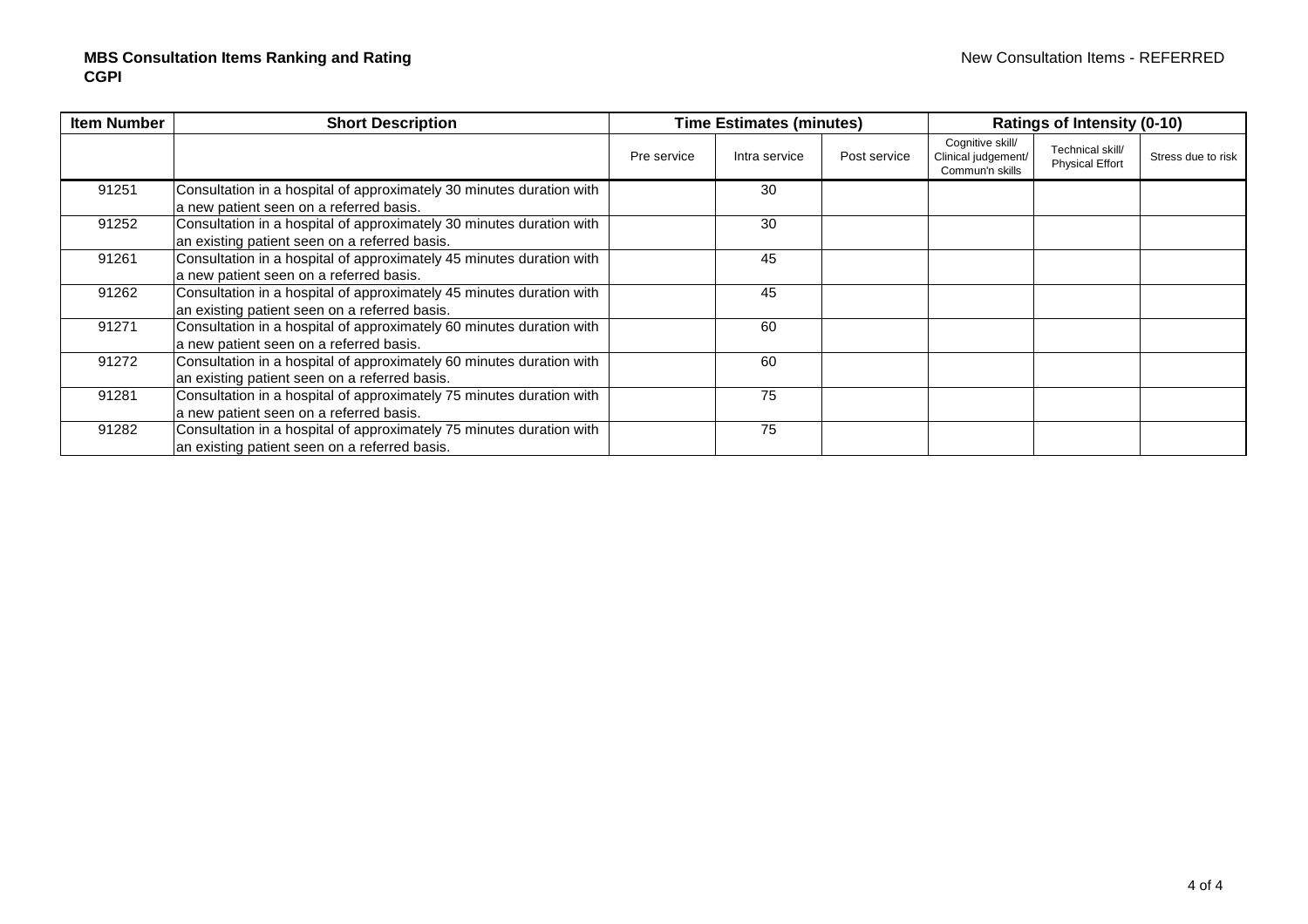| <b>Item Number</b> | <b>Short Description</b>                                               |             | <b>Time Estimates (minutes)</b> |              |                                                            | <b>Ratings of Intensity (0-10)</b>         |                    |  |
|--------------------|------------------------------------------------------------------------|-------------|---------------------------------|--------------|------------------------------------------------------------|--------------------------------------------|--------------------|--|
|                    |                                                                        | Pre service | Intra service                   | Post service | Cognitive skill/<br>Clinical judgement/<br>Commun'n skills | Technical skill/<br><b>Physical Effort</b> | Stress due to risk |  |
| 90110              | Consultation in rooms of approximately 5 minutes duration with a       |             | 5                               |              |                                                            |                                            |                    |  |
|                    | new or existing patient seen on a non-referred basis.                  |             |                                 |              |                                                            |                                            |                    |  |
| 90120              | Consultation in rooms of approximately 10 minutes duration with new    |             | 10                              |              |                                                            |                                            |                    |  |
|                    | or existing patient seen on a non-referred basis.                      |             |                                 |              |                                                            |                                            |                    |  |
| 90130              | Consultation in rooms of approximately 15 minutes duration with a      |             | 15                              |              |                                                            |                                            |                    |  |
|                    | new or existing patient seen on a non-referred basis.                  |             |                                 |              |                                                            |                                            |                    |  |
| 90140              | Consultation in rooms of approximately 20 minutes duration with a      |             | 20                              |              |                                                            |                                            |                    |  |
|                    | new or existing patient seen on a non-referred basis.                  |             |                                 |              |                                                            |                                            |                    |  |
| 90143              | Consultation in rooms of approximately 20 minutes duration and the     |             | 20                              |              |                                                            |                                            |                    |  |
|                    | nature of the service requires breaks in continuity with a new or      |             |                                 |              |                                                            |                                            |                    |  |
|                    | existing patient seen on a non-referred basis.                         |             |                                 |              |                                                            |                                            |                    |  |
| 90151              | Consultation in rooms of approximately 30 minutes duration with a      |             | 30                              |              |                                                            |                                            |                    |  |
|                    | new patient seen on a non-referred basis                               |             |                                 |              |                                                            |                                            |                    |  |
| 90152              | Consultation in rooms of approximately 30 minutes duration with an     |             | 30                              |              |                                                            |                                            |                    |  |
|                    | existing patient seen on a non-referred basis.                         |             |                                 |              |                                                            |                                            |                    |  |
| 90161              | Consultation in rooms of approximately 45 minutes with a new           |             | 45                              |              |                                                            |                                            |                    |  |
|                    | patient seen on a non-referred basis.                                  |             |                                 |              |                                                            |                                            |                    |  |
| 90162              | Consultation in rooms of approximately 45 minutes duration with an     |             | 45                              |              |                                                            |                                            |                    |  |
|                    | existing patient seen on a non-referred basis.                         |             |                                 |              |                                                            |                                            |                    |  |
| 90171              | Consultation in rooms of approximately 60 minutes duration with a      |             | 60                              |              |                                                            |                                            |                    |  |
|                    | new patient seen on a non-referred basis                               |             |                                 |              |                                                            |                                            |                    |  |
| 90172              | Consultation in rooms of approximately 60 minutes duration with an     |             | 60                              |              |                                                            |                                            |                    |  |
|                    | existing patient seen on a non-referred basis.                         |             |                                 |              |                                                            |                                            |                    |  |
| 90181              | Consultation in rooms exceeding 75 minutes duration with a new         |             | 75                              |              |                                                            |                                            |                    |  |
|                    | patient seen on a non-referred basis.                                  |             |                                 |              |                                                            |                                            |                    |  |
| 90182              | Consultation in rooms exceeding 75 minutes duration with an            |             | $\overline{75}$                 |              |                                                            |                                            |                    |  |
|                    | existing patient seen on a non-referred basis.                         |             |                                 |              |                                                            |                                            |                    |  |
| 90210              | Consultation at a nursing home of approximately 5 minutes duration     |             | $\overline{5}$                  |              |                                                            |                                            |                    |  |
|                    | with a new or existing patient seen on a non-referred basis.           |             |                                 |              |                                                            |                                            |                    |  |
| 90220              | Consultation at a nursing home of approximately 10 minutes duration    |             | 10                              |              |                                                            |                                            |                    |  |
|                    | with new or existing patient seen on a non-referred basis.             |             |                                 |              |                                                            |                                            |                    |  |
| 90230              | Consultation at a nursing home of approximately 15 minutes duration    |             | 15                              |              |                                                            |                                            |                    |  |
|                    | with a new or existing patient seen on a non-referred basis.           |             |                                 |              |                                                            |                                            |                    |  |
| 90240              | Consultation at a nursing home of approximately 20 minutes duration    |             | 20                              |              |                                                            |                                            |                    |  |
|                    | with a new or existing patient seen on a non-referred basis.           |             |                                 |              |                                                            |                                            |                    |  |
| 90243              | Consultation at a nursing home of approximately 20 minutes duration    |             | 20                              |              |                                                            |                                            |                    |  |
|                    | and the nature of the service requires breaks in continuity with a new |             |                                 |              |                                                            |                                            |                    |  |
|                    | or existing patient seen on a non-referred basis.                      |             |                                 |              |                                                            |                                            |                    |  |
| 90251              | Consultation at a nursing home of approximately 30 minutes duration    |             | 30                              |              |                                                            |                                            |                    |  |
|                    | with a new patient seen on a non-referred basis                        |             |                                 |              |                                                            |                                            |                    |  |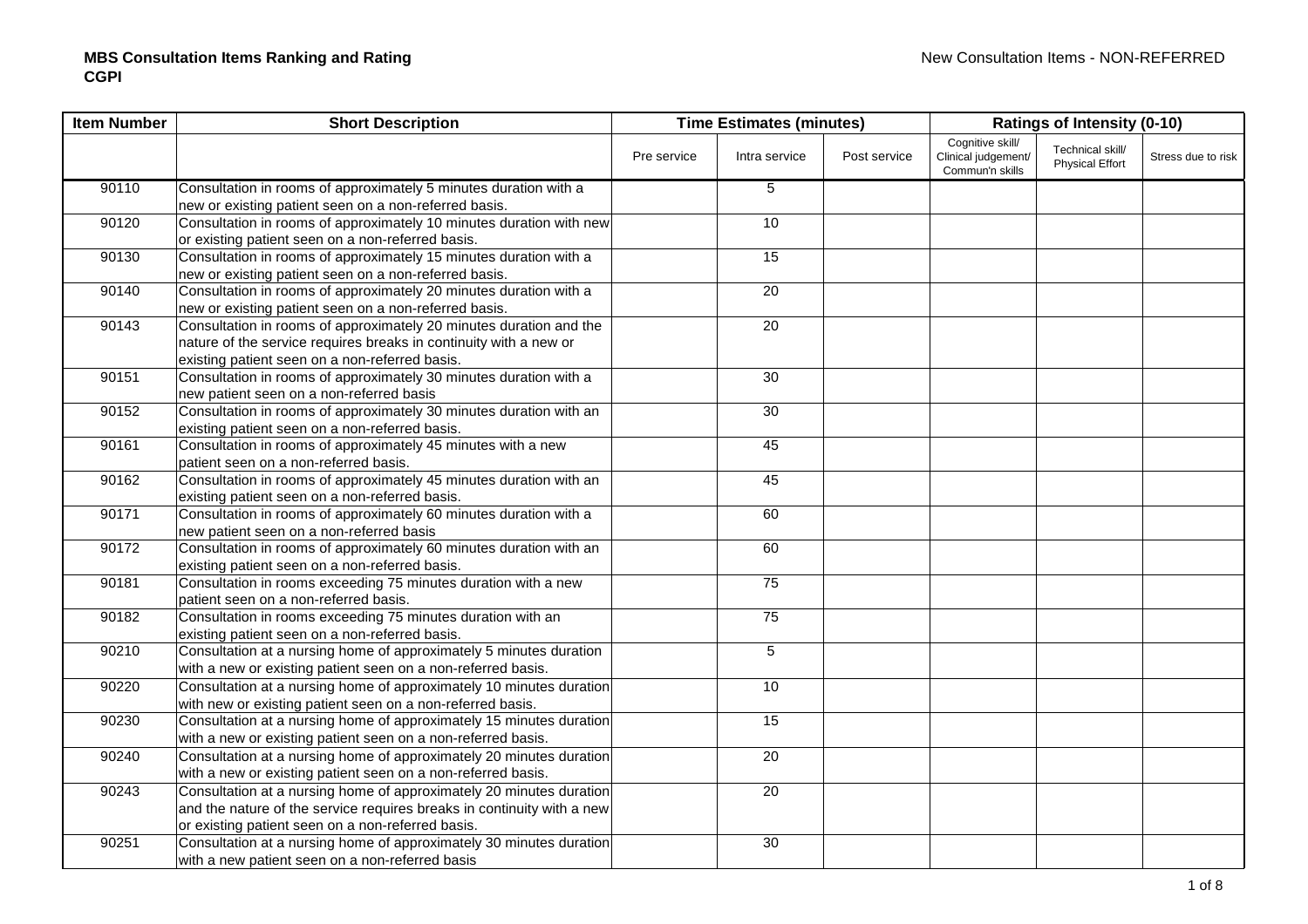| <b>Item Number</b> | <b>Short Description</b>                                                                                                                                                                              |             | <b>Time Estimates (minutes)</b> |              | <b>Ratings of Intensity (0-10)</b>                         |                                            |                    |  |
|--------------------|-------------------------------------------------------------------------------------------------------------------------------------------------------------------------------------------------------|-------------|---------------------------------|--------------|------------------------------------------------------------|--------------------------------------------|--------------------|--|
|                    |                                                                                                                                                                                                       | Pre service | Intra service                   | Post service | Cognitive skill/<br>Clinical judgement/<br>Commun'n skills | Technical skill/<br><b>Physical Effort</b> | Stress due to risk |  |
| 90252              | Consultation at a nursing home of approximately 30 minutes duration<br>with and existing patient seen on a non-referred basis.                                                                        |             | 30                              |              |                                                            |                                            |                    |  |
| 90261              | Consultation at a nursing home of approximately 45 minutes with a<br>new patient seen on a non-referred basis.                                                                                        |             | 45                              |              |                                                            |                                            |                    |  |
| 90262              | Consultation at a nursing home of approximately 45 minutes duration<br>with an existing patient seen on a non-referred basis.                                                                         |             | 45                              |              |                                                            |                                            |                    |  |
| 90271              | Consultation at a nursing home of approximately 60 minutes duration<br>with a new patient seen on a non-referred basis                                                                                |             | 60                              |              |                                                            |                                            |                    |  |
| 90272              | Consultation at a nursing home of approximately 60 minutes duration<br>with an existing patient seen on a non-referred basis.                                                                         |             | 60                              |              |                                                            |                                            |                    |  |
| 90281              | Consultation at a nursing home exceeding 75 minutes duration with<br>a new patient seen on a non-referred basis.                                                                                      |             | 75                              |              |                                                            |                                            |                    |  |
| 90282              | Consultation at a nursing home exceeding 75 minutes duration with<br>an existing patient seen on a non-referred basis.                                                                                |             | 75                              |              |                                                            |                                            |                    |  |
| 90310              | Consultation at other institution of approximately 5 minutes duration<br>with a new or existing patient seen on a non-referred basis.                                                                 |             | 5                               |              |                                                            |                                            |                    |  |
| 90320              | Consultation at other institution of approximately 10 minutes duration<br>with new or existing patient seen on a non-referred basis.                                                                  |             | 10                              |              |                                                            |                                            |                    |  |
| 90330              | Consultation at other institution of approximately 15 minutes duration<br>with a new or existing patient seen on a non-referred basis.                                                                |             | 15                              |              |                                                            |                                            |                    |  |
| 90340              | Consultation at other institution of approximately 20 minutes duration<br>with a new or existing patient seen on a non-referred basis.                                                                |             | 20                              |              |                                                            |                                            |                    |  |
| 90343              | Consultation at other institution of approximately 20 minutes duration<br>and the nature of the service requires breaks in continuity with a new<br>or existing patient seen on a non-referred basis. |             | 20                              |              |                                                            |                                            |                    |  |
| 90351              | Consultation at other institution of approximately 30 minutes duration<br>with a new patient seen on a non-referred basis                                                                             |             | 30                              |              |                                                            |                                            |                    |  |
| 90352              | Consultation at other institution of approximately 30 minutes duration<br>with and existing patient seen on a non-referred basis.                                                                     |             | $\overline{30}$                 |              |                                                            |                                            |                    |  |
| 90361              | Consultation at other institution of approximately 45 minutes with a<br>new patient seen on a non-referred basis.                                                                                     |             | 45                              |              |                                                            |                                            |                    |  |
| 90362              | Consultation at other institution of approximately 45 minutes duration<br>with an existing patient seen on a non-referred basis.                                                                      |             | 45                              |              |                                                            |                                            |                    |  |
| 90371              | Consultation at other institution of approximately 60 minutes duration<br>with a new patient seen on a non-referred basis                                                                             |             | 60                              |              |                                                            |                                            |                    |  |
| 90372              | Consultation at other institution of approximately 60 minutes duration<br>with an existing patient seen on a non-referred basis.                                                                      |             | 60                              |              |                                                            |                                            |                    |  |
| 90381              | Consultation at other institution exceeding 75 minutes duration with a<br>new patient seen on a non-referred basis.                                                                                   |             | 75                              |              |                                                            |                                            |                    |  |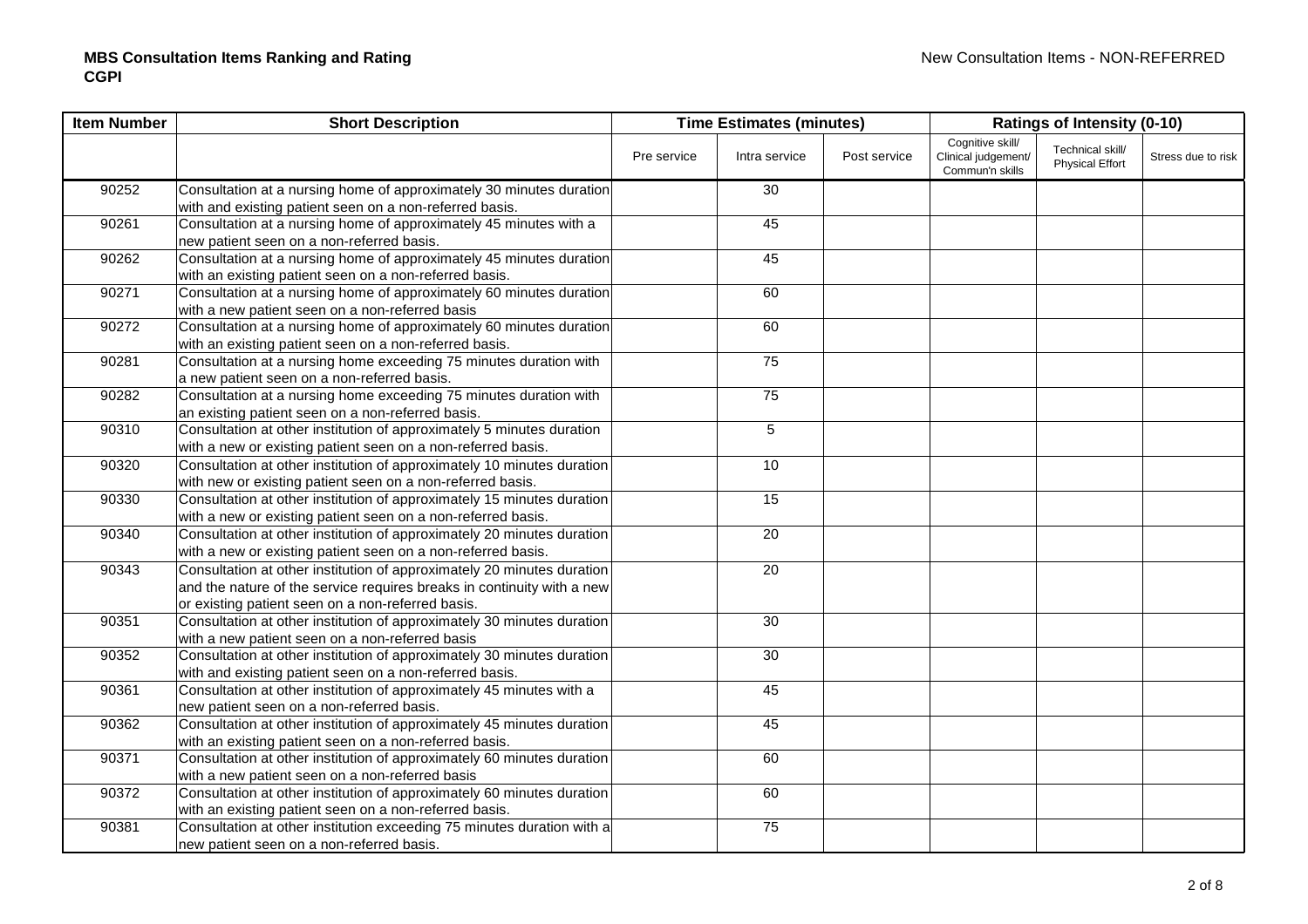| <b>Item Number</b> | <b>Short Description</b>                                                                                                                                                                       |             | <b>Time Estimates (minutes)</b> |              | <b>Ratings of Intensity (0-10)</b>                         |                                            |                    |
|--------------------|------------------------------------------------------------------------------------------------------------------------------------------------------------------------------------------------|-------------|---------------------------------|--------------|------------------------------------------------------------|--------------------------------------------|--------------------|
|                    |                                                                                                                                                                                                | Pre service | Intra service                   | Post service | Cognitive skill/<br>Clinical judgement/<br>Commun'n skills | Technical skill/<br><b>Physical Effort</b> | Stress due to risk |
| 90382              | Consultation at other institution exceeding 75 minutes duration with<br>an existing patient seen on a non-referred basis.                                                                      |             | 75                              |              |                                                            |                                            |                    |
| 90410              | Home visit of approximately 5 minutes duration with a new or existing<br>patient seen on a non-referred basis.                                                                                 |             | $\overline{5}$                  |              |                                                            |                                            |                    |
| 90420              | Home visit of approximately 10 minutes duration with new or existing<br>patient seen on a non-referred basis.                                                                                  |             | 10                              |              |                                                            |                                            |                    |
| 90430              | Home visit of approximately 15 minutes duration with a new or<br>existing patient seen on a non-referred basis.                                                                                |             | 15                              |              |                                                            |                                            |                    |
| 90440              | Home visit of approximately 20 minutes duration with a new or<br>existing patient seen on a non-referred basis.                                                                                |             | 20                              |              |                                                            |                                            |                    |
| 90443              | Home visit of approximately 20 minutes duration and the nature of<br>the service requires breaks in continuity with a new or existing<br>patient seen on a non-referred basis.                 |             | 20                              |              |                                                            |                                            |                    |
| 90451              | Home visit of approximately 30 minutes duration with a new patient<br>seen on a non-referred basis                                                                                             |             | 30                              |              |                                                            |                                            |                    |
| 90452              | Home visit of approximately 30 minutes duration with and existing<br>patient seen on a non-referred basis.                                                                                     |             | 30                              |              |                                                            |                                            |                    |
| 90461              | Home visit of approximately 45 minutes with a new patient seen on a<br>non-referred basis.                                                                                                     |             | 45                              |              |                                                            |                                            |                    |
| 90462              | Home visit of approximately 45 minutes duration with an existing<br>patient seen on a non-referred basis.                                                                                      |             | 45                              |              |                                                            |                                            |                    |
| 90471              | Home visit of approximately 60 minutes duration with a new patient<br>seen on a non-referred basis                                                                                             |             | 60                              |              |                                                            |                                            |                    |
| 90472              | Home visit of approximately 60 minutes duration with an existing<br>patient seen on a non-referred basis.                                                                                      |             | 60                              |              |                                                            |                                            |                    |
| 90481              | Home visit exceeding 75 minutes duration with a new patient seen<br>on a non-referred basis.                                                                                                   |             | 75                              |              |                                                            |                                            |                    |
| 90482              | Home visit exceeding 75 minutes duration with an existing patient<br>seen on a non-referred basis.                                                                                             |             | 75                              |              |                                                            |                                            |                    |
| 90610              | Consultation in a hospital of approximately 5 minutes duration with a<br>new or existing patient seen on a non-referred basis.                                                                 |             | $5\phantom{.0}$                 |              |                                                            |                                            |                    |
| 90620              | Consultation in a hospital of approximately 10 minutes duration with<br>a new or existing patient seen on a non-referred basis.                                                                |             | 10                              |              |                                                            |                                            |                    |
| 90630              | Consultation in a hospital of approximately 15 minutes duration with<br>new or existing patient seen on a non-referred basis.                                                                  |             | 15                              |              |                                                            |                                            |                    |
| 90640              | Consultation in a hospital of approximately 20 minutes duration with<br>new or existing patient seen on a non-referred basis.                                                                  |             | 20                              |              |                                                            |                                            |                    |
| 90643              | Consultation in a hospital of approximately 20 minutes duration and<br>the nature of the service requires breaks in continuity with a new or<br>existing patient seen on a non-referred basis. |             | 20                              |              |                                                            |                                            |                    |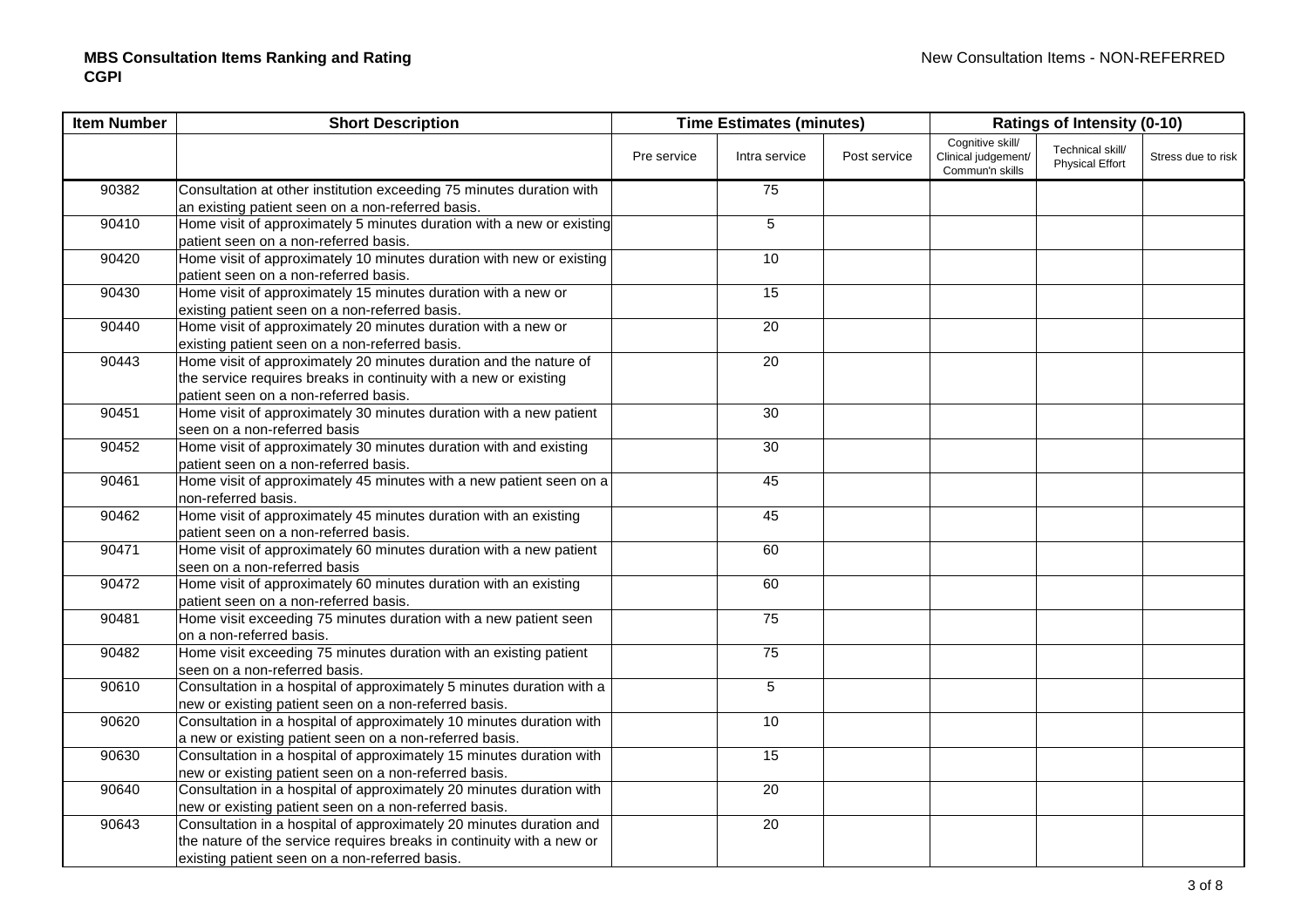| <b>Item Number</b> | <b>Short Description</b>                                             |             | <b>Time Estimates (minutes)</b> |              | <b>Ratings of Intensity (0-10)</b>                         |                                            |                    |  |
|--------------------|----------------------------------------------------------------------|-------------|---------------------------------|--------------|------------------------------------------------------------|--------------------------------------------|--------------------|--|
|                    |                                                                      | Pre service | Intra service                   | Post service | Cognitive skill/<br>Clinical judgement/<br>Commun'n skills | Technical skill/<br><b>Physical Effort</b> | Stress due to risk |  |
| 90651              | Consultation in a hospital of approximately 30 minutes duration with |             | 30                              |              |                                                            |                                            |                    |  |
|                    | a new patient seen on a non-referred basis                           |             |                                 |              |                                                            |                                            |                    |  |
| 90652              | Consultation in a hospital of approximately 30 minutes duration with |             | 30                              |              |                                                            |                                            |                    |  |
|                    | an existing patient seen on a non-referred basis.                    |             |                                 |              |                                                            |                                            |                    |  |
| 90661              | Consultation in a hospital of approximately 45 minutes duration with |             | 45                              |              |                                                            |                                            |                    |  |
|                    | a new patient seen on a non-referred basis                           |             |                                 |              |                                                            |                                            |                    |  |
| 90662              | Consultation in a hospital of approximately 45 minutes duration with |             | 45                              |              |                                                            |                                            |                    |  |
|                    | an existing patient seen on a non-referred basis.                    |             |                                 |              |                                                            |                                            |                    |  |
| 90671              | Consultation in a hospital of approximately 60 minutes duration with |             | 60                              |              |                                                            |                                            |                    |  |
|                    | a new patient seen on a non-referred basis                           |             |                                 |              |                                                            |                                            |                    |  |
| 90672              | Consultation in a hospital of approximately 60 minutes duration with |             | 60                              |              |                                                            |                                            |                    |  |
|                    | an existing patient seen on a non-referred basis.                    |             |                                 |              |                                                            |                                            |                    |  |
| 90681              | Consultation in a hospital of approximately 75 minutes duration with |             | 75                              |              |                                                            |                                            |                    |  |
|                    | a new patient seen on a non-referred basis                           |             |                                 |              |                                                            |                                            |                    |  |
| 90682              | Consultation in a hospital of approximately 75 minutes duration with |             | 75                              |              |                                                            |                                            |                    |  |
|                    | an existing patient seen on a non-referred basis.                    |             |                                 |              |                                                            |                                            |                    |  |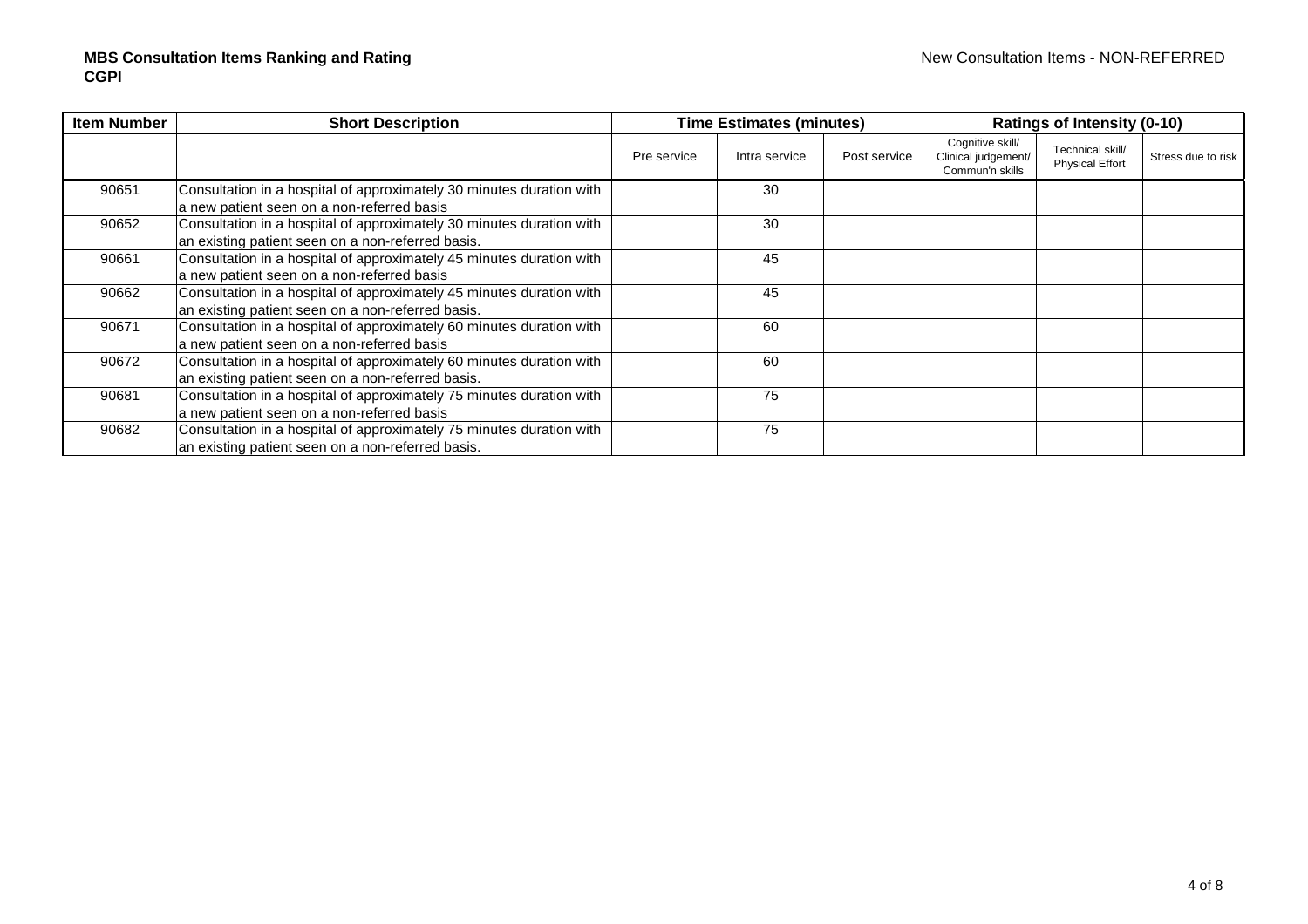| <b>Item Number</b> | <b>Truncated Description</b>                                                                                                                                                                                                                                             |             | Ratings of intensity (0-10)<br><b>Time Estimates (Minutes)</b> |              |                                                            |                                            |                    |  |
|--------------------|--------------------------------------------------------------------------------------------------------------------------------------------------------------------------------------------------------------------------------------------------------------------------|-------------|----------------------------------------------------------------|--------------|------------------------------------------------------------|--------------------------------------------|--------------------|--|
|                    |                                                                                                                                                                                                                                                                          | Pre service | Intra service                                                  | Post service | Cognitive skill/<br>Clinical judgement/<br>Commun'n skills | Technical skill/<br><b>Physical Effort</b> | Stress due to risk |  |
| $\mathbf{1}$       | Professional attendance being an attendance at other than<br>consulting rooms, by a general practitioner on not more than 1<br>patient on 1 occasion - each attendance on a public holiday, on a<br>Sunday, before 8 a.m. or after 1 p.m. on a Saturday or at any time   |             |                                                                |              |                                                            |                                            |                    |  |
| $\overline{2}$     | Professional attendance being an attendance at consulting rooms,<br>by a general practitioner on not more than 1 patient on 1 occasion<br>- each attendance on a public holiday, on a Sunday, before 8 a.m.<br>or after 1 p.m. on a Saturday or at any time other than b |             |                                                                |              |                                                            |                                            |                    |  |
| 97                 | Professional attendance being an attendance at other than<br>consulting rooms, on not more than 1 patient on 1 occasion by a<br>medical practitioner - each attendance on a public holiday, on a<br>Sunday, before 8 a.m. or after 1 p.m. on a Saturday or at any time   |             |                                                                |              |                                                            |                                            |                    |  |
| 98                 | Professional attendance being an attendance at consulting rooms,<br>on not more than 1 patient on 1 occasion by a medical practitioner<br>each attendance on a public holiday, on a Sunday, before 8 a.m.<br>or after 1 p.m. on a Saturday or at any time other than b   |             |                                                                |              |                                                            |                                            |                    |  |
| 160                | Professional attendance for a period of not less than 1 hour but<br>less than 2 hours (not being a service to which any other item<br>applies) on a patient in imminent danger of death requiring<br>continuous attendance on the patient to the exclusion of all other  |             |                                                                |              |                                                            |                                            |                    |  |
| 161                | Professional attendance for a period of not less than 2 hours but<br>less than 3 hours (not being a service to which any other item<br>applies) on a patient in imminent danger of death requiring<br>continuous attendance on the patient to the exclusion of all other |             |                                                                |              |                                                            |                                            |                    |  |
| 162                | Professional attendance for a period of not less than 3 hours but<br>less than 4 hours (not being a service to which any other item<br>applies) on a patient in imminent danger of death requiring<br>continuous attendance on the patient to the exclusion of all other |             |                                                                |              |                                                            |                                            |                    |  |
| 163                | Professional attendance for a period of not less than 4 hours but<br>less than 5 hours (not being a service to which any other item<br>applies) on a patient in imminent danger of death requiring<br>continuous attendance on the patient to the exclusion of all other |             |                                                                |              |                                                            |                                            |                    |  |
| 164                | Professional attendance for a period of 5 hours or more (not being<br>a service to which any other item applies) on a patient in imminent<br>danger of death requiring continuous attendance on the patient to<br>the exclusion of all other patients=20                 |             |                                                                |              |                                                            |                                            |                    |  |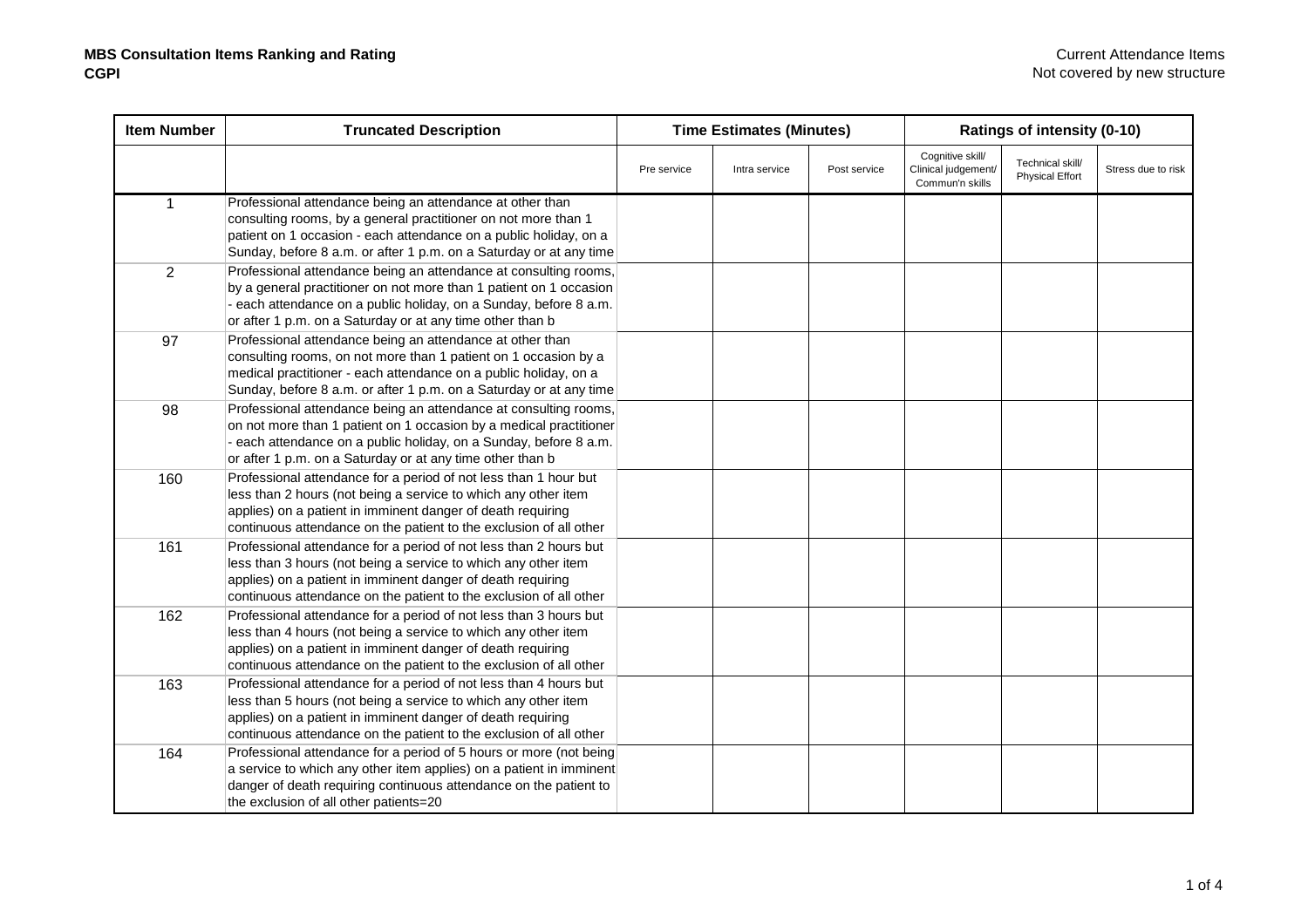| <b>Item Number</b> | <b>Truncated Description</b>                                                                                                                                                                                                                                             |             | <b>Time Estimates (Minutes)</b> |              |                                                            | Ratings of intensity (0-10)                |                    |  |
|--------------------|--------------------------------------------------------------------------------------------------------------------------------------------------------------------------------------------------------------------------------------------------------------------------|-------------|---------------------------------|--------------|------------------------------------------------------------|--------------------------------------------|--------------------|--|
|                    |                                                                                                                                                                                                                                                                          | Pre service | Intra service                   | Post service | Cognitive skill/<br>Clinical judgement/<br>Commun'n skills | Technical skill/<br><b>Physical Effort</b> | Stress due to risk |  |
| 173                | Attendance at which acupuncture is performed by a medical<br>practitioner by application of stimuli on or through the surface of<br>the skin by any means, including any consultation on the same<br>occasion and any other attendance on the same day related to the    |             |                                 |              |                                                            |                                            |                    |  |
| 340                | Attendance for electroconvulsive therapy, with or without the use<br>of stimulus dosing techniques, including any<br>electroencephalographic monitoring and associated consultation                                                                                      |             |                                 |              |                                                            |                                            |                    |  |
| 342                | Group psychotherapy (including any associated consultations with<br>a patient taking place on the same occasion and relating to the<br>condition for which group therapy is conducted) of not less than 1<br>hours duration given under the continuous direct supervisio |             |                                 |              |                                                            |                                            |                    |  |
| 344                | Group psychotherapy (including any associated consultations with<br>a patient taking place on the same occasion and relating to the<br>condition for which group therapy is conducted) of not less than 1<br>hours duration given under the continuous direct supervisio |             |                                 |              |                                                            |                                            |                    |  |
| 346                | Group psychotherapy (including any associated consultations with<br>a patient taking place on the same occasion and relating to the<br>condition for which group therapy is conducted) of not less than 1<br>hours duration given under the continuous direct supervisio |             |                                 |              |                                                            |                                            |                    |  |
| 348                | Professional attendance by a consultant physician in the practice<br>of his or her specialty of psychiatry, where the patient is referred<br>to him or her by a medical practitioner, involving an interview of a<br>person other than the patient of not less than 20 m |             |                                 |              |                                                            |                                            |                    |  |
| 350                | Professional attendance by a consultant physician in the practice<br>of his or her specialty of psychiatry, where the patient is referred<br>to him or her by a medical practitioner, involving an interview of a<br>person other than the patient of not less than 45 m |             |                                 |              |                                                            |                                            |                    |  |
| 352                | Professional attendance by a consultant physician in the practice<br>of his or her specialty of psychiatry, where the patient is referred<br>to him or her by a medical practitioner, involving an interview of a<br>person other than the patient of not less than 20 m |             |                                 |              |                                                            |                                            |                    |  |
| 10801              | Attendance for the investigation and evaluation of a patient for the<br>fitting of contact lenses, with keratometry and testing with trial<br>lenses and the issue of a prescription - 1 service in any period of<br>36 consecutive months - patients with myopia of 4.0 |             |                                 |              |                                                            |                                            |                    |  |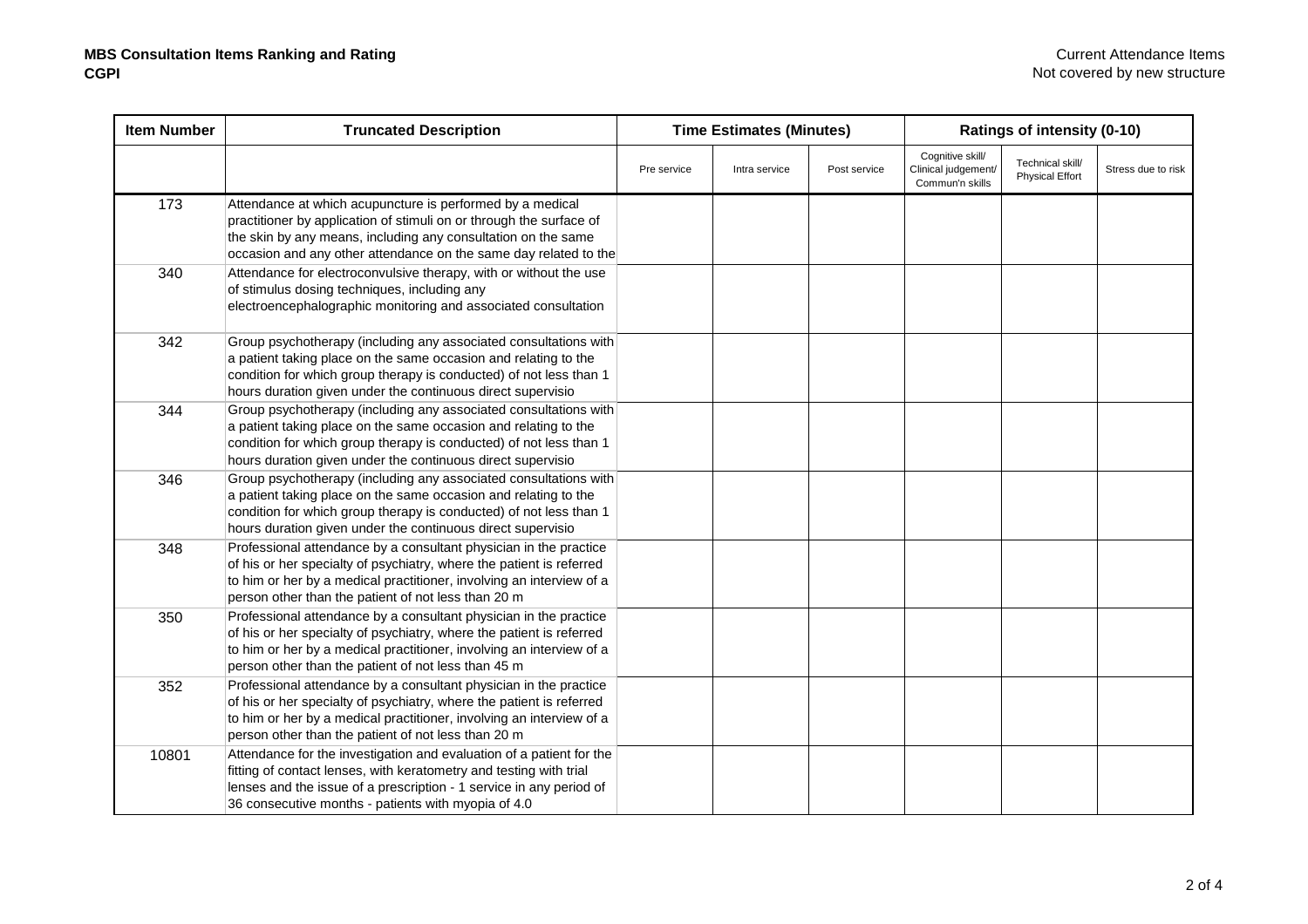| <b>Item Number</b> | <b>Truncated Description</b>                                                                                                                                                                                                                                             | <b>Time Estimates (Minutes)</b> |               |              |                                                            | Ratings of intensity (0-10)                |                    |
|--------------------|--------------------------------------------------------------------------------------------------------------------------------------------------------------------------------------------------------------------------------------------------------------------------|---------------------------------|---------------|--------------|------------------------------------------------------------|--------------------------------------------|--------------------|
|                    |                                                                                                                                                                                                                                                                          | Pre service                     | Intra service | Post service | Cognitive skill/<br>Clinical judgement/<br>Commun'n skills | Technical skill/<br><b>Physical Effort</b> | Stress due to risk |
| 10802              | Attendance for the investigation and evaluation of a patient for the<br>fitting of contact lenses, with keratometry and testing with trial<br>lenses and the issue of a prescription - 1 service in any period of<br>36 consecutive months - patients with manifest hype |                                 |               |              |                                                            |                                            |                    |
| 10803              | Attendance for the investigation and evaluation of a patient for the<br>fitting of contact lenses, with keratometry and testing with trial<br>lenses and the issue of a prescription - 1 service in any period of<br>36 consecutive months - patients with astigmatism o |                                 |               |              |                                                            |                                            |                    |
| 10804              | Attendance for the investigation and evaluation of a patient for the<br>fitting of contact lenses, with keratometry and testing with trial<br>lenses and the issue of a prescription - 1 service in any period of<br>36 consecutive months - patients with irregular ast |                                 |               |              |                                                            |                                            |                    |
| 10805              | Attendance for the investigation and evaluation of a patient for the<br>fitting of contact lenses, with keratometry and testing with trial<br>lenses and the issue of a prescription - 1 service in any period of<br>36 consecutive months - patients with anisometropia |                                 |               |              |                                                            |                                            |                    |
| 10806              | Attendance for the investigation and evaluation of a patient for the<br>fitting of contact lenses, with keratometry and testing with trial<br>lenses and the issue of a prescription - 1 service in any period of<br>36 consecutive months - patients with subnormal cor |                                 |               |              |                                                            |                                            |                    |
| 10807              | Attendance for the investigation and evaluation of a patient for the<br>fitting of contact lenses, with keratometry and testing with trial<br>lenses and the issue of a prescription - 1 service in any period of<br>36 consecutive months - patients for whom a wholly  |                                 |               |              |                                                            |                                            |                    |
| 10808              | Attendance for the investigation and evaluation of a patient for the<br>fitting of contact lenses, with keratometry and testing with trial<br>lenses and the issue of a prescription - 1 service in any period of<br>36 consecutive months - patients who, by reason of  |                                 |               |              |                                                            |                                            |                    |
| 10809              | Attendance for the investigation and evaluation of a patient for the<br>fitting of contact lenses, with keratometry and testing with trial<br>lenses and the issue of a prescription - 1 service in any period of<br>36 consecutive months - patients who have a medical |                                 |               |              |                                                            |                                            |                    |
| 10815              | Attendance for the refitting of contact lenses with keratotomy and<br>testing with trial lenses and the issue of a prescription being a<br>subsequent fitting of contact lenses within a period of 36 months<br>of the initial fitting to which item 10801, 10802, 10803 |                                 |               |              |                                                            |                                            |                    |